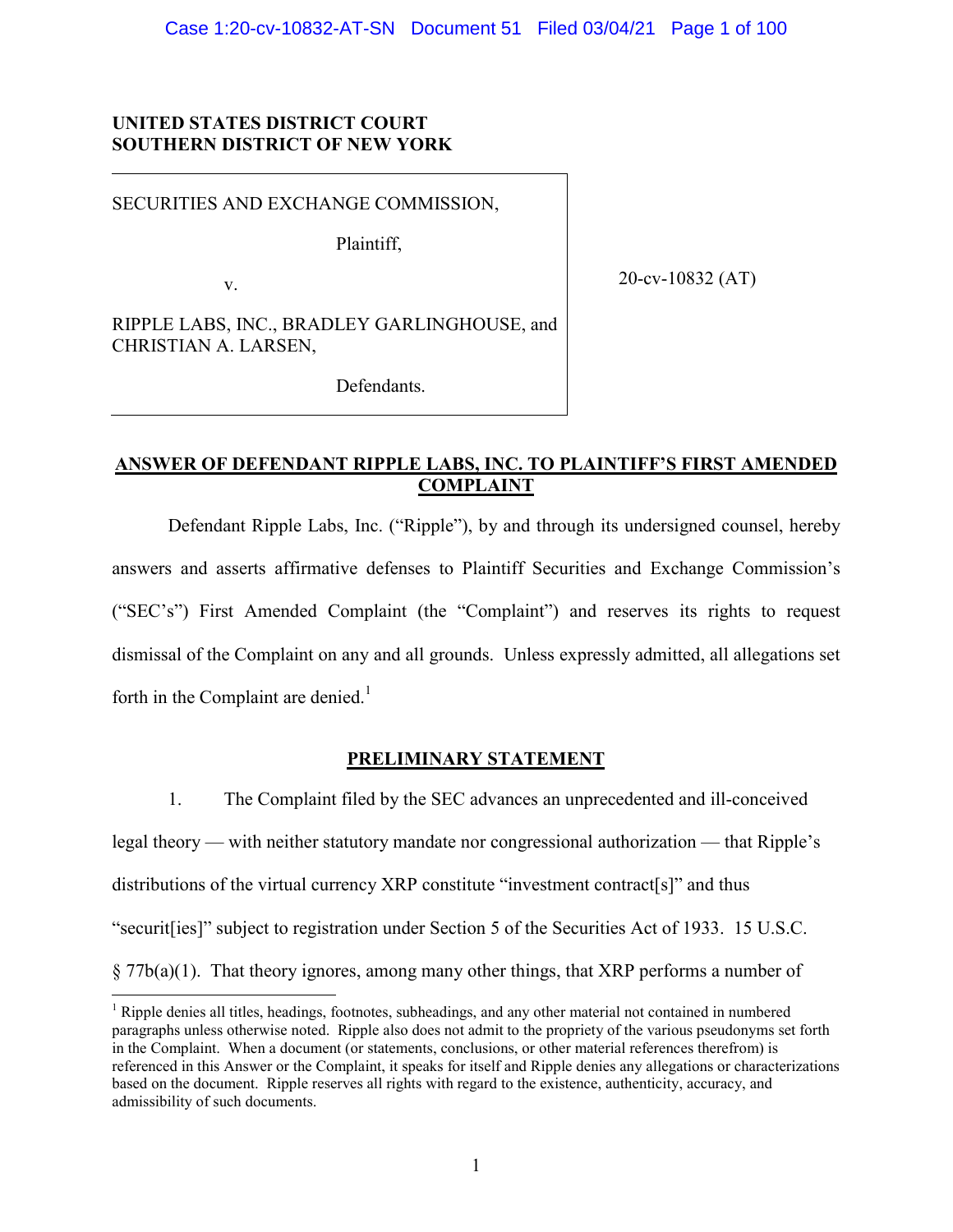# Case 1:20-cv-10832-AT-SN Document 51 Filed 03/04/21 Page 2 of 100

functions that are distinct from the functions of "securities" as the law has understood that term for decades. For example, XRP functions as a medium of exchange — a virtual currency used today in international and domestic transactions — moving value between jurisdictions and facilitating transactions. It is not a security and the SEC has no authority to regulate it as one.

2. Before this case, no securities regulator in the world has claimed that transactions in XRP must be registered as securities, and for good reason. The functionality and liquidity of XRP are wholly incompatible with securities regulation. To require XRP's registration as a security is to impair its main utility. That utility depends on XRP's near-instantaneous and seamless settlement in low-cost transactions. Treating XRP as a security, by contrast, would subject thousands of exchanges, market-makers, and other actors in the gigantic virtual currency market to lengthy, complex and costly regulatory requirements never intended to govern virtual currencies.

3. In 2015 and again in 2020, the U.S. Department of Justice ("DOJ") and U.S. Department of the Treasury's Financial Crimes Enforcement Network ("FinCEN") determined that XRP is lawfully used and traded in the marketplace as a virtual currency. Those determinations are consistent with the economic reality that XRP functions as a store of value, a medium of exchange and a unit of account — not a share in Ripple's profits. When the DOJ and FinCEN reached those determinations in 2015, the SEC said not a word. Securities regulators in the United Kingdom, Japan, and Singapore have likewise concluded that XRP is a virtual currency not subject to securities regulation. As the U.K. Treasury recently explained, "widely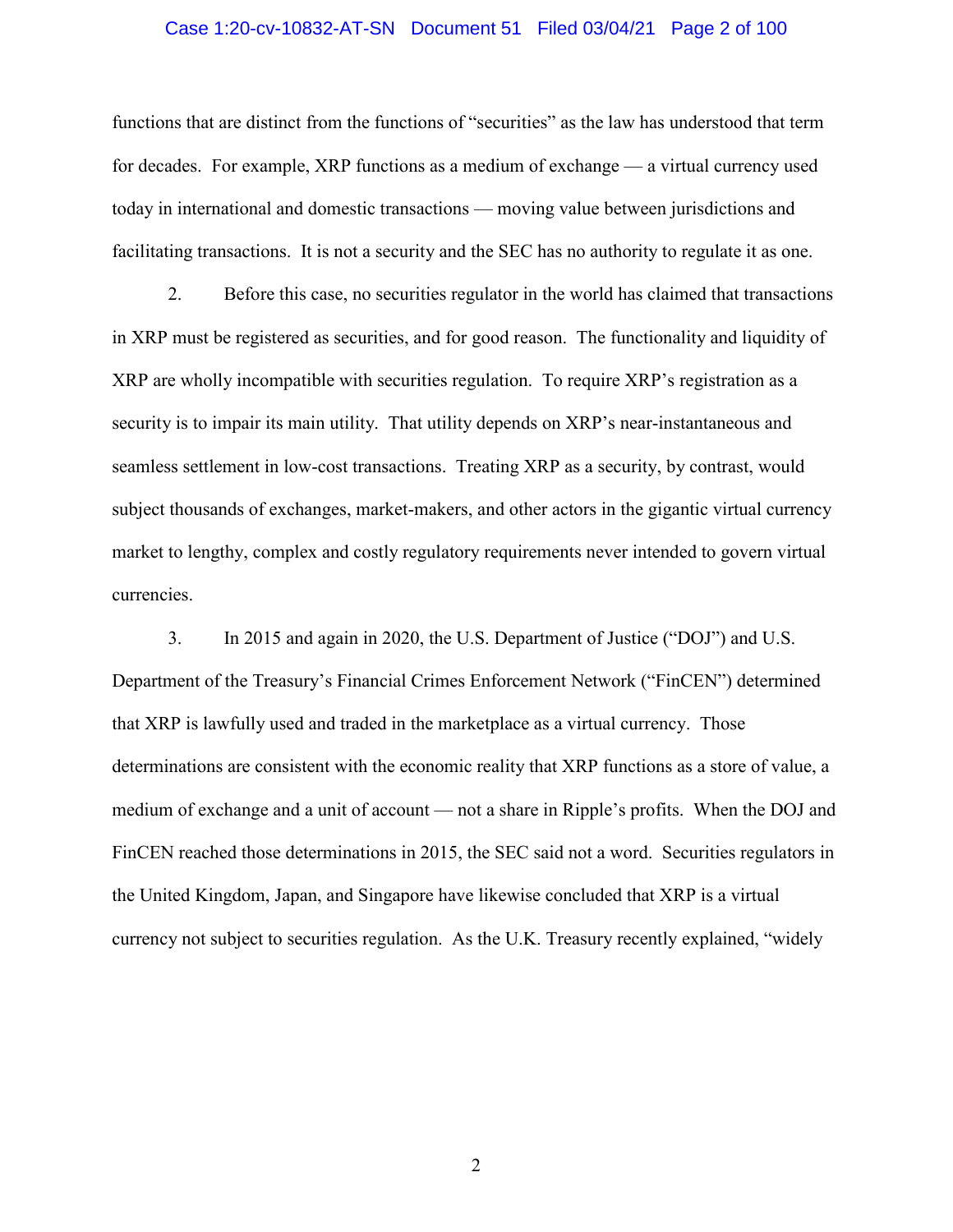# Case 1:20-cv-10832-AT-SN Document 51 Filed 03/04/21 Page 3 of 100

known cryptoassets such as Bitcoin, Ether and XRP" are not securities, but "[e]xchange tokens" that "are primarily used as a means of exchange."

4. The SEC filed this Complaint 8 years after XRP was created, 5 years after the DOJ and FinCEN characterized XRP as a virtual currency, and after more than 2  $\frac{1}{2}$  years of investigation during which the SEC allowed Defendants to continue to distribute XRP, allowed the XRP open market to grow, and allowed millions of market participants to rely on the free and efficient functioning of that market. Indeed, upon information and belief, the SEC had meetings with multiple other companies that traded or facilitated activity in XRP or that planned to do so and in such meetings — including as recently as 2019 — the SEC did not tell those companies that XRP was a security or that transactions in XRP would be subject to the federal securities laws. Consequently, those companies proceeded to play significant roles in the development of use cases for XRP, and further contributed to expanded uses of XRP as a virtual currency, with full knowledge of the SEC.

5. The SEC's filing, based on an overreaching legal theory, amounts to picking virtual currency winners and losers as the SEC has exempted bitcoin and ether from similar regulation. It asks the Court to contradict the findings of the agency's peers in the United States and internationally and subject what has been a global virtual currency to conflicting regulatory regimes on a nation-by-nation basis. It also threatens to damage U.S. competitiveness and innovation, at a time when the United States has national security concerns about China's efforts to control bitcoin and ether mining pools and seize control of the global payments market. And the Complaint's mere filing has caused immense harm to XRP holders, cutting the value of their holdings substantially and causing numerous exchanges, market makers, and other market

<sup>2</sup> HM Treasury, *UK regulatory approach to cryptoassets and stablecoins: Consultation and call for evidence* (Jan. 2021), https://assets.publishing.service.gov.uk/government/uploads/system/uploads/attachment\_data/file/ 950206/HM\_Treasury\_Cryptoasset\_and\_Stablecoin\_consultation.pdf.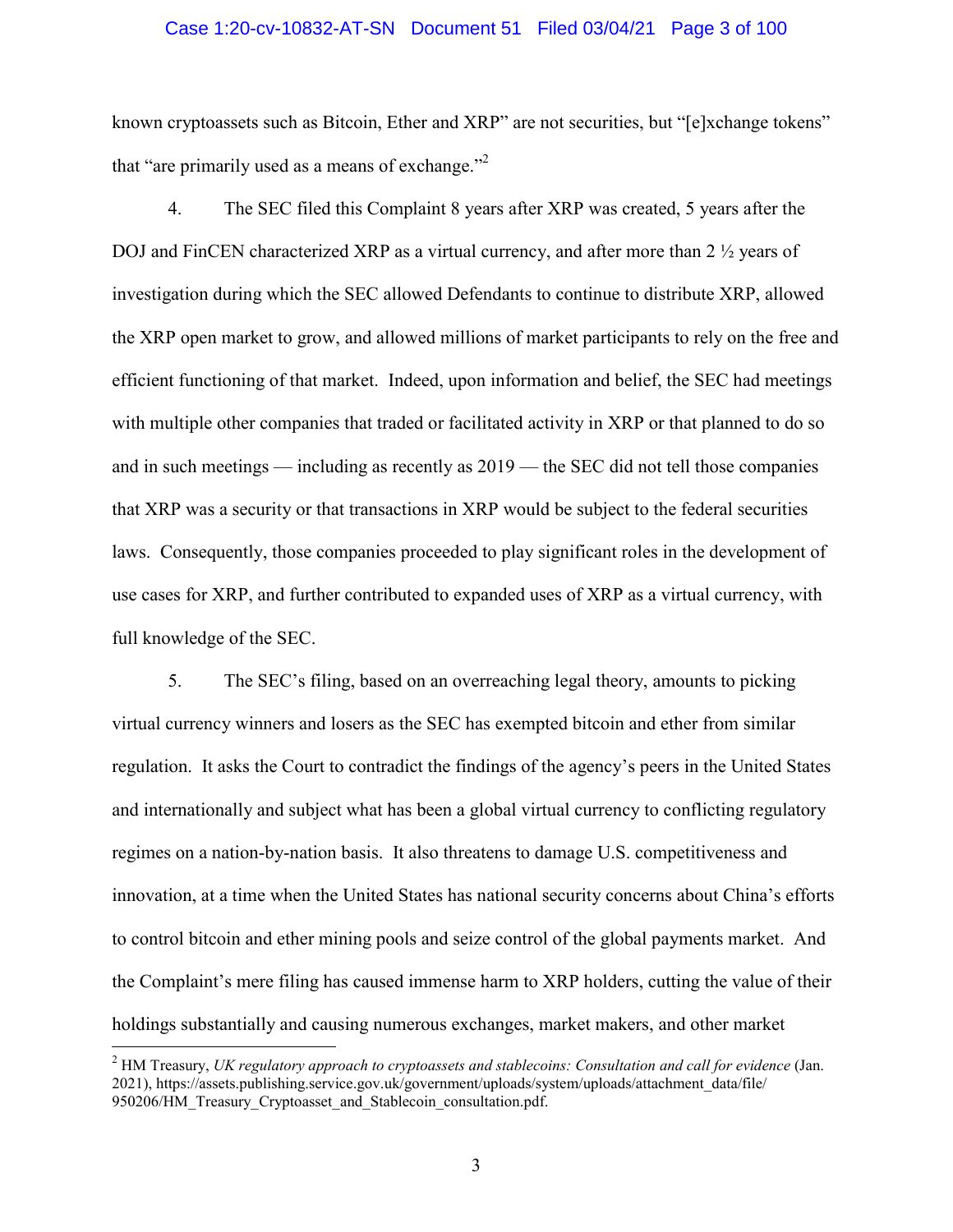#### Case 1:20-cv-10832-AT-SN Document 51 Filed 03/04/21 Page 4 of 100

participants to cease activities in XRP. In bringing a case that alleges an unregistered offering of just over \$1.3 billion "from at least 2013," the SEC has already caused more than an estimated \$15 billion in damage to those it purports to protect.

6. **Ripple.** Founded in 2012, Ripple is a San Francisco-based, privately-held payments technology company that uses blockchain innovation<sup>3</sup> (including XRP) to allow money to be sent around the world instantly, reliably, and more cheaply than traditional avenues of money transmission. Ripple is a global company, with nearly 500 employees in 10 offices in the U.S. and around the world, that has worked steadily towards its vision of realizing an "Internet of Value" — a world in which blockchain enables value to move as seamlessly as information.

7. **XRP and the XRP Ledger.** XRP is a fast, efficient and scalable digital asset, making it ideal for payment processing. XRP is transacted on the cryptographic XRP Ledger ("XRPL"). XRP was originally designed to be a "better Bitcoin": more secure, because control over the XRPL is more distributed. The XRPL has, over 8 years, processed hundreds of millions of payments without dispute. It works independently from Ripple. No one party owns or controls the network of peer-to-peer servers that powers XRPL. Nor does Ripple — or anyone else — control a majority of the third-party validators that adjudicate XRPL transactions.

8. XRP is also significantly more environmentally friendly than bitcoin and ether because it avoids an energy-intensive "mining" process. Bitcoin mining has been estimated to produce approximately 48.5 billion pounds of CO2 emissions per year, whereas XRP validators

<sup>&</sup>lt;sup>3</sup> "Blockchain" technology offers an innovative alternative to traditional ledgers for recording economic transactions. Whereas traditional ledgers are maintained by one entity or individual, a blockchain is a decentralized peer-to-peer database spread across a network of computers that publicly and permanently records all transactions in theoretically unchangeable way, utilizing cryptographic techniques to securely record transactions. Blockchains typically use a mechanism to validate transactions, which, among other things, aims to achieve agreement among all participants on the contents of the ledger.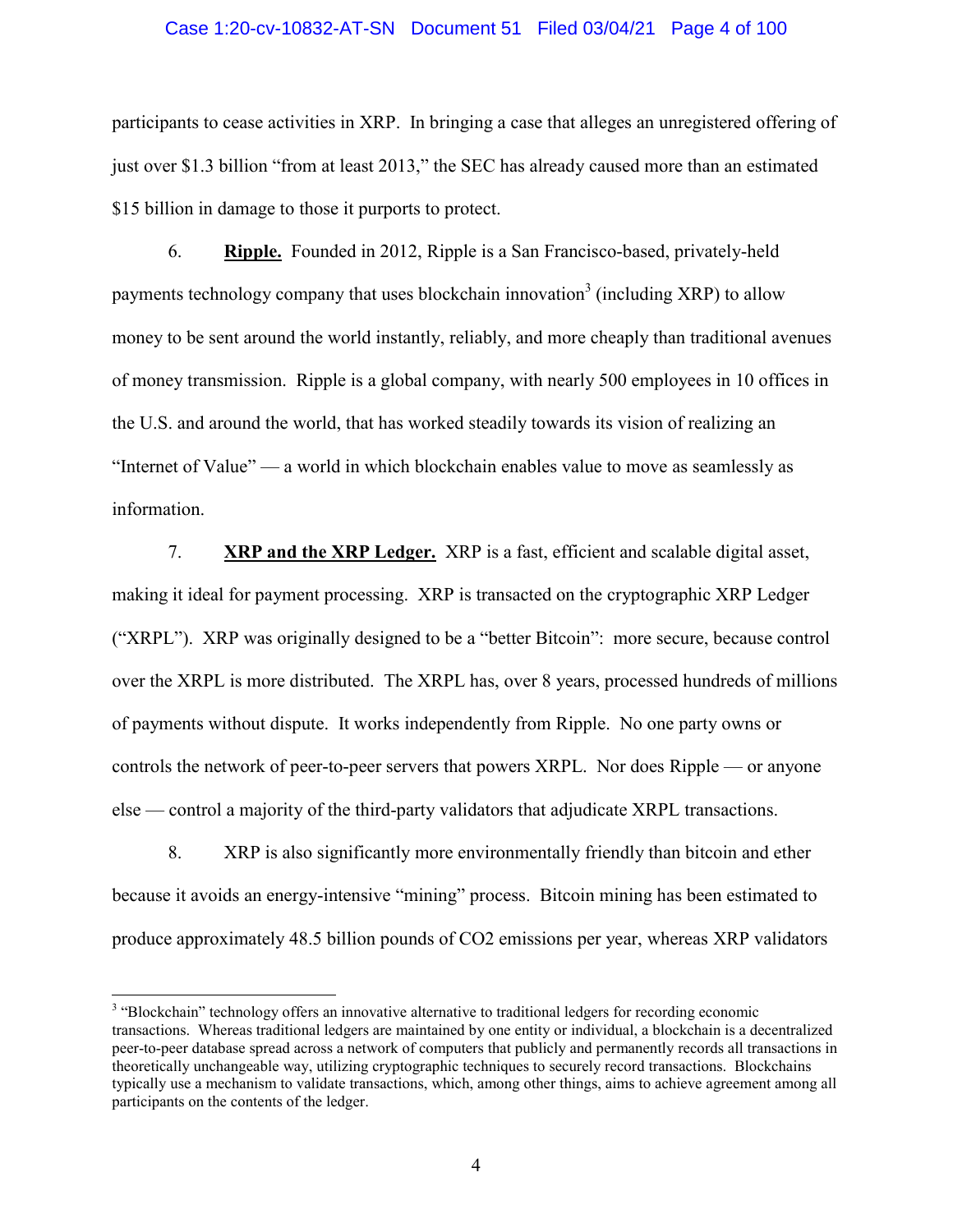# Case 1:20-cv-10832-AT-SN Document 51 Filed 03/04/21 Page 5 of 100

produce less than 1 million pounds. The computational power needed to mine and validate bitcoin transactions leaves an enormous carbon footprint, as compared to vastly smaller amount of energy consumed by XRP transactions.

9. **Ripple did not sell or distribute XRP as an investment contract.** Ripple has never offered or sold XRP as an investment. XRP holders do not acquire any claim to the assets of Ripple, hold any ownership interest in Ripple, or have any entitlement to share in Ripple's future profits. Ripple never held an "ICO" (initial coin offering); <sup>4</sup> never offered or contracted to sell future tokens as a way to raise money to build an ecosystem; never explicitly or implicitly promised profits to any XRP holder; and has no relationship at all with the vast majority of XRP holders today, nearly all of whom purchased XRP from third parties on the open market.

10. What limited contracts Ripple did enter into with sophisticated, institutional counterparties were not investment contracts, but standard purchase and sale agreements with no promise of efforts by Ripple or future profits. Ripple has no explicit or implicit obligation to any counterparty to expend efforts on their behalf; proceeds of XRP sales are not pooled in a common enterprise; and holders of XRP cannot objectively rely on Ripple's efforts. And Ripple could cease to function tomorrow, but XRP would continue to survive and trade in its fully developed ecosystem.

11. Ripple holds a large percentage of XRP, but that alone does not and cannot render it an investment contract. Many entities own large amounts of commodities and participate heavily in the commodities markets — Exxon holds large quantities of oil, De Beers owns large

<sup>&</sup>lt;sup>4</sup> An "Initial Coin Offering" or "ICO" commonly describes a fundraising mechanism where an entity sells directly to investors a digital asset that has no functionality or utility yet, as a means of raising funds for the operations of the entity. An ICO typically involves the release of a white paper by the token issuer to prospective investors describing, among other issues, how the token and the system would function in the future; how the funds raised will be allocated; and what future efforts will be undertaken by the issuer to develop the system and drive returns on the token's price.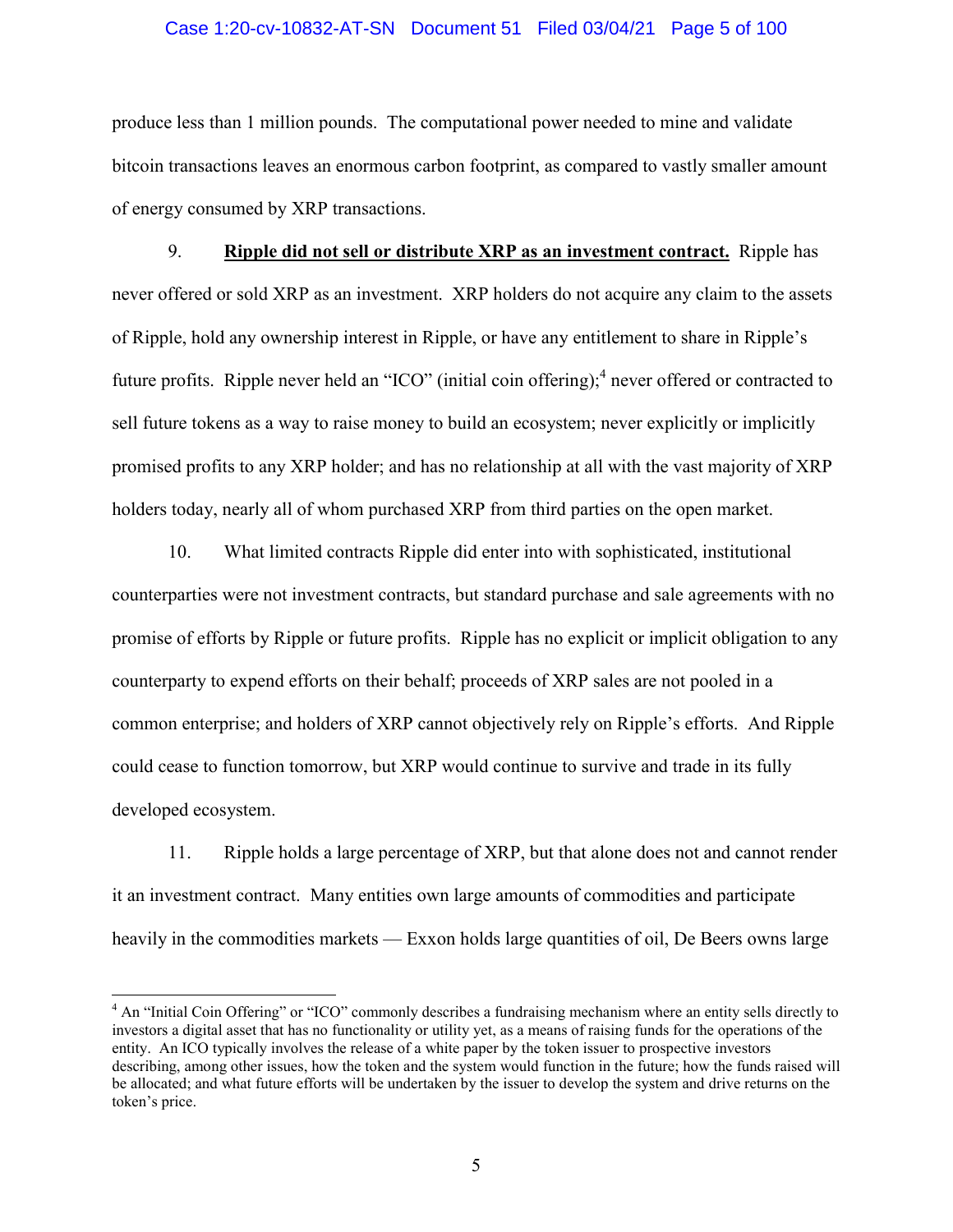# Case 1:20-cv-10832-AT-SN Document 51 Filed 03/04/21 Page 6 of 100

quantities of diamonds, Bitmain and other Chinese miners own a large percentage of outstanding bitcoin. Such large commodity owners inevitably have interests aligned with some purchasers of the underlying asset. But there is no credible argument that substantial holdings convert those commodities or currencies into securities, nor has any case so held.

12. **The Complaint.** The Complaint is a sprawling and convoluted effort to allege that Ripple's distributions of XRP (through numerous and varied methods) over a nearly eightyear period constitute a single, unbroken distribution of "investment contracts" subject to registration under Section 5 of the Securities Act.

13. To that end, the Complaint mischaracterizes, misunderstands or ignores the economic realities of XRP, including: (i) that the XRP Ledger is entirely open-source, decentralized, and operates on an enormous scale (more than 1.4 billion transactions globally since 2013) outside of Ripple's control; (ii) that XRP is and long has been a digital asset with a fully functional ecosystem and utility as a bridge currency and other types of currency uses; and (iii) that XRP's price is not and has not been determined by Ripple's activities — instead, the market has for many years priced XRP in correlation with other virtual currencies, most notably bitcoin and ether (which the SEC has publicly stated are not investment contracts). Indeed, as the Complaint admits, Ripple has its own equity shareholders who purchased shares in traditional venture capital funding rounds and who – unlike purchasers of XRP – did contribute capital to fund Ripple's operations, do have a claim on its future profits, and obtained their shares through a lawful (and unchallenged) exempt private offering.

14. The SEC's theory in the Complaint would read the word "contract" out of "investment contract," and stretch beyond all sensible recognition the Supreme Court's test for determining investment contracts in *SEC v. W.J. Howey Co.*, 328 U.S. 293 (1946). As a matter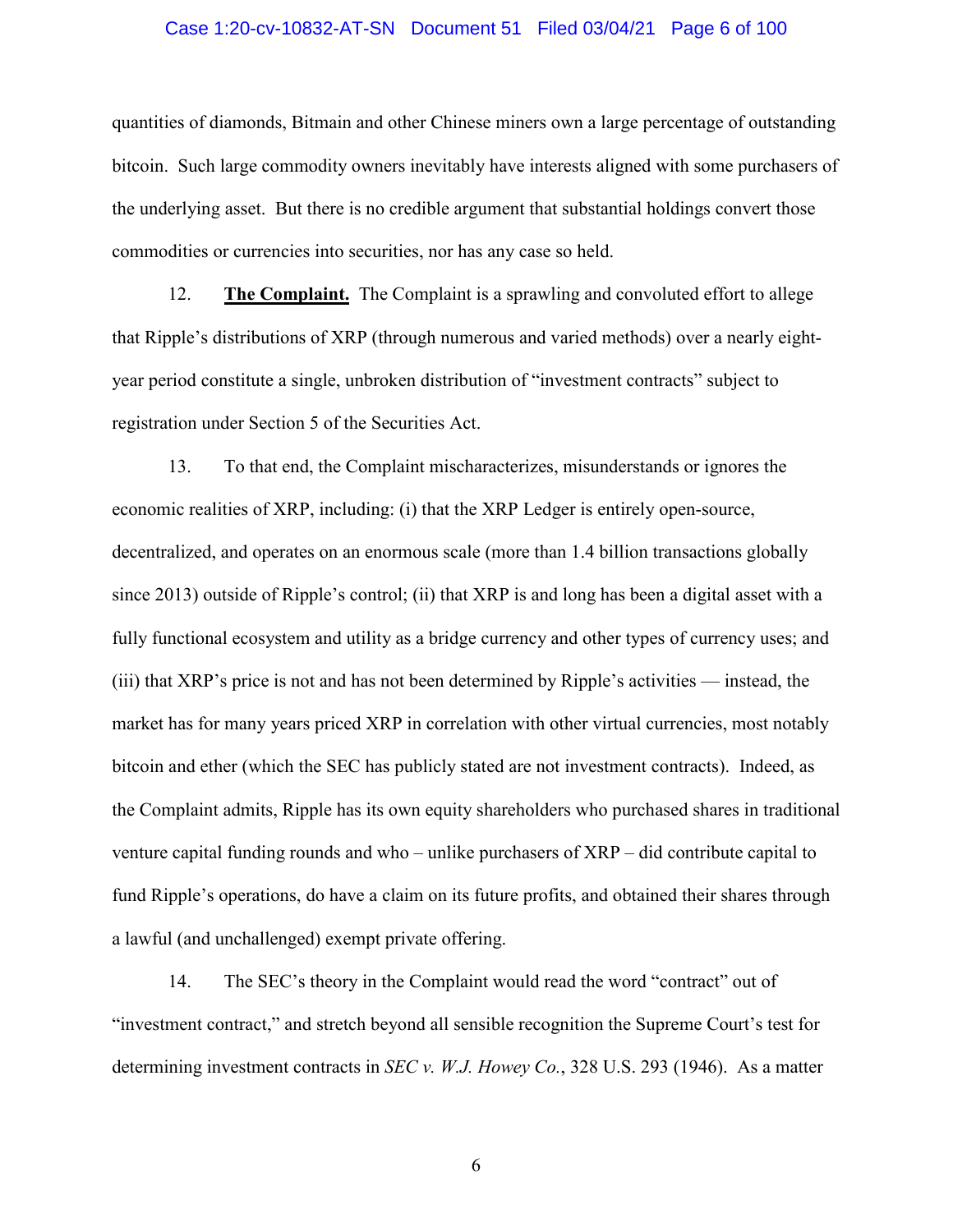## Case 1:20-cv-10832-AT-SN Document 51 Filed 03/04/21 Page 7 of 100

of economic substance, XRP categorically differs from the various instruments and business arrangements that Congress authorized the SEC to regulate — all of which, unlike Ripple's relationship to XRP holders, involve "schemes devised by those who seek the use of the money of others on the promise of profits." *Howey*, 328 U.S. at 299. Every other case in which courts have ruled that transactions involving a digital asset were investment contracts involved an issuer's ICO or other promise of future tokens to raise money to develop a digital-asset product, as well as a contractual relationship between the issuer and asset purchasers. Ripple never held an ICO, never offered future tokens to raise money, and has no contracts with the vast majority of XRP holders.

15. The SEC's Complaint tries to overcome these legal obstacles by mischaracterizing the record. For example:

a. The Complaint characterizes all of Ripple's business transactions involving XRP over eight years, regardless of their nature, purpose, or manner of execution, as a single "Offering" — a claim contradicted by the Complaint's own allegations of Ripple's evolving business strategy and different types of sales and distributions of XRP over time.

b. The Complaint alleges information asymmetries as between Ripple and XRP holders in vague, non-specific terms, but it fails to identify any material information asymmetries and omits Ripple's detailed quarterly reports about Ripple's activities in the XRP market. Nor could any such purported information asymmetries, even if present, transform the sale of a digital asset into a securities offering.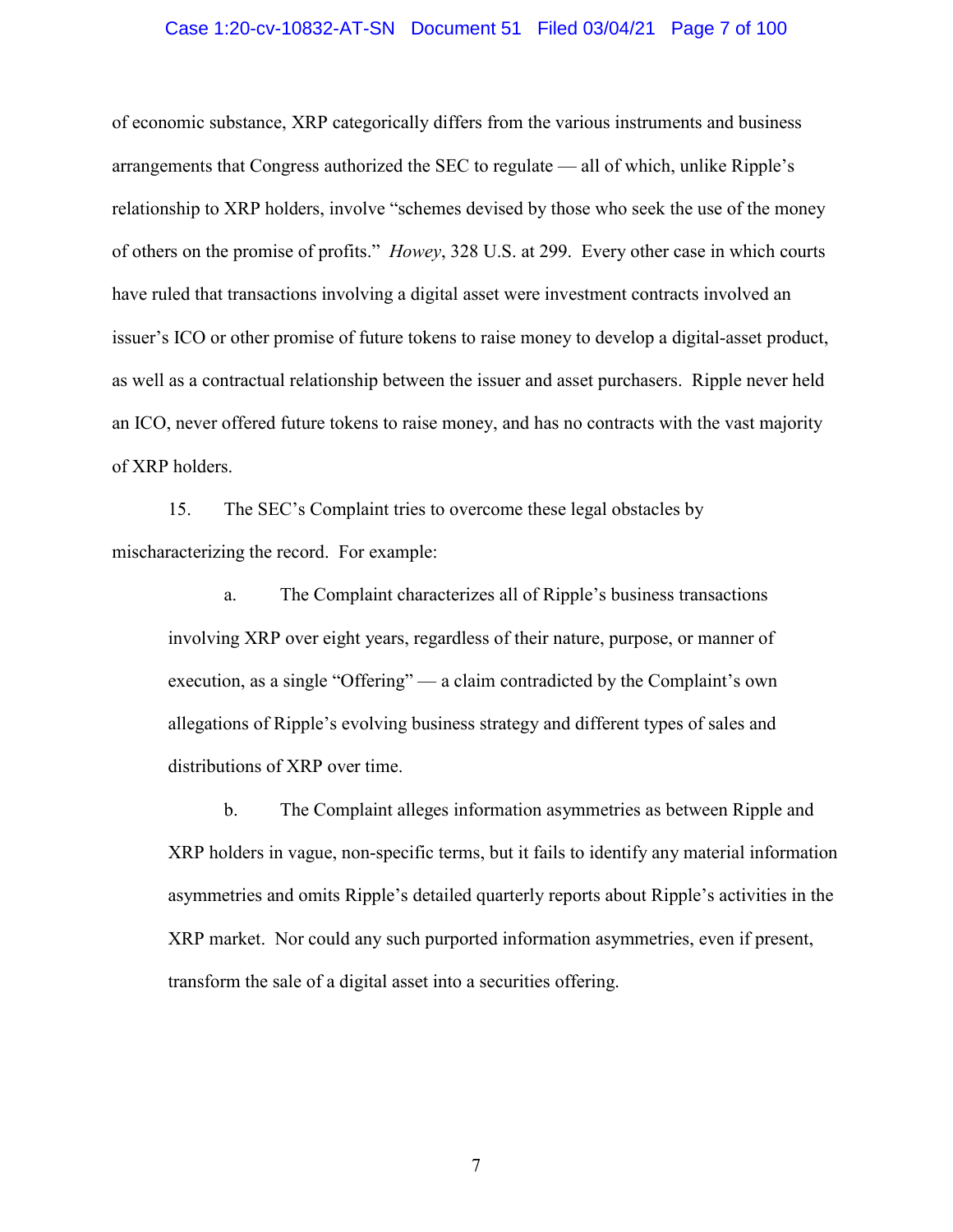#### Case 1:20-cv-10832-AT-SN Document 51 Filed 03/04/21 Page 8 of 100

c. The Complaint mischaracterizes advice that Ripple received in 2012, from which a reasonable reader actually would have concluded that Ripple Credits (a past name for XRP) were not a security.

d. The Complaint also misleadingly suggests that Ripple's sales of XRP constituted a significant part of the XRP market, but leaves out that in nearly all periods, such sales constituted less than 0.4% of total XRP transaction volume.

16. The Complaint's overreaching allegations have caused harm not only to Ripple, but also to hundreds of non-parties that integrate XRP into products or offerings or otherwise support XRP and to millions of XRP holders. It is especially important that the Court rapidly determine the most consequential and overarching issue: whether Ripple's *current* distributions of XRP are "investment contracts" under existing U.S. securities laws. The answer is a resounding no, and reaching that determination quickly is urgently needed to provide clarity to the market.

# **RESPONSES TO PLAINTIFF'S ALLEGATIONS**

1. The allegations in the first sentence of paragraph 1 contain characterizations and legal conclusions to which no response is required. To the extent any response is necessary, Ripple denies the allegations, except Ripple admits, upon information and belief, that Mr. Garlinghouse and Mr. Larsen have sold some XRP, but denies that Mr. Garlinghouse sold XRP starting in 2013, and otherwise lacks sufficient information to admit or deny allegations relating to sales by Mr. Garlinghouse or Mr. Larsen; and Ripple admits that Ripple sold XRP in exchange for fiat or other currencies. The allegations in the second sentence of paragraph 1 are legal conclusions to which no response is required. To the extent any response is necessary, Ripple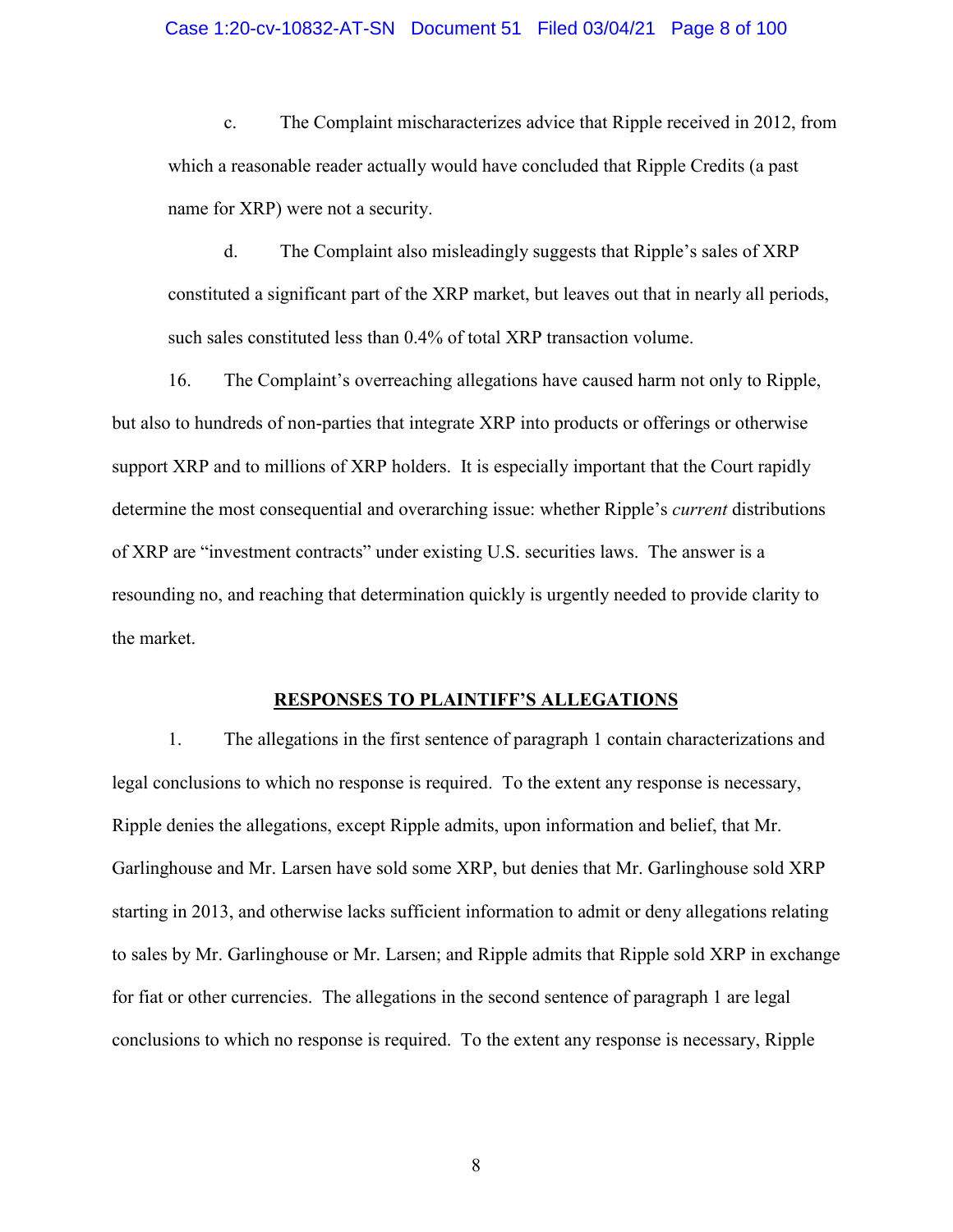# Case 1:20-cv-10832-AT-SN Document 51 Filed 03/04/21 Page 9 of 100

denies the allegations, except admits that Ripple did not file a registration statement for XRP with the SEC because none was required.

2. Ripple denies the allegations in paragraph 2, except admits that Ripple did not file a registration statement for XRP with the SEC because none was required.

3. Paragraph 3 consists of characterizations and legal conclusions to which no response is required. To the extent any response is necessary, Ripple denies the allegations. In that regard, Ripple denies it engaged in any offering of securities; denies the inaccurate characterization of the legal advice Ripple received regarding XRP; and denies that it engaged in a single "offering" of XRP.

4. Ripple denies the allegations in paragraph 4, except admits that Ripple did not file a registration statement for XRP with the SEC because none was required.

5. Paragraph 5 consists of characterizations, defining of terms, and legal conclusions to which no response is required. To the extent any response is necessary, Ripple denies the allegations. Ripple also denies that the defined term "Offering" accurately describes Ripple's numerous different types of distributions of XRP over many years.

6. The allegations in paragraph 6 consist of characterizations and legal conclusions to which no response is required. To the extent any response is necessary, Ripple denies the allegations, except admits that Mr. Larsen was Ripple's first CEO from October 2013 through December 2016 and has been the Executive Chairman of Ripple's Board of Directors from in or about January 2017 to the present. Ripple further admits that Mr. Garlinghouse has been Ripple's CEO from January 2017 to the present.

7. The allegations in paragraph 7 are denied, except Ripple admits that Mr. Garlinghouse has stated that he is "very long XRP as a percentage of [his] personal balance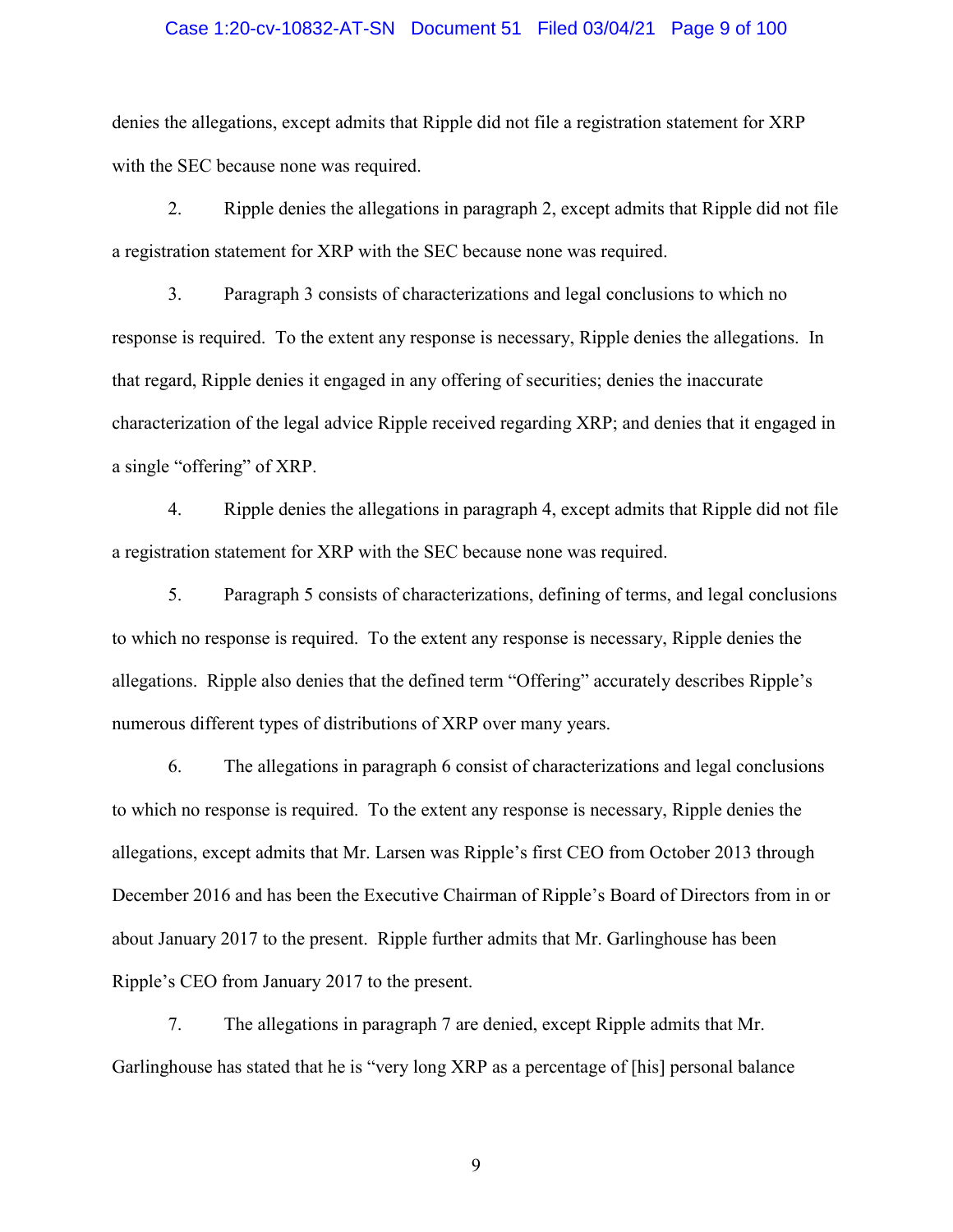# Case 1:20-cv-10832-AT-SN Document 51 Filed 03/04/21 Page 10 of 100

sheet." To the extent paragraph 7 refers to the statements referenced in paragraph 410 of the Complaint, Ripple incorporates by reference its response to paragraph 410.

8. The allegations in paragraph 8 contain legal conclusions and predictions about future behavior to which no response is required. To the extent any response is necessary, Ripple denies the allegations, except admits that it did not file a registration statement for XRP with the SEC because none was required and that Ripple continues to hold XRP.

9. Ripple denies the allegations in paragraph 9. In that regard, Ripple has never offered or sold investment contracts in its distributions of XRP.

10. The allegations in paragraph 10 are legal conclusions to which no response is required. To the extent any response is necessary, Ripple denies the allegations. Ripple avers that it has never offered or sold investment contracts in its distributions of XRP.

11. The allegations in paragraph 11 are legal conclusions to which no response is required. To the extent any response is necessary, Ripple denies that it has engaged in any violation of law and refers the Court to 15 U.S.C. § 77t(b) for its true and correct contents.

12. The allegations in paragraph 12 describe Plaintiff's prayer for relief as to which no response is required. To the extent any response is necessary, Ripple denies that it has engaged in any violation of law, and denies that Plaintiff is entitled to any relief whatsoever.

13. The allegations in paragraph 13 are legal conclusions to which no response is required. To the extent any response is necessary, Ripple admits that this Court has jurisdiction over this matter.

14. The allegations in paragraph 14 are legal conclusions to which no response is required. To the extent any response is necessary, Ripple admits that Ripple is engaged in interstate commerce.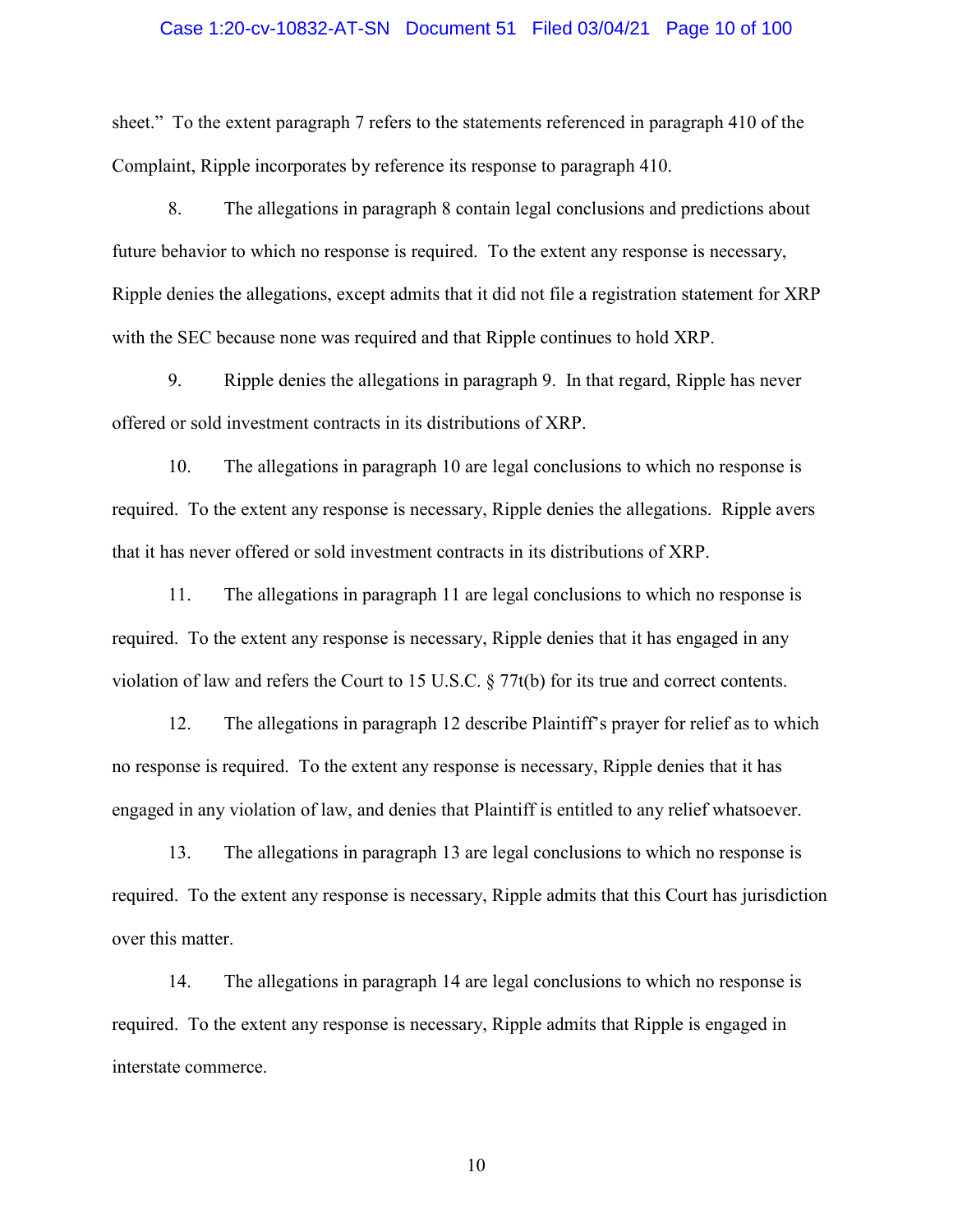# Case 1:20-cv-10832-AT-SN Document 51 Filed 03/04/21 Page 11 of 100

15. The allegations in paragraph 15 are legal conclusions to which no response is required. To the extent any response is necessary, Ripple denies the allegations, except admits that it has an office in Manhattan.

16. Ripple denies the allegations in paragraph 16, except admits that NewCoin, Inc., a predecessor to Ripple, was founded in September 2012, and Ripple is a Delaware corporation with its principal place of business in San Francisco, California, and has an office in Manhattan.

17. Ripple admits the allegations in paragraph 17.

18. Ripple denies the allegations in the first sentence of paragraph 18, except admits, upon information and belief, that Mr. Larsen is a California resident who was born in 1960; who was a co-founder of NewCoin, Inc., a predecessor to Ripple; who was the CEO of Ripple from October 2013 through December 2016; and who has been the Executive Chairman of Ripple's Board of Directors from in or about January 2017 to the present. Upon information and belief, Mr. Larsen received nine billion XRP in 2012. Ripple otherwise lacks sufficient information to either admit or deny the allegations in the second and third sentences of paragraph 18 as to Mr. Larsen, and the allegations are otherwise denied.

19. Ripple denies the allegations in the first sentence of paragraph 19, except admits that XRP II, LLC is Ripple's wholly-owned subsidiary. The allegations in the second sentence of paragraph 19 contain characterizations and legal conclusions to which no response is required. To the extent any response is necessary, Ripple denies the allegations, except admits that XRP II, LLC was founded in 2013 and has been organized as a New York limited liability company since 2016. Ripple further denies that the defined term "Offering" accurately describes Ripple's numerous different types of distributions of XRP over many years. Ripple admits the allegations in the third sentence of paragraph 19, namely that XRP II is registered as a money service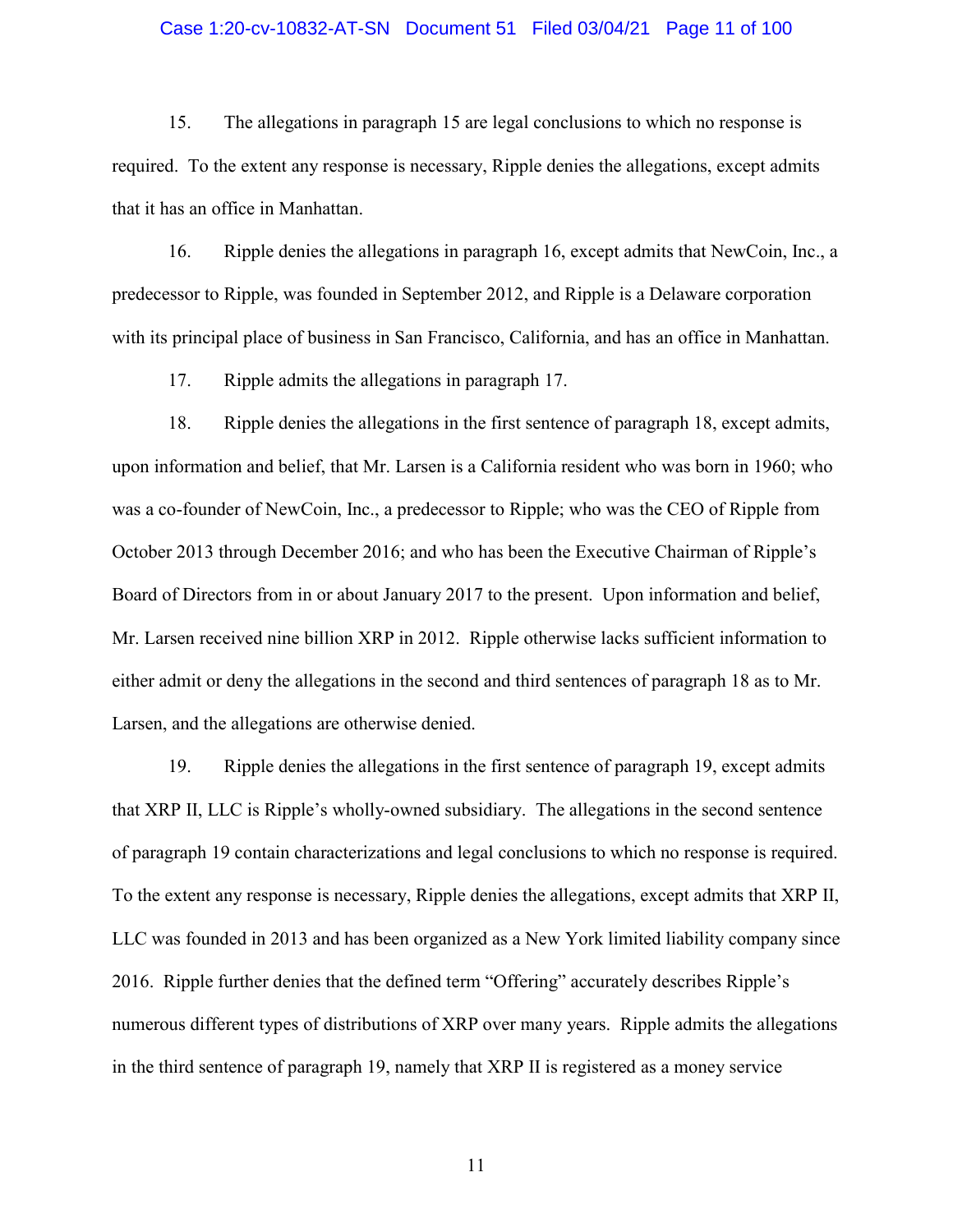# Case 1:20-cv-10832-AT-SN Document 51 Filed 03/04/21 Page 12 of 100

business with FinCEN and that the New York State Department of Financial Services has granted XRP II a BitLicense to conduct certain virtual currency business activities, which is consistent with U.S. authorities, both state and federal, recognizing that XRP is a virtual currency.

20. Ripple denies the allegations in paragraph 20, except admits, upon information and belief, that the individual referred to as Co-Founder was born in 1975; is a resident of California; was a co-founder of NewCoin, Inc., a predecessor to Ripple; and received nine billion XRP in 2012.

21. Ripple denies the allegations in paragraph 21, except admits, upon information and belief, that the individual referred to as Cryptographer-1 was born in 1969, is a resident of California, was Ripple's Chief Cryptographer from October 2013 to July 2018, and is currently Ripple's Chief Technology Officer.

22. Ripple denies the allegations in paragraph 22, except admits, upon information and belief, that the individual referred to as Ripple Agent-1 was born in 1970, is a resident of California, and received two billion XRP in 2012. To the extent Plaintiff's use of the word "agent" here and throughout the Complaint characterizes the relationship between Ripple Agent-1 and Ripple, it is a legal conclusion to which no response is required.

23. Ripple admits, upon information and belief, the allegations in paragraph 23, except to the extent Plaintiff's use of the word "agent" here and throughout the Complaint characterizes the relationship between Ripple Agent-2 and Ripple, it is a legal conclusion to which no response is required.

24. Ripple denies the allegations in paragraph 24, except admits, upon information and belief, that the individual referred to as Ripple Agent-3 was born in 1984, is a resident of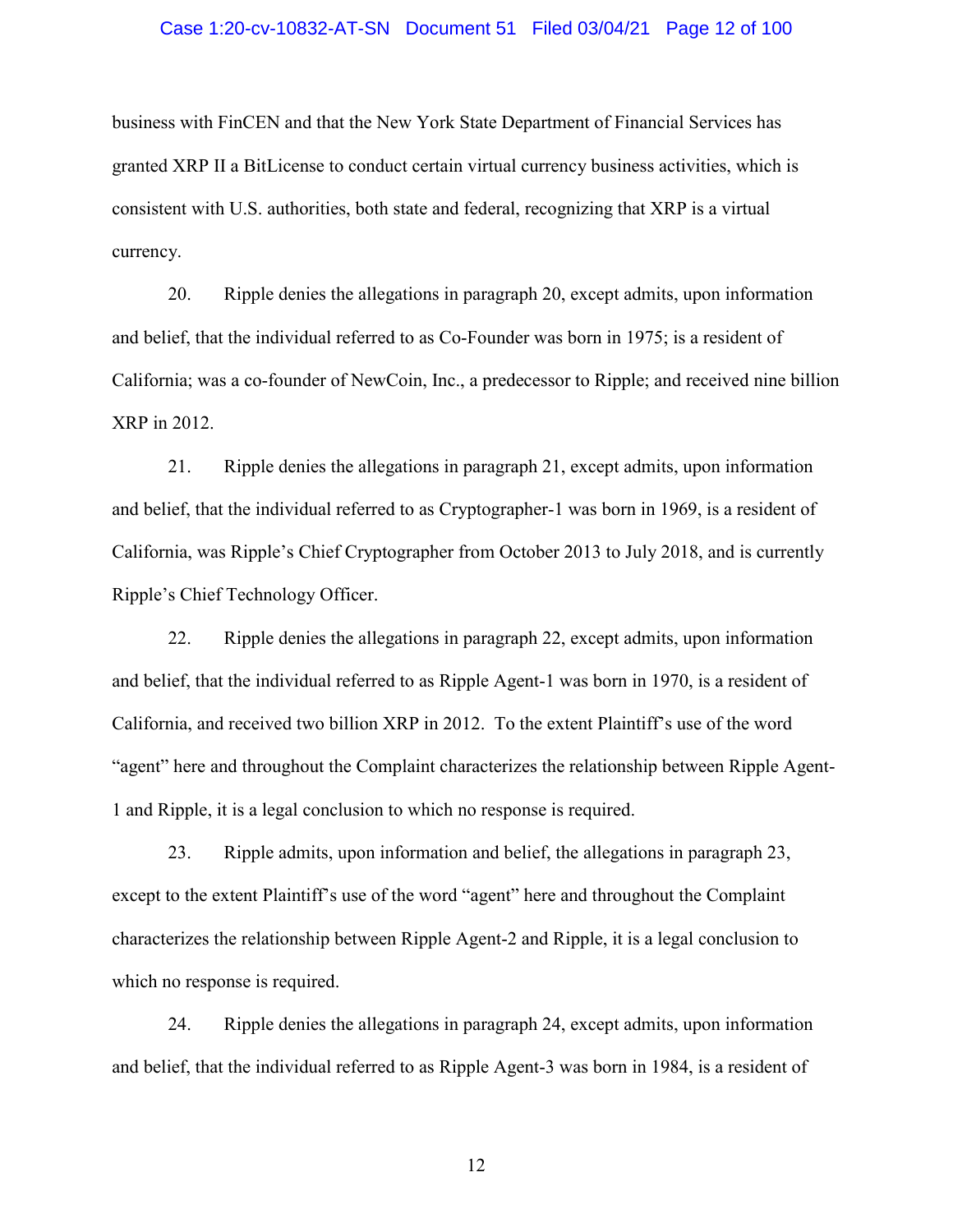# Case 1:20-cv-10832-AT-SN Document 51 Filed 03/04/21 Page 13 of 100

California, served as Ripple's Executive Vice President of Business Development from December 2014 to February 2017, and served as Ripple's Senior Vice President of Business Development from March 2017 to June 2018. To the extent Plaintiff's use of the word "agent" here and throughout the Complaint characterizes the relationship between Ripple Agent-3 and Ripple, it is a legal conclusion to which no response is required.

25. The allegations in paragraph 25 are legal conclusions to which no response is required. To the extent any response is necessary, Ripple refers the Court to provisions of the Securities Act, codified at 15 U.S.C. § 77a *et seq.*, and its relevant implementing regulations, to which Ripple's transactions in XRP have never been subject.

26. Ripple denies that it has ever been an issuer of securities in connection with distributions of XRP, and further states that the allegations in paragraph 26 are legal conclusions to which no response is required, and are in any event denied as to Defendants.

27. The allegations in paragraph 27 are legal conclusions to which no response is required. To the extent any response is necessary, Ripple denies that its transactions in XRP have ever been subject to registration under Section 5 of the Securities Act.

28. The allegations in paragraph 28 are legal conclusions to which no response is required. To the extent any response is necessary, Ripple denies that its transactions in XRP have ever been subject to registration under the Securities Act.

29. The allegations in paragraph 29 are legal conclusions to which no response is required. To the extent any response is necessary, Ripple denies that it has ever been an issuer of securities in connection with distributions of XRP and Ripple denies that its transactions in XRP have ever been subject to registration under the Securities Act.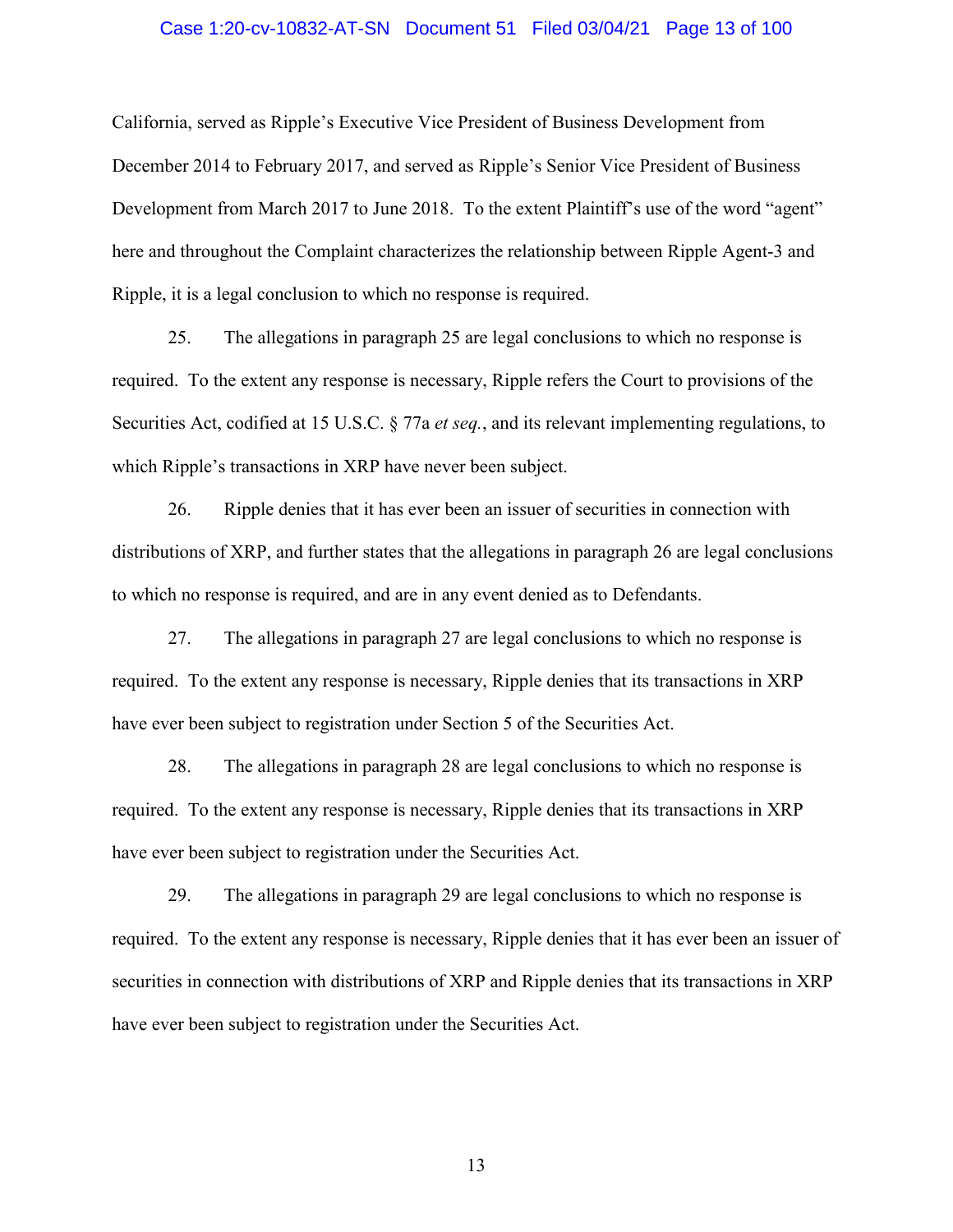# Case 1:20-cv-10832-AT-SN Document 51 Filed 03/04/21 Page 14 of 100

30. The allegations in paragraph 30 are legal conclusions to which no response is required. To the extent any response is necessary, Ripple denies that it has ever been an issuer of securities in connection with distributions of XRP and Ripple denies that its transactions in XRP have ever been subject to registration under the Securities Act, or to the requirements under the Exchange Act.

31. The allegations in paragraph 31 contain legal conclusions to which no response is required. Ripple respectfully refers the Court to the case *SEC v. W.J. Howey Co.*, 328 U.S. 293 (1946), for its true and accurate contents.

32. Ripple denies the allegations in paragraph 32, except admits that the term "digital asset" can refer to an asset transferred using distributed ledger or blockchain technology, including assets sometimes referred to as "cryptocurrencies" and "virtual currencies."

33. Ripple denies the allegations in paragraph 33, except admits that a blockchain or distributed ledger is a decentralized peer-to-peer database spread across a network of computers that publicly and permanently records all transactions in theoretically unchangeable, digitally recorded data packages and relies on cryptographic techniques to securely record transactions.

34. Ripple denies the allegations in paragraph 34, except admits that blockchains typically use a mechanism to validate transactions, which, among other things, aims to achieve agreement among all participants on the contents of the ledger.

35. Ripple denies the allegations in paragraph 35, except admits that digital assets may be traded on certain trading platforms in exchange for other digital assets or fiat currency (generally understood to be a specific type of currency that is legal tender issued by a country), at times by being allocated to the platform's customer's accounts in the platform's internal records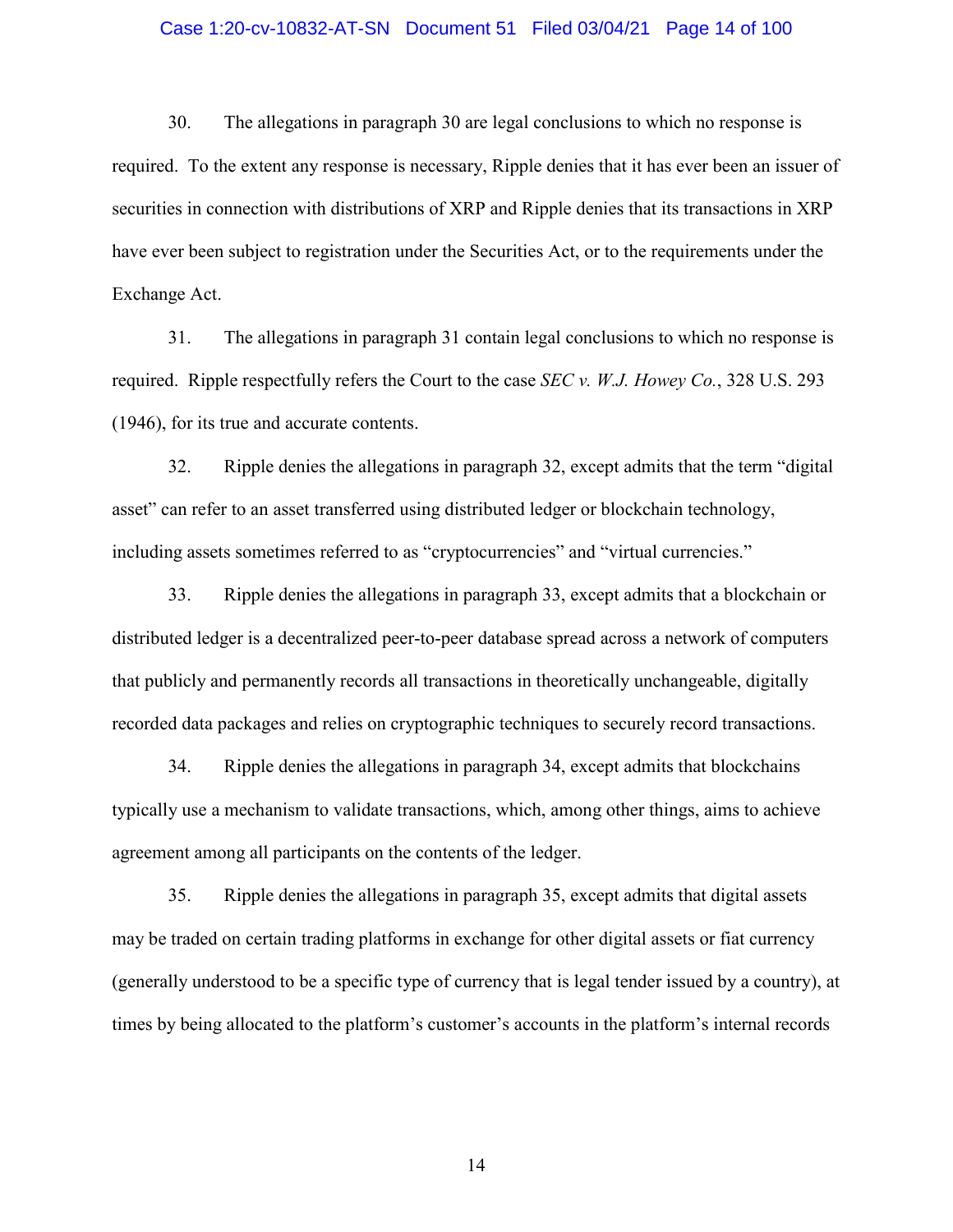# Case 1:20-cv-10832-AT-SN Document 51 Filed 03/04/21 Page 15 of 100

(sometimes referred to as an "off-chain" transaction) without necessarily being transferred from one blockchain address to another (which is sometimes referred to as an "on-chain" transaction).

36. Ripple denies the allegations in paragraph 36, except admits that some digital assets are "native" to a particular blockchain. Digital assets that are native to their blockchains may serve a number of technical functions on a distributed ledger, such as helping secure the ledger from manipulation or other forms of attack. Like some other digital assets, a digital asset that is native to its own blockchain may in some cases be sold or traded as consideration for goods, services, other digital assets, and fiat currency for a variety of purposes.

37. Ripple denies the allegations in paragraph 37. To the extent paragraph 37 purports to quote, characterize, or summarize a report by the SEC, the document speaks for itself, and Ripple respectfully refers the Court to the full text of the document for an accurate and complete record of its contents.

38. Ripple admits that, by early 2012, Co-Founder began working on the idea and code for what would become the XRP Ledger Protocol, and that in 2012, Cryptographer-1 and Ripple Agent-1 contributed to that code. Ripple otherwise lacks sufficient knowledge to either admit or deny the allegations in paragraph 38 as to Co-Founder, and the allegations are otherwise denied.

39. Ripple admits that the XRP Ledger records transactions and is powered by a decentralized network of peer-to-peer servers that is not controlled or owned by any one party, including Ripple, and otherwise denies the allegations in paragraph 39.

40. Ripple admits that the XRP Ledger uses a consensus protocol. Ripple further admits that during consensus each server evaluates proposals from a specific set of trusted validators, or Unique Node List ("UNL"); anyone can run a node or validator; and users are free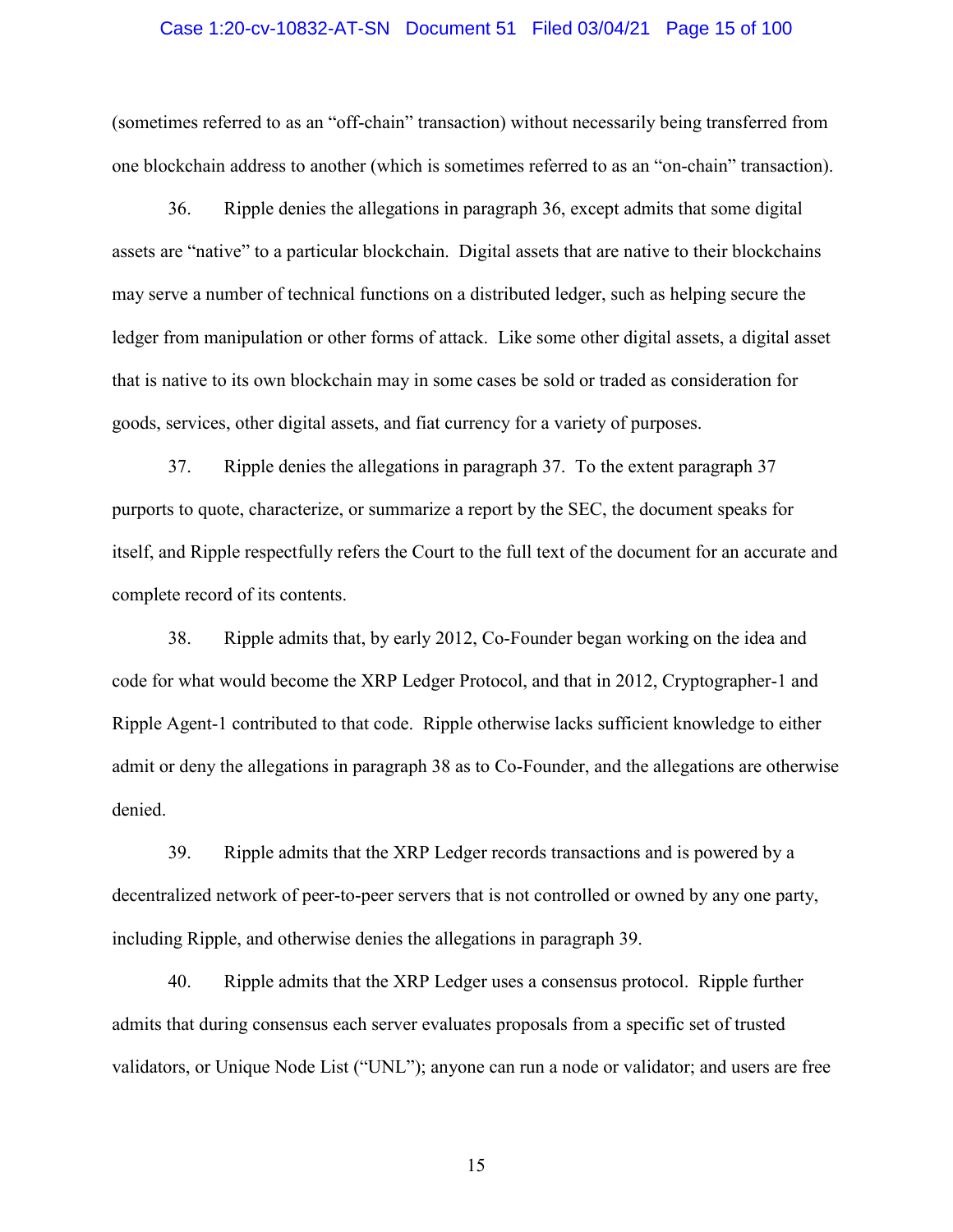# Case 1:20-cv-10832-AT-SN Document 51 Filed 03/04/21 Page 16 of 100

to use any UNL they prefer. Ripple further admits that Ripple publishes a UNL that validators may choose to adopt, but they are not required to do so. Ripple otherwise denies the remaining allegations in paragraph 40.

41. Ripple admits that Ripple operates a small number of validators. Ripple lacks sufficient information to either admit or deny the remaining allegations in paragraph 41 as to other organizations or entities, and the allegations are otherwise denied.

42. Ripple denies the allegations in paragraph 42.

43. Ripple admits that Mr. Larsen was Ripple's CEO from October 2013 through December 2016, in which role he participated in calls and e-mail communications with Ripple's Board of Directors and then-current and prospective Ripple shareholders, and denies the remaining allegations in paragraph 43.

44. Ripple denies the allegations in paragraph 44, except admits that Ripple's predecessor, NewCoin, Inc., was founded in September 2012.

45. Ripple denies the allegations in paragraph 45.

46. Ripple lacks sufficient information to either admit or deny the allegations in paragraph 46 as to Co-Founder, Mr. Larsen, and Ripple Agent-1, except admits, upon information and belief, that 20 billion XRP in total was retained by Mr. Larsen, Co-Founder, and Ripple Agent-1 and never transferred to Ripple. Ripple otherwise denies the allegations in paragraph 46, except Ripple admits that 80 billion XRP was transferred to the company in 2012.

47. Ripple denies the allegations in paragraph 47. To the extent paragraph 47 purports to quote, characterize, or summarize a tweet sent on September 16, 2020 by an account paragraph 47 attributes to Cryptographer-1, the document speaks for itself, and Ripple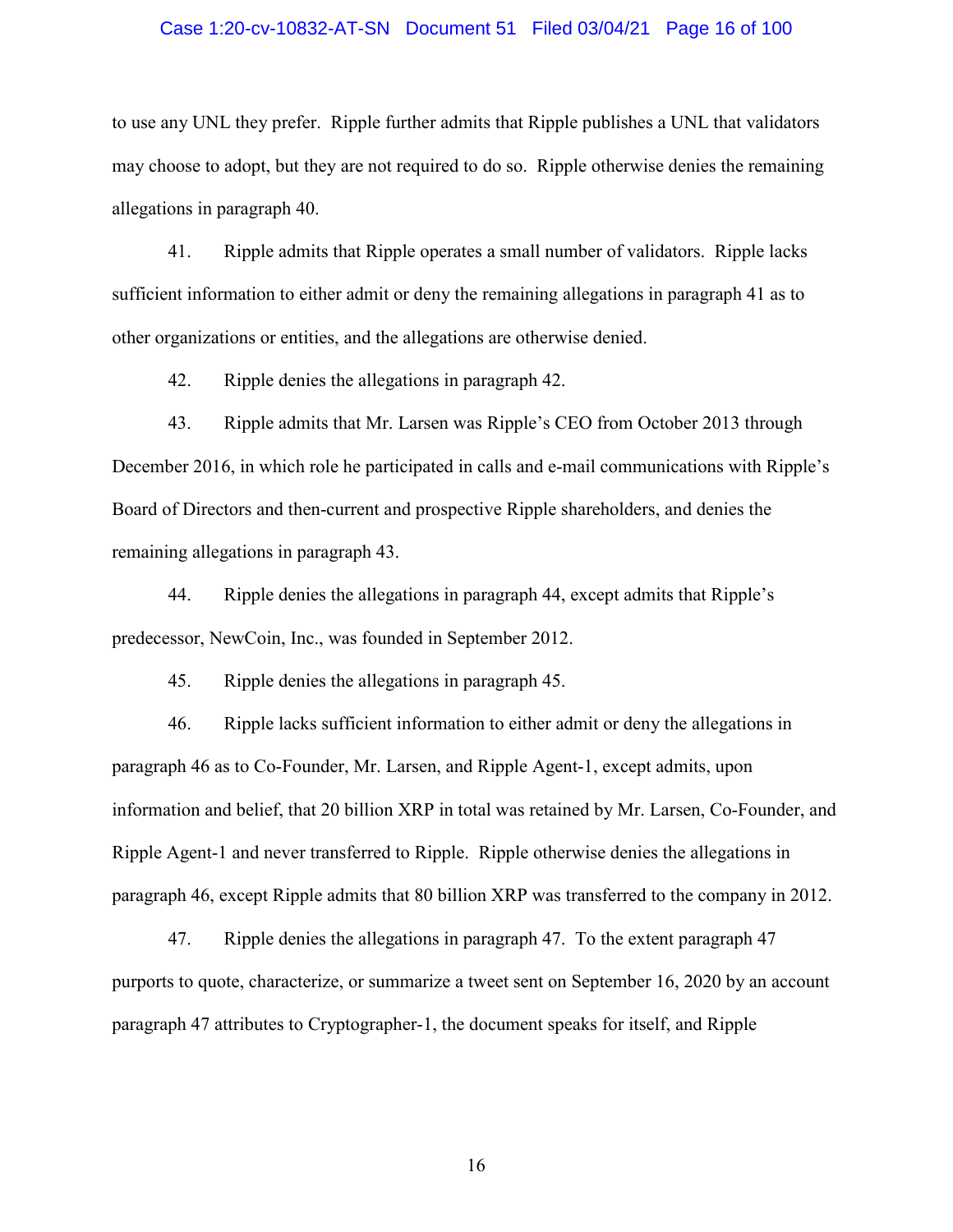# Case 1:20-cv-10832-AT-SN Document 51 Filed 03/04/21 Page 17 of 100

respectfully refers the Court to the full text of the document for an accurate and complete record of its contents.

48. Ripple denies the allegations in paragraph 48, except admits that XRP is the native digital asset on the XRP Ledger.

49. Ripple admits that the digital asset currently known as XRP had been referred to by other names in the past, including "Ripple Credits." Ripple lacks sufficient information to either admit or deny the allegations in paragraph 49 as to Mr. Larsen or unnamed "participants in the digital asset space," and otherwise denies the allegations.

50. Ripple denies the allegations in paragraph 50.

51. Ripple denies the allegations in paragraph 51. To the extent paragraph 51 purports to quote, characterize, or summarize a legal memorandum dated February 8, 2012 from a law firm that was addressed to Co-Founder and another individual, and to the extent paragraph 51 purports to quote, characterize, or summarize a second legal memorandum dated October 19, 2012 from the same law firm that was addressed to Mr. Larsen, Co-Founder, and OpenCoin, the documents speak for themselves, and Ripple respectfully refers the Court to the full text of the documents for an accurate and complete record of their contents. Ripple avers that the legal memoranda provided advice on a multitude of legal issues, under both federal and state law, potentially relevant to a company in a nascent industry, including, but not limited to, banking and money transmission laws, securities laws, commodities laws, gambling laws, consumer protection laws, copyright laws, criminal laws and tax laws.

52. Ripple denies the allegations in paragraph 52. To the extent paragraph 52 purports to quote, characterize, or summarize a legal memorandum dated February 8, 2012 from a law firm that was addressed to Co-Founder and another individual, and to the extent paragraph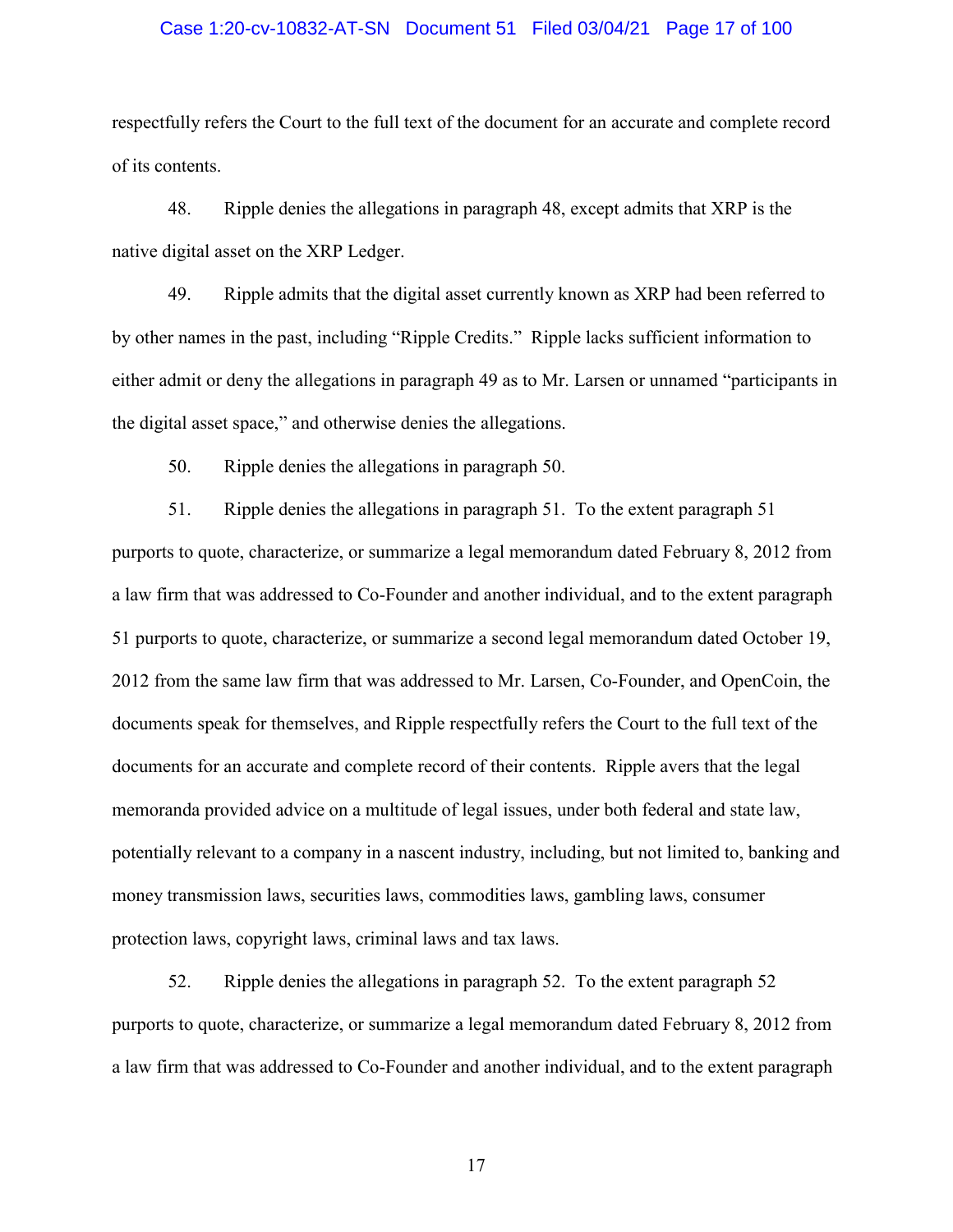# Case 1:20-cv-10832-AT-SN Document 51 Filed 03/04/21 Page 18 of 100

52 purports to quote, characterize, or summarize a second legal memorandum dated October 19, 2012 from the same law firm that was addressed to Mr. Larsen, Co-Founder, and OpenCoin, the documents speak for themselves, and Ripple respectfully refers the Court to the full text of the documents for an accurate and complete record of their contents.

53. Ripple denies the allegations in paragraph 53, which selectively quote and mischaracterize portions of a legal memorandum dated February 8, 2012 from a law firm that was addressed to Co-Founder and another individual, and a second legal memorandum dated October 19, 2012 from the same law firm that was addressed to Mr. Larsen, Co-Founder, and OpenCoin. Ripple avers that any reasonable reader of the true and accurate contents of the memorandum dated October 19, 2012 would understand that counsel's ultimate conclusion was that Ripple Credits (as described) did not constitute "securities" under the federal securities laws. The documents speak for themselves, and Ripple respectfully refers the Court to the full text of the documents for an accurate and complete record of their contents.

54. Ripple denies the allegations in paragraph 54, which selectively quote and mischaracterize portions of a legal memorandum dated February 8, 2012 from a law firm that was addressed to Co-Founder and another individual, and a second legal memorandum dated October 19, 2012 from the same law firm that was addressed to Mr. Larsen, Co-Founder, and OpenCoin. Ripple avers that those memoranda only purported to compare XRP to fiat currency backed by the full faith and credit of national governments, and that paragraph 54 ignores that XRP has since been determined by DOJ and FinCEN to be a "convertible virtual currency" which can serve as a substitute to fiat currency. The documents speak for themselves, and Ripple respectfully refers the Court to the full text of the documents for an accurate and complete record of their contents.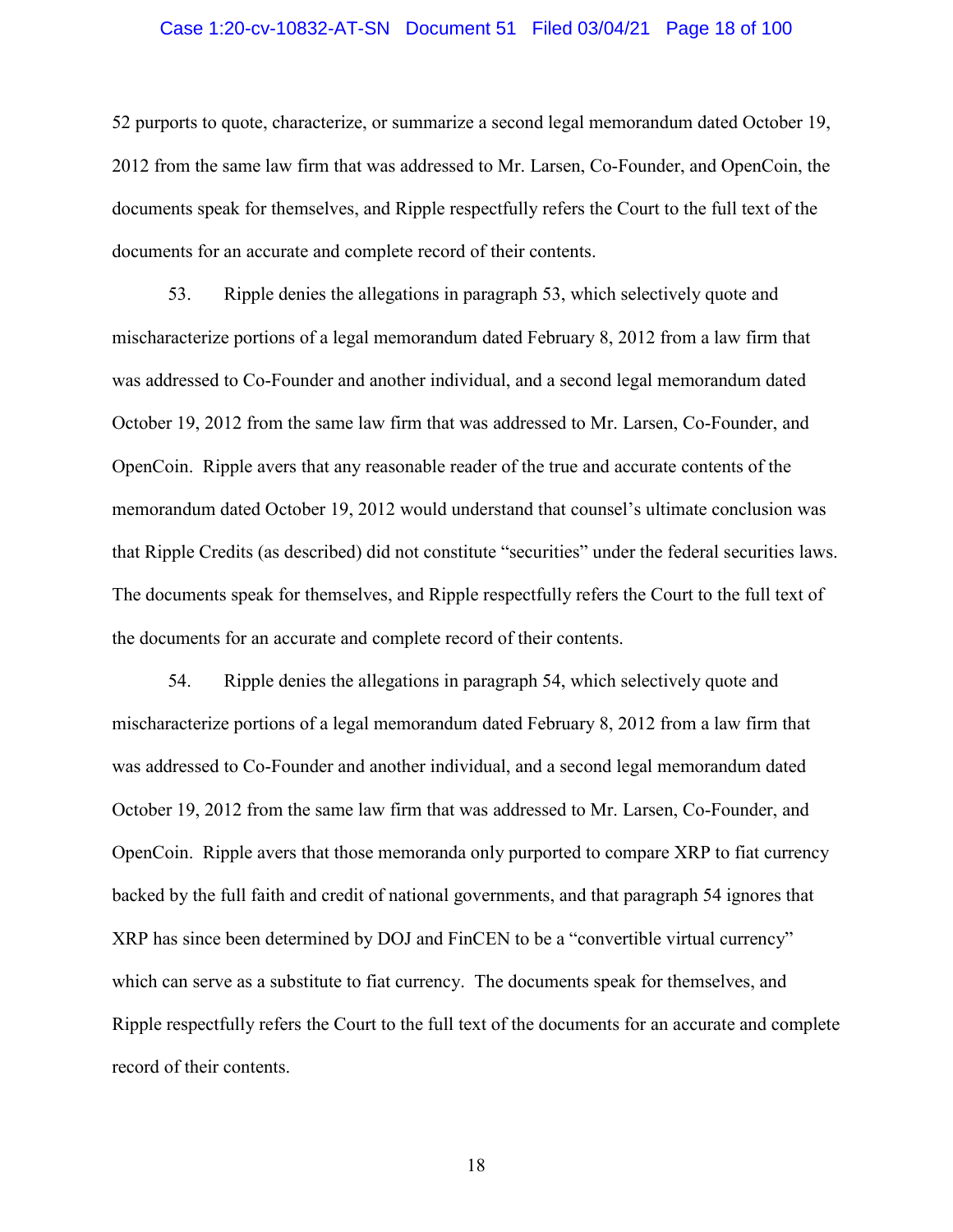# Case 1:20-cv-10832-AT-SN Document 51 Filed 03/04/21 Page 19 of 100

55. Ripple denies the allegations in paragraph 55, which mischaracterize a legal memorandum dated October 19, 2012 from a law firm that was addressed to Mr. Larsen, Co-Founder, and OpenCoin. The document speaks for itself, and Ripple respectfully refers the Court to the full text of the document for an accurate and complete record of its contents. Ripple also incorporates by reference its response to paragraph 53.

56. Ripple denies the allegations in paragraph 56, except admits that Mr. Larsen did obtain copies of the February 8, 2012 and October 19, 2012 memoranda. Ripple also incorporates by reference its response to paragraph 53.

57. Ripple denies the allegations in paragraph 57. To the extent paragraph 57 purports to quote, characterize, or summarize an email from Mr. Larsen dated May 26, 2014, the document speaks for itself, and Ripple respectfully refers the Court to the full text of the document for an accurate and complete record of its contents.

58. Paragraph 58 consists of characterizations and legal conclusions to which no response is required. To the extent any response is necessary, Ripple denies the allegations.

59. Paragraph 59 consists of characterizations and legal conclusions to which no response is required. To the extent any response is necessary, Ripple denies the allegations. Ripple also incorporates by reference its response to paragraph 53.

60. Paragraph 60 consists of characterizations and legal conclusions to which no response is required. To the extent any response is necessary, Ripple denies the allegations, except admits it did not file a registration statement for XRP with the SEC because none was required.

61. The allegations in paragraph 61 contain legal conclusions to which no response is required. To the extent any response is necessary, Ripple denies the allegations, except admits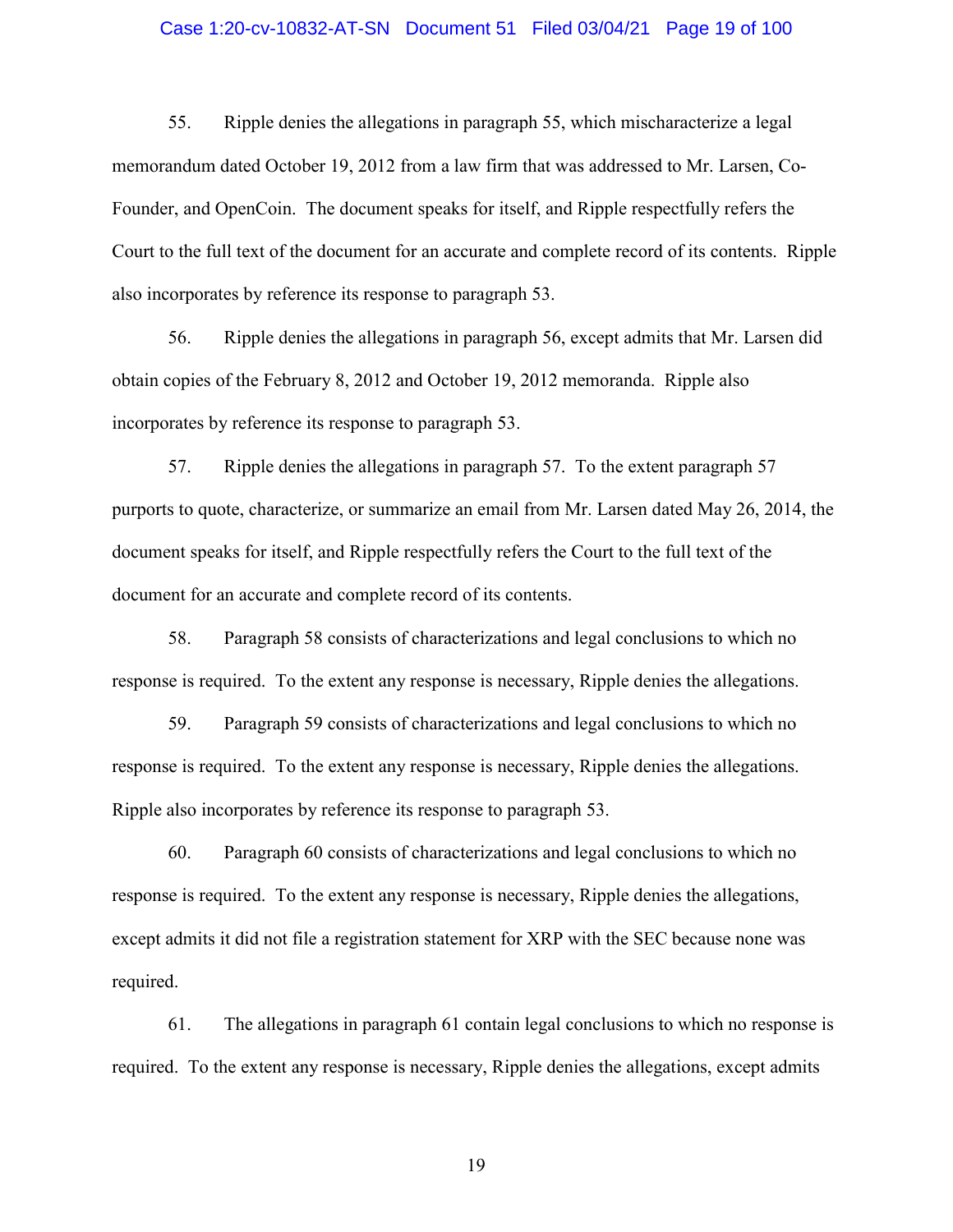# Case 1:20-cv-10832-AT-SN Document 51 Filed 03/04/21 Page 20 of 100

that Ripple made certain payments in XRP as a virtual currency substituting for fiat currency through a bug bounty program in 2013 and 2014.

62. Ripple denies the allegations in paragraph 62.

63. Ripple denies the allegations in paragraph 63. To the extent paragraph 63 purports to quote, characterize, or summarize a document dated May 2013 titled "Gateways," the document speaks for itself, and Ripple respectfully refers the Court to the full text of the document for an accurate and complete record of its contents.

64. Ripple denies the allegations in paragraph 64. To the extent paragraph 64 purports to quote, characterize, or summarize a forum post dated May 12, 2013 made by the account paragraph 64 attributes to Cryptographer-1 on the Altcoin Discussion page of the Bitcoin Forum of the website bitcointalk.org, the document speaks for itself, and Ripple respectfully refers the Court to the full text of the document for an accurate and complete record of its contents.

65. Ripple denies the allegations in paragraph 65. To the extent paragraph 65 purports to quote, characterize, or summarize a PowerPoint presentation with the filename "XRP Distribution Framework.pptx," the document speaks for itself, and Ripple respectfully refers the Court to the full text of the document for an accurate and complete record of its contents. Ripple specifically denies that this single document provides a complete and accurate statement of Ripple's views or goals for XRP as of 2013 or any other point in time.

66. Ripple denies the allegations in paragraph 66. To the extent the second sentence of paragraph 66 purports to quote, characterize, or summarize a forum post dated May 12, 2013 made by the account paragraph 66 attributes to Cryptographer-1 on the Altcoin Discussion page of the Bitcoin Forum of the website bitcointalk.org, the document speaks for itself, and Ripple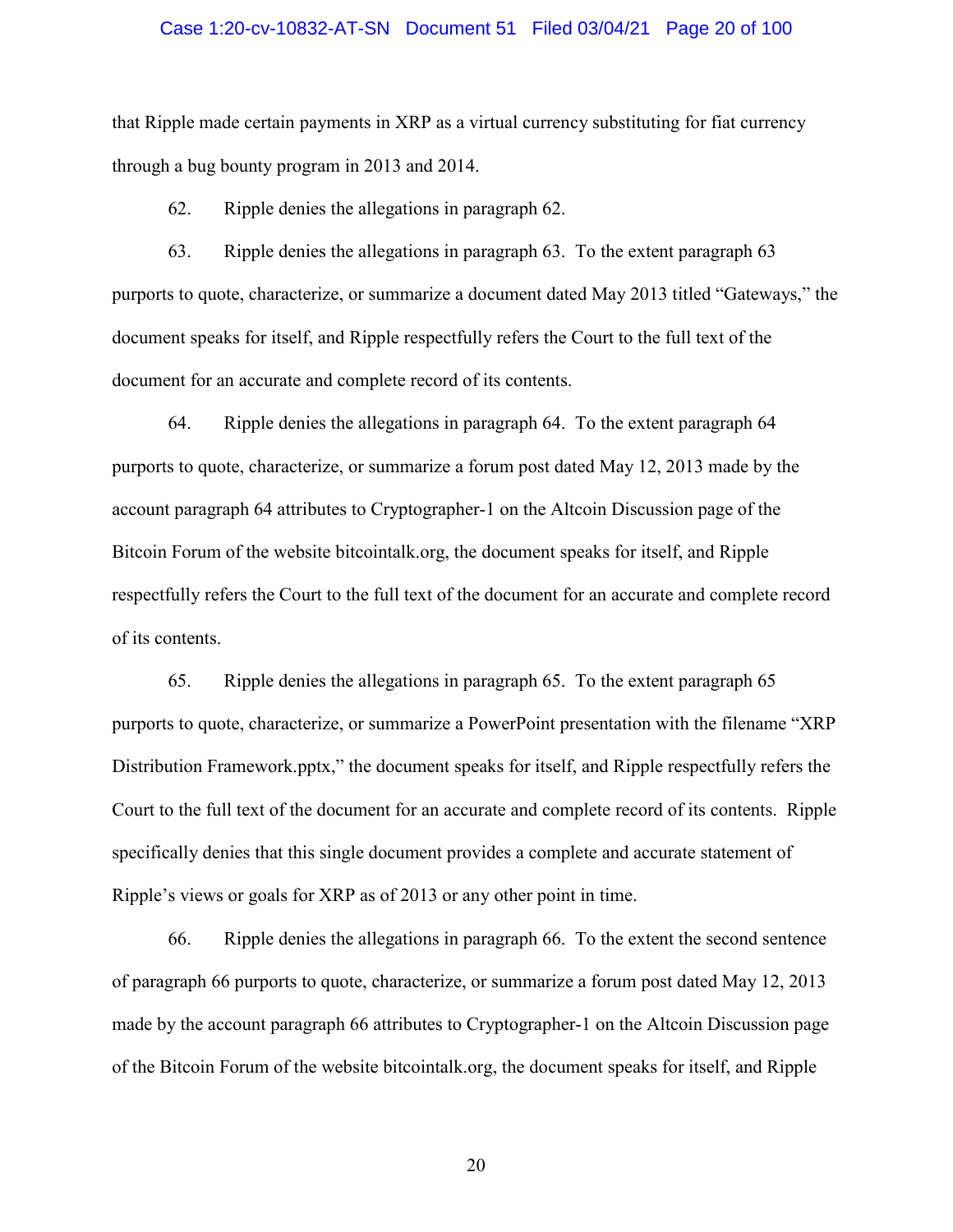# Case 1:20-cv-10832-AT-SN Document 51 Filed 03/04/21 Page 21 of 100

respectfully refers the Court to the full text of the document for an accurate and complete record of its contents.

67. Ripple denies the allegations in paragraph 67, except admits that Ripple has worked to develop products that utilize XRP to allow financial institutions to effect currency transfers. To the extent paragraph 67 purports to quote, characterize, or summarize a document dated February 2016 titled "The Cost-Cutting Case for Banks: The ROI of Using Ripple and XRP for Global Interbank Settlements," which referred to XRP in part as a "universal bridge asset," the document speaks for itself, and Ripple respectfully refers the Court to the full text of the document for an accurate and complete record of its contents.

68. Ripple denies the allegations in paragraph 68.

69. Paragraph 69 consists of characterizations and legal conclusions to which no response is required. To the extent any response is necessary, Ripple denies the allegations.

70. Ripple denies the allegations in paragraph 70.

71. Paragraph 71 consists of characterizations and legal conclusions to which no response is required. To the extent any response is necessary, Ripple denies the allegations.

72. The allegations in paragraph 72 are legal conclusions to which no response is required. To the extent any response is necessary, Ripple denies the allegations, except admits that Ripple sold XRP, a virtual currency, in exchange for fiat or other currencies. For those sales, Ripple did not file a registration statement for XRP with the SEC because none was required.

73. Ripple denies the allegations in paragraph 73, except admits that Ripple sold XRP, a virtual currency, on the open market and to sophisticated entities while Mr. Larsen was CEO. Ripple further denies the accuracy of Plaintiff's defined terms; for example, the defined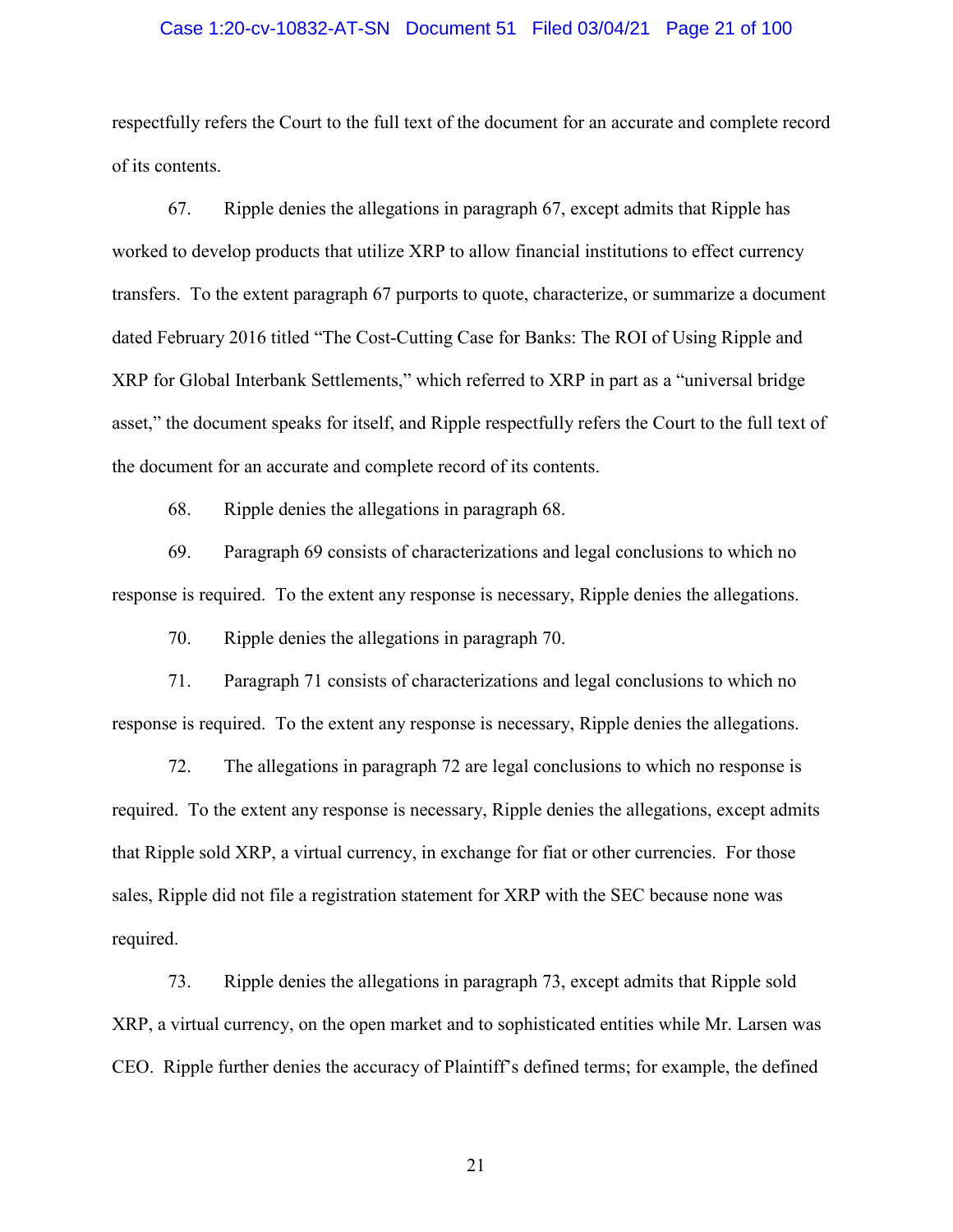# Case 1:20-cv-10832-AT-SN Document 51 Filed 03/04/21 Page 22 of 100

term "Offering" does not accurately describe Ripple's numerous different types of distributions of XRP over many years.

74. Paragraph 74 consists of characterizations and legal conclusions to which no response is required. To the extent any response is necessary, Ripple denies the allegations, except admits that Mr. Garlinghouse was Ripple's COO from April 2015 through December 2016, that Mr. Garlinghouse has been Ripple's CEO from January 2017 to the present, and that Mr. Larsen has been the Executive Chairman of Ripple's Board of Directors from in or about January 2017 to the present. Ripple further denies that the defined term "Offering" accurately describes Ripple's numerous different types of distributions of XRP over many years.

75. Ripple denies the allegations in paragraph 75. Ripple further denies that the defined term "Offering" accurately describes Ripple's different types of distributions of XRP over the years.

76. Paragraph 76 consists of characterizations and legal conclusions to which no response is required. To the extent any response is necessary, Ripple denies the allegations, except admits that during the periods in which each of Mr. Garlinghouse and Mr. Larsen served in the role of CEO, respectively, each of them communicated with Ripple's Board of Directors and then-current and prospective Ripple equity shareholders. Ripple further admits that Ripple sold XRP, a virtual currency, in exchange for fiat or other currencies. For those sales, Ripple did not file a registration statement for XRP with the SEC because none was required. Ripple further denies that the defined term "Offering" accurately describes Ripple's numerous different types of distributions of XRP over many years.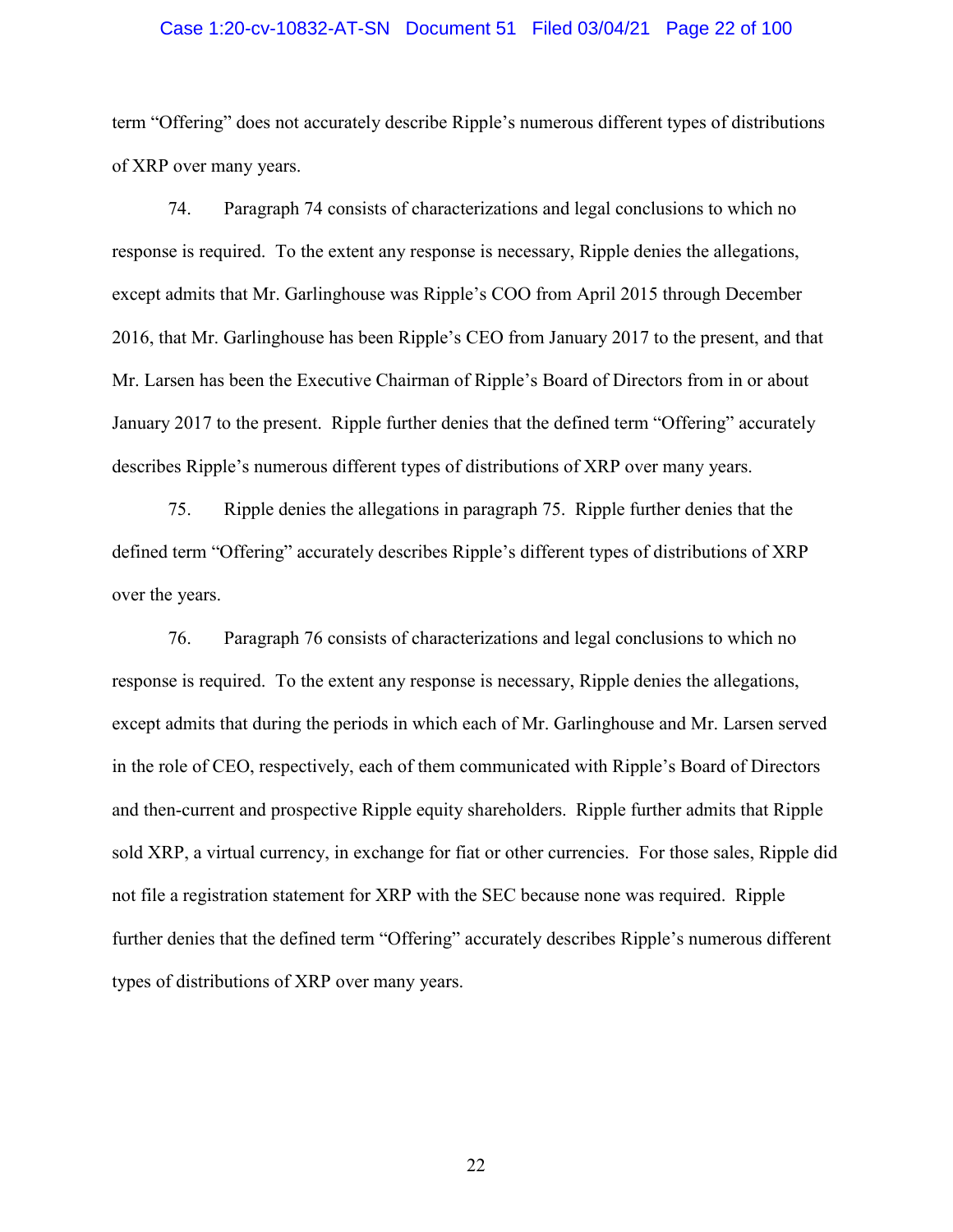# Case 1:20-cv-10832-AT-SN Document 51 Filed 03/04/21 Page 23 of 100

77. Ripple denies the allegations in paragraph 77, and specifically denies that Ripple accelerated its sales of XRP in 2017 and 2018, except admits that Ripple sold XRP, a virtual currency, in exchange for fiat or other currencies during that time.

78. Ripple denies the allegations in paragraph 78, except admits that Ripple has sold software products under the names "xCurrent" and "xVia" from 2017 and 2018, respectively, and Ripple raised capital through the sale of equity securities via a Series A funding round of approximately \$32 million that closed in September 2015, a Series B funding round of approximately \$55 million that closed in August 2016, and a Series C funding round of approximately \$200 million that closed in December 2019.

79. Paragraph 79 consists of characterizations and legal conclusions to which no response is required, and which are in any event denied.

80. Paragraph 80 employs an ambiguous defined term ("Market Sales") to which no response is required. To the extent any response is necessary, Ripple denies the allegations, except admits that Ripple sold XRP, a virtual currency, on the open market in exchange for fiat or other currencies.

81. Paragraph 81 employs ambiguous defined terms ("Institutional Sales" and "Market Sales") to which no response is required. To the extent any response is necessary, Ripple denies the allegations, except admits that Ripple sold XRP, a virtual currency, on the open market and to sophisticated entities in exchange for fiat or other currencies.

82. Ripple denies the allegations in paragraph 82, and denies that the defined term "Offering" accurately describes Ripple's numerous different types of distributions of XRP over many years. To the extent that paragraph 82 refers to publicly available data regarding the price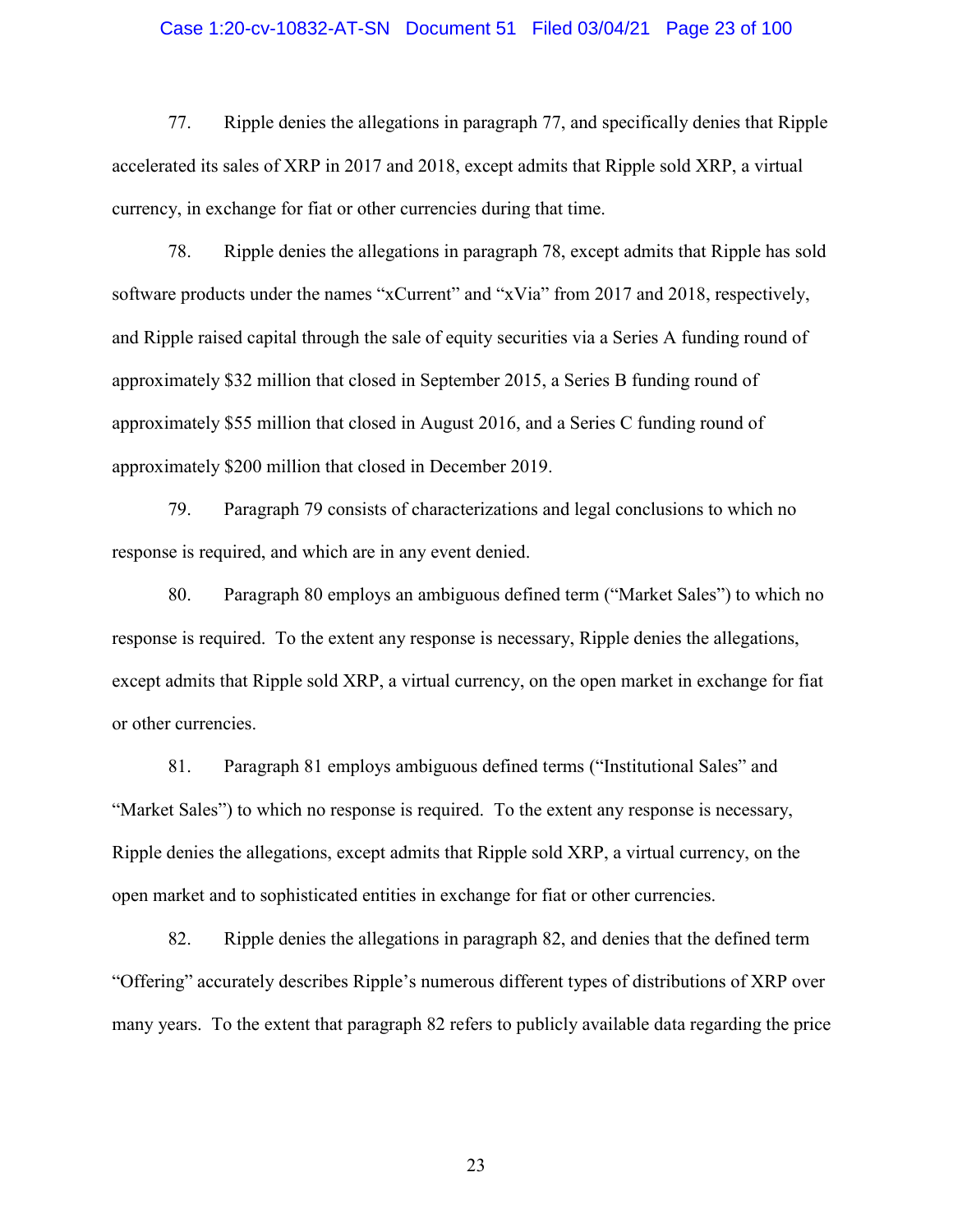# Case 1:20-cv-10832-AT-SN Document 51 Filed 03/04/21 Page 24 of 100

of XRP as set by trading in the open market over time, that publicly available data speaks for itself.

83. Paragraph 83 employs an ambiguous, defined term ("Other XRP Distributions") to which no response is required. To the extent any response is necessary, Ripple denies the allegations, except admits that Ripple sold XRP in exchange for fiat or other currencies and that Ripple made certain payments in XRP as a virtual currency substituting for fiat currency in connection with its operations.

84. Paragraph 84 employs an ambiguous, defined term ("Other XRP Distributions") to which no response is required. To the extent any response is necessary, Ripple denies the allegations, except admits that Ripple has sold XRP in exchange for fiat or other currencies and has made certain payments in XRP as a virtual currency substituting for fiat currency in connection with its operations, and Ripple lacks sufficient information to either admit or deny the allegations as to any sales by Mr. Garlinghouse and Mr. Larsen.

85. Ripple denies the allegations in paragraph 85, and denies that the defined term "Offering" accurately describes Ripple's numerous different types of distributions of XRP over many years. Ripple lacks sufficient information to either admit or deny the allegations set forth in paragraph 85 as to Mr. Garlinghouse and Mr. Larsen, and the allegations are otherwise denied.

86. Ripple lacks sufficient information to either admit or deny the allegations in paragraph 86 as to Mr. Larsen, and the allegations are otherwise denied, except Ripple admits that Mr. Larsen was Ripple's CEO from October 2013 through December 2016 and has been the Executive Chairman of Ripple's Board of Directors from in or about January 2017 to the present.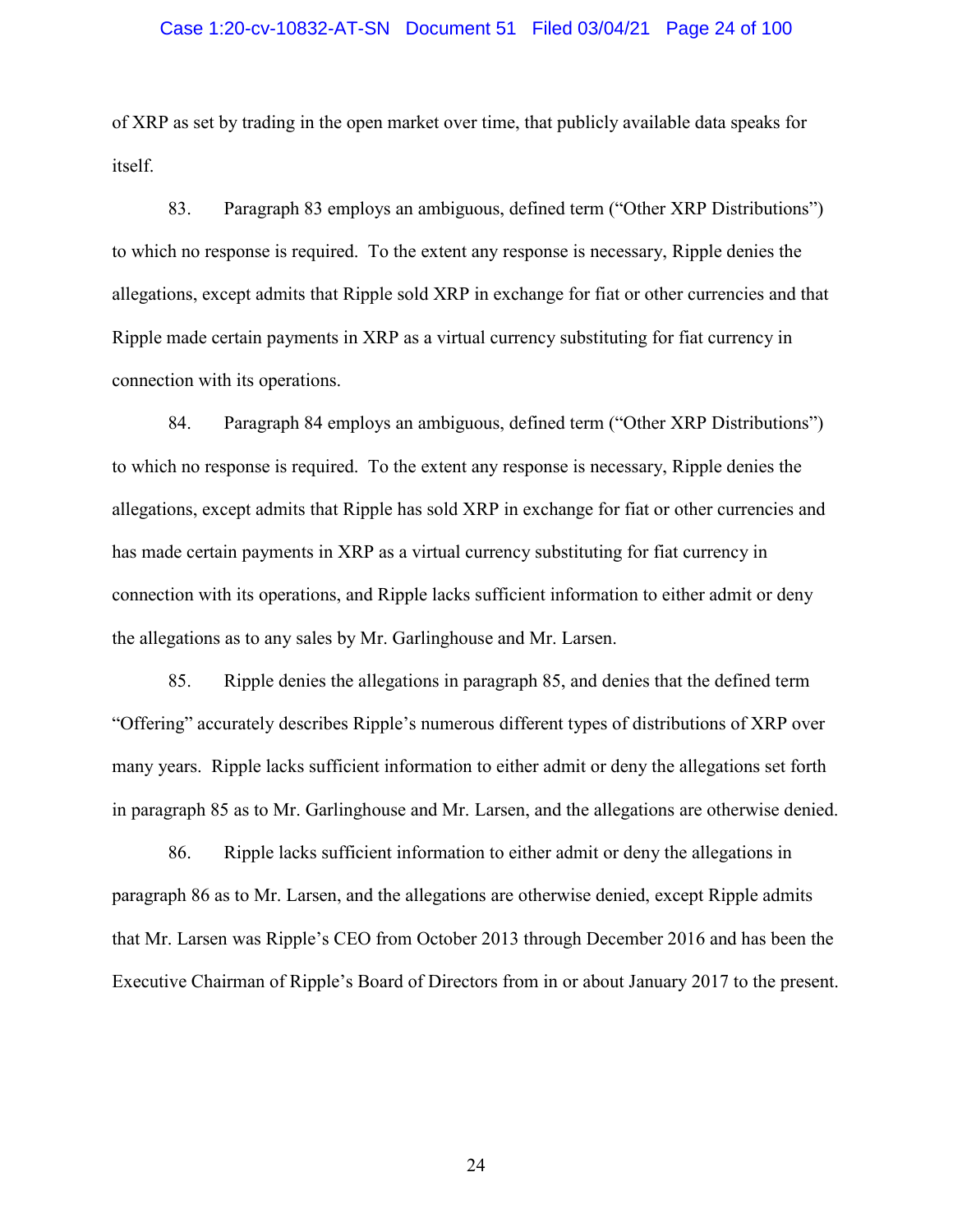# Case 1:20-cv-10832-AT-SN Document 51 Filed 03/04/21 Page 25 of 100

87. Ripple lacks sufficient information to either admit or deny the allegations in paragraph 87 as to Mr. Garlinghouse, and the allegations are otherwise denied, except Ripple admits that Mr. Garlinghouse has been Ripple's CEO from January 2017 to the present.

88. Paragraph 88 consists of characterizations and legal conclusions to which no response is required. To the extent any response is necessary, Ripple lacks sufficient information to either admit or deny allegations relating to sales by Mr. Garlinghouse and Mr. Larsen, and the allegations are otherwise denied. Ripple furthermore specifically denies the inaccurate suggestion that the only use or uses for XRP came through Ripple's operations or activities.

89. Paragraph 89 consists of characterizations, ambiguous defined terms, and legal conclusions to which no response is required. To the extent any response is necessary, Ripple denies the allegations, except lacks sufficient information to either admit or deny the allegations as to what Mr. Garlinghouse and Mr. Larsen "understood" at unspecified points in time.

90. Paragraph 90 consists of legal conclusions to which no response is required. To the extent any response is necessary, Ripple denies the allegations.

91. Paragraph 91 consists of ambiguous defined terms to which no response is required. To the extent any response is necessary, Ripple lacks sufficient knowledge to confirm or deny the accuracy of Plaintiff's internal calculations or compilations of data, and the allegations are therefore denied. Ripple further denies that the defined term "Offering" accurately describes Ripple's numerous different types of distributions of XRP over many years.

92. Paragraph 92 employs an ambiguous, defined term ("Market Sales") to which no response is required. To the extent any response is necessary, Ripple denies the allegations, except admits that Mr. Larsen was Ripple's CEO from October 2013 through December 2016.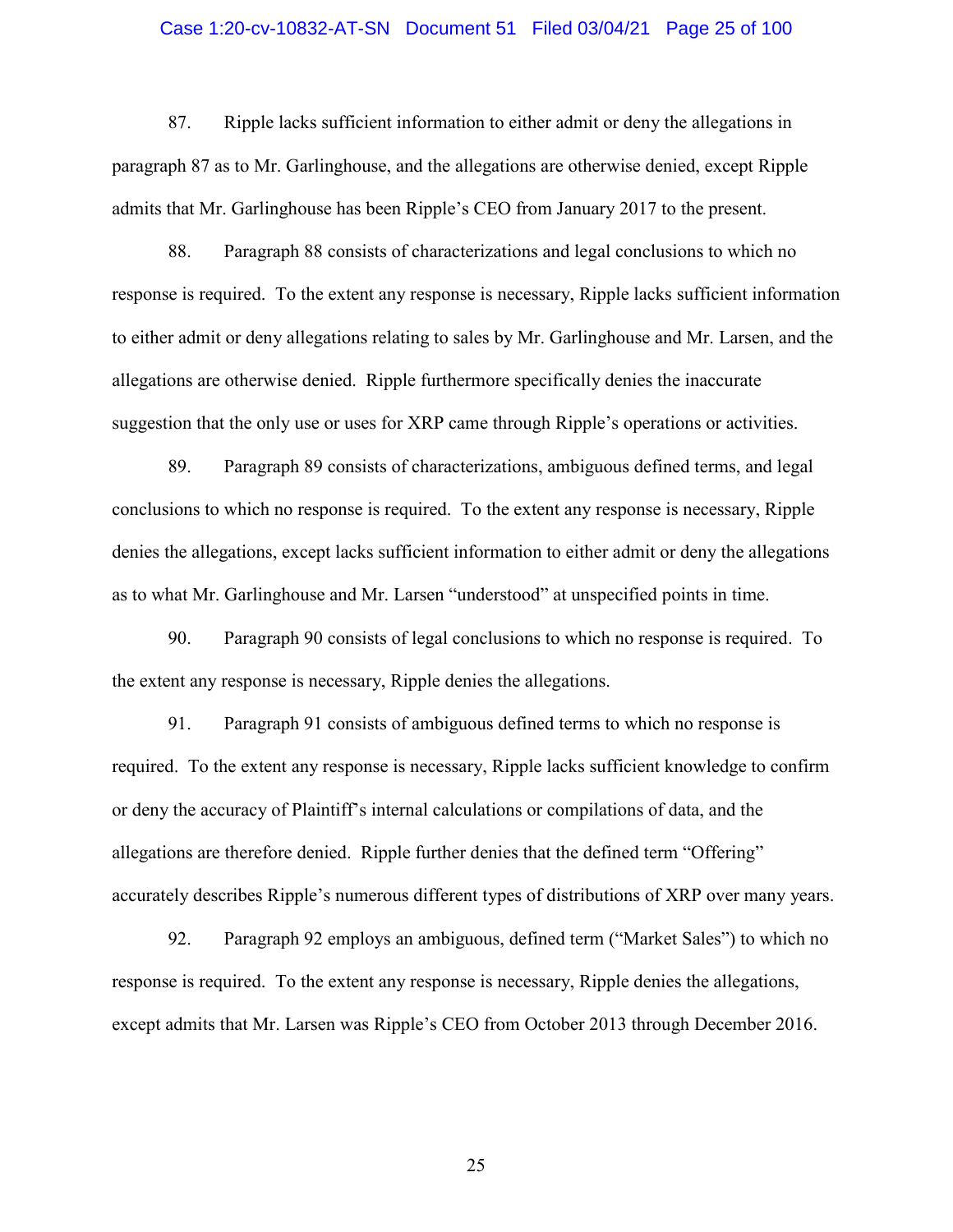# Case 1:20-cv-10832-AT-SN Document 51 Filed 03/04/21 Page 26 of 100

93. Paragraph 93 consists of characterizations and an ambiguous defined term to which no response is required. To the extent any response is necessary, Ripple denies the allegations, except admits that Ripple sold XRP in exchange for fiat or other currencies, in part through third-party companies, commonly known as market makers, whose business model involved both buying and selling XRP on-ledger and on exchanges through blind bid/ask transactions.

94. Paragraph 94 consists of characterizations, an ambiguous defined term ("Market Sales") and other ambiguous terms (such as "specialized traders") to which no response is required. To the extent any response is necessary, Ripple denies the allegations, except admits that Ripple sold XRP in exchange for fiat or other currencies, in part through third-party companies, commonly known as market makers, whose business model involved both buying and selling XRP on exchanges through blind bid/ask transactions, and further admits that Ripple did not file a registration statement with the SEC for those transactions because none was required.

95. Paragraph 95 consists of characterizations and an ambiguous defined term ("Market Sales") to which no response is required. To the extent any response is necessary, Ripple denies the allegations, except admits that Ripple sold XRP in exchange for fiat or other currencies, in part through third-party companies, commonly known as market makers, whose business model involved both buying and selling XRP on exchanges through blind bid/ask transactions, and that Ripple made certain payments in XRP as a virtual currency substituting for fiat currency in connection with such sales.

96. Ripple lacks sufficient information to either admit or deny the allegations in paragraph 96 as to other entities, and the allegations are otherwise denied.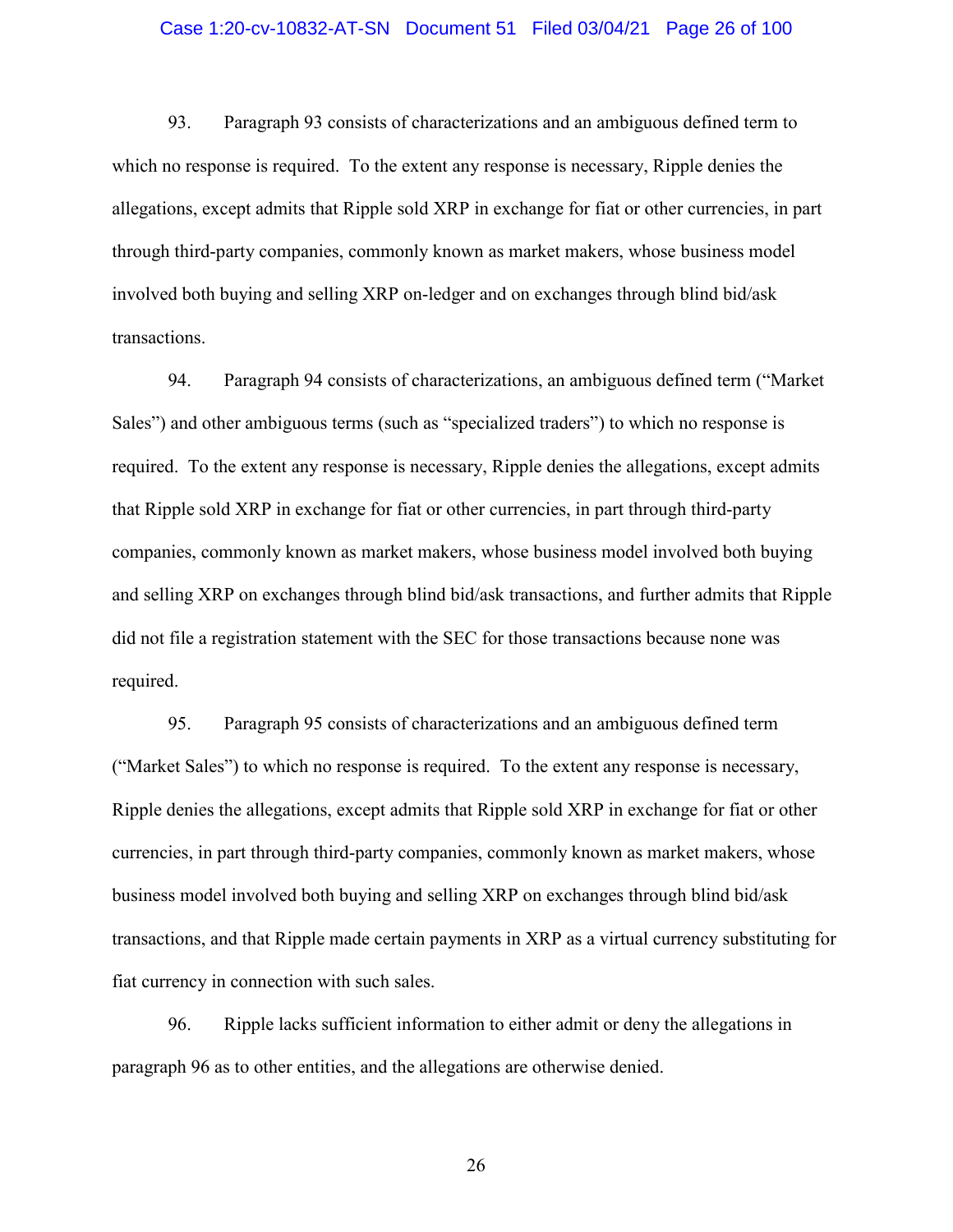# Case 1:20-cv-10832-AT-SN Document 51 Filed 03/04/21 Page 27 of 100

97. Paragraph 97 consists of characterizations, ambiguous defined terms, and legal conclusions to which no response is required. To the extent any response is necessary, Ripple denies the allegations. To the extent paragraph 97 purports to quote, characterize, or summarize a webpage titled "How to Buy XRP," the contents of which have changed over time and have, in the past, included a list of third-party digital asset exchanges that listed XRP, the document speaks for itself, and Ripple respectfully refers the Court to the full text of the document for an accurate and complete record of its contents. Ripple further denies that the defined term "Offering" accurately describes Ripple's numerous different types of distributions of XRP over many years.

98. Paragraph 98 employs an ambiguous defined term ("Market Sales") to which no response is required. To the extent any response is necessary, Ripple denies the allegations, except admits that Mr. Larsen was Ripple's CEO from October 2013 through December 2016 and that Mr. Garlinghouse has been Ripple's CEO from January 2017 to the present.

99. Paragraph 99 consists of characterizations and an ambiguous defined term to which no response is required. To the extent any response is necessary, Ripple lacks sufficient knowledge to admit or deny the allegations in paragraph 99 that contain insufficient citation or attribution and describe the behavior of unspecified other entities, and the allegations are otherwise denied. Ripple furthermore avers that Ripple's sales of XRP consistently constituted a very small portion of XRP trading volume.

100. Paragraph 100 employs an ambiguous defined term ("Market Sales") to which no response is required. To the extent any response is necessary, Ripple denies the allegations. To the extent paragraph 100 purports to quote, characterize, or summarize a series of emails dated in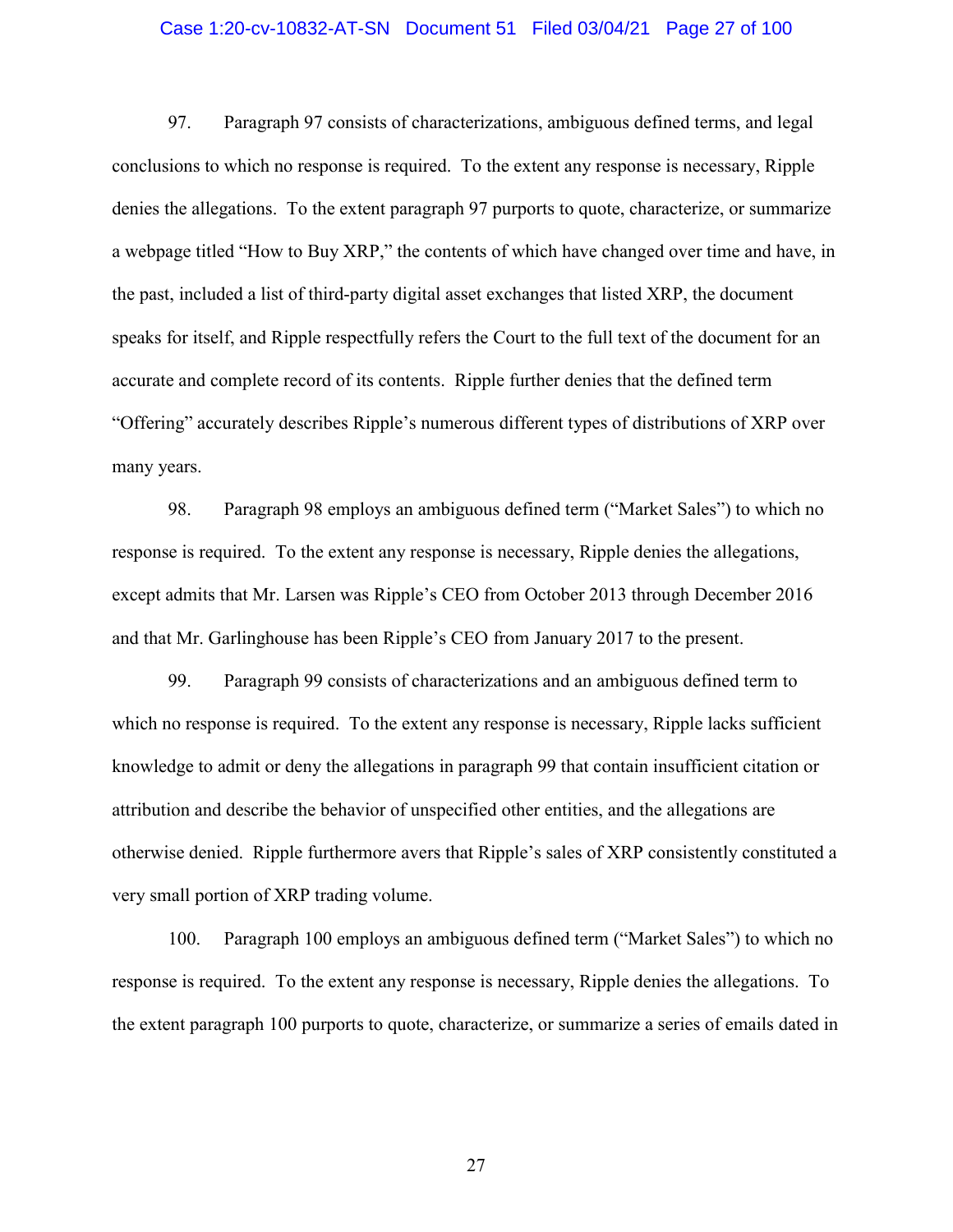# Case 1:20-cv-10832-AT-SN Document 51 Filed 03/04/21 Page 28 of 100

December 2015, the documents speak for themselves, and Ripple respectfully refers the Court to the full text of the documents for an accurate and complete record of their contents.

101. To the extent paragraph 101 purports to quote, characterize, or summarize an email dated April 10, 2016, the document speaks for itself, and Ripple respectfully refers the Court to the full text of the document for an accurate and complete record of its contents. Ripple otherwise denies the allegations in paragraph 101.

102. Paragraph 102 consists of characterizations, an ambiguous defined term, and legal conclusions to which no response is required. To the extent any response is necessary, Ripple denies the allegations.

103. Paragraph 103 consists of characterizations, an ambiguous defined term, and legal conclusions to which no response is required. To the extent any response is necessary, Ripple denies the allegations. To the extent paragraph 103 purports to quote, characterize, or summarize a report titled "Q4 2016 XRP Markets Report" dated January 24, 2017 that was posted on Ripple's website, the document speaks for itself, and Ripple respectfully refers the Court to the full text of the document for an accurate and complete record of its contents.

104. Paragraph 104 consists of characterizations, ambiguous terms, and legal conclusions to which no response is required. To the extent any response is necessary, Ripple lacks sufficient information to either admit or deny the allegations as to "influential players[,...] XRP market makers, dealers, and blockchain-focused private investment funds," and the allegations are otherwise denied, except Ripple admits that Ripple sold XRP in exchange for fiat or other currencies, in part to certain third-party companies.

105. Paragraph 105 consists of an ambiguous defined term to which no response is required. To the extent any response is necessary, Ripple denies the allegations in paragraph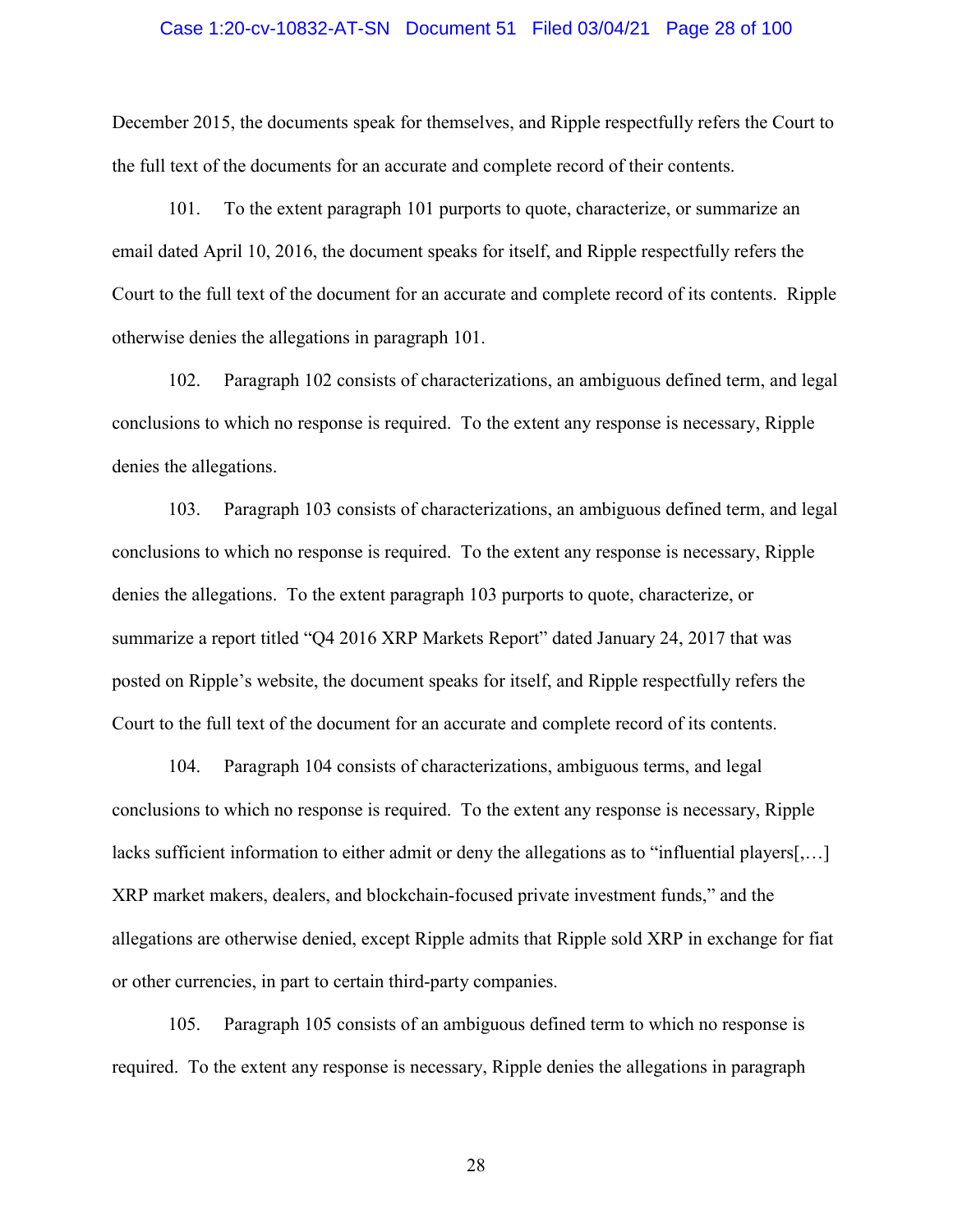# Case 1:20-cv-10832-AT-SN Document 51 Filed 03/04/21 Page 29 of 100

105, except admits that Ripple sold XRP in exchange for fiat or other currencies and avers that in June 2016, the New York State Department of Financial Services granted XRP II a BitLicense to conduct certain virtual currency business activities, which is consistent with U.S. authorities, both state and federal, recognizing that XRP is a virtual currency. To the extent paragraph 105 purports to quote, characterize, or summarize a document titled "Information Regarding XRP II, LLC's History and Business," the document speaks for itself, and Ripple respectfully refers the Court to the full text of the document for an accurate and complete record of its contents.

106. Paragraph 106 consists of characterizations and an ambiguous defined term to which no response is required. To the extent any response is necessary, Ripple denies the allegations, except admits that Ripple sold XRP to sophisticated entities in exchange for fiat or other currencies.

107. Paragraph 107 consists of characterizations and an ambiguous defined term to which no response is required. To the extent any response is necessary, Ripple denies the allegations, except admits that Ripple sold XRP to sophisticated entities in exchange for fiat or other currencies. Ripple further admits that certain sales of XRP by Ripple were made at discounted prices.

108. Paragraph 108 consists of characterizations and an ambiguous defined term to which no response is required. To the extent any response is necessary, Ripple lacks sufficient knowledge to admit or deny the allegations in paragraph 108 that contain insufficient citation or attribution, and the allegations are otherwise denied, except Ripple avers that certain sales of XRP by Ripple to counterparties included restrictions on the buyer's ability to resell XRP.

109. Paragraph 109 consists of characterizations, an ambiguous defined term, and legal conclusions to which no response is required. To the extent any response is necessary, Ripple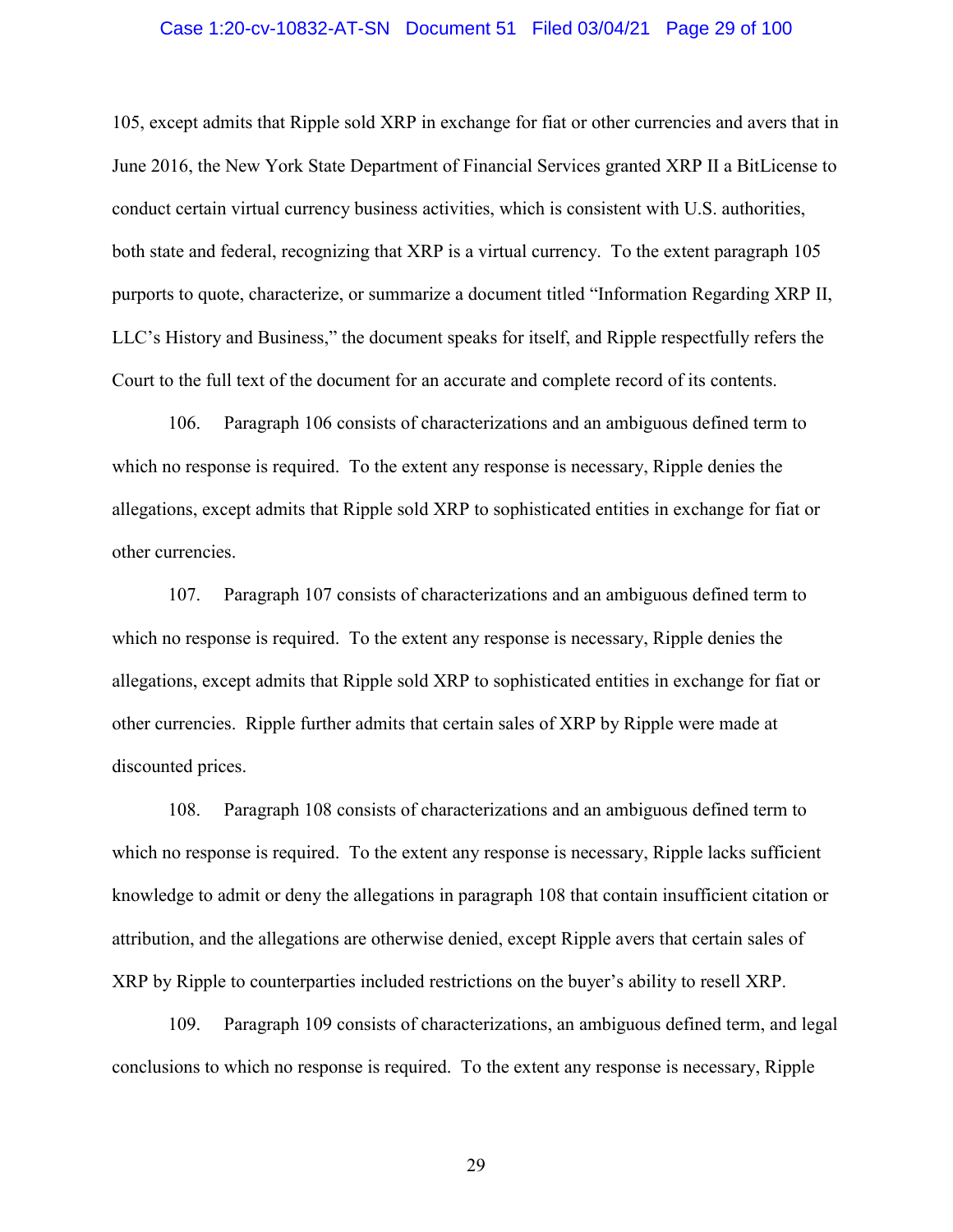# Case 1:20-cv-10832-AT-SN Document 51 Filed 03/04/21 Page 30 of 100

denies the allegations. Ripple specifically denies that its sales of XRP were intended to, or did, incentivize buyers to realize a "guaranteed profit," and further denies that its sales of XRP could have provided a "guaranteed profit," given that Ripple could not control movements in the market price of XRP following its sales.

110. Paragraph 110 consists of characterizations and an ambiguous defined term to which no response is required. To the extent any response is necessary, Ripple denies the allegations.

111. Paragraph 111 consists of characterizations to which no response is required. To the extent any response is necessary, Ripple denies the allegations. To the extent the second sentence of paragraph 111 purports to quote, characterize, or summarize a document titled "The Ripple Protocol: A Deep Dive for Finance Professionals," the document speaks for itself, and Ripple respectfully refers the Court to the full text of the document for an accurate and complete record of its contents. In addition, Ripple denies that Plaintiff's use of the term "2014 Promotional Document" accurately describes that document. To the extent the third and fourth sentences of paragraph 111 purport to quote, characterize, or summarize a Memorandum of Understanding dated August 3, 2015, and related drafts of that document, the documents speak for themselves, and Ripple respectfully refers the Court to the full text of the documents for an accurate and complete record of their contents.

112. Paragraph 112 consists of characterizations and an ambiguous defined term to which no response is required. To the extent any response is necessary, Ripple denies the allegations.

113. Ripple denies the allegations in paragraph 113. To the extent paragraph 113 purports to quote, characterize, or summarize an email dated June 12, 2017 regarding the entity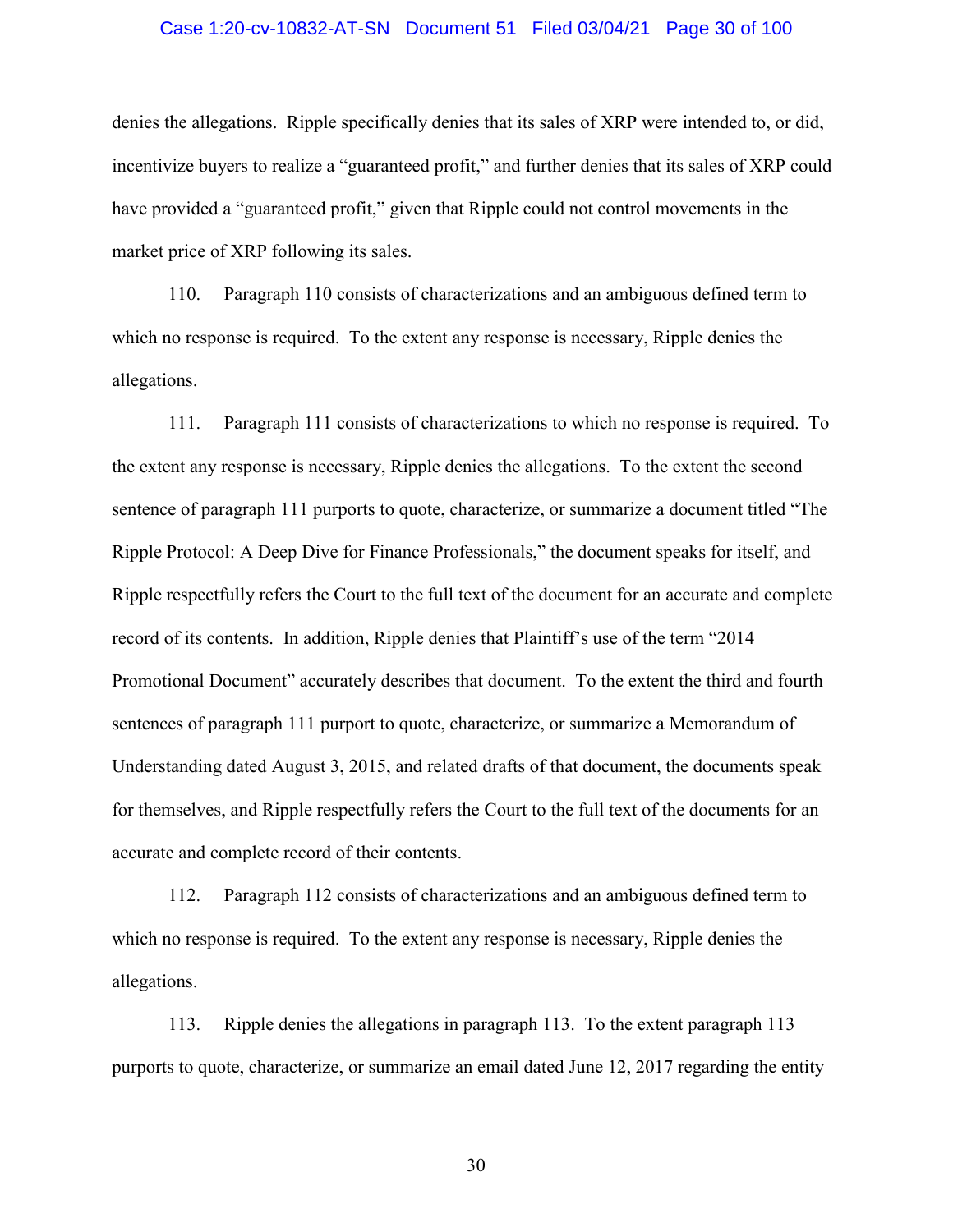# Case 1:20-cv-10832-AT-SN Document 51 Filed 03/04/21 Page 31 of 100

identified in the Complaint as Institutional Investor A, the document speaks for itself, and Ripple respectfully refers the Court to the full text of the document for an accurate and complete record of its contents.

114. Ripple denies the allegations in paragraph 114, except admits that receipts of purchases by the entity identified in the Complaint as Institutional Investor A reflect a combined transaction value of \$2.1 million and a combined 14.8 million XRP units. To the extent paragraph 114 purports to quote, characterize, or summarize a September 18, 2017 letter confirming an agreement between XRP II, LLC and the entity identified in the Complaint as Institutional Investor A, the document speaks for itself, and Ripple respectfully refers the Court to the full text of the document for an accurate and complete record of its contents.

115. Ripple lacks sufficient information to either admit or deny the allegations in paragraph 115 as to the entity identified in the Complaint as Institutional Investor B, except Ripple admits that in June 2016, Institutional Investor B transferred \$500,000 to Ripple. Ripple further lacks sufficient knowledge to confirm or deny the accuracy of Plaintiff's internal calculations or compilations of data. The allegations in paragraph 115 are otherwise denied. To the extent paragraph 115 purports to quote, characterize, or summarize the website of the entity identified in the Complaint as Institutional Investor B, the document speaks for itself, and Ripple respectfully refers the Court to the full text of the document for an accurate and complete record of its contents.

116. Ripple denies the allegations in paragraph 116, which mischaracterize an email dated April 22, 2016. The document speaks for itself, and Ripple respectfully refers the Court to the full text of the document for an accurate and complete record of its contents.

117. Ripple admits the allegations in paragraph 117.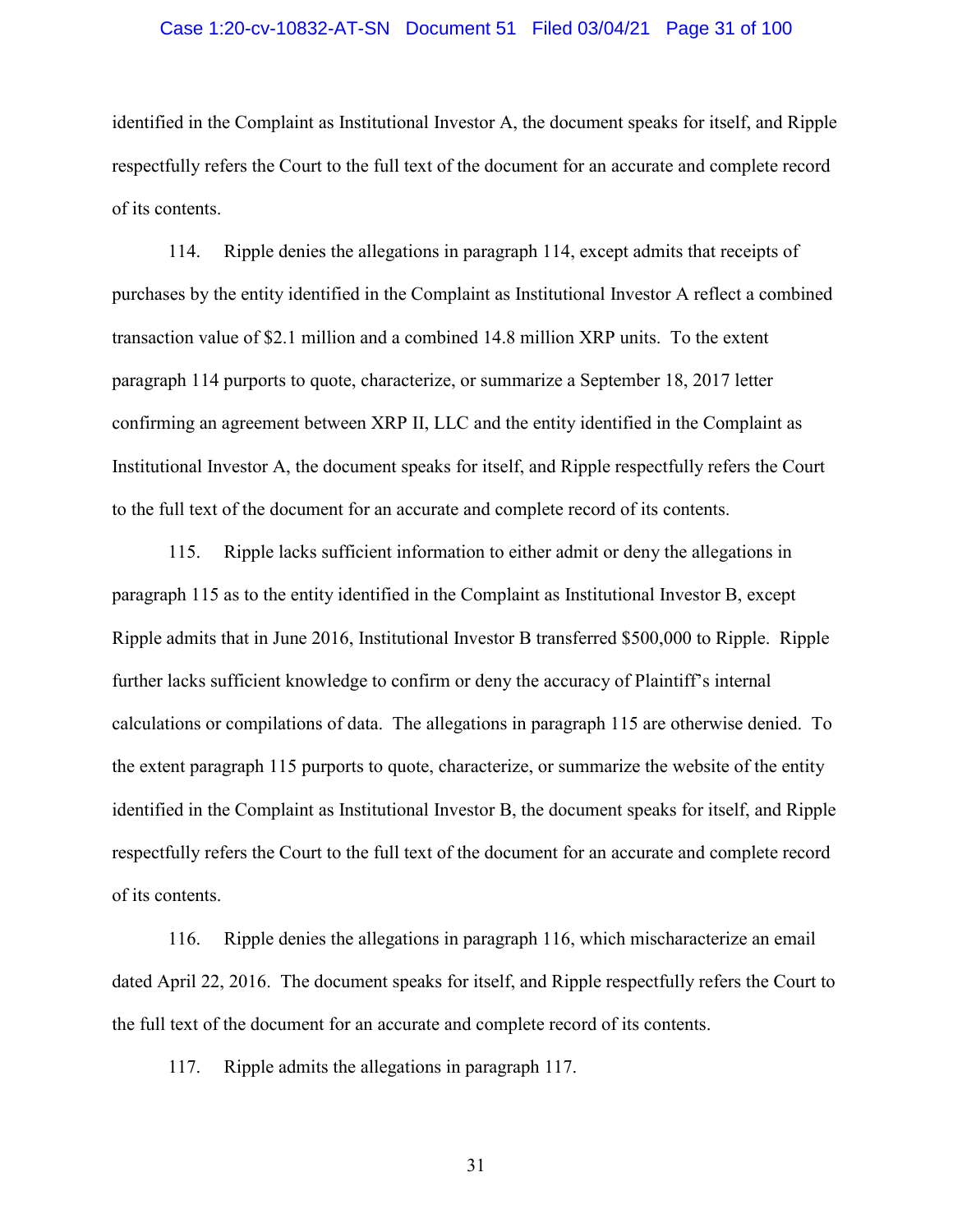# Case 1:20-cv-10832-AT-SN Document 51 Filed 03/04/21 Page 32 of 100

118. To the extent paragraph 118 purports to quote, characterize, or summarize an email dated September 13, 2016, the document speaks for itself, and Ripple respectfully refers the Court to the full text of the document for an accurate and complete record of its contents. Ripple otherwise denies the allegations in paragraph 118.

119. Ripple lacks sufficient information to either admit or deny the allegations in paragraph 119 as to the entity identified in the Complaint as Institutional Investor B, and the allegations in paragraph 119 are otherwise denied. To the extent paragraph 119 references a document titled "Master XRP Purchase Agreement" between XRP II, LLC and the entity identified in the Complaint as Institutional Investor B signed by XRP II, LLC on August 2, 2017, the document speaks for itself, and Ripple respectfully refers the Court to the full text of the document for an accurate and complete record of its contents.

120. Ripple lacks sufficient information to either admit or deny the allegations in paragraph 120 as to the entity identified in the Complaint as Institutional Investor C, and the allegations are otherwise denied. To the extent paragraph 120 purports to quote, characterize, or summarize a document signed by Mr. Garlinghouse on behalf of Ripple with the entity identified in the Complaint as Institutional Investor C titled "Master XRP Purchase Agreement" with an effective date of September 24, 2018, and to the extent paragraph 120 purports to quote, characterize, or summarize the website of the entity identified in the Complaint as Institutional Investor C, the documents speak for themselves, and Ripple respectfully refers the Court to the full text of the documents for an accurate and complete record of their contents.

121. Ripple denies the allegations in paragraph 121. To the extent paragraph 121 purports to quote, characterize, or summarize Appendix D to a document titled "Master XRP Purchase Agreement" between Ripple and the entity identified in the Complaint as Institutional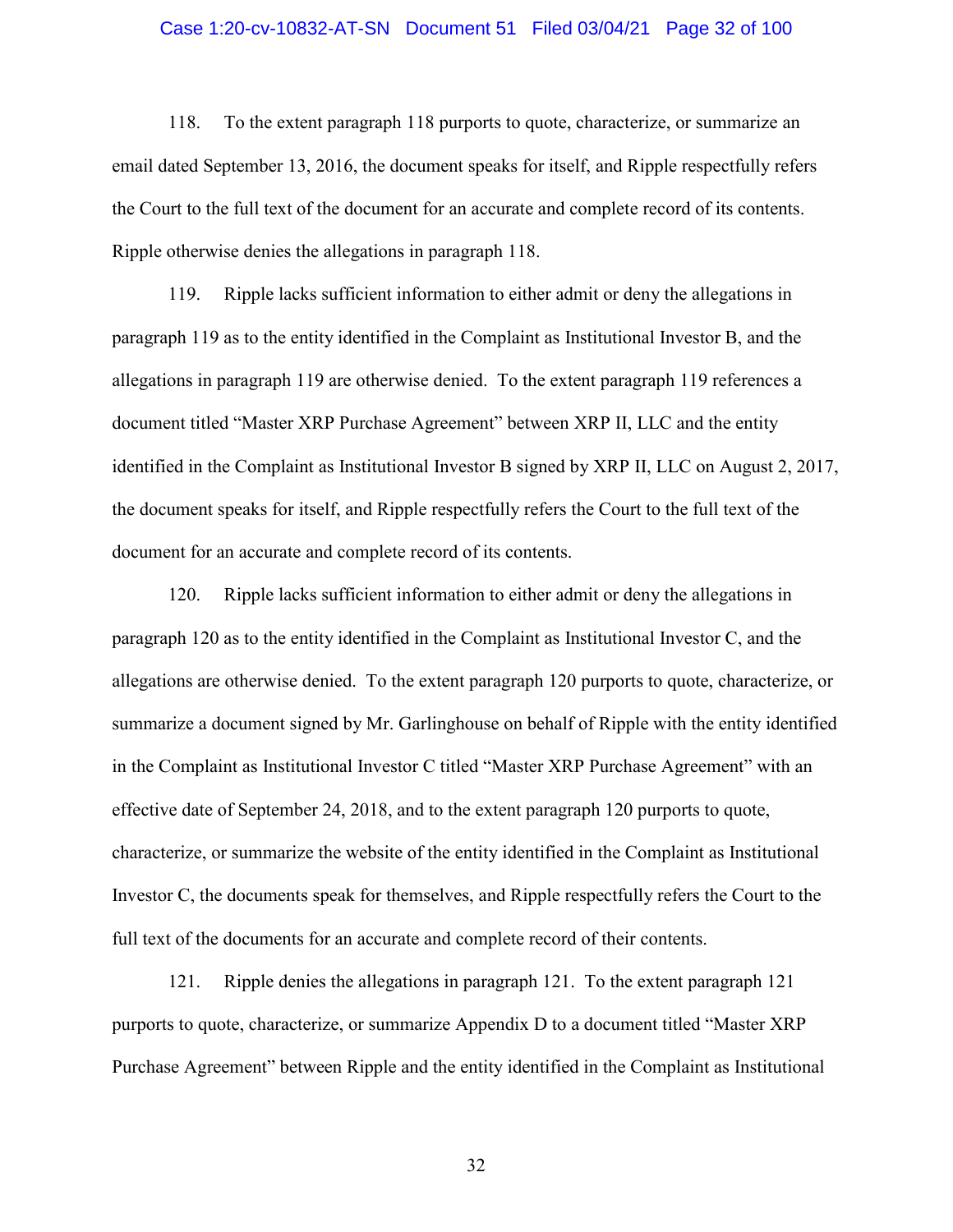# Case 1:20-cv-10832-AT-SN Document 51 Filed 03/04/21 Page 33 of 100

Investor C with an effective date of September 24, 2018, the document speaks for itself, and Ripple respectfully refers the Court to the full text of the document for an accurate and complete record of its contents.

122. Ripple denies the allegations in paragraph 122. To the extent paragraph 122 purports to quote, characterize, or summarize Appendix D to a document titled "Master XRP Purchase Agreement" between Ripple and the entity identified in the Complaint as Institutional Investor C with an effective date of September 24, 2018, the document speaks for itself, and Ripple respectfully refers the Court to the full text of the document for an accurate and complete record of its contents.

123. Ripple lacks sufficient knowledge to confirm or deny the accuracy of Plaintiff's internal calculations or compilations of data, and the allegations in paragraph 123 are therefore denied.

124. Paragraph 124 consists of characterizations, ambiguous defined terms, and legal conclusions to which no response is required. To the extent any response is necessary, Ripple lacks sufficient knowledge to confirm or deny the accuracy of Plaintiff's internal calculations or compilations of data, and the allegations are therefore denied. Ripple further denies that the defined term "Offering" accurately describes Ripple's numerous different types of distributions of XRP over many years.

125. Ripple denies the allegations in paragraph 125, except admits that Ripple has made certain payments in XRP as a virtual currency substituting for fiat currency in connection with its operations.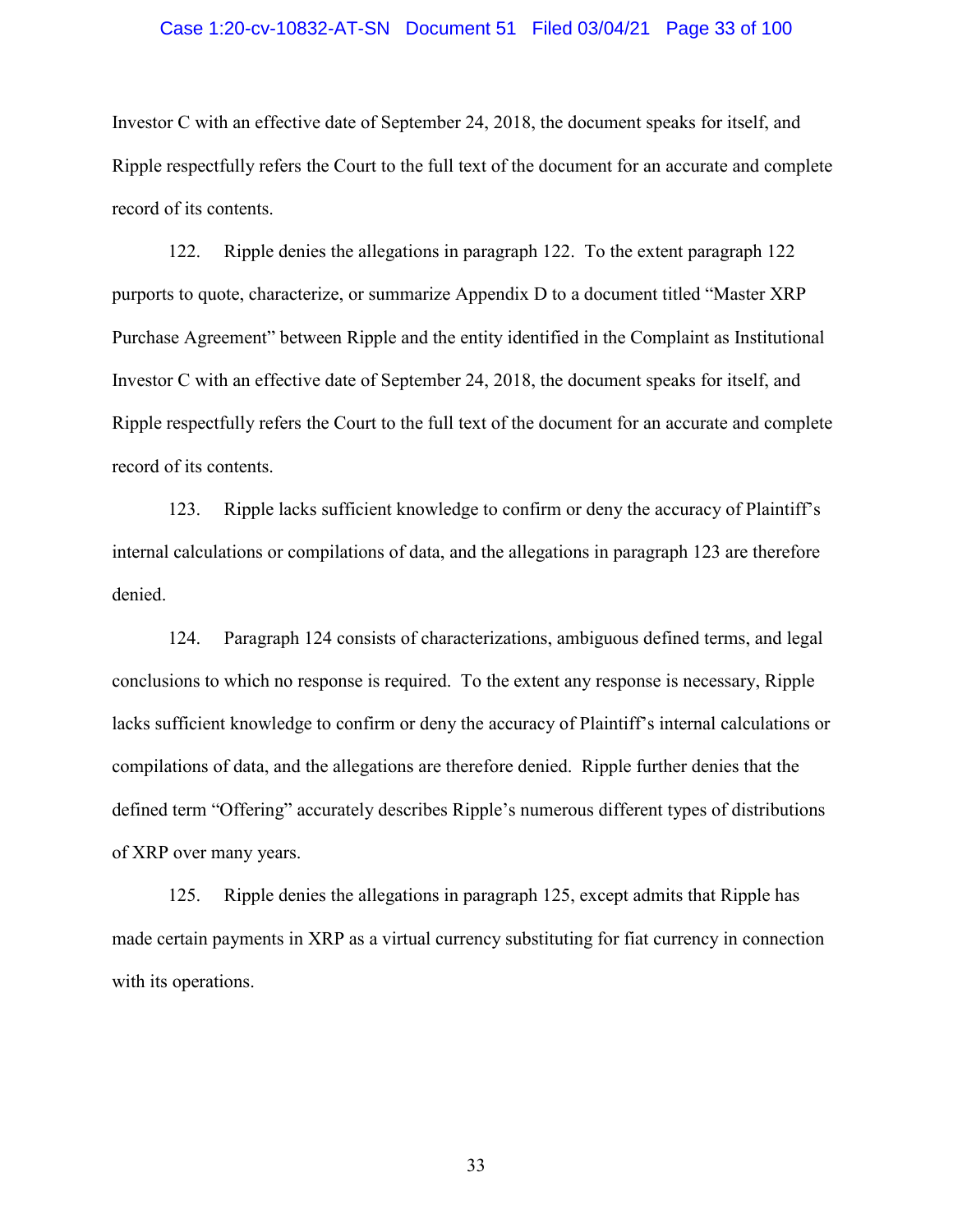# Case 1:20-cv-10832-AT-SN Document 51 Filed 03/04/21 Page 34 of 100

126. Paragraph 126 consists of characterizations and an ambiguous defined term to which no response is required. To the extent any response is necessary, Ripple denies the allegations.

127. Ripple denies the allegations in paragraph 127, except admits that Ripple made certain payments in XRP as a virtual currency substituting for fiat currency as part of executive compensation.

128. Ripple denies the allegations in paragraph 128, except admits that Ripple made certain payments in XRP as a virtual currency substituting for fiat currency as part of executive compensation. To the extent paragraph 128 purports to quote, characterize, or summarize a document titled "Notice of XRP Unit Bonus Award" that reflected a grant to Ripple Agent-3 of 150 million XRP under the terms of the agreement subject to certain vesting conditions, and to the extent paragraph 128 purports to quote, characterize, or summarize a document titled "Notice of XRP Unit Bonus Award" that reflected a grant to Mr. Garlinghouse of 500 million XRP under the terms of the agreement subject to certain vesting conditions, the documents speak for themselves, and Ripple respectfully refers the Court to the full text of the documents for an accurate and complete record of their contents.

129. Ripple denies the allegations in paragraph 129, except admits that Ripple made certain payments in XRP as a virtual currency substituting for fiat currency as part of executive compensation. To the extent paragraph 129 purports to quote, characterize, or summarize a document titled "Notice of XRP Ledger Address Award" that reflected a grant to Mr. Garlinghouse of 250 million XRP under the terms of the agreement subject to certain vesting conditions, the document speaks for itself, and Ripple respectfully refers the Court to the full text of the document for an accurate and complete record of its contents.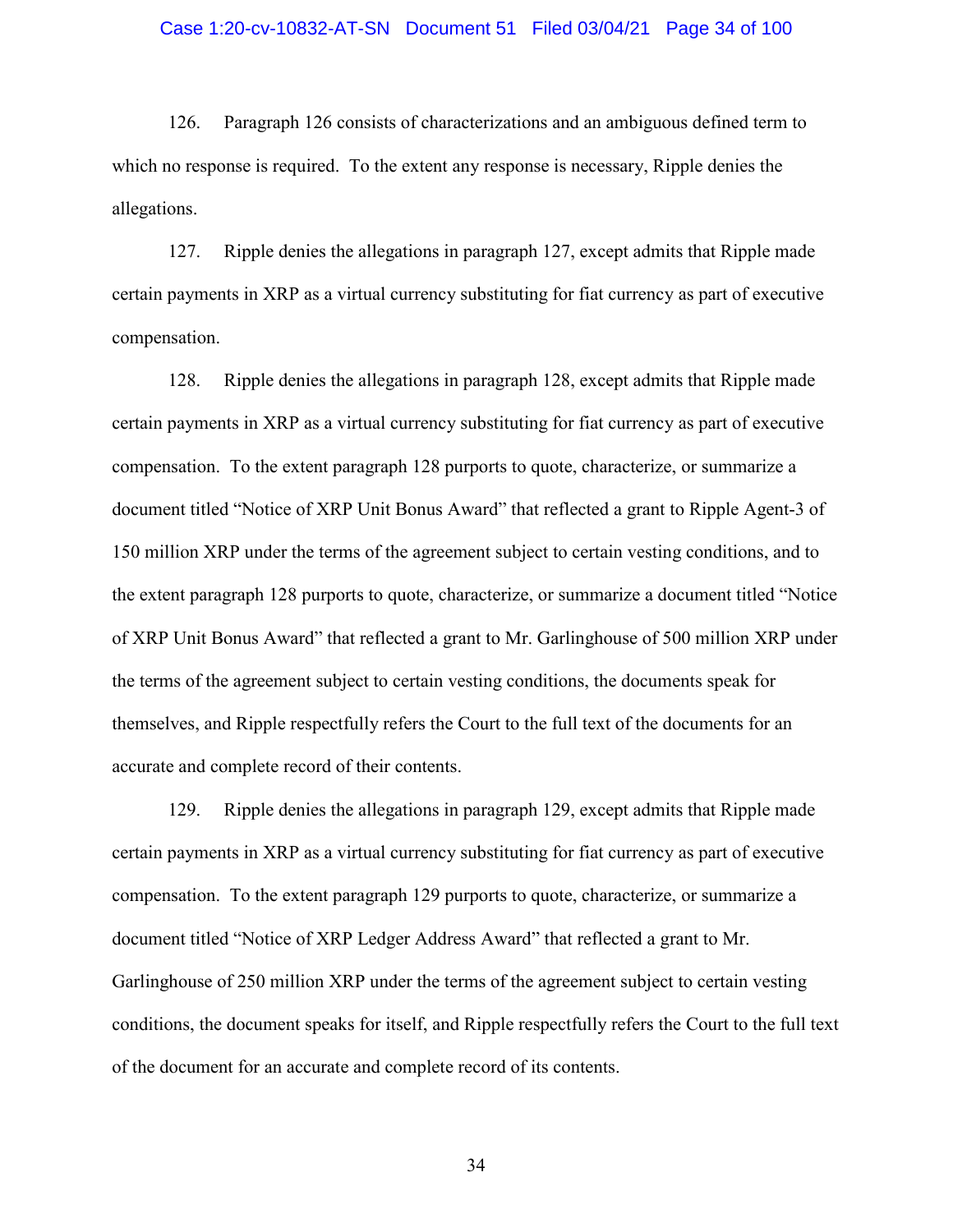# Case 1:20-cv-10832-AT-SN Document 51 Filed 03/04/21 Page 35 of 100

130. Paragraph 130 consists of characterizations and legal conclusions to which no response is required. To the extent any response is necessary, Ripple denies the allegations, except Ripple incorporates by reference its responses to paragraphs 127 to 129.

131. Ripple denies the allegations in paragraph 131, except admits that Ripple has developed and partnered with various businesses to implement On-Demand Liquidity ("ODL") to effect cross-border payments, and that Ripple started beta testing ODL with customers as early as September 2017. Ripple further admits that it has made certain payments in XRP as a virtual currency substituting for fiat currency in connection with ODL, including to ODL customers and market makers in accordance with standard market practices in connection with new products and markets.

132. The allegations in paragraph 132 contain ambiguous terms (such as "these entities") and legal conclusions to which no response is required. To the extent any response is necessary, Ripple lacks sufficient knowledge to admit or deny the allegations in paragraph 132 that contain insufficient citation or attribution, and the allegations are otherwise denied, except Ripple admits that Ripple has made certain payments in XRP as a virtual currency substituting for fiat currency in connection with ODL, including to ODL customers and market makers in accordance with standard market practices in connection with new products and markets.

133. Ripple denies the allegations in the first sentence of paragraph 133, except admits that Ripple has made certain payments in XRP as a virtual currency substituting for fiat currency in connection with ODL, including to ODL customers and market makers in accordance with standard market practices. Ripple avers that certain Ripple transactions relating to ODL have contained terms regarding fees, rebates, and incentives, which is consistent with standard market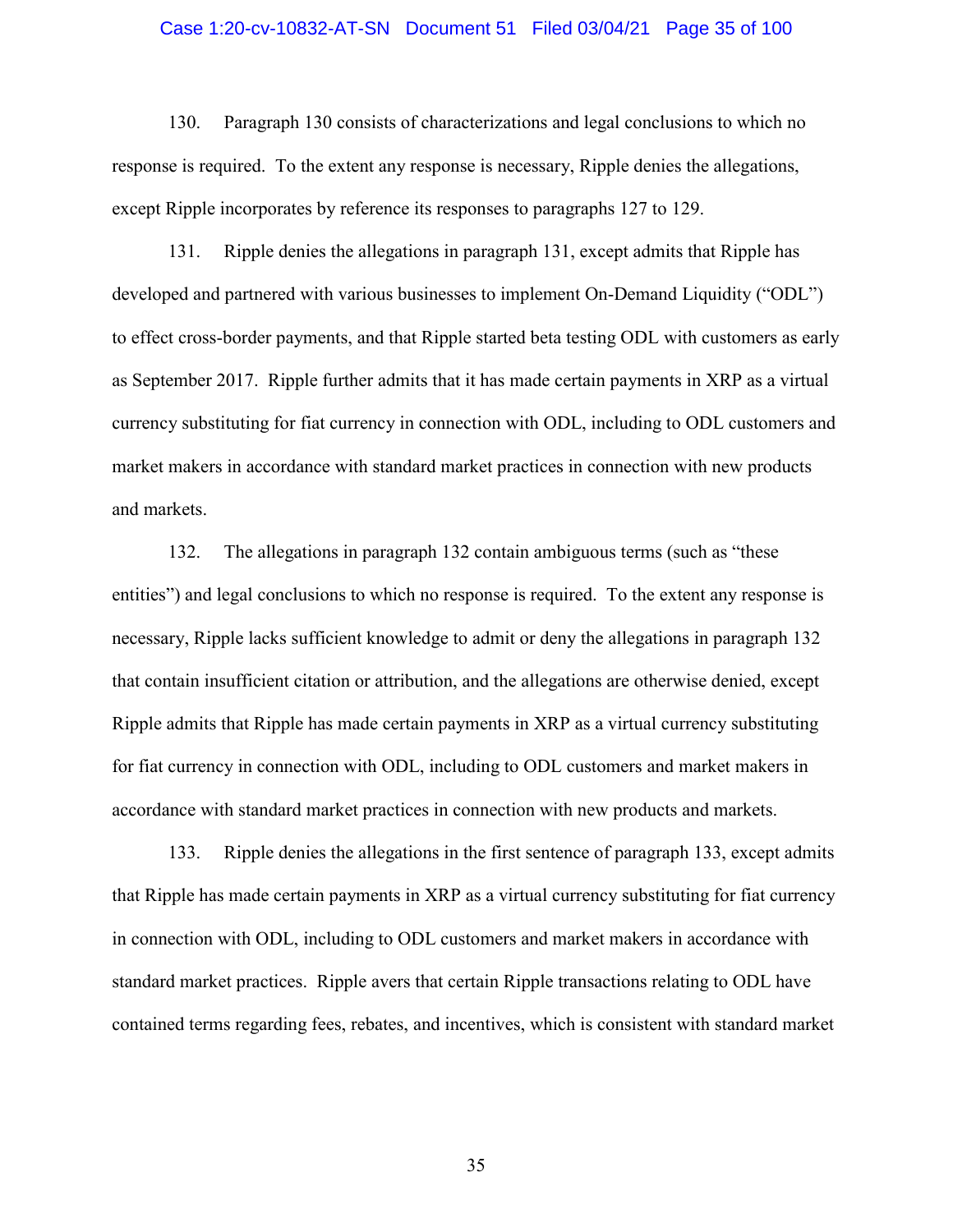# Case 1:20-cv-10832-AT-SN Document 51 Filed 03/04/21 Page 36 of 100

practices in connection with new products and markets. Ripple denies the allegations in the second sentence of paragraph 133.

134. Ripple lacks sufficient information to either admit or deny the allegations in paragraph 134 as to other entities, and the allegations are otherwise denied.

135. Paragraph 135 consists of characterizations and legal conclusions to which no response is required. To the extent any response is necessary, Ripple denies the allegations, except admits that Ripple has made certain payments in XRP as a virtual currency substituting for fiat currency in connection with ODL, including to ODL customers and market makers in accordance with standard market practices in connection with new products and markets.

136. Ripple lacks sufficient information to either admit or deny the allegations in paragraph 136 as to Mr. Larsen, and the allegations are otherwise denied, except Ripple admits that Mr. Larsen is a co-founder of RippleWorks, a  $501(c)(3)$  entity with a mission to help social ventures to scale, and that Ripple has donated two billion XRP to RippleWorks in support of its charitable activities. Ripple denies the allegations in footnote 2 of paragraph 136. To the extent footnote 2 purports to quote, characterize, or summarize a tweet sent by the @chrislarsensf account on November 21, 2019, the document speaks for itself, and Ripple respectfully refers the Court to the full text of the document for an accurate and complete record of its contents.

137. Ripple lacks sufficient information to either admit or deny the allegations in paragraph 137 as to Mr. Larsen, and the allegations are otherwise denied, except Ripple admits that Mr. Larsen is a co-founder of RippleWorks, a  $501(c)(3)$  entity with a mission to help social ventures to scale, and that Ripple has made two donations of XRP to RippleWorks. To the extent paragraph 137 purports to quote, characterize, or summarize a company document dated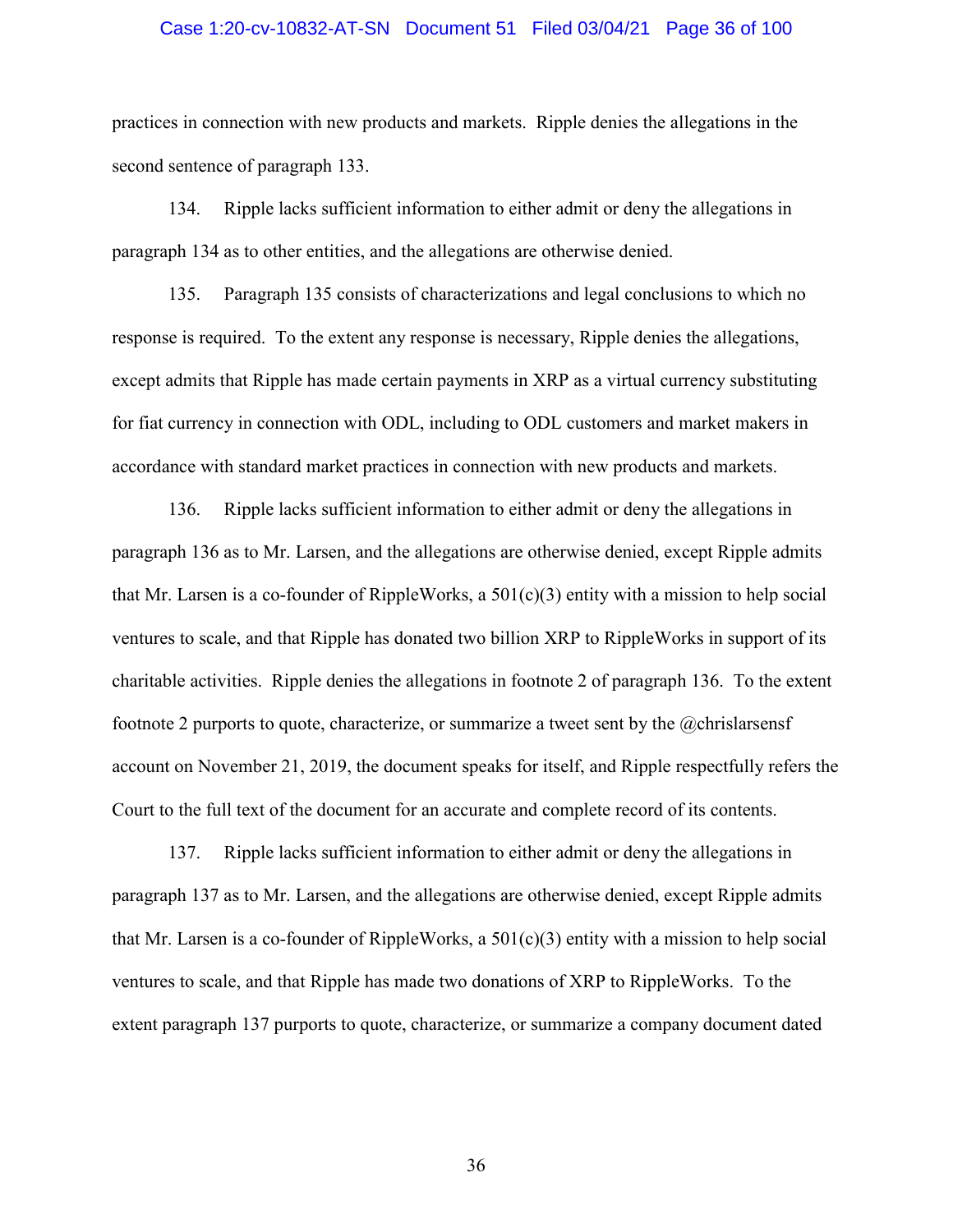# Case 1:20-cv-10832-AT-SN Document 51 Filed 03/04/21 Page 37 of 100

December 10, 2015, the document speaks for itself, and Ripple respectfully refers the Court to the full text of the document for an accurate and complete record of its contents.

138. Paragraph 138 consists of characterizations to which no response is required. To the extent any response is necessary, Ripple denies the allegations.

139. Paragraph 139 consists of characterizations and legal conclusions to which no response is required. To the extent any response is necessary, Ripple lacks sufficient knowledge to confirm or deny the accuracy of Plaintiff's internal calculations or compilations of data, and the allegations are therefore denied, except Ripple admits that Ripple has made two donations of XRP to RippleWorks.

140. Paragraph 140 consists of characterizations to which no response is required. To the extent any response is necessary, Ripple denies the allegations. To the extent paragraph 140 purports to quote, characterize, or summarize emails sent by Mr. Larsen dated May 5, 2017 and August 24, 2017, the documents speak for themselves, and Ripple respectfully refers the Court to the full text of the documents for an accurate and complete record of their contents.

141. Ripple denies the allegations in paragraph 141. To the extent paragraph 141 purports to quote, characterize, or summarize an email dated November 11, 2016, the document speaks for itself, and Ripple respectfully refers the Court to the full text of the document for an accurate and complete record of its contents.

142. Paragraph 142 consists of characterizations to which no response is required. To the extent any response is necessary, Ripple denies the allegations, except admits, upon information and belief, that RippleWorks invested in the fund referenced in paragraph 142, and that Ripple made a loan of XRP to that fund.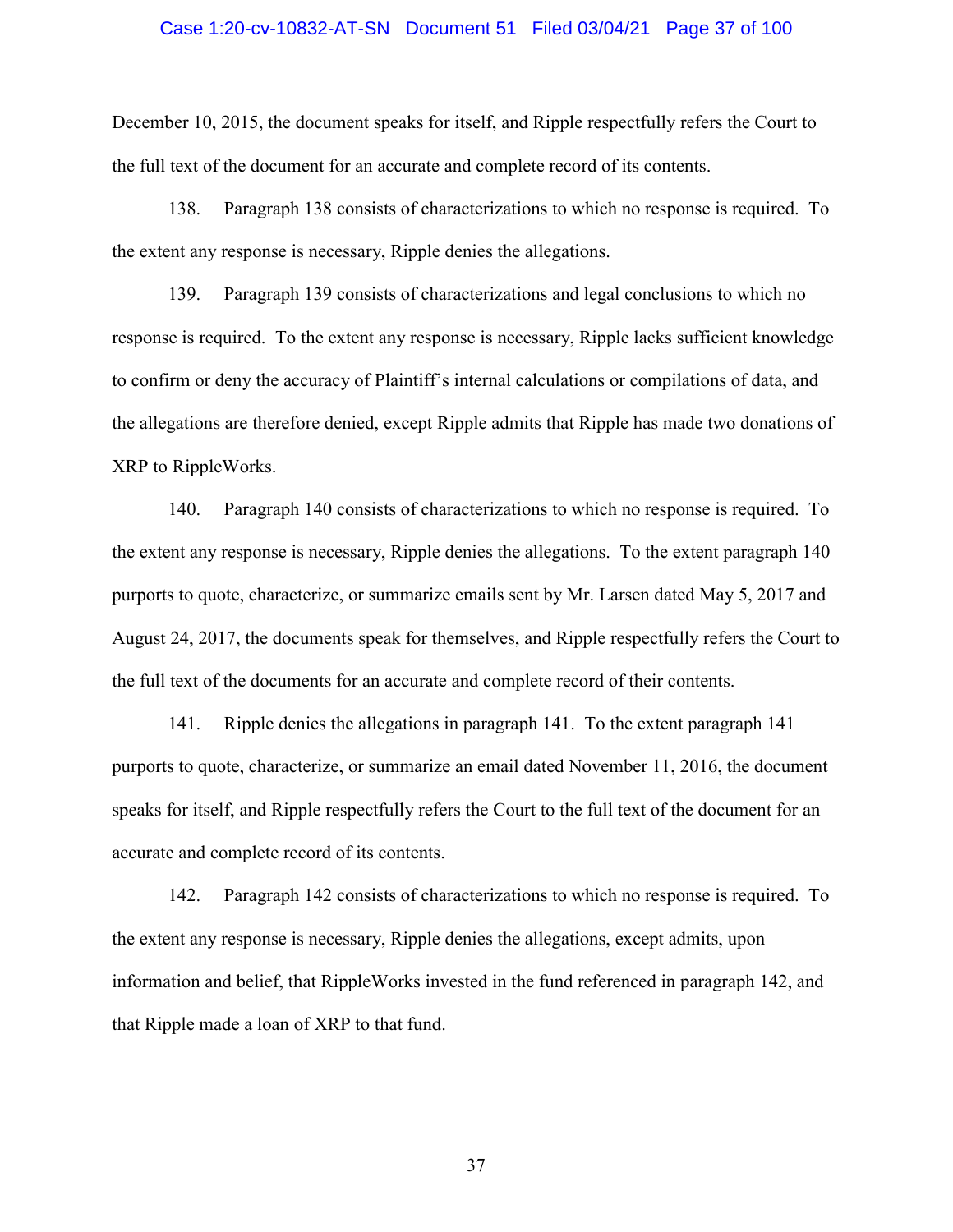# Case 1:20-cv-10832-AT-SN Document 51 Filed 03/04/21 Page 38 of 100

143. Ripple denies the allegations in paragraph 143. To the extent paragraph 143 purports to quote, characterize, or summarize an email dated August 27, 2017, the document speaks for itself, and Ripple respectfully refers the Court to the full text of the document for an accurate and complete record of its contents.

144. Ripple denies the allegations in paragraph 144. To the extent paragraph 144 purports to quote, characterize, or summarize an email dated October 2, 2017, the document speaks for itself, and Ripple respectfully refers the Court to the full text of the document for an accurate and complete record of its contents.

145. Ripple denies the allegations in paragraph 145. To the extent paragraph 145 purports to quote, characterize, or summarize an email dated November 1, 2017, the document speaks for itself, and Ripple respectfully refers the Court to the full text of the document for an accurate and complete record of its contents.

146. Ripple denies the allegations in paragraph 146. To the extent the first sentence of paragraph 146 purports to quote, characterize, or summarize an email dated November 11, 2017, and to the extent the second sentence of paragraph 146 purports to quote, characterize, or summarize an email dated November 12, 2017, the documents speak for themselves, and Ripple respectfully refers the Court to the text of the documents for an accurate and complete record of their contents.

147. Ripple denies the allegations in paragraph 147, except Ripple admits that Xpring was a Ripple initiative to partner with companies and support development of new applications of XRP and the XRP ledger, and that Ripple distributed at least 776 million XRP in connection with certain projects of this initiative. To the extent paragraph 147 purports to quote, characterize, or summarize an email dated May 22, 2018, the document speaks for itself, and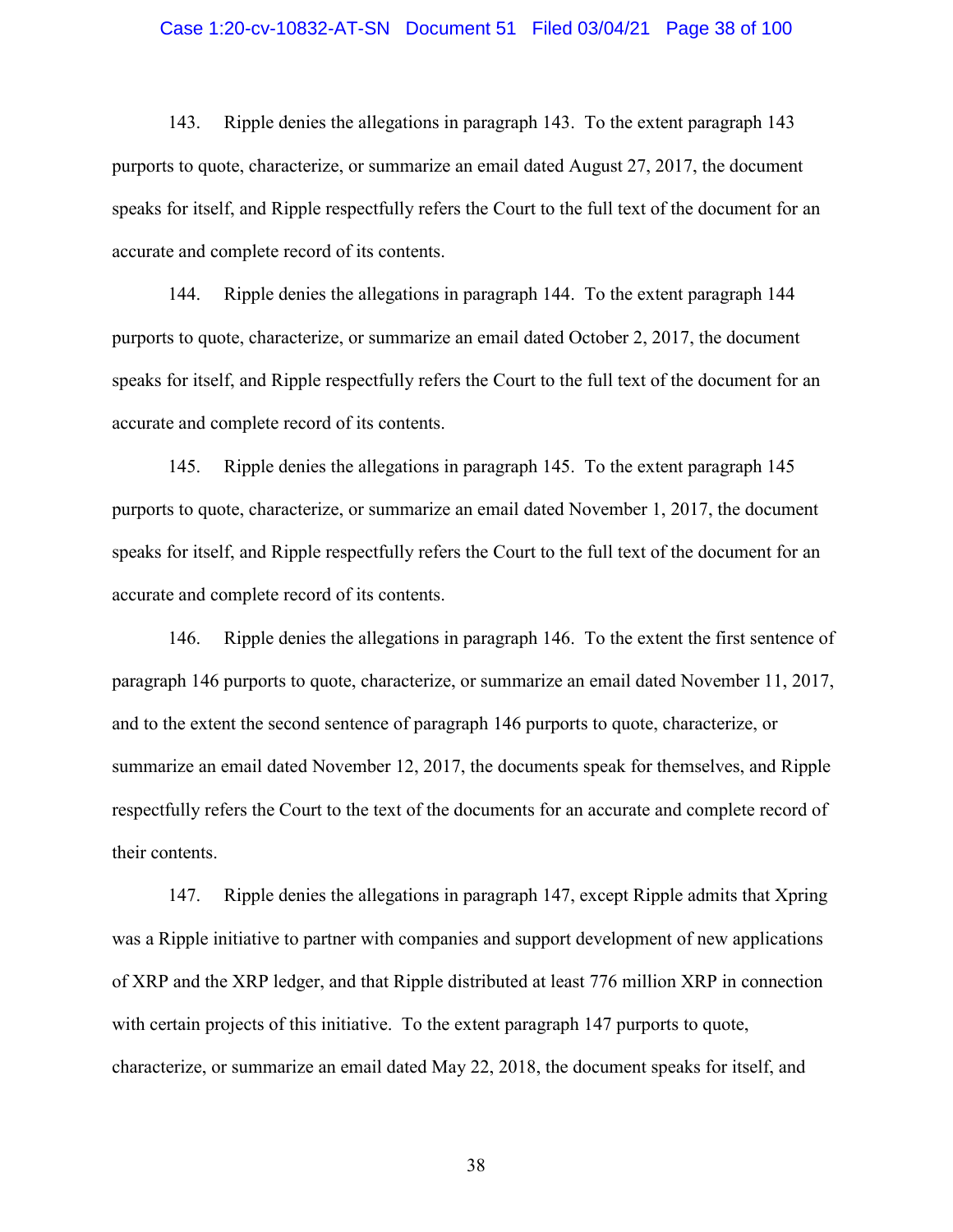# Case 1:20-cv-10832-AT-SN Document 51 Filed 03/04/21 Page 39 of 100

Ripple respectfully refers the Court to the full text of the document for an accurate and complete record of its contents.

148. Paragraph 148 consists of characterizations and legal conclusions to which no response is required. To the extent any response is necessary, Ripple denies the allegations, except admits that Ripple has distributed XRP in connection with certain projects of the Xpring initiative.

149. Ripple denies the allegations in paragraph 149, except admits that Ripple distributed at least 364 million XRP to the entity identified in paragraph 149 pursuant to an agreement. To the extent paragraph 149 purports to quote, characterize, or summarize a document dated November 1, 2018, titled "Services and Marketing Agreement," the document speaks for itself, and Ripple respectfully refers the Court to the full text of the document for an accurate and complete record of its contents.

150. Paragraph 150 consists of characterizations to which no response is required. To the extent any response is necessary, Ripple denies the allegations, except admits that Ripple distributed at least 163 million XRP to the entity identified in paragraph 150 pursuant to an agreement. To the extent paragraph 150 purports to quote, characterize, or summarize a document titled "Development and Integration Agreement," with an effective date of November 8, 2018, the document speaks for itself, and Ripple respectfully refers the Court to the full text of the document for an accurate and complete record of its contents.

151. Paragraph 151 consists of characterizations and an ambiguous defined term to which no response is required. To the extent any response is necessary, Ripple lacks sufficient knowledge to confirm or deny the accuracy of Plaintiff's internal calculations or compilations of data, and the allegations are therefore denied.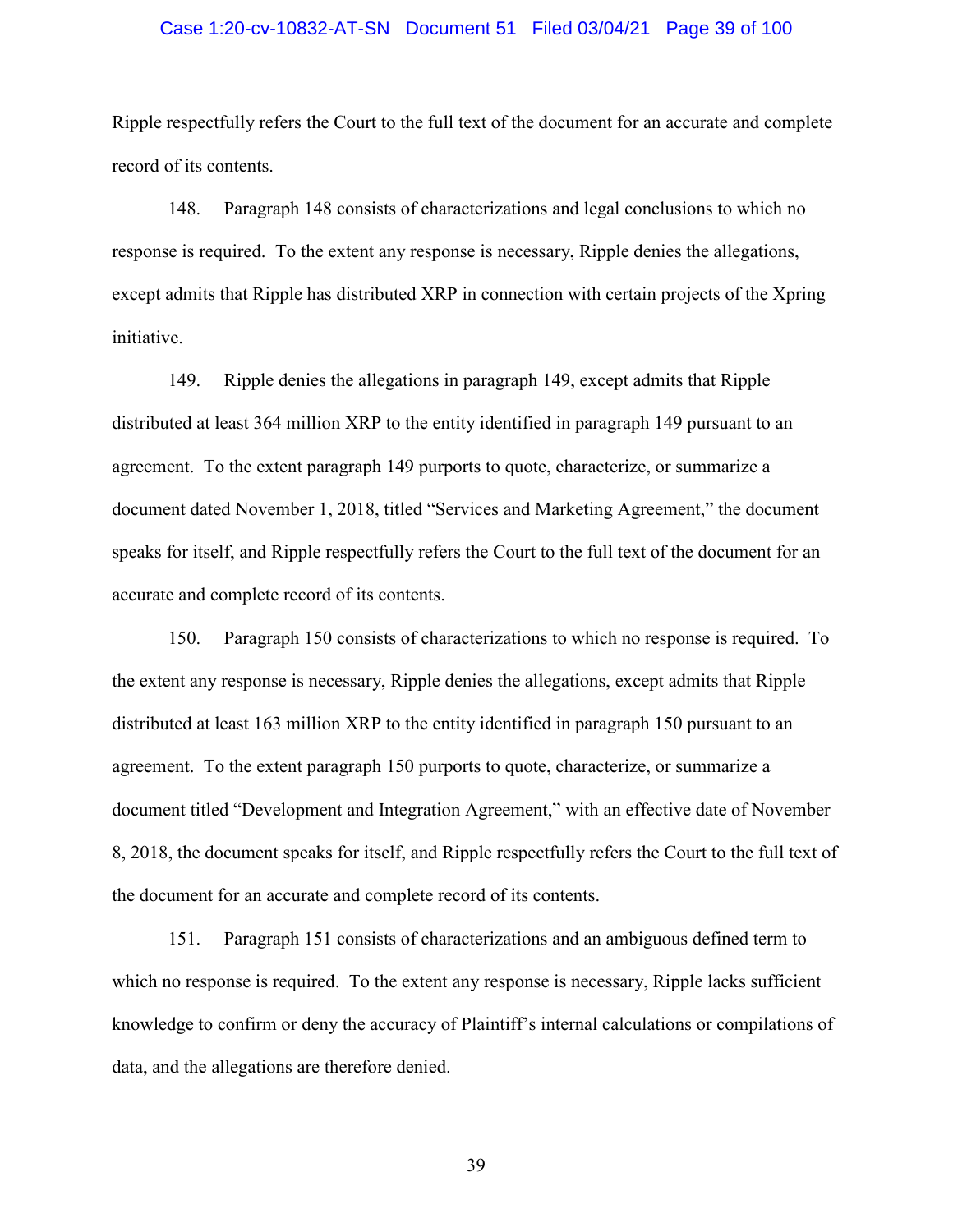# Case 1:20-cv-10832-AT-SN Document 51 Filed 03/04/21 Page 40 of 100

152. Ripple denies the allegations in paragraph 152, except admits that Ripple distributed at least 588 million XRP to the entity identified as Option Investor A pursuant to a grant. To the extent paragraph 152 purports to quote, characterize, or summarize a document signed by Mr. Larsen regarding the entity identified in the Complaint as Option Investor A titled "Amended and Restated Notice of Option Grant" with a grant date of January 1, 2014, the document speaks for itself, and Ripple respectfully refers the Court to the full text of the document for an accurate and complete record of its contents.

153. Ripple denies the allegations in paragraph 153, except admits that Ripple distributed XRP to the entity identified as Option Investor B. To the extent paragraph 153 purports to quote, characterize, or summarize a document signed by Mr. Larsen regarding the entity identified in the Complaint as Option Investor B titled "Option to Purchase XRP" with an issuance date of September 14, 2016," and to the extent paragraph 153 purports to quote, characterize, or summarize a May 24, 2016 Memorandum of Understanding, the documents speak for themselves, and Ripple respectfully refers the Court to the full text of the documents for an accurate and complete record of their contents. Ripple denies the allegations in footnote 3 of paragraph 153. To the extent footnote 3 purports to quote, characterize, or summarize an email dated February 26, 2017, the document speaks for itself, and Ripple respectfully refers the Court to the full text of the document for an accurate and complete record of its contents.

154. Paragraph 154 consists of characterizations to which no response is required. To the extent any response is necessary, Ripple denies the allegations, except admits that Mr. Garlinghouse was Ripple's COO from April 2015 through December 2016.

155. Paragraph 155 consists of characterizations to which no response is required. To the extent any response is necessary, Ripple denies the allegations.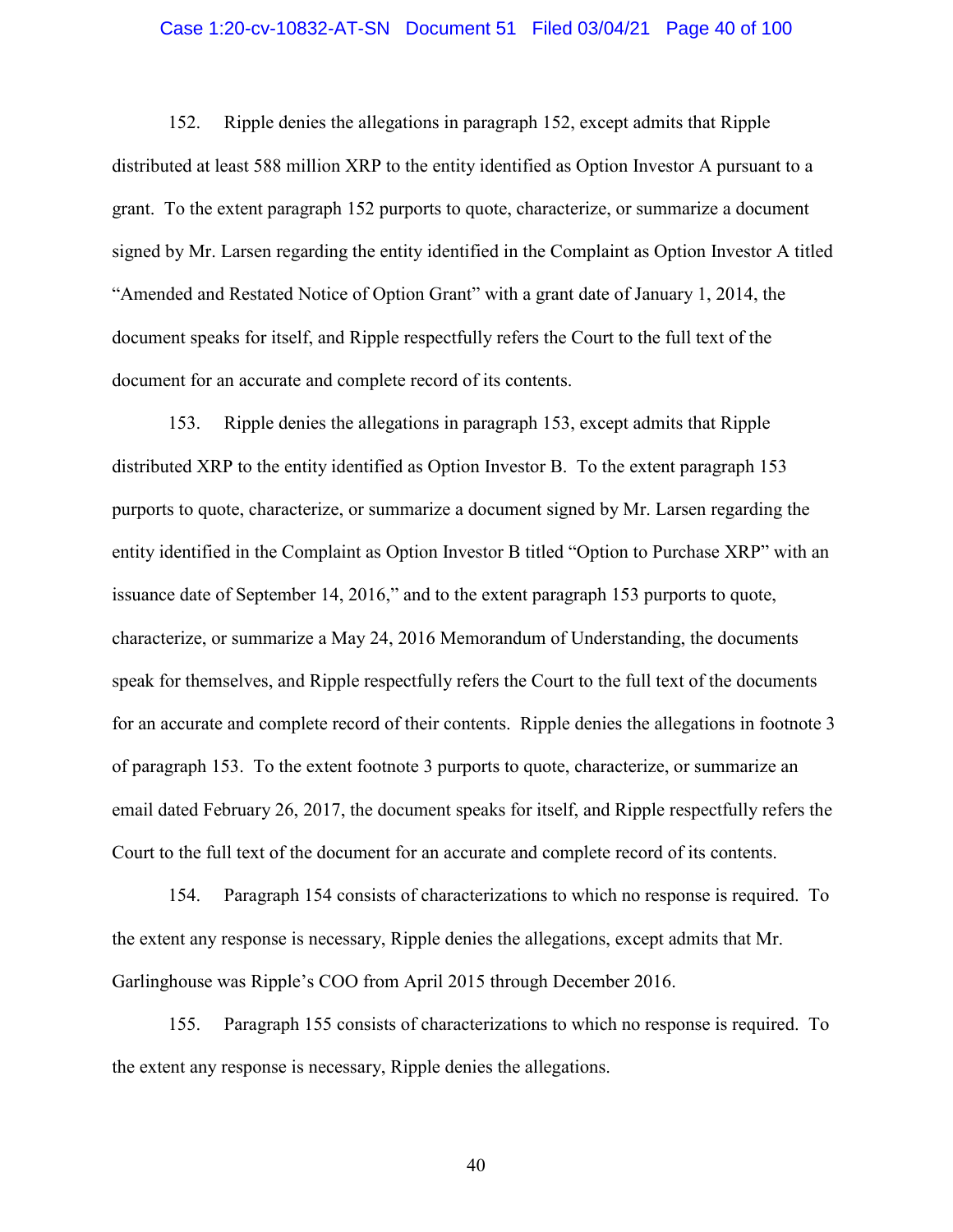# Case 1:20-cv-10832-AT-SN Document 51 Filed 03/04/21 Page 41 of 100

156. Ripple denies the allegations in paragraph 156, which selectively quote, mischaracterize, and take out of context an email sent by Mr. Garlinghouse dated May 27, 2016. The document speaks for itself, and Ripple respectfully refers the Court to the full text of the document for an accurate and complete record of its contents.

157. To the extent paragraph 157 purports to quote, characterize, or summarize an email sent by Mr. Garlinghouse dated August 19, 2016, the document speaks for itself, and Ripple respectfully refers the Court to the full text of the document for an accurate and complete record of its contents. Ripple otherwise denies the allegations in paragraph 157.

158. Ripple denies the allegations in paragraph 158, which selectively quote, mischaracterize, and take out of context an email sent by Mr. Garlinghouse dated October 11, 2016. The document speaks for itself, and Ripple respectfully refers the Court to the full text of the document for an accurate and complete record of its contents.

159. To the extent paragraph 159 purports to quote, characterize, or summarize an email sent by Mr. Garlinghouse dated December 1, 2016, the document speaks for itself, and Ripple respectfully refers the Court to the full text of the document for an accurate and complete record of its contents. Ripple otherwise denies the allegations in paragraph 159.

160. To the extent paragraph 160 purports to quote, characterize, or summarize a series of emails dated July 15, 2018, the documents speak for themselves, and Ripple respectfully refers the Court to the full text of the documents for an accurate and complete record of their contents. Ripple otherwise denies the allegations in paragraph 160.

161. Paragraph 161 consists of characterizations and legal conclusions to which no response is required. To the extent any response is necessary, Ripple lacks sufficient information to either admit or deny the allegations in paragraph 161 as to digital asset trading platforms, and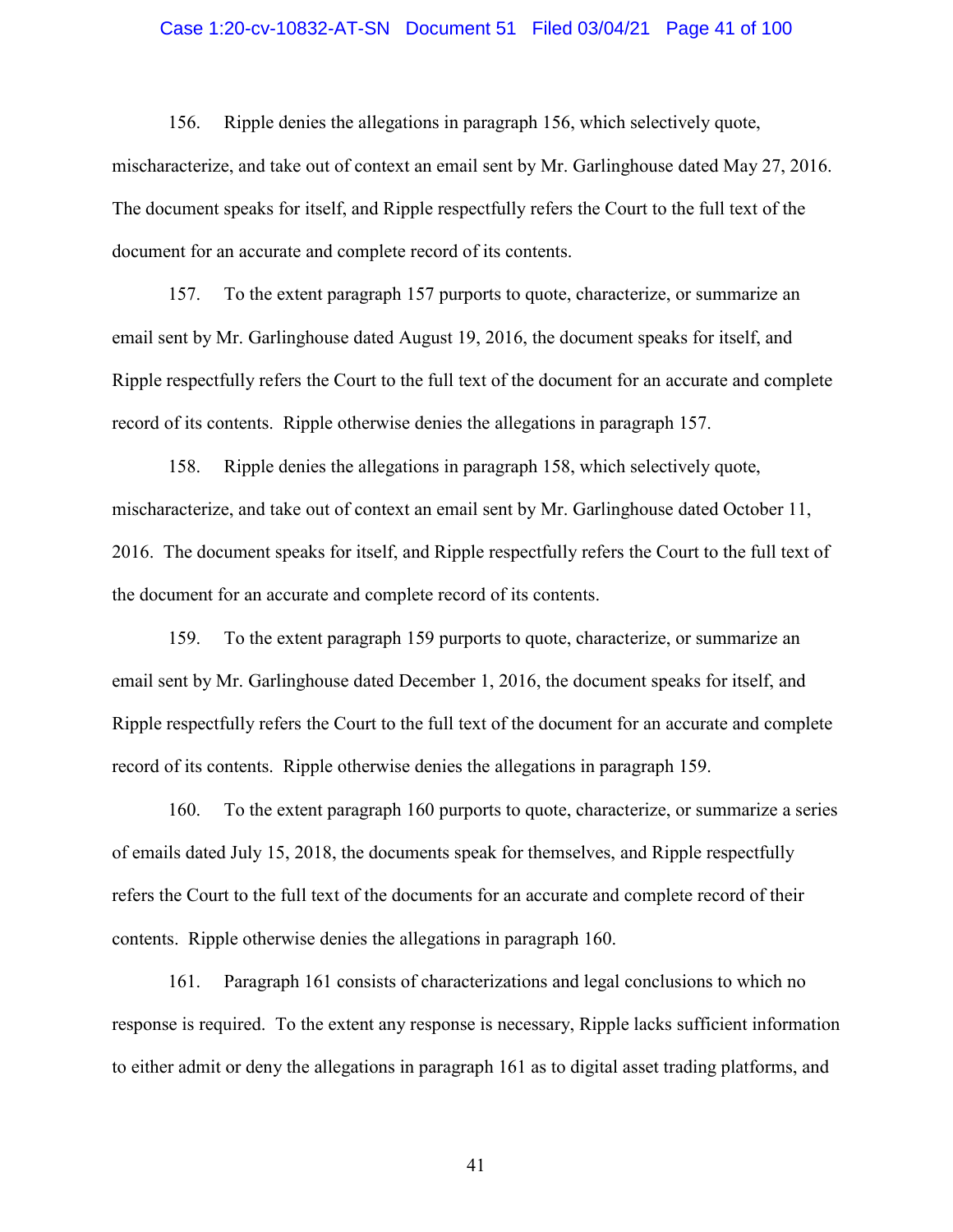# Case 1:20-cv-10832-AT-SN Document 51 Filed 03/04/21 Page 42 of 100

the allegations are otherwise denied, except Ripple admits that of the more than 200 digital asset trading platforms, commonly known as exchanges, that listed XRP prior to the filing of the Complaint, Ripple made certain payments in XRP as a virtual currency substituting for fiat currency to only a handful of those exchanges. Ripple avers that the few agreements Ripple entered into with digital asset trading platforms were discrete, limited in duration, and involved a relatively small dollar value of incentives that were consistent with standard market practices in connection with new products and markets.

162. Ripple lacks sufficient information to either admit or deny the allegations in paragraph 162 regarding the entity identified in the Complaint as Platform B, and the allegations are otherwise denied. To the extent paragraph 162 purports to quote, characterize, or summarize a document regarding the entity identified in the Complaint as Platform B titled "XRP Listing, Volume Incentive and Rebate Agreement" with an effective date of May 17, 2017, the document speaks for itself, and Ripple respectfully refers the Court to the full text of the document for an accurate and complete record of its contents.

163. Paragraph 163 consists of an ambiguous term ("these platforms") to which no response is required. To the extent any response is necessary, Ripple lacks sufficient knowledge to confirm or deny the accuracy of Plaintiff's internal calculations or compilations of data, and the allegations are therefore denied, except Ripple admits that Ripple made certain payments in XRP as a virtual currency substituting for fiat currency to only a handful of digital asset trading platforms, commonly known as exchanges.

164. The allegations in paragraph 164 contain characterizations and legal conclusions to which no response is required. To the extent any response is necessary, Ripple denies the allegations in paragraph 164, which mischaracterize an email dated June 21, 2017. The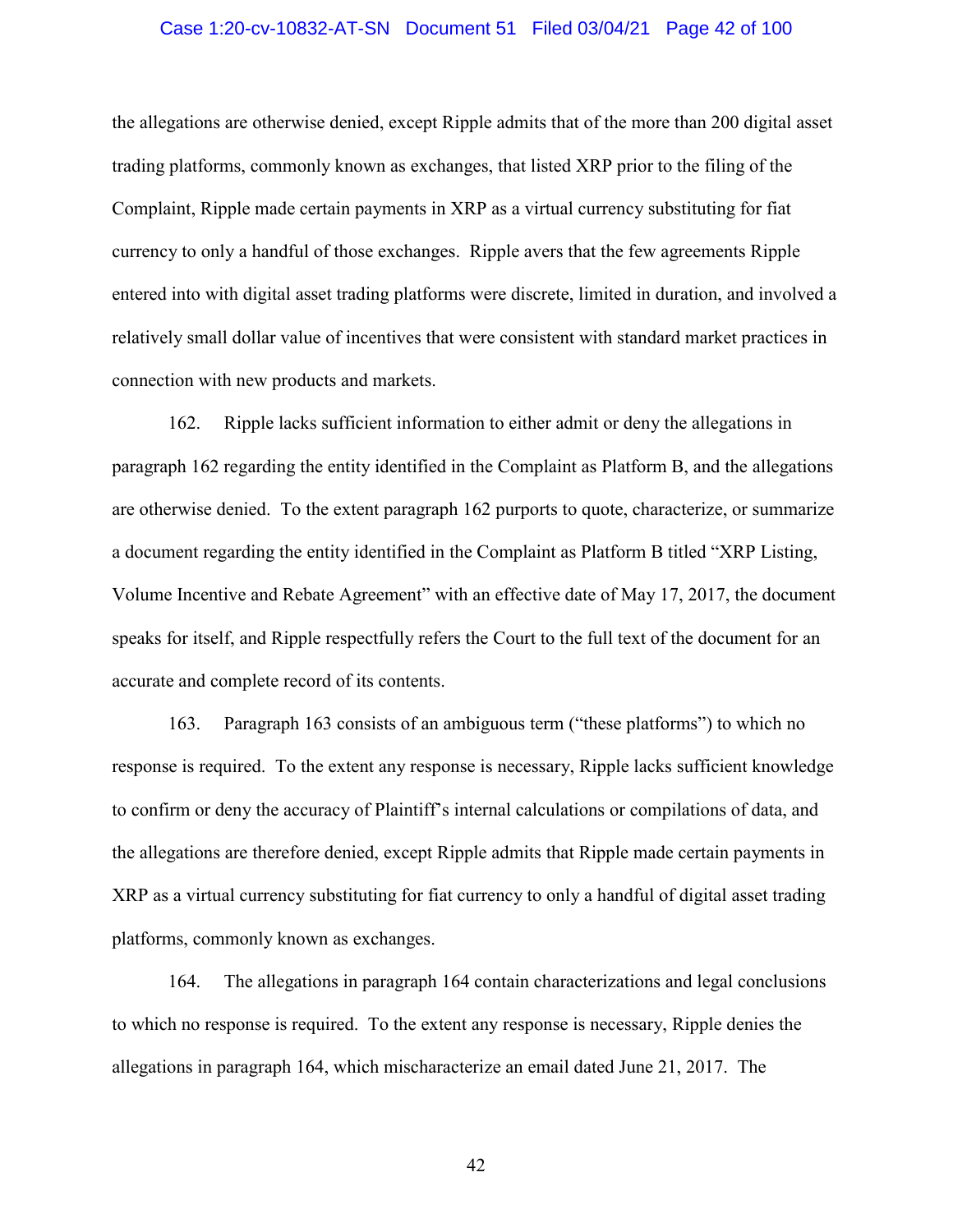# Case 1:20-cv-10832-AT-SN Document 51 Filed 03/04/21 Page 43 of 100

document speaks for itself, and Ripple respectfully refers the Court to the full text of the document for an accurate and complete record of its contents.

165. Paragraph 165 consists of characterizations to which no response is required. To the extent any response is necessary, Ripple denies the allegations. To the extent paragraph 165 purports to quote, characterize, or summarize an email dated July 27, 2017, the document speaks for itself, and Ripple respectfully refers the Court to the full text of the document for an accurate and complete record of its contents.

166. To the extent paragraph 166 purports to quote, characterize, or summarize an email dated March 29, 2018, the document speaks for itself, and Ripple respectfully refers the Court to the full text of the document for an accurate and complete record of its contents. Ripple otherwise denies the allegations in paragraph 166.

167. Ripple denies the allegations in paragraph 167, which selectively quote and take out of context a series of emails dated April 10-11, 2018. The documents speak for themselves, and Ripple respectfully refers the Court to the full text of the documents for an accurate and complete record of their contents. Ripple lacks sufficient information to either admit or deny the allegations in paragraph 167 as to what Mr. Garlinghouse "understood."

168. Ripple denies the allegations in paragraph 168. To the extent paragraph 168 purports to quote, characterize, or summarize a series of emails dated August 30, 2018, the documents speak for themselves, and Ripple respectfully refers the Court to the full text of the documents for an accurate and complete record of their contents.

169. The allegations in paragraph 169 consist of characterizations and legal conclusions to which no response is required. To the extent any response is necessary, Ripple denies the allegations.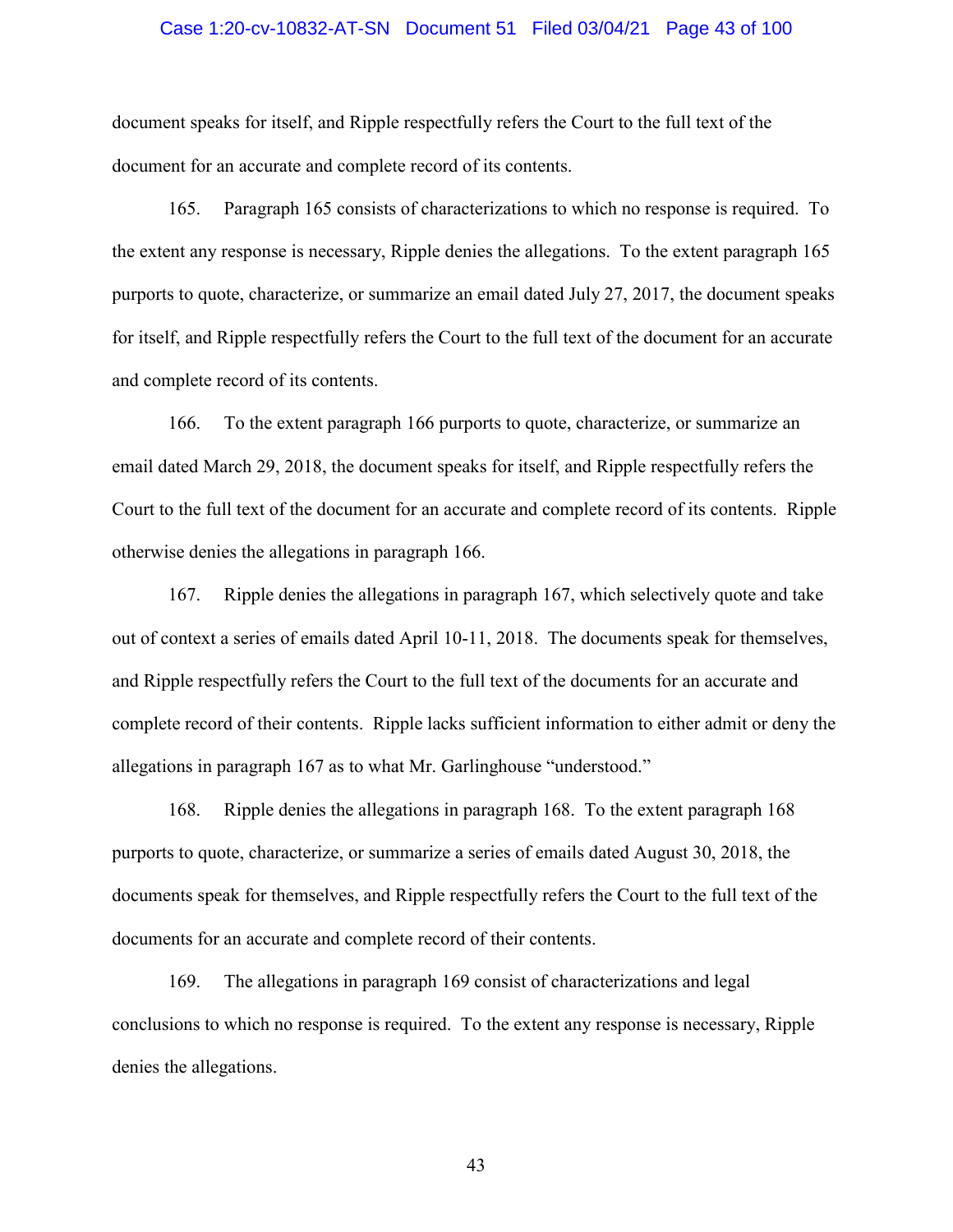### Case 1:20-cv-10832-AT-SN Document 51 Filed 03/04/21 Page 44 of 100

170. The allegations in paragraph 170 consist of characterizations, ambiguous defined terms, and legal conclusions to which no response is required. To the extent any response is necessary, Ripple lacks sufficient knowledge to confirm or deny the accuracy of Plaintiff's internal calculations or compilations of data, and the allegations are therefore denied. Ripple further denies that the defined term "Offering" accurately describes Ripple's numerous different types of distributions of XRP over many years.

171. The allegations in paragraph 171 contain legal conclusions to which no response is required. To the extent any response is necessary, Ripple denies the allegations, except admits that Mr. Larsen was Ripple's CEO from October 2013 through December 2016 and has been the Executive Chairman of Ripple's Board of Directors from in or about January 2017 to the present.

172. Ripple denies the allegations in paragraph 172, except admits that while Mr. Larsen was CEO, he was authorized to appoint Directors on Ripple's Board. Ripple denies that Mr. Larsen had 68% of Ripple's voting power during that time.

173. The first sentence of paragraph 173 consists of characterizations to which no response is required. To the extent any response is necessary, Ripple denies the allegations. Ripple lacks sufficient knowledge to admit or deny the allegations in the second sentence of paragraph 173 that contain insufficient citation or attribution, and the allegations are otherwise denied.

174. Ripple admits, upon information and belief, that Mr. Larsen has sold some XRP, but otherwise lacks sufficient information to either admit or deny the allegations in paragraph 174 as to Mr. Larsen's sales of XRP, and they are therefore denied.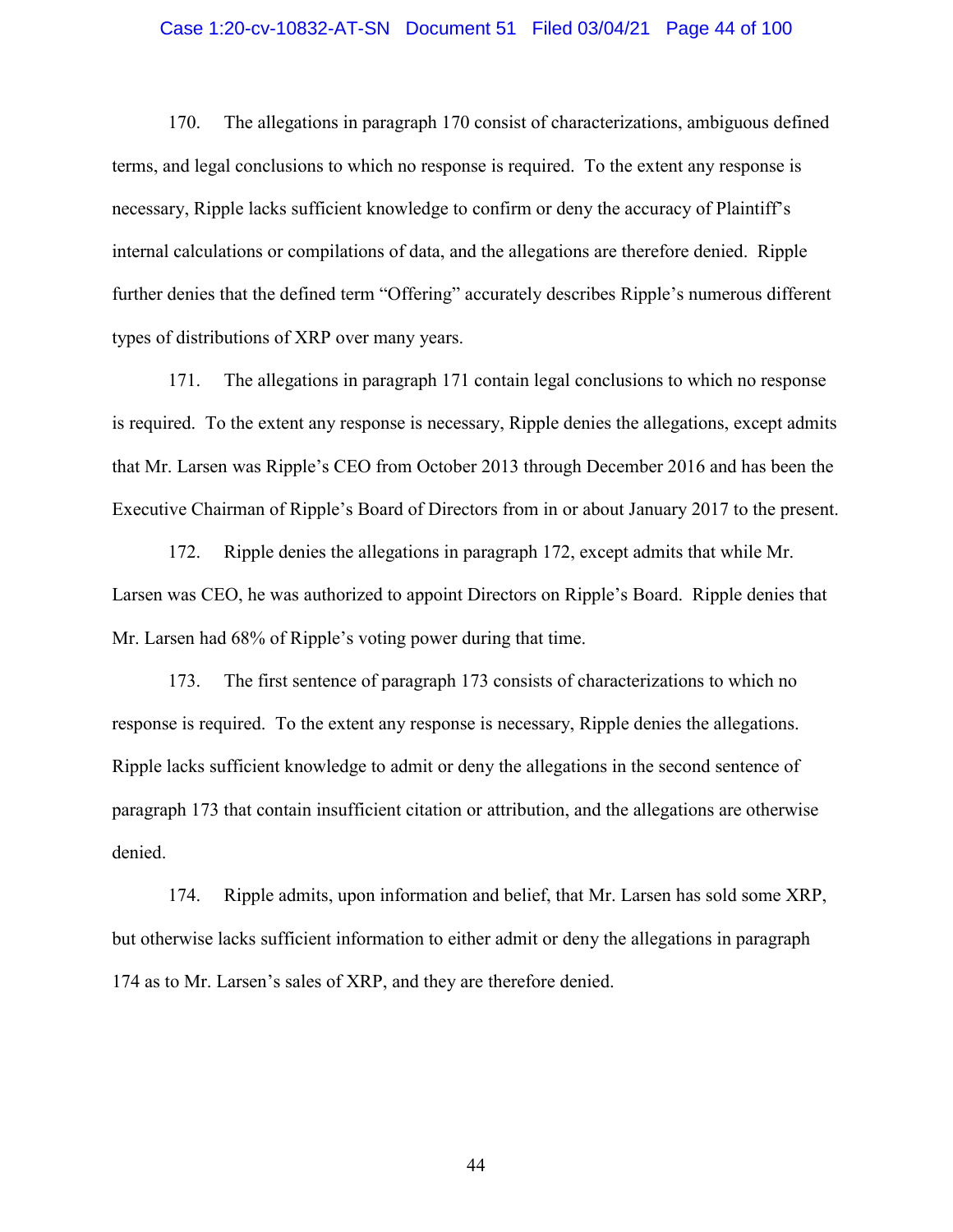# Case 1:20-cv-10832-AT-SN Document 51 Filed 03/04/21 Page 45 of 100

175. Ripple admits, upon information and belief, that Mr. Larsen has sold some XRP, but otherwise lacks sufficient information to either admit or deny the allegations in paragraph 175 as to Mr. Larsen's or his wife's sales of XRP, and they are therefore denied.

176. Ripple admits, upon information and belief, that Mr. Larsen has sold some XRP, but otherwise lacks sufficient information to either admit or deny the allegations in paragraph 176 as to Mr. Larsen's sales of XRP, and they are therefore denied.

177. Ripple admits, upon information and belief, that Mr. Larsen has sold some XRP, but otherwise lacks sufficient information to either admit or deny the allegations in paragraph 177 as to Mr. Larsen's sales of XRP, and they are therefore denied.

178. Ripple lacks sufficient information to either admit or deny the allegations in paragraph 178, and they are therefore denied.

179. Paragraph 179 consists of characterizations and predictions about future behavior to which no response is required. To the extent any response is necessary, Ripple admits, upon information and belief, that Mr. Larsen has sold some XRP, but otherwise lacks sufficient information to either admit or deny the allegations as to Mr. Larsen's sales of XRP, and the allegations are otherwise denied. To the extent the second sentence of paragraph 179 purports to quote, characterize, or summarize an email sent by Mr. Larsen on June 30, 2019, and the third sentence of paragraph 179 purports to quote, characterize, or summarize a tweet sent by the @chrislarsensf account on September 22, 2020, the documents speak for themselves, and Ripple respectfully refers the Court to the full text of the documents for an accurate and complete record of their contents.

180. The allegations in paragraph 180 contain legal conclusions to which no response is required. To the extent any response is necessary, Ripple denies the allegations, except admits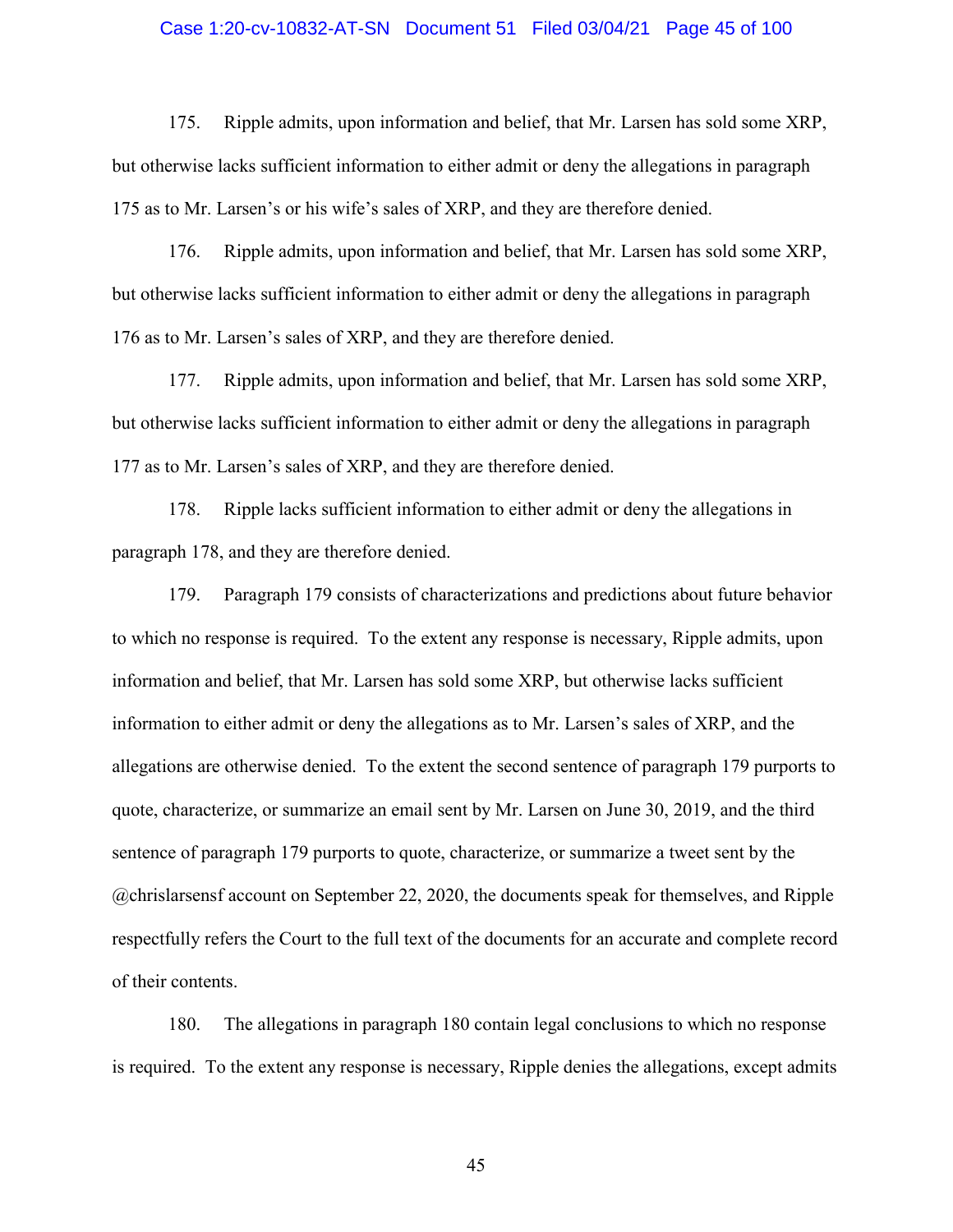#### Case 1:20-cv-10832-AT-SN Document 51 Filed 03/04/21 Page 46 of 100

that Mr. Garlinghouse was Ripple's COO from April 2015 through December 2016, and that Mr. Garlinghouse has been Ripple's CEO from January 2017 to the present.

181. Ripple admits, upon information and belief, that Mr. Garlinghouse has sold some XRP, but otherwise lacks sufficient information to either admit or deny the allegations in paragraph 181 as to Mr. Garlinghouse's sales of XRP, and they are therefore denied. Ripple further admits that Ripple made certain payments in XRP as a virtual currency substituting for fiat currency as part of executive compensation.

182. Paragraph 182 consists of characterizations and legal conclusions to which no response is required. To the extent any response is necessary, Ripple denies the allegations.

183. Ripple admits, upon information and belief, that Mr. Garlinghouse has sold some XRP, but otherwise lacks sufficient information to either admit or deny the allegations in paragraph 183 as to Mr. Garlinghouse's sales of XRP, and they are therefore denied.

184. Ripple admits, upon information and belief, that Mr. Garlinghouse has sold some XRP, but otherwise lacks sufficient information to either admit or deny the allegations in paragraph 184 as to Mr. Garlinghouse's sales of XRP, and they are therefore denied.

185. Paragraph 185 consists of characterizations and legal conclusions to which no response is required. To the extent any response is necessary, Ripple admits, upon information and belief, that Mr. Garlinghouse has sold some XRP, but otherwise lacks sufficient information to either admit or deny the allegations in paragraph 185 as to Mr. Garlinghouse's sales of XRP, and they are therefore denied.

186. Ripple lacks sufficient information to either admit or deny the allegations in paragraph 186 as to Mr. Garlinghouse's sales of XRP, and they are therefore denied.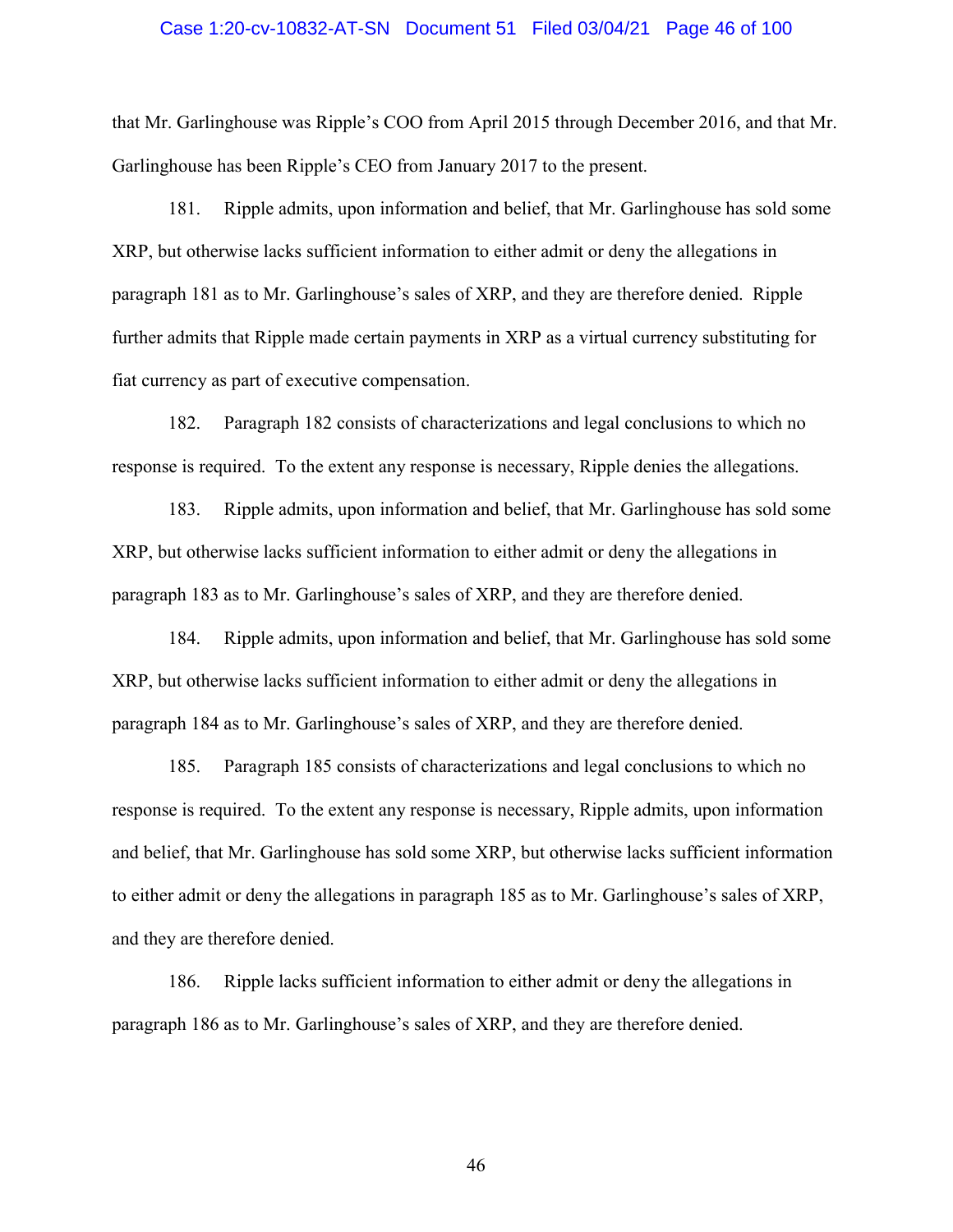# Case 1:20-cv-10832-AT-SN Document 51 Filed 03/04/21 Page 47 of 100

187. Ripple lacks sufficient information to either admit or deny the allegations in paragraph 187 as to Mr. Garlinghouse's sales of XRP, and they are therefore denied.

188. Ripple admits, upon information and belief, that Mr. Garlinghouse has sold some XRP, but otherwise lacks sufficient information to either admit or deny the allegations in paragraph 188 as to Mr. Garlinghouse's sales of XRP, and they are therefore denied.

189. Paragraph 189 consists of characterizations and predictions about future behavior to which no response is required. To the extent any response is necessary, Ripple admits, upon information and belief, that Mr. Garlinghouse has sold some XRP, but otherwise lacks sufficient information to either admit or deny the allegations in paragraph 189 as to Mr. Garlinghouse's sales of XRP, and they are therefore denied.

190. Paragraph 190 consists of characterizations and legal conclusions to which no response is required. To the extent any response is necessary, Ripple denies the allegations, except admits, upon information and belief, that Mr. Garlinghouse and Mr. Larsen have sold some XRP. Ripple further denies that the defined term "Offering" accurately describes Ripple's numerous different types of distributions of XRP over many years.

191. The allegations in paragraph 191 contain legal conclusions to which no response is required. To the extent any response is necessary, Ripple denies the allegations, except admits that on May 16, 2017, Ripple announced that it would place 55 billion XRP into an escrow on the XRP Ledger, and thereafter implemented the escrow of that XRP.

192. The allegations in paragraph 192 are legal conclusions to which no response is required. To the extent any response is necessary, Ripple lacks sufficient information to either admit or deny the allegations in paragraph 192 as to unnamed and unspecified "investors," and the allegations are therefore denied.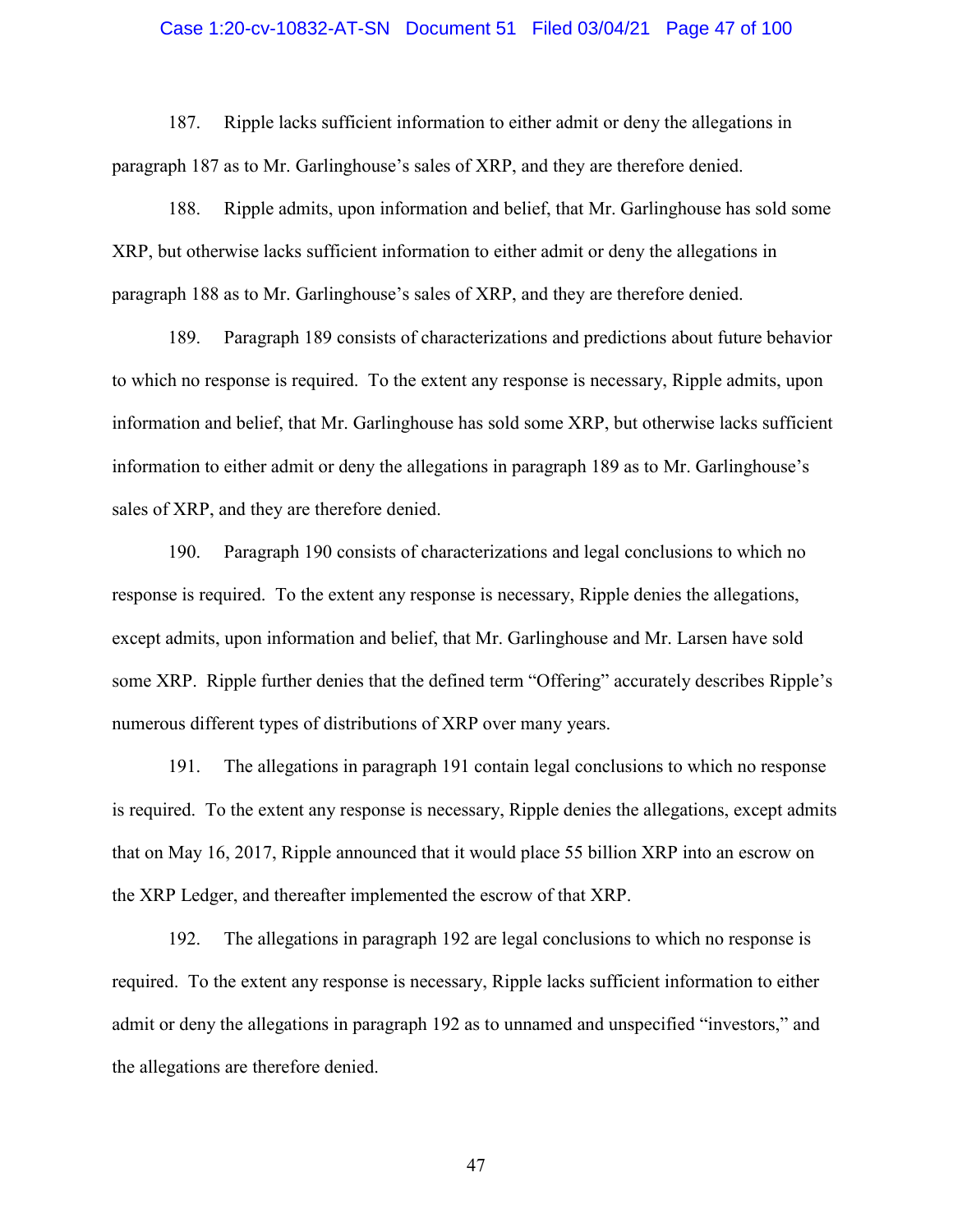# Case 1:20-cv-10832-AT-SN Document 51 Filed 03/04/21 Page 48 of 100

193. Paragraph 193 consists of characterizations and legal conclusions to which no response is required. To the extent any response is necessary, Ripple denies the allegations, except admits that Ripple employees at times observed the trading price and volume of XRP. Ripple further denies that the defined term "Offering" accurately describes Ripple's numerous different types of distributions of XRP over many years.

194. Paragraph 194 consists of an ambiguous defined term and legal conclusions to which no response is required. To the extent any response is necessary, Ripple denies the allegations, except admits that Ripple sold XRP in exchange for fiat or other currencies, in part through third-party companies (predominantly foreign-based), commonly known as market makers, whose business model involved both buying and selling XRP on exchanges through blind bid/ask transactions, and that Ripple made certain payments in XRP as a virtual currency substituting for fiat currency to market makers and to a handful of digital asset trading platforms, commonly known as exchanges. Ripple further admits that Ripple's programmatic sales were conducted through trading firms that, upon information or belief, sell XRP on various exchanges using algorithms.

195. The allegations in paragraph 195 contain legal conclusions to which no response is required. To the extent any response is necessary, Ripple denies the allegations, except admits that Ripple sold XRP on the open market through market makers in exchange for fiat or other currencies.

196. The allegations in paragraph 196 contain characterizations and legal conclusions to which no response is required. To the extent any response is necessary, Ripple lacks sufficient knowledge to admit or deny the allegations in paragraph 196 that contain insufficient citation or attribution, and the allegations are otherwise denied. Ripple further denies that the defined term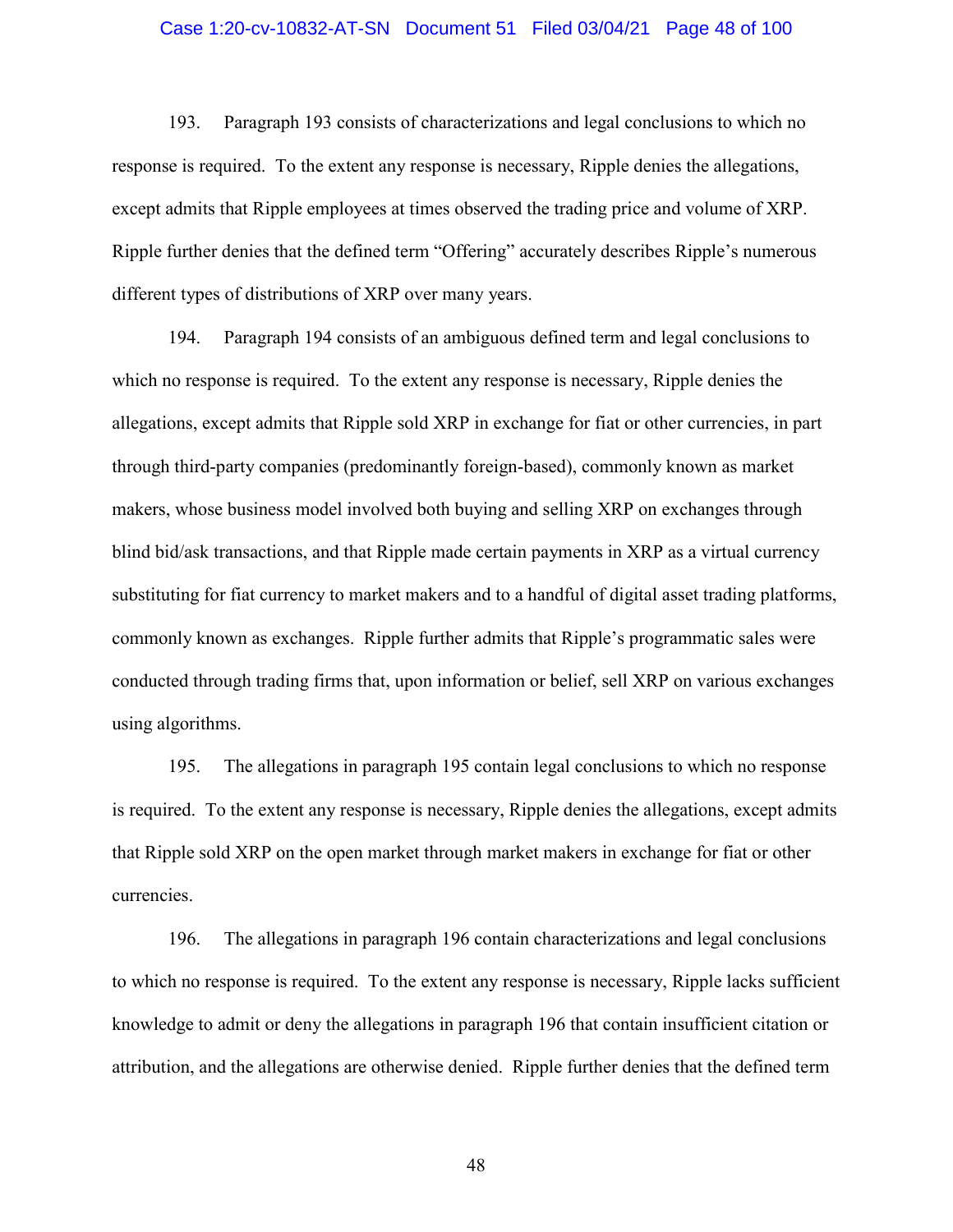# Case 1:20-cv-10832-AT-SN Document 51 Filed 03/04/21 Page 49 of 100

"Offering" accurately describes Ripple's numerous different types of distributions of XRP over many years.

197. Ripple denies the allegations in paragraph 197. To the extent paragraph 197 purports to quote, characterize, or summarize an email dated September 20, 2016, the document speaks for itself, and Ripple respectfully refers the Court to the full text of the document for an accurate and complete record of its contents.

198. Ripple denies the allegations in paragraph 198, except admits that there was a team within Ripple called the "XRP Markets Team," that Ripple employees at times observed the trading price and volume of XRP, that Ripple sold XRP on the open market in exchange for fiat or other currencies through market makers, and that Ripple's sales of XRP were generally no more than a fraction of a percent of daily XRP trading volume.

199. Ripple denies the allegations in paragraph 199, except admits that Mr. Larsen was Ripple's CEO from October 2013 through December 2016; that Mr. Garlinghouse has been Ripple's CEO from January 2017 to the present; and that during the period in which Mr. Garlinghouse served in the role of CEO, he met with the XRP Markets Team.

200. Ripple denies the allegations in paragraph 200. To the extent paragraph 200 purports to quote, characterize, or summarize an email dated April 11, 2016, the document speaks for itself, and Ripple respectfully refers the Court to the full text of the document for an accurate and complete record of its contents.

201. Ripple denies the allegations in paragraph 201. To the extent paragraph 201 purports to quote, characterize, or summarize an email dated August 16, 2016, the document speaks for itself, and Ripple respectfully refers the Court to the full text of the document for an accurate and complete record of its contents.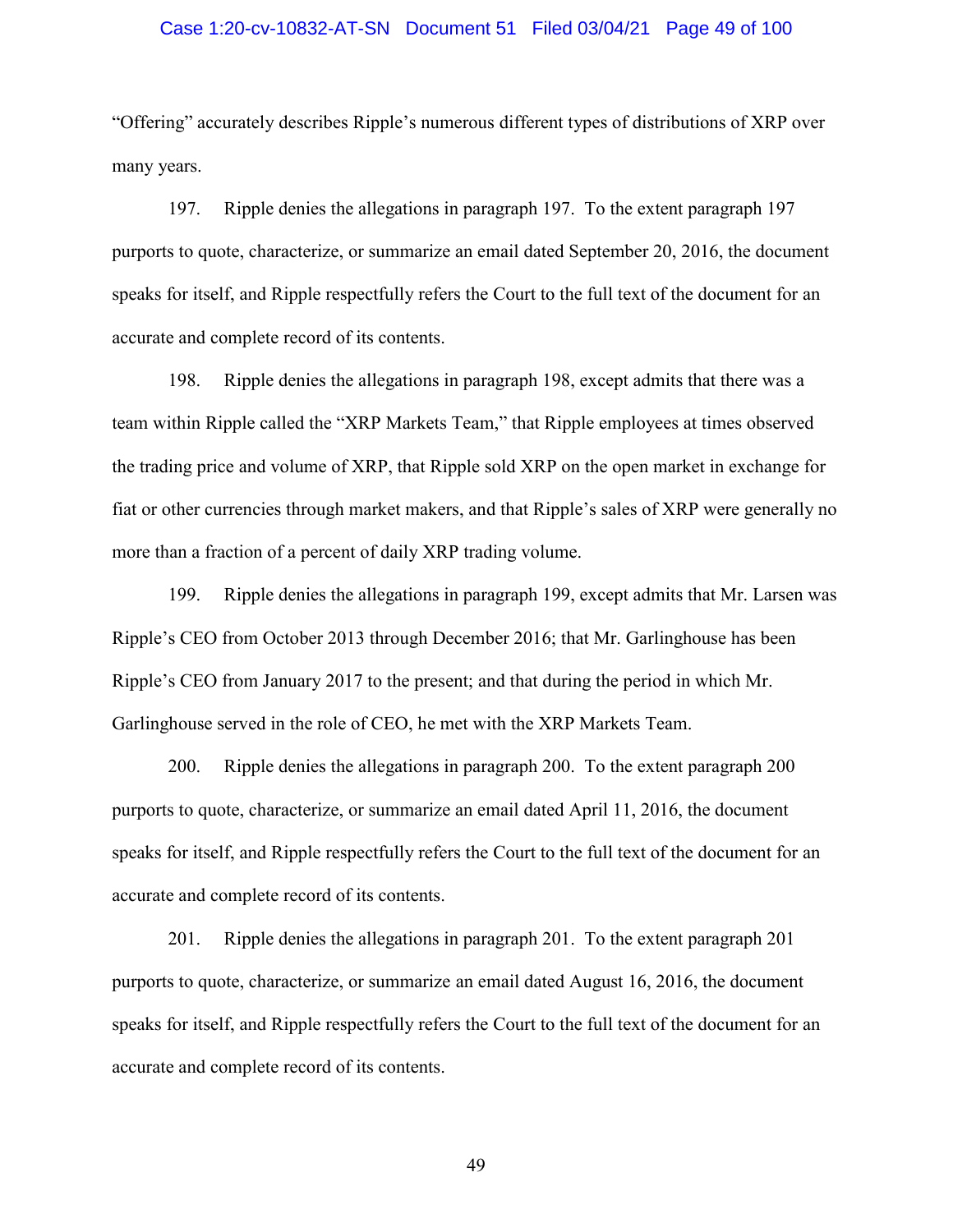# Case 1:20-cv-10832-AT-SN Document 51 Filed 03/04/21 Page 50 of 100

202. Ripple denies the allegations in paragraph 202. To the extent paragraph 202 purports to quote, characterize, or summarize a series of emails dated August 16, 2016, the documents speak for themselves, and Ripple respectfully refers the Court to the full text of the documents for an accurate and complete record of their contents.

203. Paragraph 203 consists of characterizations to which no response is required. To the extent any response is necessary, Ripple denies the allegations. To the extent paragraph 203 purports to quote, characterize, or summarize portions of an email dated August 16, 2016, the document speaks for itself, and Ripple respectfully refers the Court to the full text of the document for an accurate and complete record of its contents.

204. Paragraph 204 consists of characterizations to which no response is required. To the extent any response is necessary, Ripple lacks sufficient knowledge to admit or deny the allegations in paragraph 204 that contain insufficient citation or attribution, and the allegations are otherwise denied.

205. Ripple denies the allegations in paragraph 205. To the extent paragraph 205 purports to quote, characterize, or summarize an email dated September 20, 2016, the document speaks for itself, and Ripple respectfully refers the Court to the full text of the document for an accurate and complete record of its contents.

206. Ripple denies the allegations in paragraph 206. To the extent paragraph 206 purports to quote, characterize, or summarize an email dated September 21, 2016, the document speaks for itself, and Ripple respectfully refers the Court to the full text of the document for an accurate and complete record of its contents.

207. Ripple denies the allegations in paragraph 207. To the extent paragraph 207 purports to quote, characterize, or summarize an email dated September 23, 2016, the document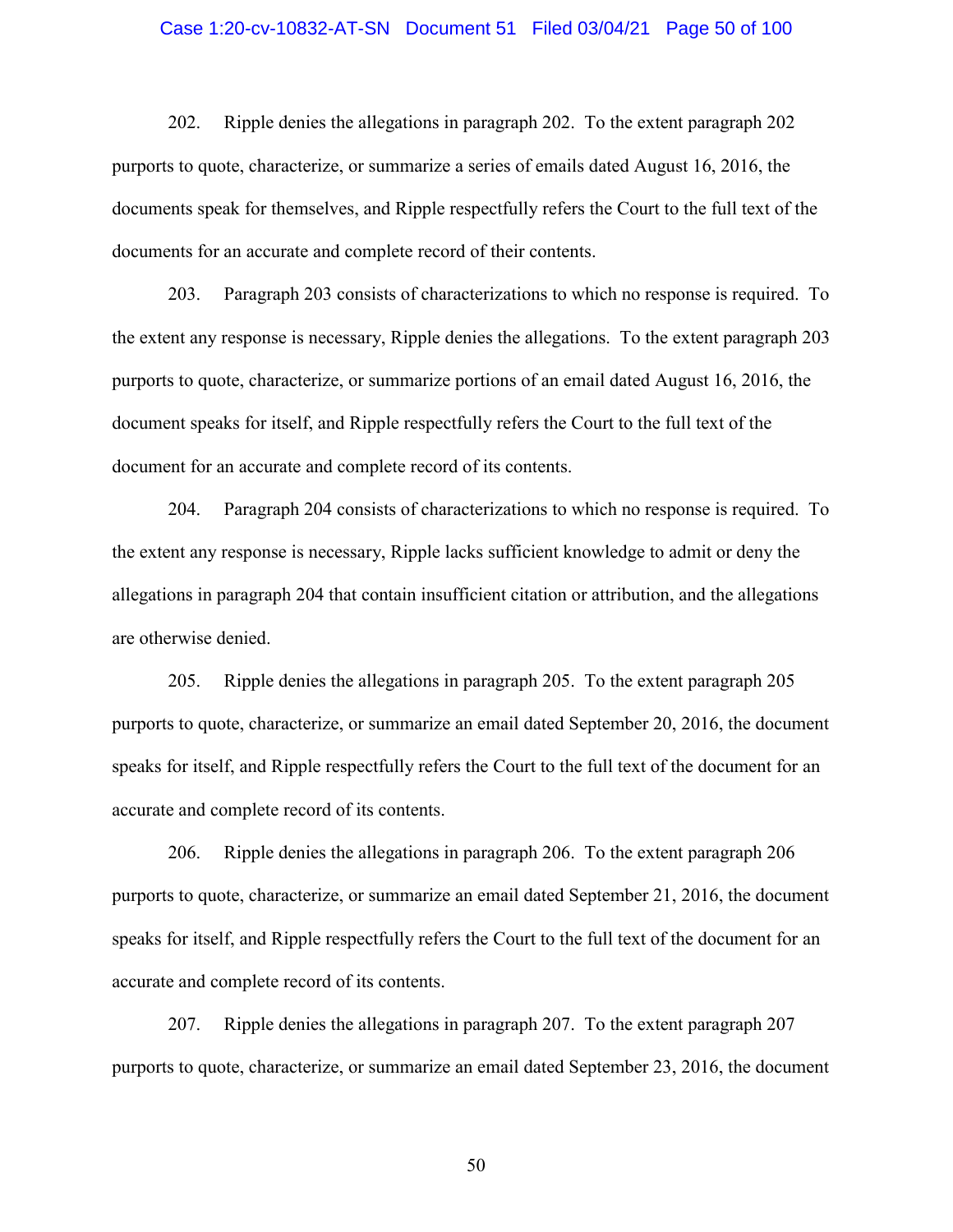# Case 1:20-cv-10832-AT-SN Document 51 Filed 03/04/21 Page 51 of 100

speaks for itself and Ripple respectfully refers the Court to the full text of the document for an accurate and complete record of its contents.

208. Ripple denies the allegations in paragraph 208. To the extent paragraph 208 purports to quote, characterize, or summarize an email dated September 26, 2016, the document speaks for itself, and Ripple respectfully refers the Court to the full text of the document for an accurate and complete record of its contents.

209. Ripple denies the allegations in paragraph 209. To the extent paragraph 209 purports to quote, characterize, or summarize an email dated October 15, 2016, the document speaks for itself, and Ripple respectfully refers the Court to the full text of the document for an accurate and complete record of its contents.

210. Paragraph 210 consists of characterizations to which no response is required. To the extent any response is necessary, Ripple denies the allegations.

211. Paragraph 211 consists of characterizations to which no response is required. To the extent any response is necessary, Ripple denies the allegations, except admits that Mr. Garlinghouse was Ripple's COO from April 2015 through December 2016.

212. Ripple denies the allegations in paragraph 212. To the extent paragraph 212 purports to quote, characterize, or summarize a series of emails dated August 12, 2017, the documents speak for themselves, and Ripple respectfully refers the Court to the full text of the documents for an accurate and complete record of their contents.

213. Ripple denies the allegations in paragraph 213. To the extent paragraph 213 purports to quote, characterize, or summarize an email, the document speaks for itself, and Ripple respectfully refers the Court to the full text of the document for an accurate and complete record of its contents.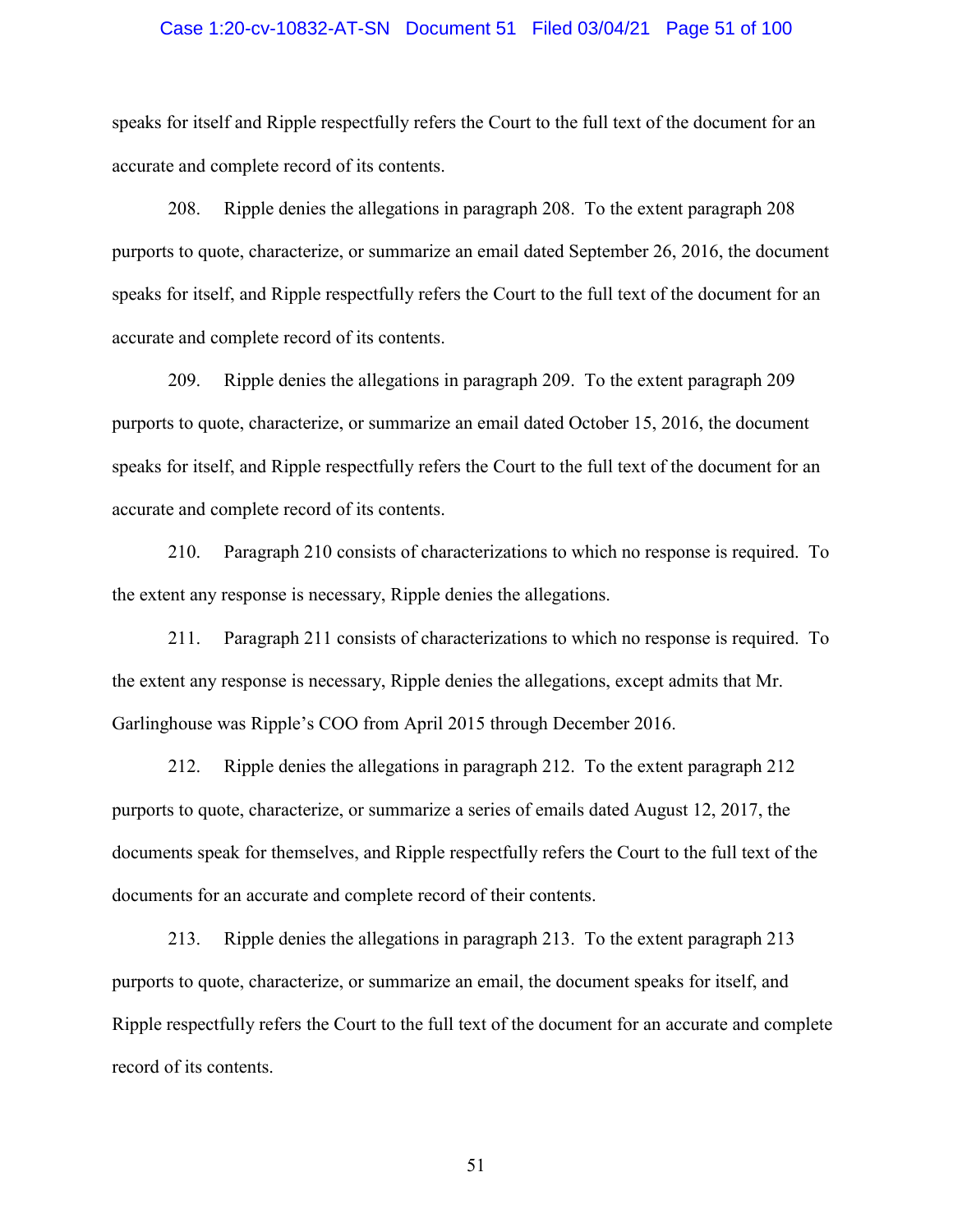214. Ripple denies the allegations in paragraph 214.

215. Ripple denies the allegations in paragraph 215.

216. Ripple denies the allegations in the first sentence of paragraph 216. To the extent paragraph 216 purports to quote, characterize, or summarize an undated document attached to a January 4, 2017 email sent to the entity identified in the Complaint as Institutional Investor C, the document speaks for itself, and Ripple respectfully refers the Court to the full text of the document for an accurate and complete record of its contents. Ripple lacks sufficient knowledge to admit or deny the allegations in the second sentence of paragraph 216 that contain insufficient citation or attribution, and the allegations are otherwise denied.

217. Ripple denies the allegations in paragraph 217. To the extent paragraph 217 purports to quote, characterize, or summarize a report titled "Q4 2017 XRP Markets Report" dated January 24, 2018 that was posted on Ripple's website, the document speaks for itself, and Ripple respectfully refers the Court to the full text of the document for an accurate and complete record of its contents.

218. Ripple denies the allegations in paragraph 218. To the extent paragraph 218 purports to quote, characterize, or summarize an undated document that was sent by email on June 23, 2020, the document speaks for itself, and Ripple respectfully refers the Court to the full text of the document for its true form and contents.

219. Ripple denies the allegations in paragraph 219.

220. Ripple denies the allegations in paragraph 220, except admits that it purchased approximately \$45.55 million in XRP during the third quarter of 2020. To the extent paragraph 220 purports to quote, characterize, or summarize a report titled "Q3 2020 XRP Markets Report" dated November 5, 2020 that was posted on Ripple's website, the document speaks for itself and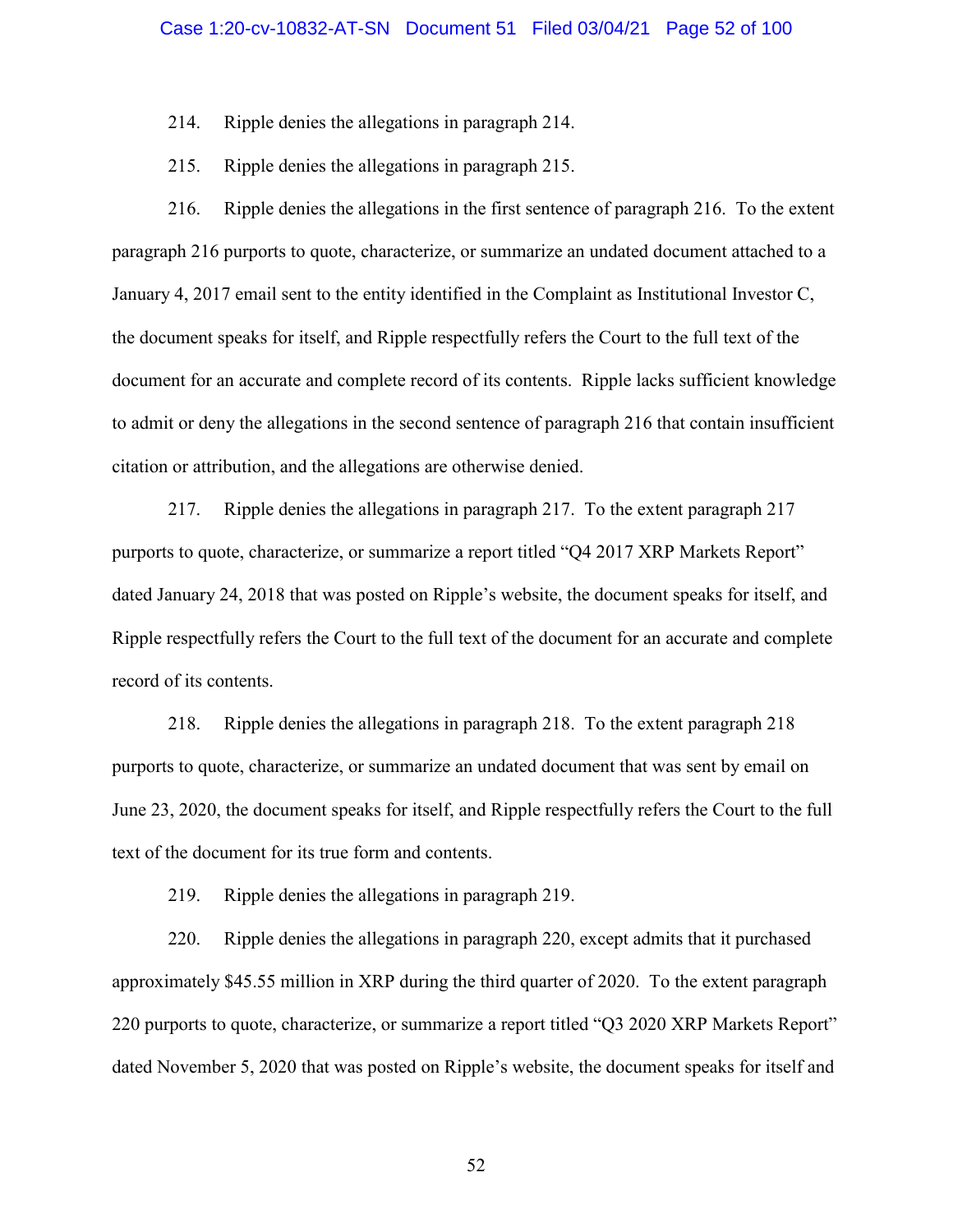# Case 1:20-cv-10832-AT-SN Document 51 Filed 03/04/21 Page 53 of 100

Ripple respectfully refers the Court to the full text of the document for an accurate and complete record of its contents.

221. The allegations in paragraph 221 contain legal conclusions to which no response is required. To the extent any response is necessary, Ripple lacks sufficient information to either admit or deny the allegations in the first sentence of paragraph 221 as to unnamed and unspecified "investors," and the allegations are therefore denied. Ripple denies the allegations in the second sentence of paragraph 221, which selectively quote, mischaracterize, and take out of context an email dated May 16, 2017. The document speaks for itself, and Ripple respectfully refers the Court to the full text of the document for an accurate and complete record of its contents.

222. The allegations in paragraph 222 contain legal conclusions to which no response is required. To the extent any response is necessary, Ripple denies the allegations, except admits that Ripple did not file a registration statement for XRP with the SEC because none was required.

223. Ripple denies the allegations in paragraph 223, except admits that on May 16, 2017, Ripple announced that it would place 55 billion XRP into an escrow on the XRP Ledger. After implementation, each month, the XRP Ledger releases a total of one billion XRP to Ripple to use – or not use – as it chooses. Ripple then returns unused XRP to the escrow.

224. Paragraph 224 consists of characterizations to which no response is required. To the extent any response is necessary, Ripple denies the allegations, except admits that Mr. Garlinghouse and Mr. Larsen were involved in Ripple's decision to escrow 55 billion XRP.

225. Ripple denies the allegations in paragraph 225. To the extent paragraph 225 purports to quote, characterize, or summarize a document titled "Proposal to Consider XRP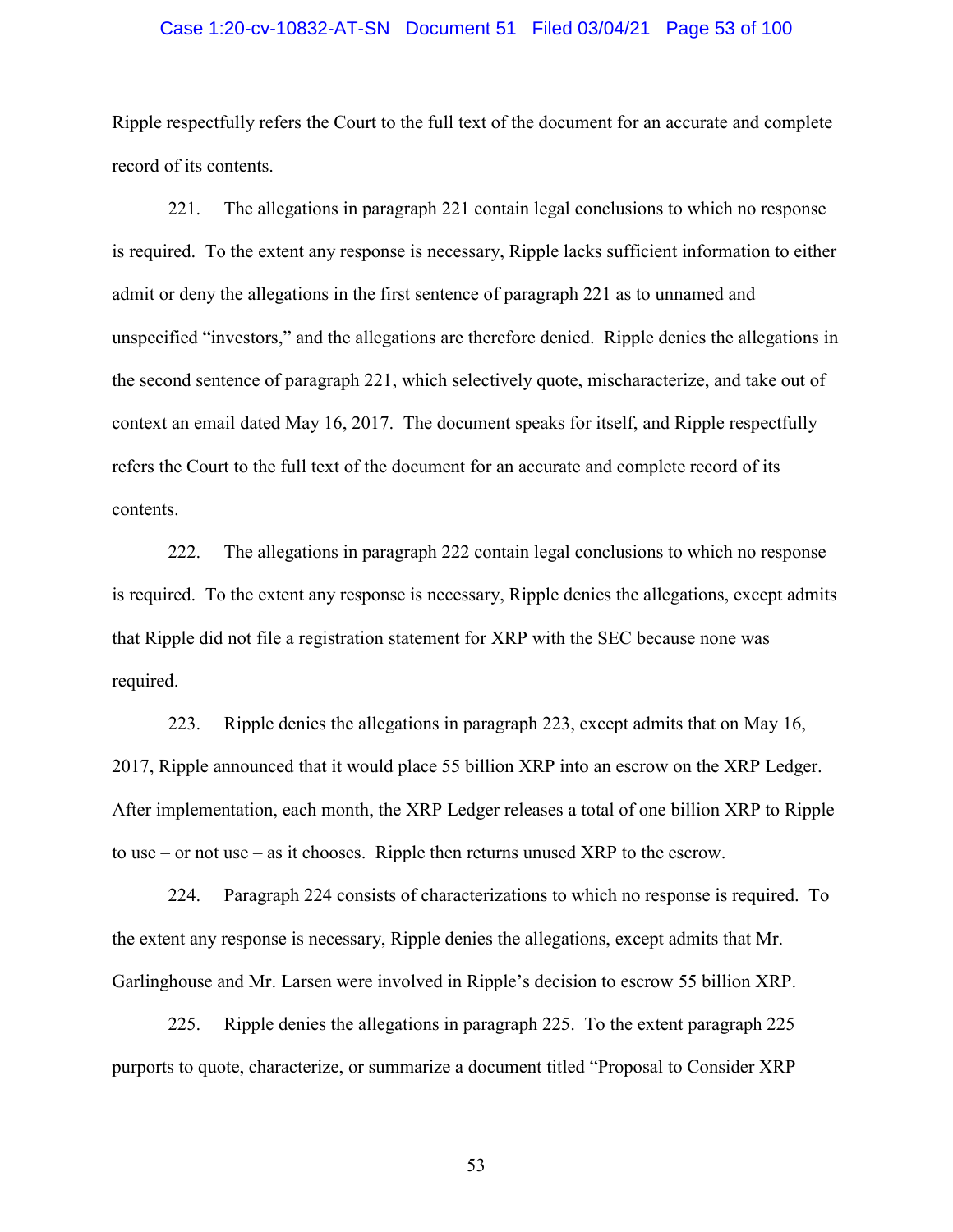## Case 1:20-cv-10832-AT-SN Document 51 Filed 03/04/21 Page 54 of 100

Escrow Schedule," the document speaks for itself, and Ripple respectfully refers the Court to the full text of the document for an accurate and complete record of its contents.

226. Ripple denies the allegations in paragraph 226. To the extent paragraph 226 purports to quote, characterize, or summarize a document titled "Proposal to Consider XRP Escrow Schedule," the document speaks for itself, and Ripple respectfully refers the Court to the full text of the document for an accurate and complete record of its contents.

227. Ripple denies the allegations in paragraph 227. To the extent paragraph 227 purports to quote, characterize, or summarize a document titled "Proposal to Consider XRP Escrow Schedule," the document speaks for itself, and Ripple respectfully refers the Court to the full text of the document for an accurate and complete record of its contents.

228. Paragraph 228 consists of characterizations and legal conclusions to which no response is required. To the extent any response is necessary, Ripple denies the allegations, except admits that Ripple and Mr. Garlinghouse made public statements regarding the formation of the XRP escrow.

229. Paragraph 229 consists of characterizations and legal conclusions to which no response is required. To the extent any response is necessary, Ripple denies the allegations.

230. The allegations in paragraph 230 contain legal conclusions to which no response is required. Ripple respectfully refers the Court to the case *SEC v. W.J. Howey Co.*, 328 U.S. 293 (1946), for its true and accurate contents.

231. The allegations in paragraph 231 are legal conclusions to which no response is required. To the extent any response is necessary, Ripple denies the allegations. Ripple further denies that the defined term "Offering" accurately describes Ripple's numerous different types of distributions of XRP over many years.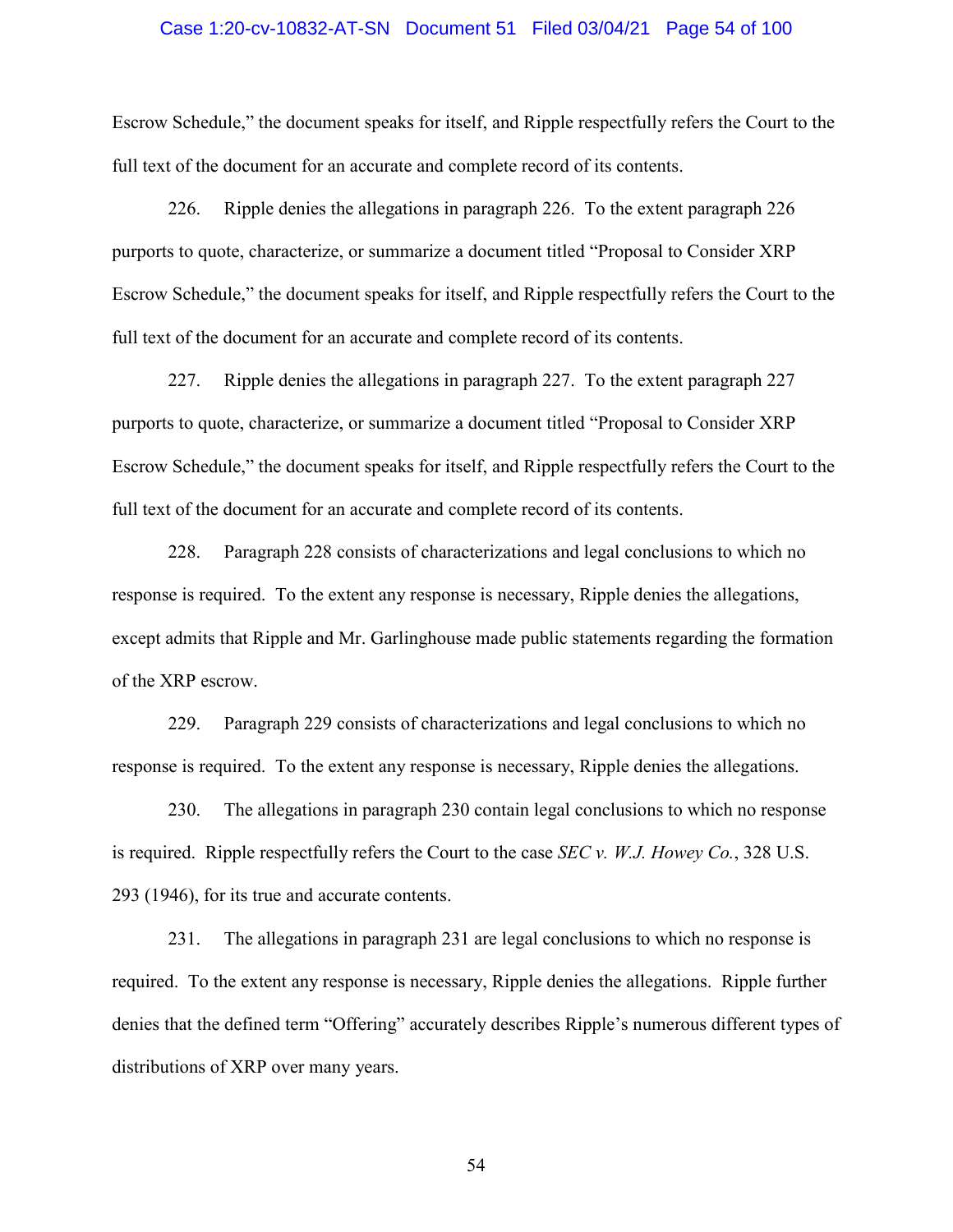### Case 1:20-cv-10832-AT-SN Document 51 Filed 03/04/21 Page 55 of 100

232. Paragraph 232 consists of characterizations and legal conclusions to which no response is required. To the extent any response is necessary, Ripple denies the allegations.

233. Ripple denies the allegations in paragraph 233. To the extent paragraph 233 purports to quote, characterize, or summarize a document titled "XRP Distribution Framework," the document speaks for itself, and Ripple respectfully refers the Court to the full text of the document for an accurate and complete record of its contents.

234. Ripple denies the allegations in paragraph 234. To the extent paragraph 234 purports to quote, characterize, or summarize an email dated December 7, 2015, the document speaks for itself, and Ripple respectfully refers the Court to the document for an accurate and complete record of its contents.

235. Ripple denies the allegations in paragraph 235, except admits that in June 2016, the New York State Department of Financial Services granted XRP II a BitLicense to conduct certain virtual currency business activities, which is consistent with U.S. authorities, both state and federal, recognizing that XRP is a virtual currency. To the extent paragraph 235 purports to quote, characterize, or summarize a document titled "Information Regarding XRP II, LLC's History and Business," which states that XRP II's customer base includes "in some limited cases, accredited institutional investors who are purchasing XRP for speculative purposes," the document speaks for itself, and Ripple respectfully refers the Court to the full text of the document for an accurate and complete record of its contents.

236. Ripple denies the allegations in paragraph 236. To the extent paragraph 236 purports to quote, characterize, or summarize an email dated July 5, 2019, the document speaks for itself, and Ripple respectfully refers the Court to the full text of the document for an accurate and complete record of its contents.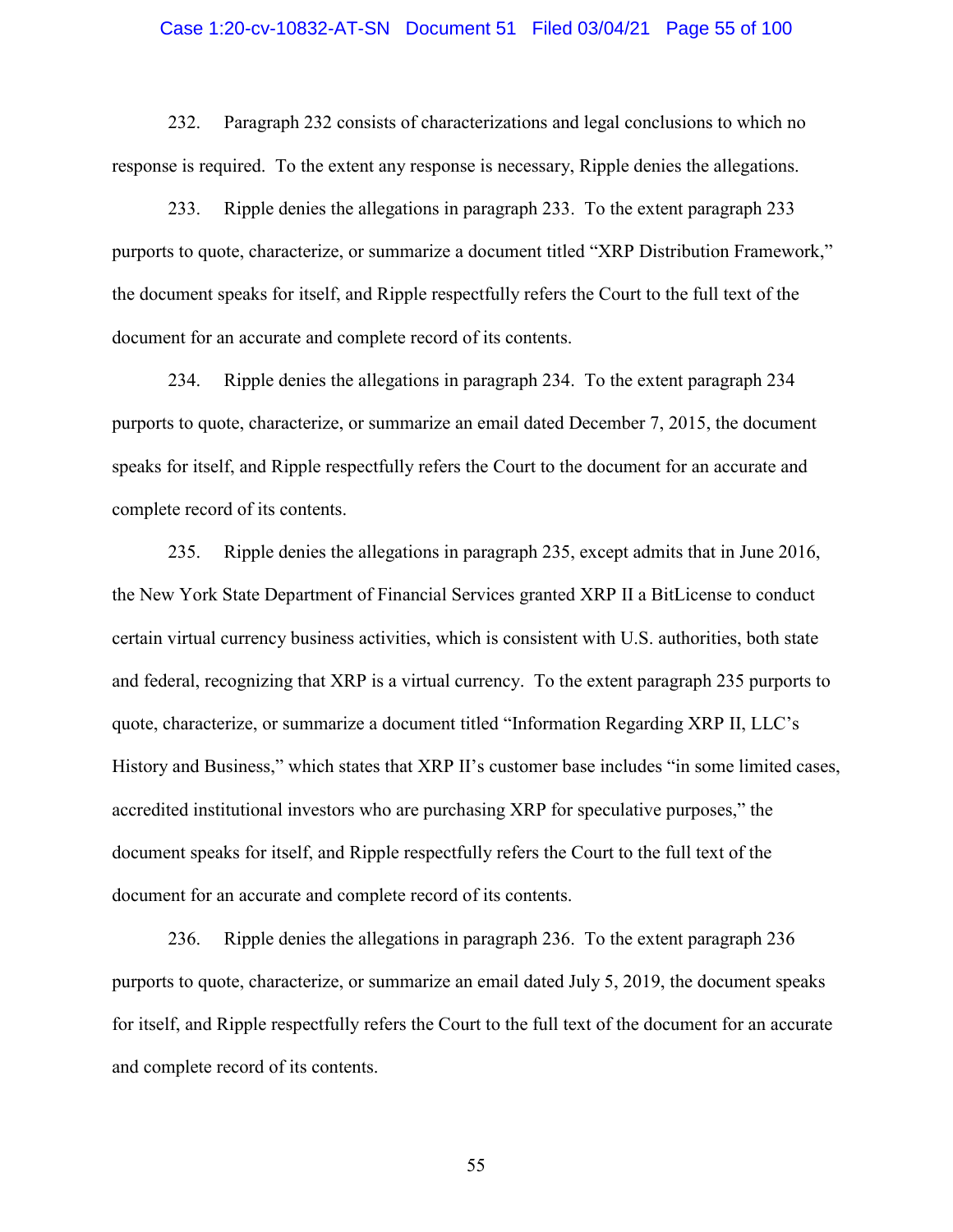# Case 1:20-cv-10832-AT-SN Document 51 Filed 03/04/21 Page 56 of 100

237. Ripple lacks sufficient information to either admit or deny the allegations in the first sentence of paragraph 237 as to "investors," and they are therefore denied. Ripple denies the allegations in the second sentence of paragraph 237, except admits that Ripple distributed XRP to the entity identified in paragraph 237. To the extent paragraph 237 purports to quote, characterize, or summarize a draft document dated March 2015 that was prepared by that entity, the document speaks for itself, and Ripple respectfully refers the Court to the full text of the document for an accurate and complete record of its contents.

238. The allegations in paragraph 238 contain legal conclusions to which no response is required. To the extent any response is necessary, Ripple denies the allegations.

239. Ripple denies the allegations in paragraph 239, and further denies that the defined term "Offering" accurately describes Ripple's numerous different types of distributions of XRP over many years, except Ripple admits that it has made public statements referencing XRP. In addition, Ripple lacks sufficient knowledge to admit or deny the allegations that contain insufficient citation or attribution, and the allegations are otherwise denied.

240. Paragraph 240 consists of characterizations to which no response is required. To the extent any response is necessary, Ripple denies the allegations. To the extent paragraph 240 purports to quote, characterize, or summarize a report titled "Q3 2019 XRP Markets Report" dated October 18, 2019 that was posted on Ripple's website, and to the extent paragraph 240 purports to quote, characterize, or summarize a webpage titled "How to Buy XRP," the contents of which have changed over time and have, in the past, included a list of some third-party digital asset exchanges that listed XRP, the documents speak for themselves, and Ripple respectfully refers the Court to the full text of the documents for an accurate and complete record of their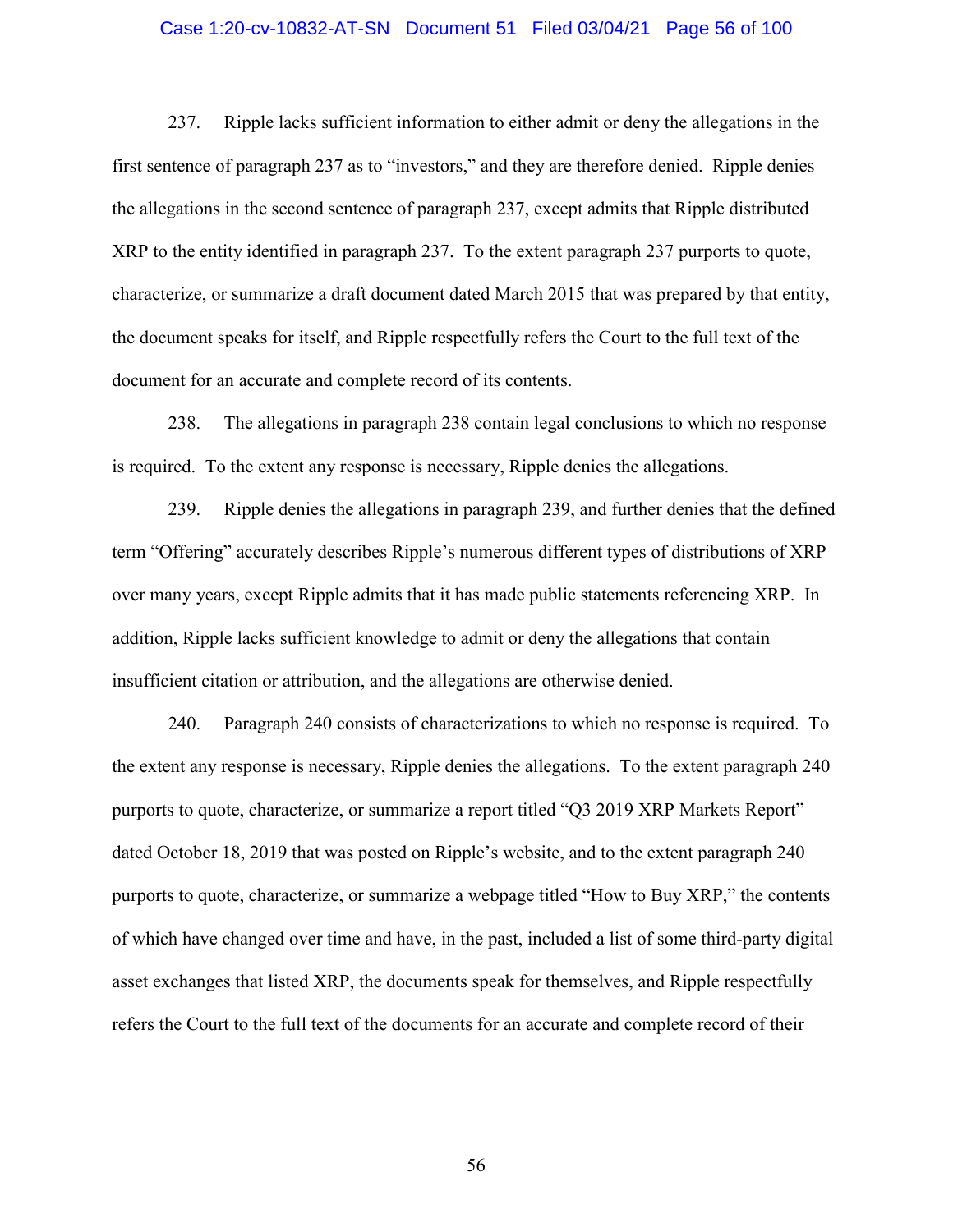# Case 1:20-cv-10832-AT-SN Document 51 Filed 03/04/21 Page 57 of 100

contents. Ripple further denies that the defined term "Offering" accurately describes Ripple's numerous different types of distributions of XRP over many years.

241. The allegations in paragraph 241 are legal conclusions to which no response is required. To the extent any response is necessary, Ripple denies the allegations. Ripple further denies that the defined term "Offering" accurately describes Ripple's numerous different types of distributions of XRP over many years.

242. Paragraph 242 consists of characterizations and legal conclusions to which no response is required. To the extent any response is necessary, Ripple denies the allegations.

243. Ripple incorporates by reference its responses to Sections II and III. Paragraph 243 consists of ambiguous terms and characterizations to which no response is required. To the extent any response is necessary, Ripple lacks sufficient knowledge to admit or deny the allegations in paragraph 243 that contain insufficient citation or attribution, and the allegations are otherwise denied, except Ripple admits that it has made statements referencing use cases for XRP.

244. Paragraph 244 consists of characterizations and legal conclusions to which no response is required. To the extent any response is necessary, Ripple lacks sufficient knowledge to admit or deny the allegations in paragraph 244 that contain insufficient citation or attribution, and the allegations are otherwise denied, except Ripple admits that it has made statements referencing Ripple's activities in connection with the XRP market.

245. The allegations in paragraph 245 contain legal conclusions to which no response is required. To the extent any response is necessary, Ripple denies the allegations and denies that the defined term "Offering" accurately describes Ripple's numerous different types of distributions of XRP over many years.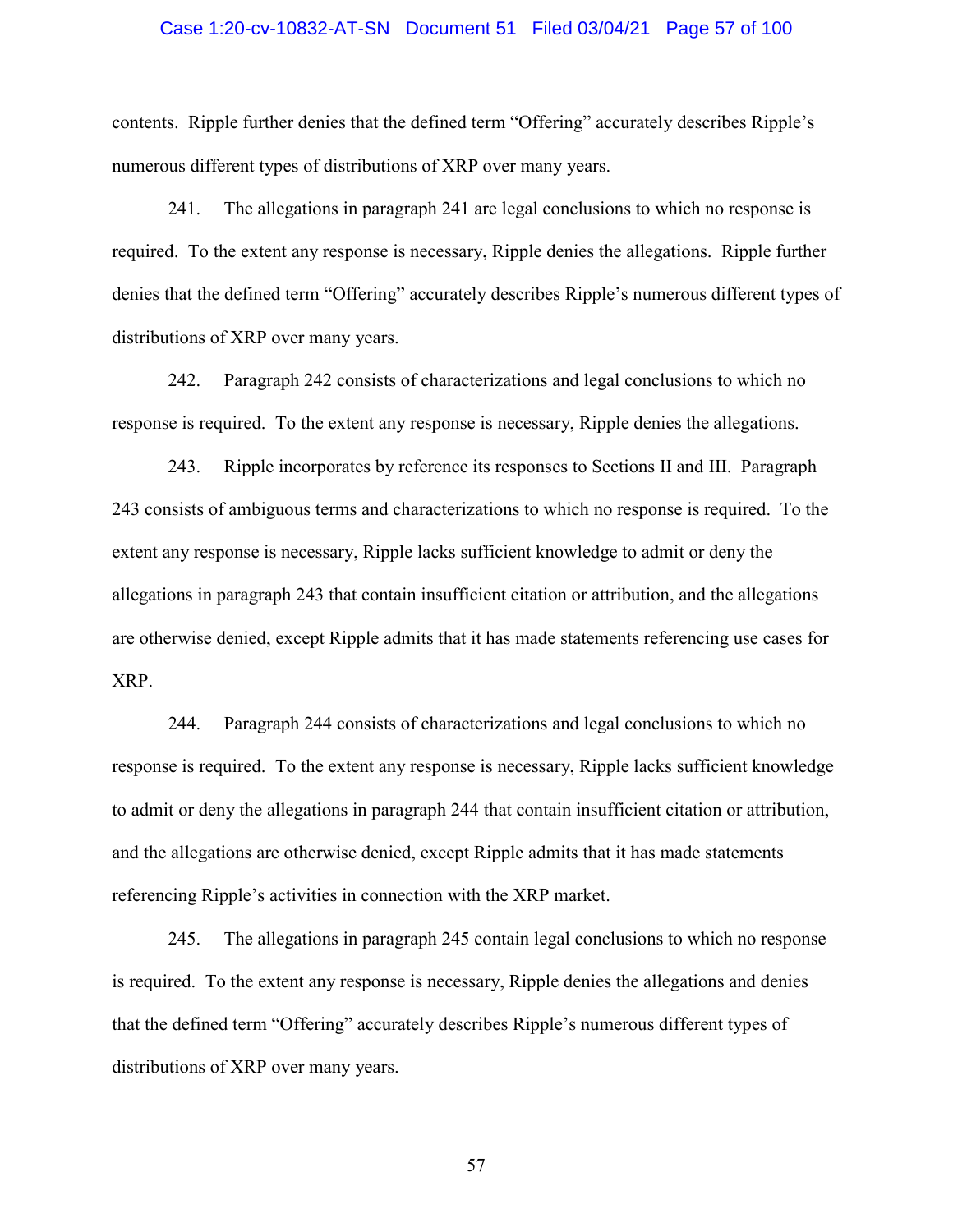# Case 1:20-cv-10832-AT-SN Document 51 Filed 03/04/21 Page 58 of 100

246. Ripple denies the allegations in paragraph 246. To the extent paragraph 246 purports to quote, characterize, or summarize a webpage that purports to transcribe an April 14, 2014 interview of Mr. Larsen, the document speaks for itself, and Ripple respectfully refers the Court to the full text of the document for an accurate and complete record of its contents.

247. Ripple denies the allegations in paragraph 247. To the extent paragraph 247 purports to quote, characterize, or summarize a document titled "The Ripple Protocol: A Deep Dive for Finance Professionals," the document speaks for itself, and Ripple respectfully refers the Court to the full text of the document for an accurate and complete record of its contents. In addition, Ripple denies that Plaintiff's use of the term "2014 Promotional Document" accurately describes that document.

248. Paragraph 248 consists of characterizations to which no response is required. To the extent any response is necessary, Ripple denies the allegations in paragraph 248. To the extent paragraph 248 purports to quote, characterize, or summarize a document titled "The Ripple Protocol: A Deep Dive for Finance Professionals," the document speaks for itself, and Ripple respectfully refers the Court to the full text of the document for an accurate and complete record of its contents. In addition, Ripple denies that Plaintiff's use of the term "2014 Promotional Document" accurately describes that document.

249. Paragraph 249 consists of characterizations and legal conclusions to which no response is required. To the extent any response is necessary, Ripple denies the allegations. To the extent paragraph 249 purports to quote, characterize, or summarize a document titled "The Ripple Protocol: A Deep Dive for Finance Professionals," the document speaks for itself, and Ripple respectfully refers the Court to the full text of the document for an accurate and complete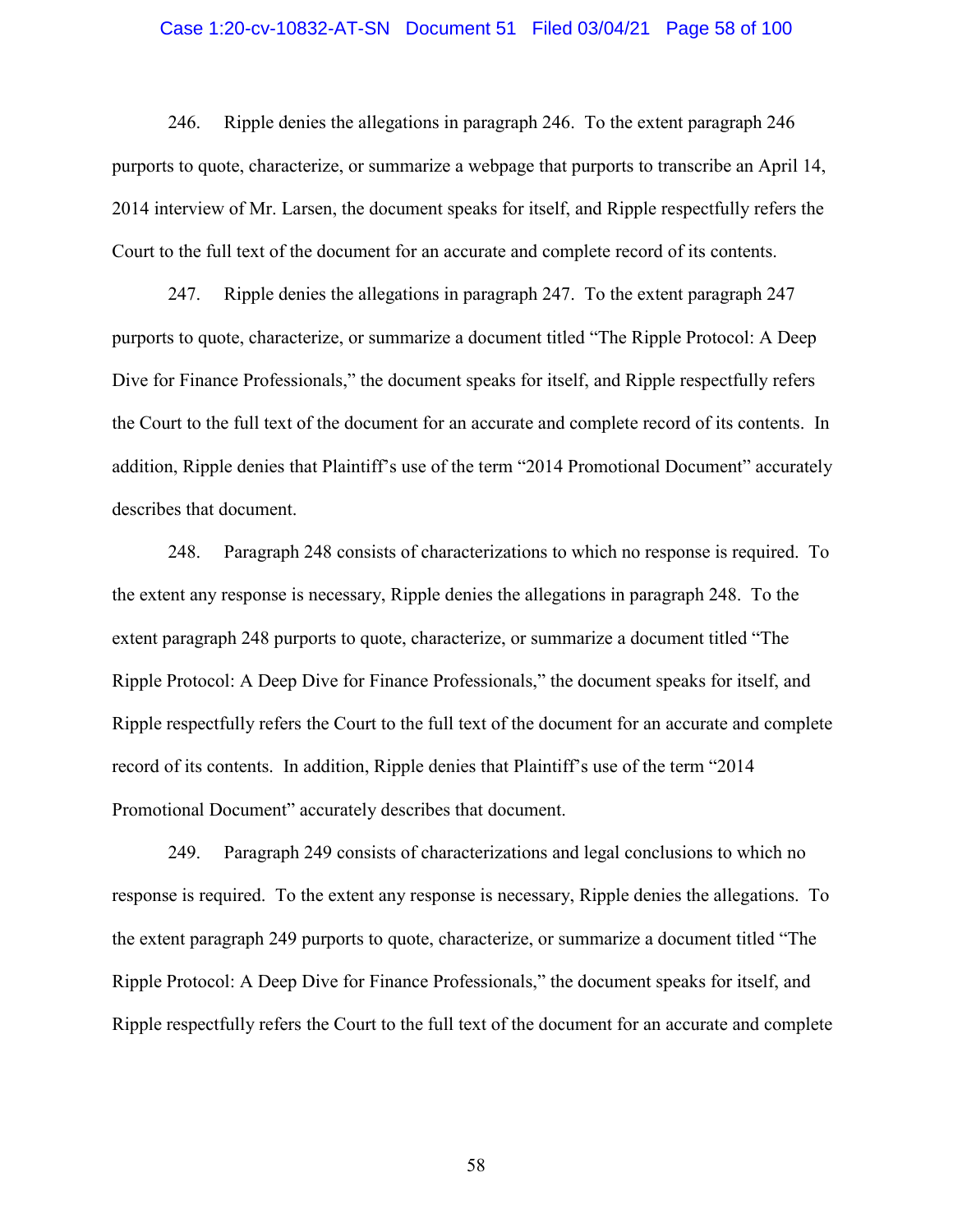# Case 1:20-cv-10832-AT-SN Document 51 Filed 03/04/21 Page 59 of 100

record of its contents. In addition, Ripple denies that Plaintiff's use of the term "2014 Promotional Document" accurately describes that document.

250. Ripple lacks sufficient knowledge to admit or deny the allegations in paragraph 250 that contain insufficient citation or attribution, and otherwise denies the allegations. Ripple further denies that the defined term "Offering" accurately describes Ripple's numerous different types of distributions of XRP over many years.

251. Ripple denies the allegations in paragraph 251. To the extent paragraph 251 purports to quote, characterize, or summarize a forum post dated June 3, 2016 made by the account that paragraph 251 attributes to Cryptographer-1 on the General Discussion forum of the website xrpchat.com, the document speaks for itself, and Ripple respectfully refers the Court to the full text of the document for an accurate and complete record of its contents.

252. Ripple denies the allegations in paragraph 252. To the extent the first sentence of paragraph 252 purports to quote, characterize, or summarize a forum post dated January 21, 2017 made by the account that paragraph 252 attributes to Cryptographer-1 on the General Discussion forum of the website xrpchat.com, and to the extent the second sentence of paragraph 252 purports to quote, characterize, or summarize a Reddit post dated September 12, 2017 made by the account that paragraph 252 attributes to Cryptographer-1, the documents speak for themselves, and Ripple respectfully refers the Court to the full text of the documents for an accurate and complete record of their contents.

253. Ripple denies the allegations in paragraph 253. To the extent paragraph 253 purports to quote, characterize, or summarize an email dated June 4, 2017 sent by Mr. Garlinghouse, the document speaks for itself, and Ripple respectfully refers the Court to the full text of the document for an accurate and complete record of its contents.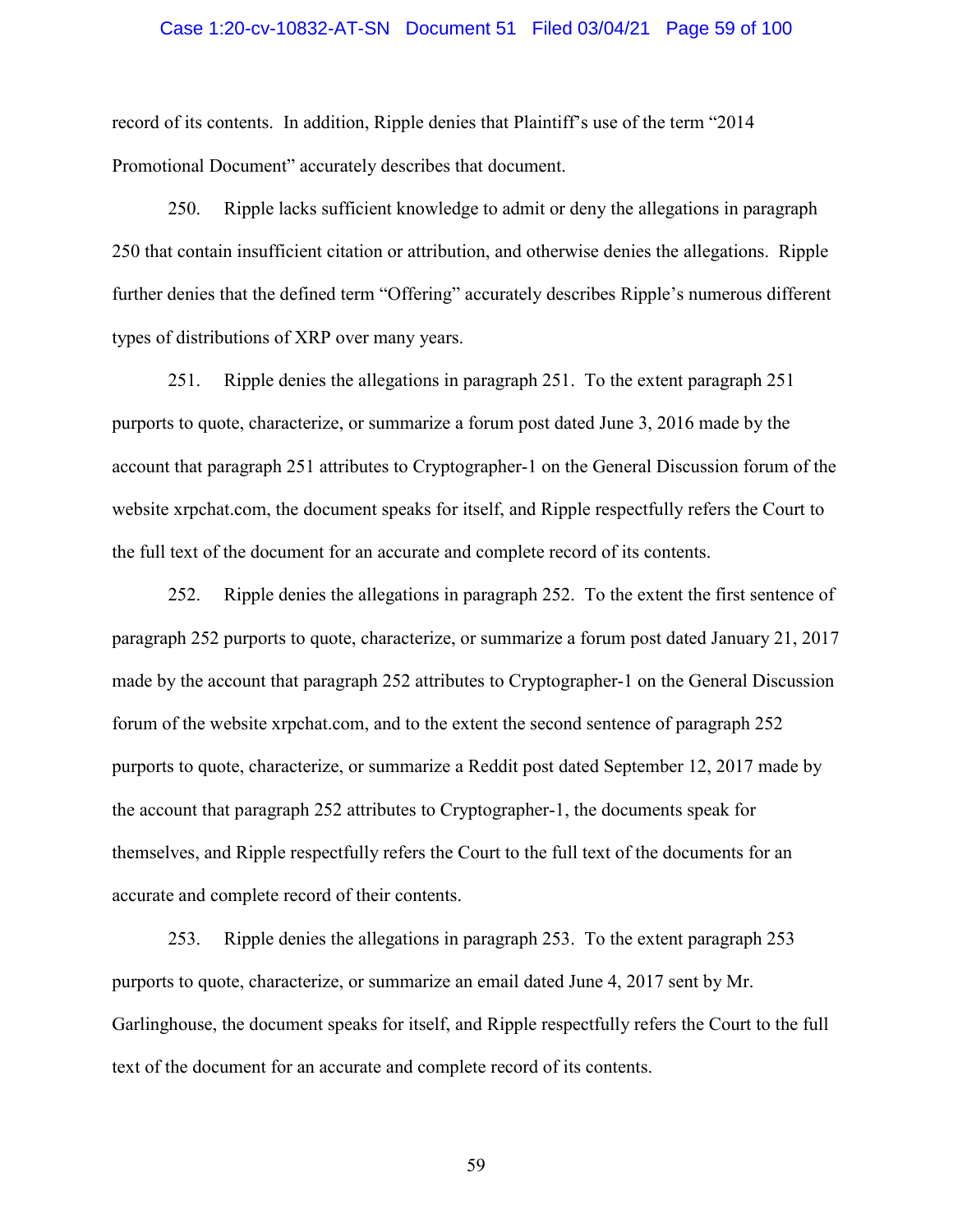# Case 1:20-cv-10832-AT-SN Document 51 Filed 03/04/21 Page 60 of 100

254. Ripple denies the allegations in paragraph 254. To the extent paragraph 254 purports to quote, characterize, or summarize an email dated June 4, 2017 sent by Mr. Garlinghouse, the document speaks for itself, and Ripple respectfully refers the Court to the full text of the document for an accurate and complete record of its contents.

255. Paragraph 255 consists of characterizations and legal conclusions to which no response is required. To the extent any response is necessary, Ripple denies the allegations. To the extent paragraph 255 purports to quote, characterize, or summarize an announcement titled "Ripple to Place 55 Billion XRP in Escrow to Ensure Certainty of Total XRP Supply" dated May 16, 2017, and an announcement titled "Ripple Escrows 55 Billion XRP for Supply Predictability" dated December 7, 2017, that were posted on Ripple's website, the documents speak for themselves, and Ripple respectfully refers the Court to the full text of the documents for an accurate and complete record of their contents.

256. Ripple denies the allegations in paragraph 256. To the extent paragraph 256 purports to quote, characterize, or summarize statements from a video of a December 14, 2017 interview of Mr. Garlinghouse posted on Ripple's website, the video speaks for itself, and Ripple respectfully refers the Court to the full video for an accurate and complete record of its contents.

257. Ripple denies the allegations in the first sentence of paragraph 257, which selectively quote and take out of context a report titled "Q4 2017 XRP Markets Report" dated January 24, 2018 that was posted on Ripple's website. The document speaks for itself, and Ripple respectfully refers the Court to the full text of the document for an accurate and complete record of its contents. Ripple denies the allegations in the second sentence of paragraph 257. To the extent the second sentence of paragraph 257 purports to quote, characterize, or summarize statements from a video dated March 15, 2018 posted on the website finance.yahoo.com, the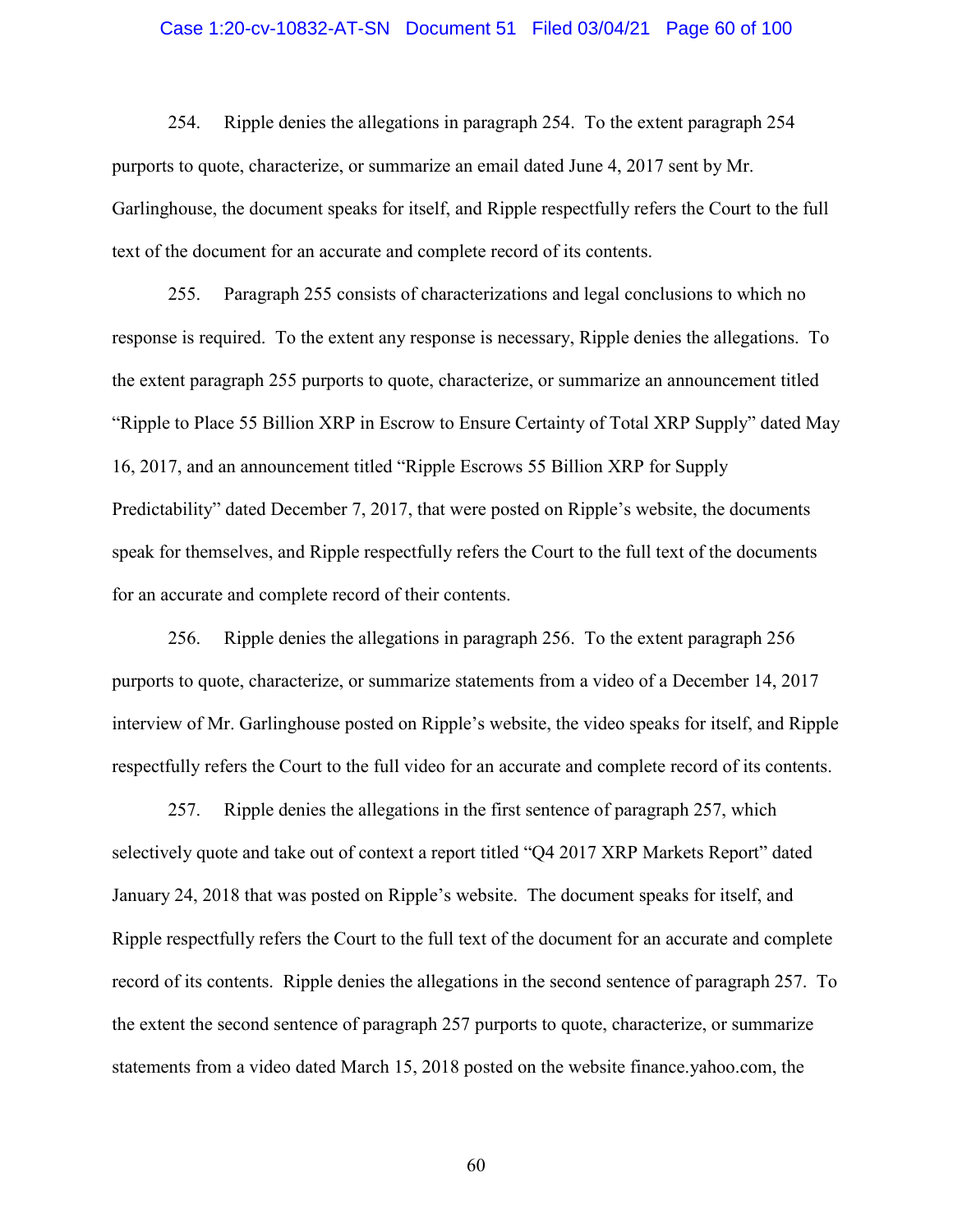# Case 1:20-cv-10832-AT-SN Document 51 Filed 03/04/21 Page 61 of 100

video speaks for itself, and Ripple respectfully refers the Court to the full video for an accurate and complete record of its contents.

258. Ripple denies the allegations in paragraph 258. To the extent paragraph 258 purports to quote, characterize, or summarize a report titled "Q4 2017 XRP Markets Report" dated January 24, 2018 that was posted on Ripple's website, the document speaks for itself, and Ripple respectfully refers the Court to the full text of the document for an accurate and complete record of its contents.

259. Ripple denies the allegations in paragraph 259. To the extent paragraph 259 purports to quote, characterize, or summarize two Reddit posts dated September 11, 2017 and November 17, 2017, each made by the account that paragraph 259 attributes to Cryptographer-1, the documents speak for themselves, and Ripple respectfully refers the Court to the full text of the documents for an accurate and complete record of their contents.

260. Ripple denies the allegations in paragraph 260. To the extent paragraph 260 purports to quote, characterize, or summarize a tweet sent by the @bgarlinghouse account on January 17, 2018 that links to an article on CNBC's website dated January 16, 2018, the documents speak for themselves, and Ripple respectfully refers the Court to the full text of the documents for an accurate and complete record of their contents.

261. Paragraph 261 consists of characterizations to which no response is required. To the extent any response is necessary, Ripple denies the allegations. To the extent paragraph 261 purports to quote, characterize, or summarize a video aired by CNN of a February 17, 2020 interview of Mr. Garlinghouse at the New York Stock Exchange in Manhattan, the video speaks for itself, and Ripple respectfully refers the Court to the full video for an accurate and complete record of its contents.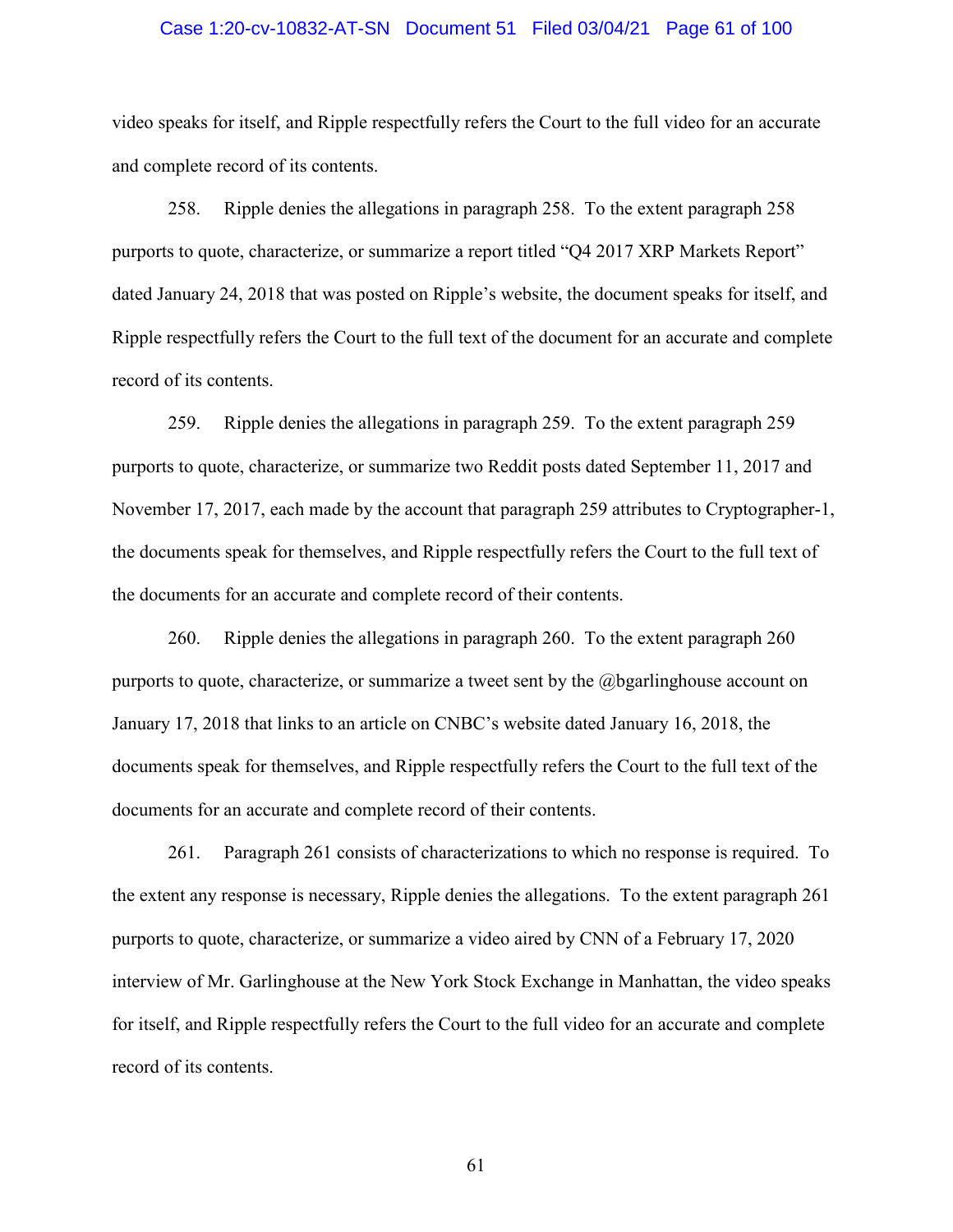# Case 1:20-cv-10832-AT-SN Document 51 Filed 03/04/21 Page 62 of 100

262. Paragraph 262 consists of characterizations to which no response is required. To the extent any response is necessary, Ripple denies the allegations in paragraph 262. To the extent paragraph 262 purports to quote, characterize, or summarize a video aired by CNN of a February 17, 2020 interview of Mr. Garlinghouse at the New York Stock Exchange in Manhattan, the video speaks for itself, and Ripple respectfully refers the Court to the full video for an accurate and complete record of its contents.

263. Paragraph 263 consists of characterizations to which no response is required. To the extent any response is necessary, Ripple denies the allegations.

264. Paragraph 264 consists of characterizations to which no response is required. To the extent any response is necessary, Ripple denies the allegations. To the extent the first sentence of paragraph 264 purports to quote, characterize, or summarize a webpage titled "XRP Distribution" that was previously posted on Ripple's website, and to the extent the second sentence of paragraph 264 purports to quote, characterize, or summarize an announcement titled "Ripple to Place 55 Billion XRP in Escrow to Ensure Certainty of Total XRP Supply" dated May 16, 2017 that was posted on Ripple's website, the documents speak for themselves, and Ripple respectfully refers the Court to the full text of the documents for an accurate and complete record of their contents.

265. Ripple denies the allegations in paragraph 265. To the extent paragraph 265 purports to quote, characterize, or summarize statements from a video of a February 19, 2014 interview of Mr. Larsen, the video speaks for itself, and Ripple respectfully refers the Court to the full video for an accurate and complete record of its contents.

266. Ripple denies the allegations in paragraph 266. To the extent paragraph 266 purports to quote, characterize, or summarize an announcement titled "Ripple to Place 55 Billion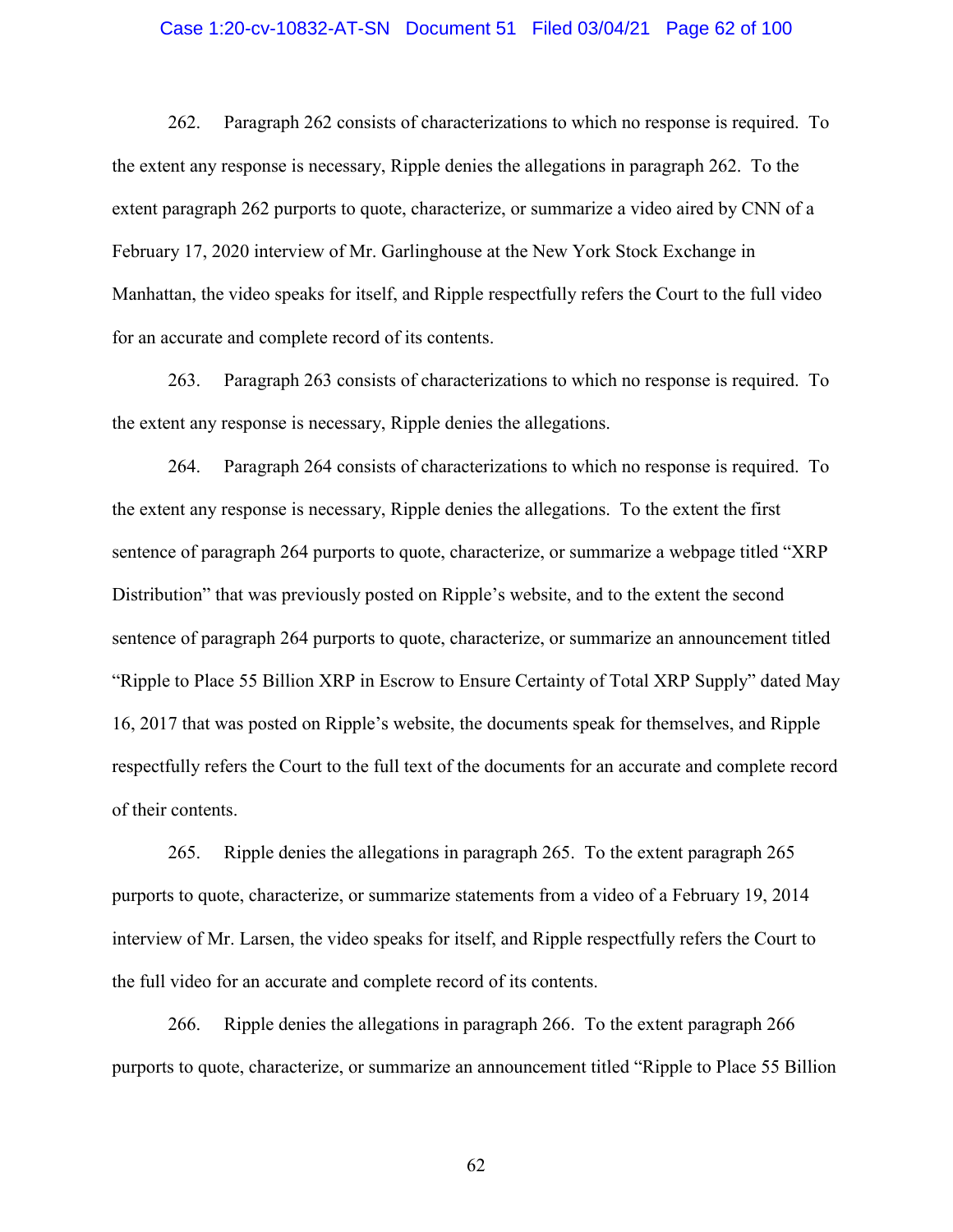#### Case 1:20-cv-10832-AT-SN Document 51 Filed 03/04/21 Page 63 of 100

XRP in Escrow to Ensure Certainty of Total XRP Supply" dated May 16, 2017 that was posted on Ripple's website, the document speaks for itself, and Ripple respectfully refers the Court to the full text of the document for an accurate and complete record of its contents.

267. Ripple denies the allegations in paragraph 267. To the extent paragraph 267 purports to quote, characterize, or summarize a report titled "Q2 2019 XRP Markets Report" dated July 24, 2019 that was posted on Ripple's website, the document speaks for itself, and Ripple respectfully refers the Court to the full text of the document for an accurate and complete record of its contents.

268. Ripple denies the allegations in paragraph 268. To the extent paragraph 268 purports to quote, characterize, or summarize a report titled "Q2 2020 XRP Markets Report" dated August 3, 2020 that was posted on Ripple's website, the document speaks for itself, and Ripple respectfully refers the Court to the full text of the document for an accurate and complete record of its contents.

269. Ripple incorporates by reference its responses to Sections II and III. Paragraph 269 consists of characterizations to which no response is required. To the extent any response is necessary, Ripple denies the allegations.

270. Paragraph 270 consists of characterizations to which no response is required. To the extent any response is necessary, Ripple denies the allegations.

271. Ripple denies the allegations in paragraph 271. To the extent paragraph 271 purports to quote, characterize, or summarize a webpage titled "Ripple credits" on the website wiki.ripple.com, the document speaks for itself, and Ripple respectfully refers the Court to the full text of the document for an accurate and complete record of its contents.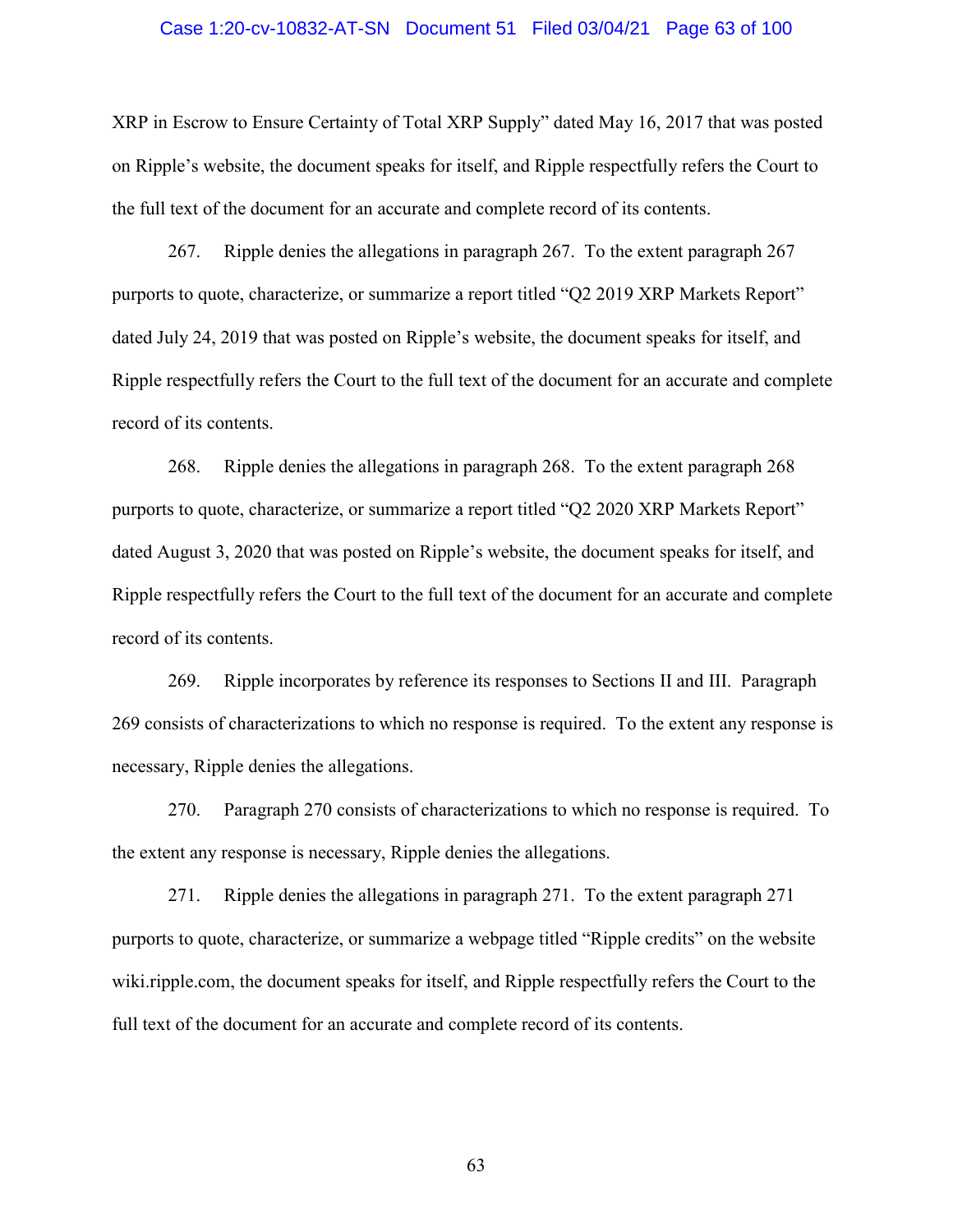# Case 1:20-cv-10832-AT-SN Document 51 Filed 03/04/21 Page 64 of 100

272. Ripple denies the allegations in paragraph 272. To the extent paragraph 272 purports to quote, characterize, or summarize a Reddit post dated November 21, 2017 made by the account that paragraph 272 attributes to Cryptographer-1, the document speaks for itself, and Ripple respectfully refers the Court to the full text of the document for an accurate and complete record of its contents.

273. Paragraph 273 consists of characterizations and legal conclusions to which no response is required. To the extent any response is necessary, Ripple denies the allegations. Ripple further denies that the defined term "Offering" accurately describes Ripple's numerous different types of distributions of XRP over many years.

274. Ripple denies the allegations in paragraph 274. To the extent paragraph 274 purports to quote, characterize, or summarize a post titled "Ripple 2016: A Year in Review" dated December 28, 2016 that was posted on Ripple's website, the document speaks for itself, and Ripple respectfully refers the Court to the full text of the document for an accurate and complete record of its contents.

275. Paragraph 275 consists of characterizations to which no response is required. To the extent any response is necessary, Ripple denies the allegations. To the extent paragraph 275 purports to quote, characterize, or summarize a report titled "Q4 2016 XRP Markets Report" dated January 24, 2017 that was posted on Ripple's website, the document speaks for itself, and Ripple respectfully refers the Court to the full text of the document for an accurate and complete record of its contents.

276. Ripple denies that paragraph 276 accurately describes a tweet sent by the account paragraph 276 attributes to Ripple Agent-2 and that such tweet contains a link to the article described in paragraph 276. To the extent paragraph 276 purports to quote, characterize, or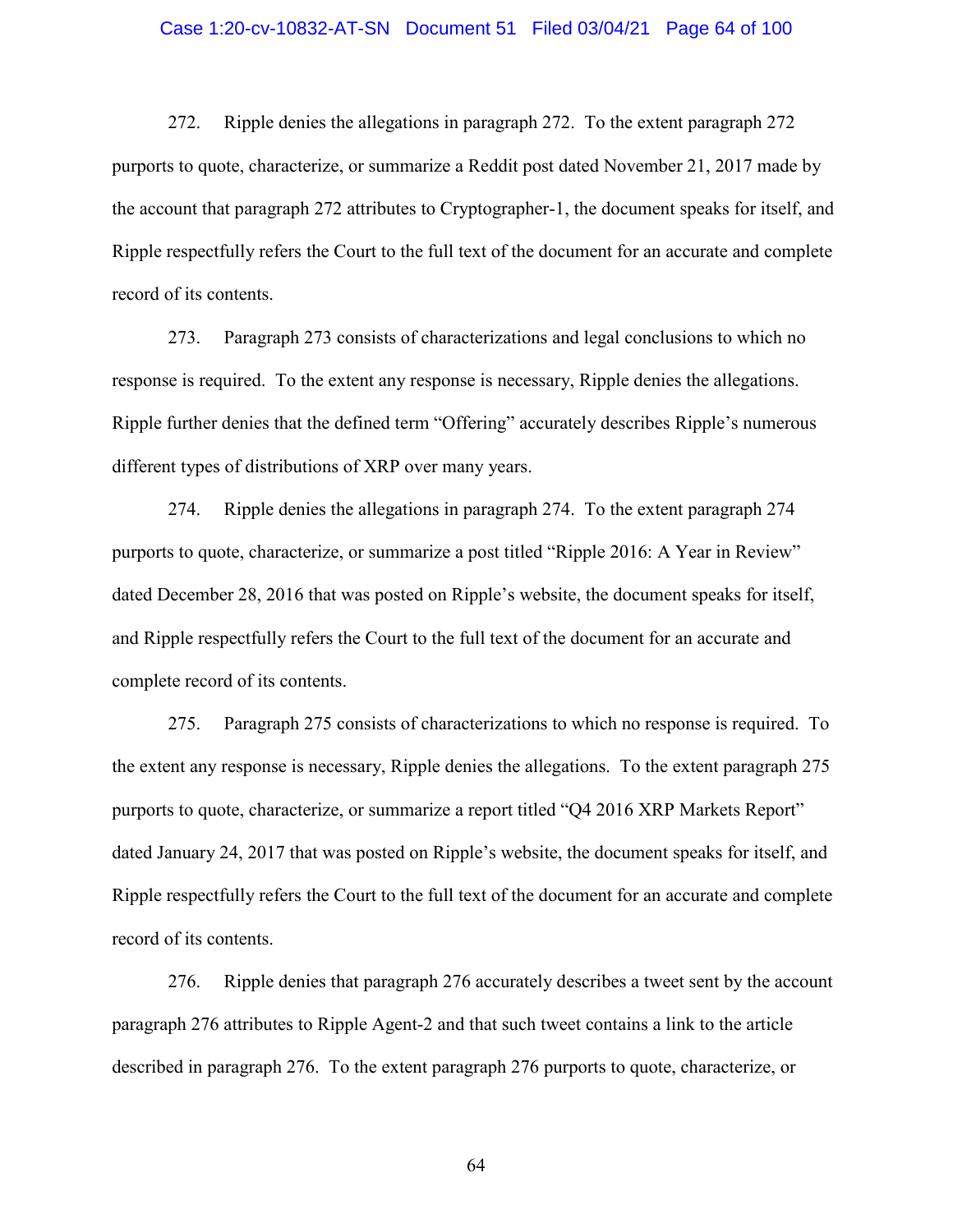# Case 1:20-cv-10832-AT-SN Document 51 Filed 03/04/21 Page 65 of 100

summarize an article titled "BitGo to Build Enterprise Wallet and Treasury Management Platform for XRP" that was posted on the website blog.bitgo.com, the document speaks for itself, and Ripple respectfully refers the Court to the full text of the document for an accurate and complete record of its contents.

277. Ripple incorporates by reference its responses to Sections III and IV.A.1. Paragraph 277 consists of characterizations to which no response is required. To the extent any response is necessary, Ripple lacks sufficient knowledge to admit or deny the allegations in paragraph 277 that contain insufficient citation or attribution, except admits that Ripple publicly announced its plans to create an escrow and that Mr. Garlinghouse publicly spoke about Ripple's escrow.

278. Ripple denies the allegations in paragraph 278. To the extent paragraph 278 purports to quote, characterize, or summarize statements from a video of a December 14, 2017 interview of Mr. Garlinghouse posted on the Bloomberg News website, the video speaks for itself, and Ripple respectfully refers the Court to the full video for an accurate and complete record of its contents.

279. Ripple denies the allegations in paragraph 279. To the extent paragraph 279 purports to quote, characterize, or summarize statements from a video of a March 7, 2018 interview of Mr. Garlinghouse posted on the website cnbc.com, the video speaks for itself, and Ripple respectfully refers the Court to the full video for an accurate and complete record of its contents.

280. Ripple denies the allegations in paragraph 280. Ripple specifically denies that the first sentence of paragraph 280 accurately quotes a tweet sent by the  $@Ripple$  account on April 11, 2018, and denies that the second sentence of paragraph 280 accurately quotes a tweet sent by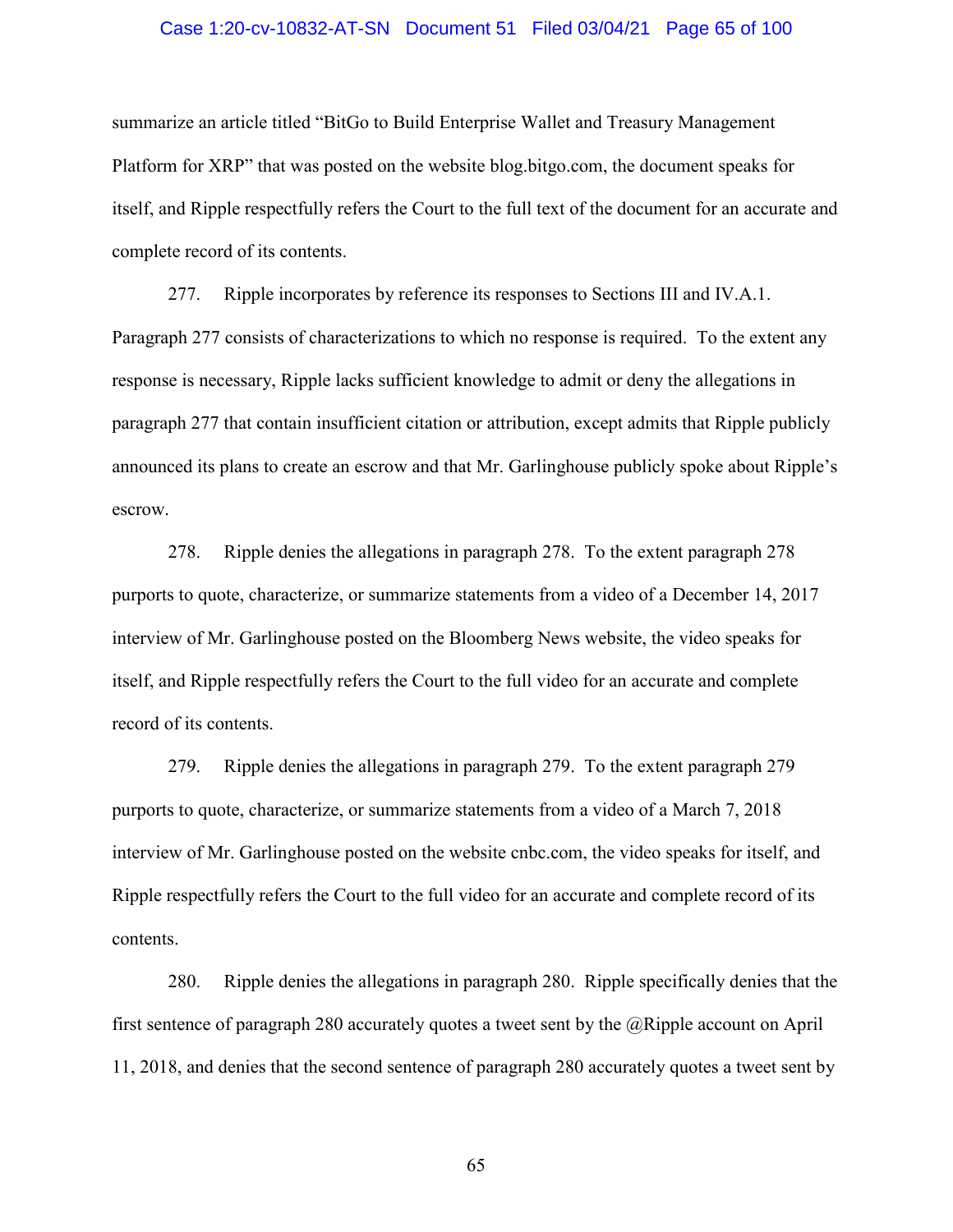# Case 1:20-cv-10832-AT-SN Document 51 Filed 03/04/21 Page 66 of 100

the account attributed to Ripple Agent-3. The documents speak for themselves, and Ripple respectfully refers the Court to the full text of the documents for an accurate and complete record of their contents.

281. Paragraph 281 consists of characterizations and legal conclusions to which no response is required. To the extent any response is necessary, Ripple lacks sufficient knowledge to admit or deny the allegations in paragraph 281 that contain insufficient citation or attribution, and the allegations are otherwise denied, except Ripple admits that Ripple has spoken publicly about Xpring and RippleWorks.

282. Paragraph 282 consists of characterizations, predictions about future behavior, and legal conclusions to which no response is required. To the extent any response is necessary, Ripple denies the allegations.

283. Paragraph 283 consists of characterizations to which no response is required, and the allegations in paragraph 283 are therefore denied. To the extent paragraph 283 refers to publicly-available data, Ripple respectfully refers the Court to the data for an accurate and complete record of its contents.

284. Paragraph 284 consists of characterizations, predictions about future behavior, and legal conclusions to which no response is required. To the extent any response is necessary, Ripple denies the allegations.

285. Paragraph 285 consists of characterizations and legal conclusions to which no response is required. To the extent any response is necessary, Ripple denies the allegations.

286. Paragraph 286 consists of characterizations and legal conclusions to which no response is required. To the extent any response is necessary, Ripple denies the allegations.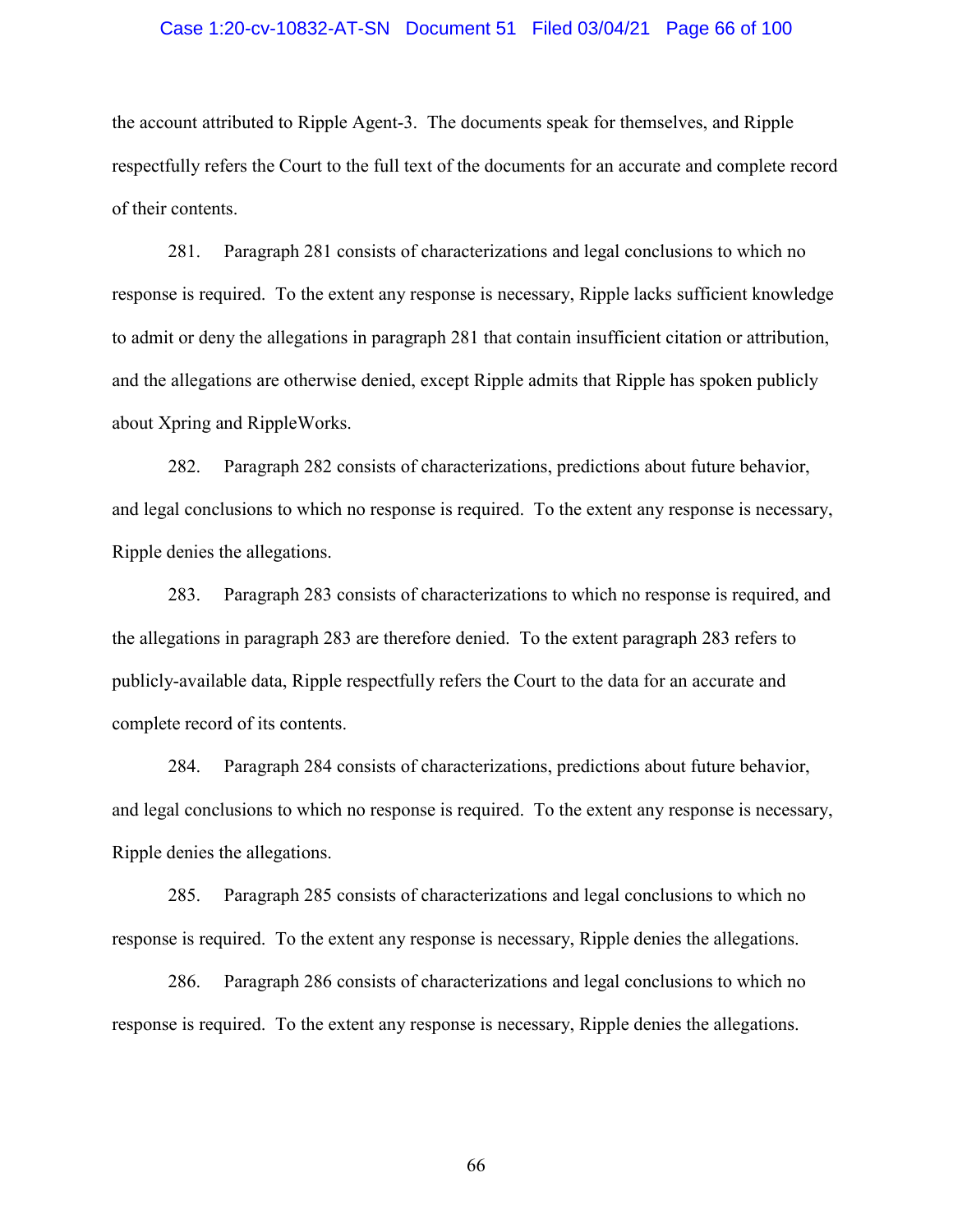# Case 1:20-cv-10832-AT-SN Document 51 Filed 03/04/21 Page 67 of 100

287. Paragraph 287 consists of characterizations and legal conclusions to which no response is required. To the extent any response is necessary, Ripple denies the allegations. Ripple further denies that the defined term "Offering" accurately describes Ripple's numerous different types of distributions of XRP over many years.

288. Paragraph 288 consists of characterizations and legal conclusions to which no response is required. To the extent any response is necessary, Ripple lacks sufficient knowledge to admit or deny the allegations in paragraph 288 that contain insufficient citation or attribution and otherwise denies the allegations, except Ripple admits that some Ripple employees have publicly stated that they own XRP.

289. Paragraph 289 consists of characterizations, predictions about future behavior, and legal conclusions to which no response is required. To the extent any response is necessary, Ripple lacks sufficient knowledge to admit or deny the allegations in paragraph 289 that contain insufficient citation or attribution, and the allegations are otherwise denied.

290. The allegations in paragraph 290 contain legal conclusions to which no response is required. To the extent any response is necessary, Ripple denies the allegations. Ripple further denies that the defined term "Offering" accurately describes Ripple's numerous different types of distributions of XRP over many years.

291. Paragraph 291 consists of characterizations, predictions about future behavior, and legal conclusions to which no response is required. To the extent any response is necessary, Ripple denies the allegations.

292. Paragraph 292 consists of characterizations and predictions about future behavior to which no response is required. To the extent any response is necessary, Ripple denies the allegations.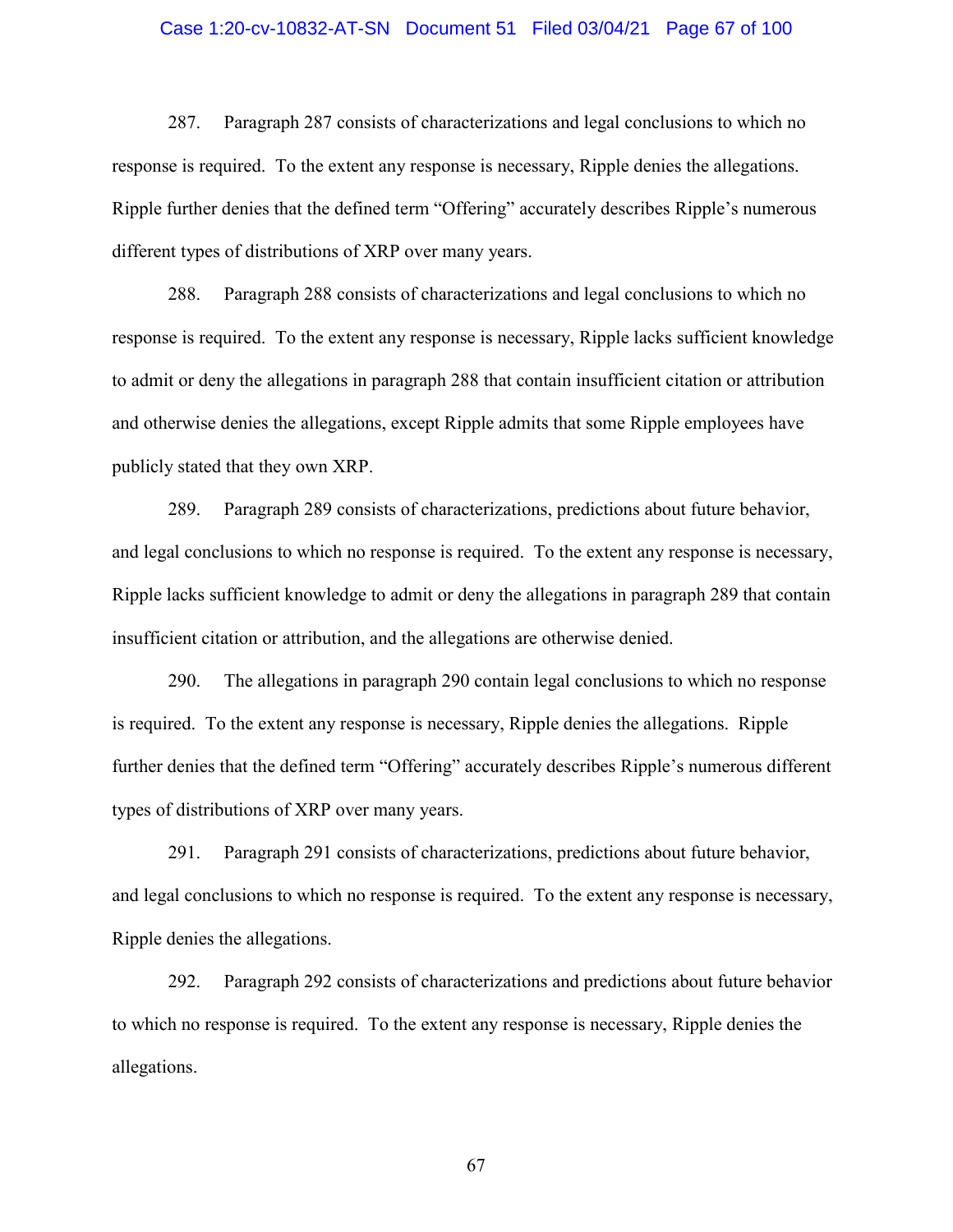# Case 1:20-cv-10832-AT-SN Document 51 Filed 03/04/21 Page 68 of 100

293. Paragraph 293 consists of characterizations and legal conclusions to which no response is required. To the extent any response is necessary, Ripple denies the allegations, and denies that the defined term "Offering" accurately describes Ripple's numerous different types of distributions of XRP over many years.

294. Paragraph 294 consists of characterizations and legal conclusions to which no response is required. To the extent any response is necessary, Ripple lacks sufficient knowledge to admit or deny the allegations in paragraph 294 as to unnamed and unspecified "prospective investors" and that contain insufficient citation or attribution, and the allegations are otherwise denied, except Ripple admits that proceeds from Ripple's sales of XRP were used to support Ripple's operations.

295. Ripple denies the allegations in paragraph 295.

296. Ripple denies the allegations in paragraph 296. To the extent paragraph 296 purports to quote, characterize, or summarize a forum post dated March 10, 2013 made by the account paragraph 296 attributes to Cryptographer-1 on the "Questions to opencoin" forum of the website forum.ripple.com, the document speaks for itself, and Ripple respectfully refers the Court to the full text of the document for an accurate and complete record of its contents.

297. Ripple denies the allegations in paragraph 297. To the extent paragraph 297 purports to quote, characterize, or summarize a forum post dated August 28, 2013 made by the account paragraph 297 attributes to Ripple Agent-1 on the "Is OpenCoin Business Model Based on XRP Sales?" forum of the website forum.ripple.com, the document speaks for itself, and Ripple respectfully refers the Court to the full text of the document for an accurate and complete record of its contents.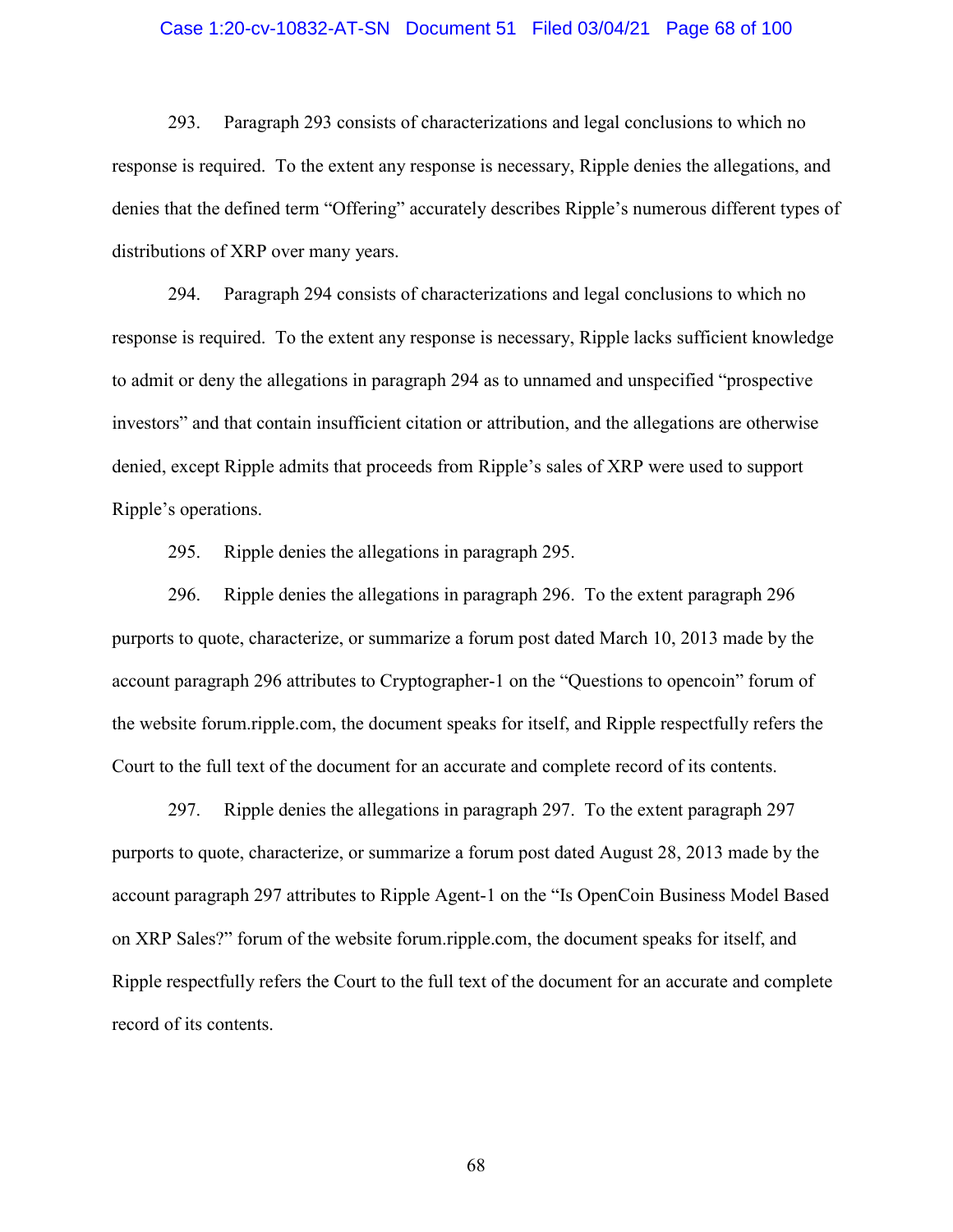# Case 1:20-cv-10832-AT-SN Document 51 Filed 03/04/21 Page 69 of 100

298. Ripple denies the allegations in paragraph 298. To the extent paragraph 298 purports to quote, characterize, or summarize a forum post dated September 2, 2013 made by the account paragraph 298 attributes to Ripple Agent-1 on the "Re: How does opencoin maintain operation?" forum of the website forum.ripple.com, the document speaks for itself, and Ripple respectfully refers the Court to the full text of the document for an accurate and complete record of its contents.

299. Paragraph 299 consists of characterizations to which no response is required. To the extent any response is necessary, Ripple denies the allegations. To the extent paragraph 299 purports to quote, characterize, or summarize a document titled "The Ripple Protocol: A Deep Dive for Finance Professionals," the document speaks for itself, and Ripple respectfully refers the Court to the full text of the document for an accurate and complete record of its contents. Ripple further denies that Plaintiff's use of the term "2014 Promotional Document" accurately describes the document referenced in paragraph 299.

300. Paragraph 300 consists of characterizations to which no response is required. To the extent any response is necessary, Ripple denies the allegations. To the extent paragraph 300 purports to quote, characterize, or summarize statements from an article dated April 14, 2014 posted on the website paymentweek.com, the document speaks for itself, and Ripple respectfully refers the Court to the full text of the document for an accurate and complete record of its contents.

301. Ripple denies the allegations in paragraph 301. To the extent paragraph 301 purports to quote, characterize, or summarize a September 2014 through September 2017 archived version of a webpage titled "Ripple credits" posted on the website wiki.ripple.com, the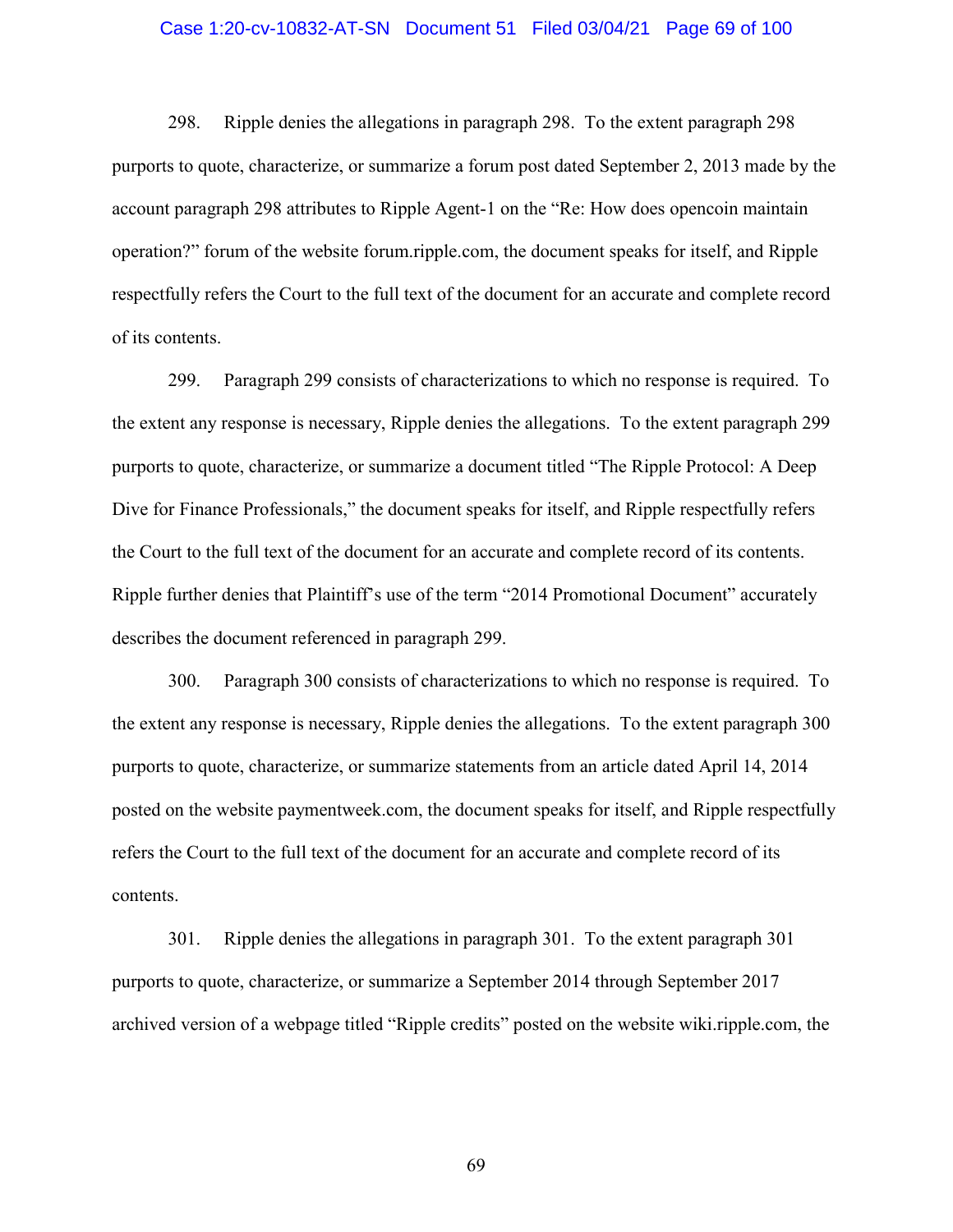# Case 1:20-cv-10832-AT-SN Document 51 Filed 03/04/21 Page 70 of 100

document speaks for itself, and Ripple respectfully refers the Court to the full text of the document for an accurate and complete record of its contents.

302. Paragraph 302 consists of characterizations to which no response is required. To the extent any response is necessary, Ripple denies the allegations. To the extent paragraph 302 purports to quote, characterize, or summarize a forum post dated August 28, 2013 made by the account paragraph 302 attributes to Ripple Agent-1 on the "Is OpenCoin business model based on XRP sales?" forum of the website forum.ripple.com, the document speaks for itself, and Ripple respectfully refers the Court to the full text of the document for an accurate and complete record of its contents.

303. Paragraph 303 consists of characterizations to which no response is required. To the extent any response is necessary, Ripple denies the allegations. To the extent the first two sentences of paragraph 303 purport to quote, characterize, or summarize a document titled "OpenCoin, Inc." dated July 2013, and to the extent the third and fourth sentences of paragraph 303 purport to quote, characterize, or summarize a tweet sent by the @bgarlinghouse account on December 12, 2017, the documents speak for themselves, and Ripple respectfully refers the Court to the full text of the documents for an accurate and complete record of their contents.

304. Ripple denies the allegations in paragraph 304. To the extent paragraph 304 purports to quote, characterize, or summarize a document titled "The Ripple Protocol: A Deep Dive for Finance Professionals," the document speaks for itself, and Ripple respectfully refers the Court to the full text of the document for an accurate and complete record of its contents. Ripple further denies that Plaintiff's use of the term "2014 Promotional Document" accurately describes the document referenced in paragraph 304.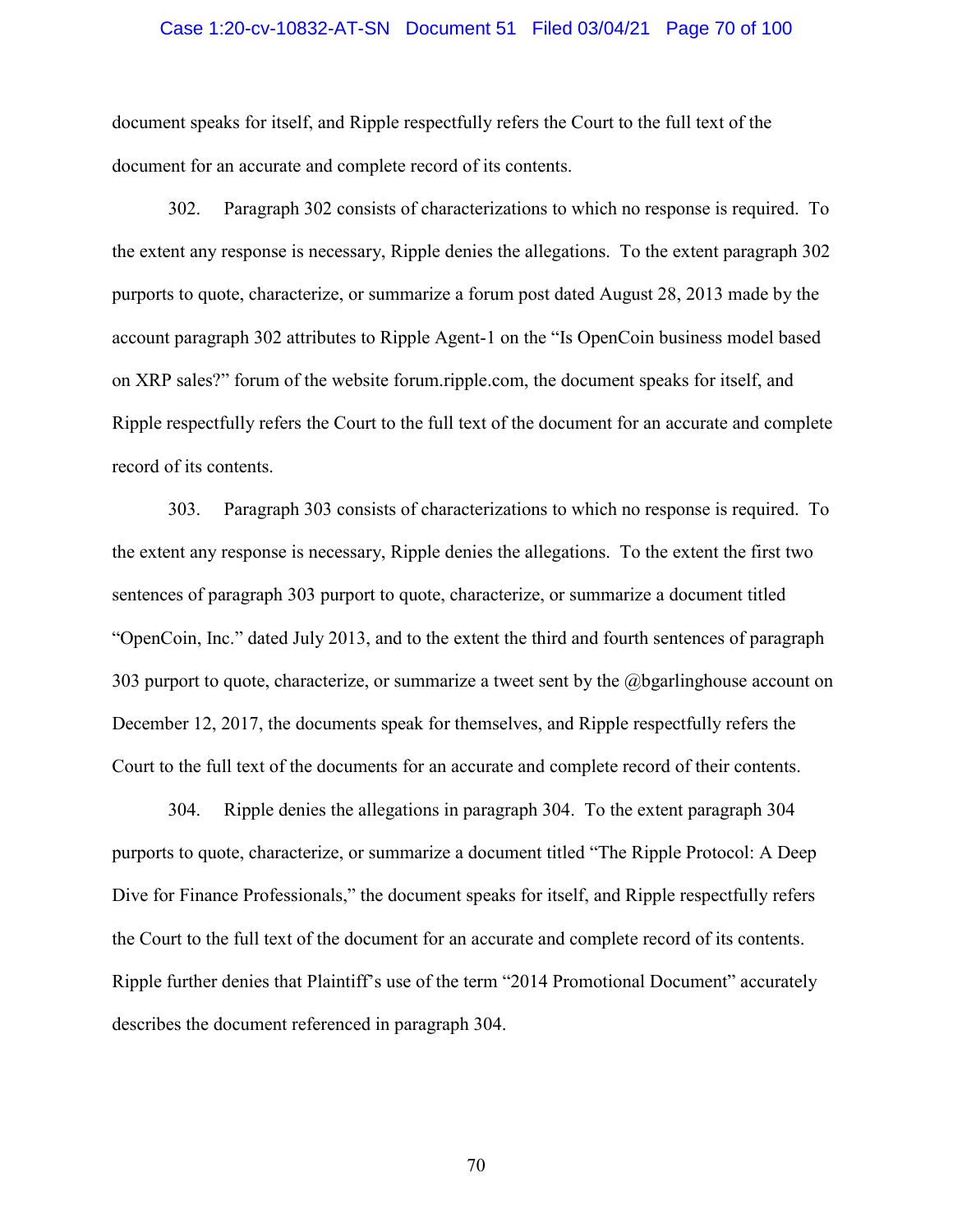## Case 1:20-cv-10832-AT-SN Document 51 Filed 03/04/21 Page 71 of 100

305. Paragraph 305 consists of characterizations to which no response is required. To the extent any response is necessary, Ripple denies the allegations. To the extent paragraph 305 purports to quote, characterize, or summarize a forum post dated May 25, 2017 made by the account paragraph 305 attributes to Cryptographer-1 on the "XRP Trading and Price Speculation" forum of the website xrpchat.com, the document speaks for itself, and Ripple respectfully refers the Court to the full text of the document for an accurate and complete record of its contents.

306. Paragraph 306 consists of characterizations to which no response is required. To the extent any response is necessary, Ripple denies the allegations.

307. Ripple denies the allegations in paragraph 307. To the extent paragraph 307 purports to quote, characterize, or summarize a tweet sent by the @bgarlinghouse account on January 17, 2018, the document speaks for itself, and Ripple respectfully refers the Court to the full text of the document for an accurate and complete record of its contents.

308. Ripple denies the allegations in paragraph 308. To the extent paragraph 308 purports to quote, characterize, or summarize statements from a video of a February 7, 2018 interview of Mr. Garlinghouse, the video speaks for itself, and Ripple respectfully refers the Court to the full video for an accurate and complete record of its contents.

309. Ripple denies the allegations in paragraph 309. To the extent paragraph 309 purports to quote, characterize, or summarize statements from a video of a March 7, 2018 interview of Mr. Garlinghouse posted on the website cnbc.com, the video speaks for itself, and Ripple respectfully refers the Court to the full video for an accurate and complete record of its contents.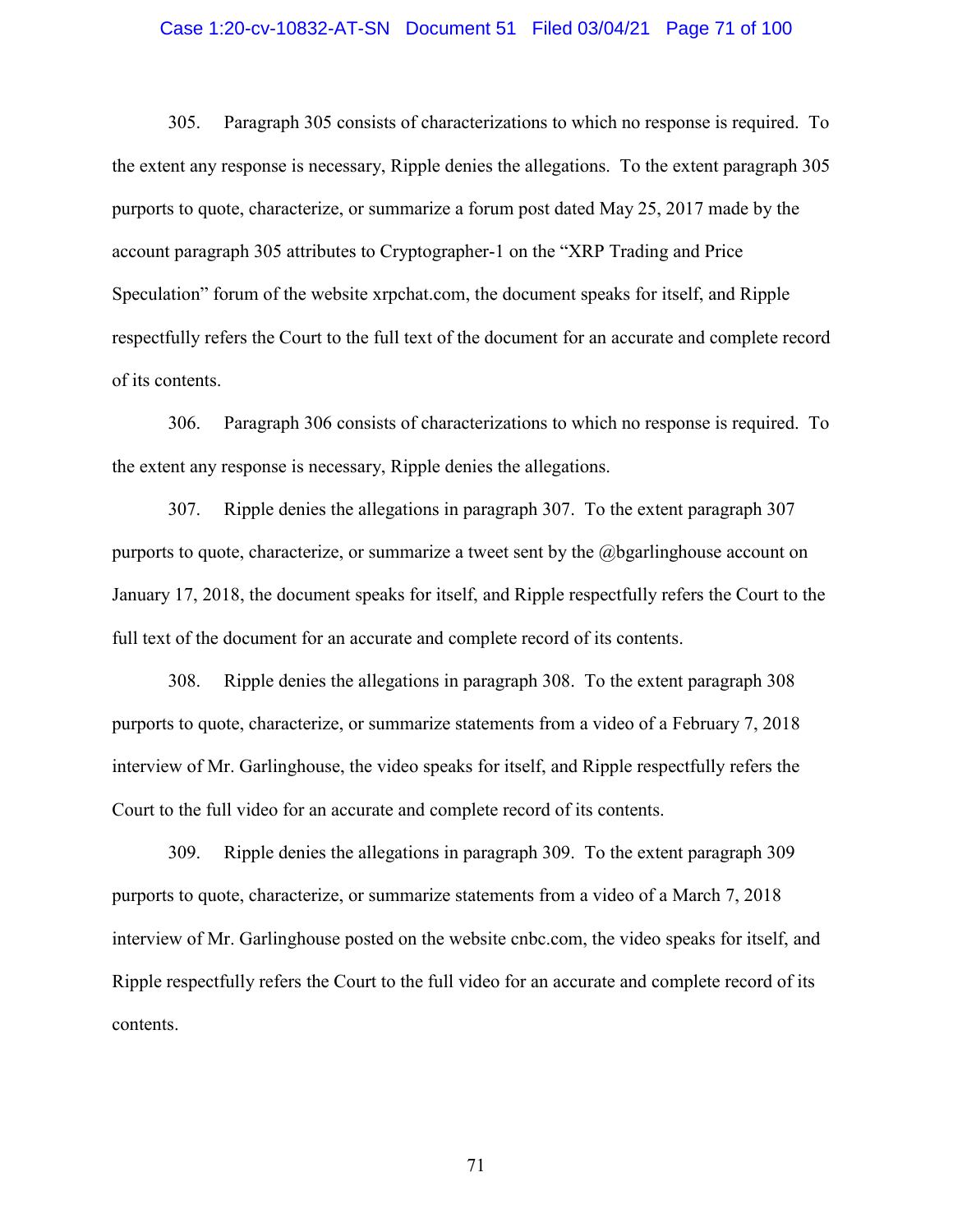# Case 1:20-cv-10832-AT-SN Document 51 Filed 03/04/21 Page 72 of 100

310. Ripple denies the allegations in paragraph 310. To the extent paragraph 310 purports to quote, characterize, or summarize an article dated August 13, 2020, posted on the Financial Times website, the document speaks for itself, and Ripple respectfully refers the Court to the full text of the document for an accurate and complete record of its contents.

311. Ripple denies the allegations in paragraph 311. To the extent paragraph 311 purports to quote, characterize, or summarize a transcript of an October 8, 2019 speech given by Mr. Garlinghouse at the Economic Club of New York in Manhattan, the document speaks for itself, and Ripple respectfully refers the Court to the full text of the document for an accurate and complete record of its contents. Ripple avers that Mr. Garlinghouse also stated in the quote referenced in paragraph 311, "Anything we do that's good for that digital asset is good for us. So if you're a gold mining company, you care about, you have a lot of reserves, you care about the value of gold. If you're Exxon, you care about the value of oil."

312. Ripple denies the allegations in paragraph 312, except avers that approximately 48 billion XRP is held in escrow on Ripple's behalf and Ripple currently holds more than 6 billion XRP outside the escrow.

313. Paragraph 313 consists of characterizations to which no response is required. To the extent any response is necessary, Ripple denies the allegations. To the extent paragraph 313 purports to quote, characterize, or summarize a legal memorandum dated February 8, 2012 from a law firm that was addressed to Co-Founder and another individual, and to the extent paragraph 313 purports to quote, characterize, or summarize a second legal memorandum dated October 19, 2012 from the same law firm that was addressed to Mr. Larsen, Co-Founder, and OpenCoin, the documents speak for themselves, and Ripple respectfully refers the Court to the full text of the documents for an accurate and complete record of their contents. Ripple avers that any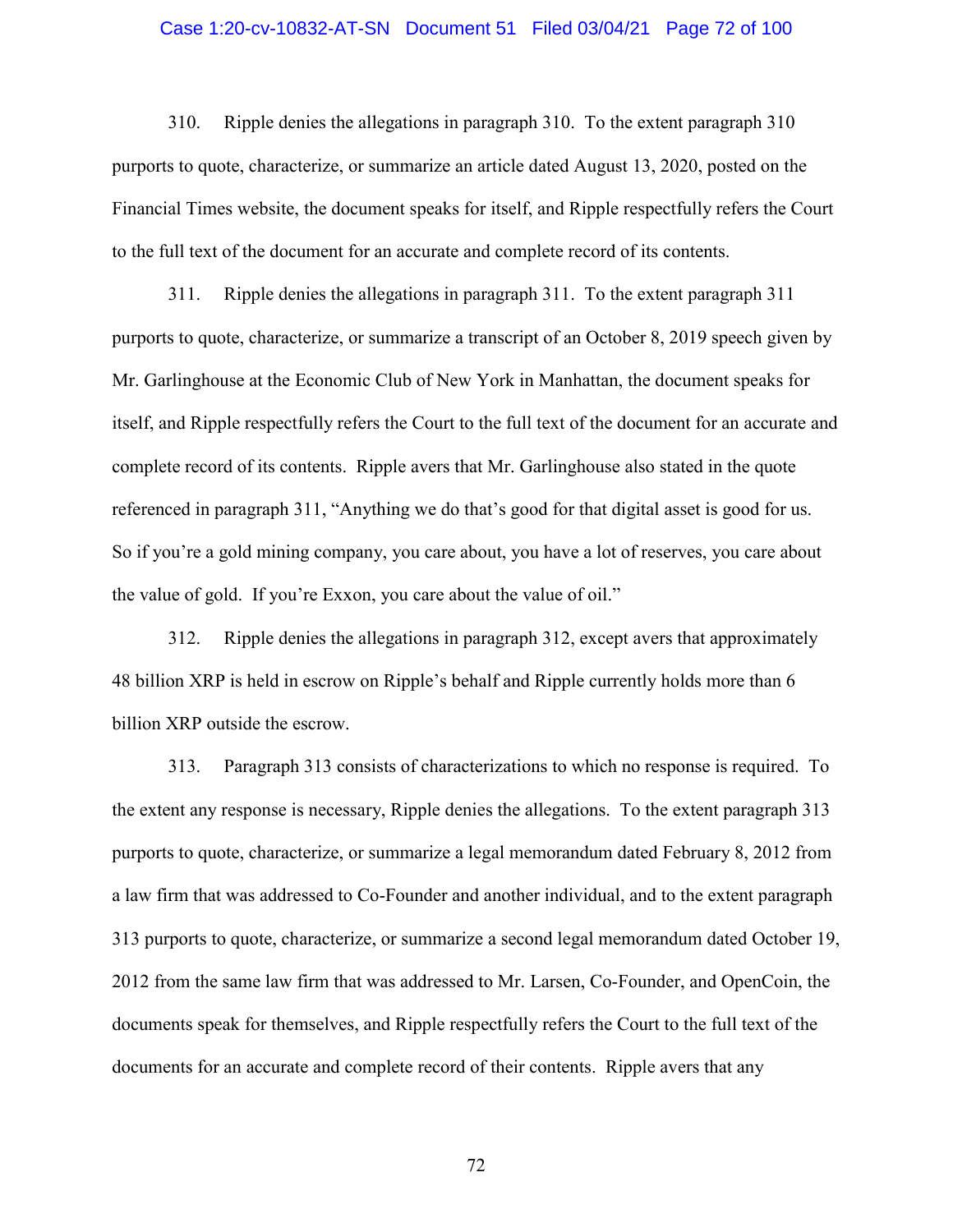## Case 1:20-cv-10832-AT-SN Document 51 Filed 03/04/21 Page 73 of 100

reasonable reader of the true and accurate contents of the memorandum dated October 19, 2012 would understand that counsel's ultimate conclusion was that Ripple Credits (as described) did not constitute "securities" under the federal securities laws.

314. Ripple lacks sufficient information to either admit or deny the allegations in paragraph 314 as to Equity Investor A, and they are therefore denied. To the extent paragraph 314 refers to an Equity Investor A internal email, the document speaks for itself, and Ripple respectfully refers the Court to the full text of the document for an accurate and complete record of its contents.

315. Paragraph 315 consists of characterizations and legal conclusions to which no response is required. To the extent any response is necessary, Ripple denies the allegations.

316. Paragraph 316 consists of characterizations and legal conclusions to which no response is required. To the extent any response is necessary, Ripple denies the allegations, except admits that at times, Ripple posted on its website quarterly reports partially titled "XRP Markets Report."

317. Ripple incorporates by reference its responses to Section IV.A.1. Paragraph 317 consists of characterizations and legal conclusions to which no response is required. To the extent any response is necessary, Ripple lacks sufficient information to either admit or deny the allegations in paragraph 317 as to unnamed and unspecified "investors," and the allegations are otherwise denied. Ripple further denies that the defined term "Offering" accurately describes Ripple's numerous different types of distributions of XRP over many years.

318. Paragraph 318 consists of characterizations and legal conclusions to which no response is required. To the extent any response is necessary, Ripple denies the allegations. Ripple specifically denies that paragraph 318 accurately quotes statements from a video of a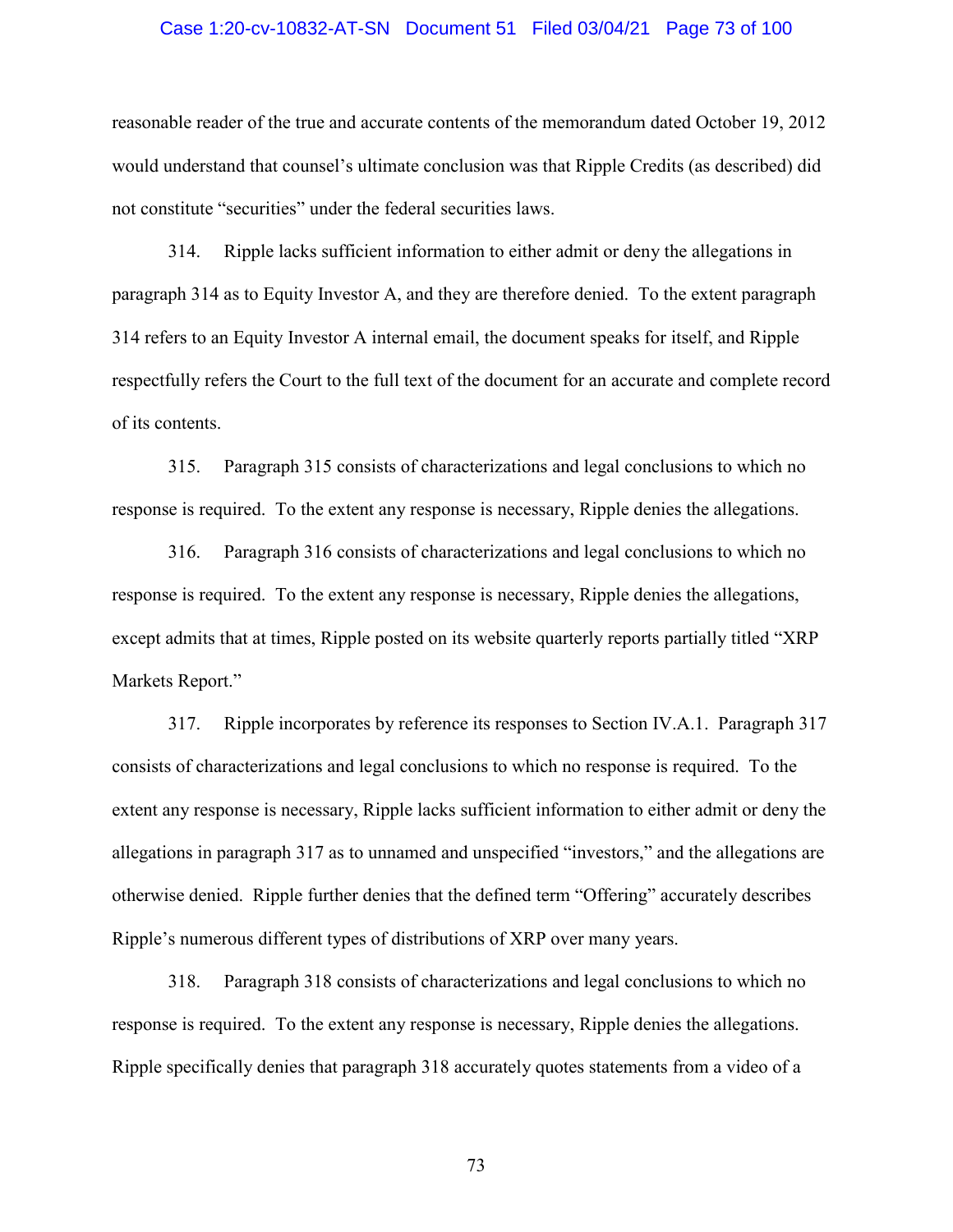### Case 1:20-cv-10832-AT-SN Document 51 Filed 03/04/21 Page 74 of 100

March 14, 2018 interview of Mr. Garlinghouse. The video speaks for itself, and Ripple respectfully refers the Court to the full video for an accurate and complete record of its contents.

319. Paragraph 319 consists of characterizations and legal conclusions to which no response is required. To the extent any response is necessary, Ripple denies the allegations. To the extent paragraph 319 purports to quote, characterize, or summarize an email dated May 7, 2017, the document speaks for itself, and Ripple respectfully refers the Court to the full text of the document for an accurate and complete record of its contents.

320. Paragraph 320 consists of characterizations and legal conclusions to which no response is required. To the extent any response is necessary, Ripple denies the allegations. To the extent paragraph 320 purports to quote, characterize, or summarize statements from a video of a December 14, 2017 interview of Mr. Garlinghouse posted on Ripple's channel on the website YouTube.com, the video speaks for itself, and Ripple respectfully refers the Court to the full video for an accurate and complete record of its contents.

321. Paragraph 321 consists of characterizations and legal conclusions to which no response is required. To the extent any response is necessary, Ripple denies the allegations.

322. Ripple incorporates by reference its responses to Section II.E.5. Paragraph 322 consists of characterizations and legal conclusions to which no response is required. To the extent any response is necessary, Ripple denies the allegations.

323. Ripple denies the allegations in paragraph 323. To the extent paragraph 323 purports to quote, characterize, or summarize a tweet sent by the account paragraph 323 attributes to Ripple Agent-3 on May 18, 2017, the document speaks for itself, and Ripple respectfully refers the Court to the full text of the document for accurate and complete record of its contents.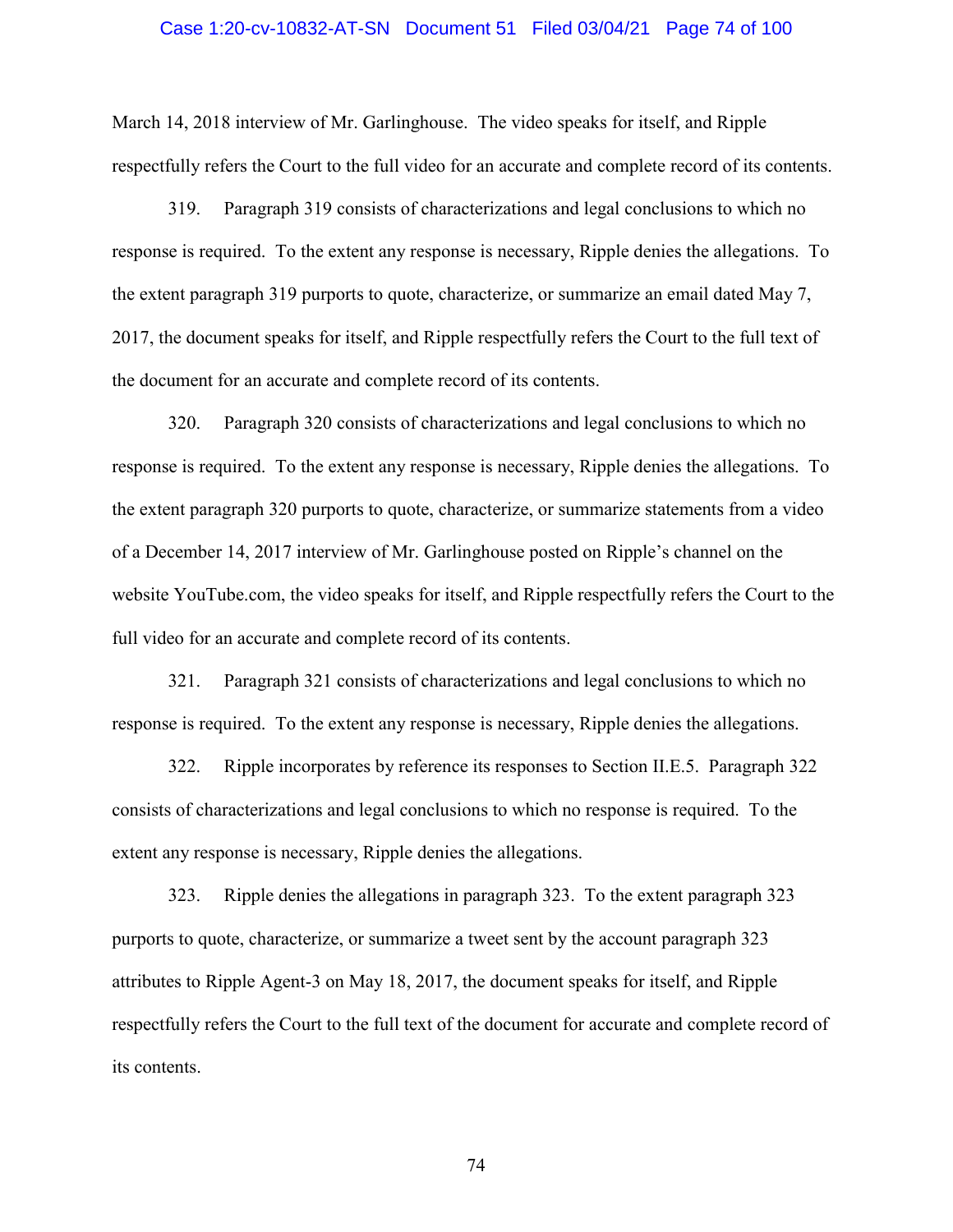# Case 1:20-cv-10832-AT-SN Document 51 Filed 03/04/21 Page 75 of 100

324. Ripple denies the allegations in paragraph 324. To the extent paragraph 324 purports to quote, characterize, or summarize a report titled "Q1 2017 XRP Markets Report" dated April 18, 2017 that was posted on Ripple's website, the document speaks for itself, and Ripple respectfully refers the Court to the full text of the document for an accurate and complete record of its contents.

325. Ripple denies the allegations in paragraph 325. To the extent paragraph 325 purports to quote, characterize, or summarize an email sent by Mr. Garlinghouse on June 5, 2017, the document speaks for itself, and Ripple respectfully refers the Court to the full text of the document for an accurate and complete record of its contents.

326. Ripple denies the allegations in paragraph 326. To the extent paragraph 326 purports to quote, characterize, or summarize statements from a video of a December 14, 2017 interview of Mr. Garlinghouse posted on Ripple's channel on the website YouTube.com, the video speaks for itself, and Ripple respectfully refers the Court to the full video for an accurate and complete record of its contents.

327. Ripple denies the allegations in paragraph 327. To the extent paragraph 327 purports to quote, characterize, or summarize an article titled "XRP Now Available on 50 Exchanges Worldwide" dated December 21, 2017 and an article titled "Top 9 Frequently Asked Questions About Ripple and XRP" dated January 18, 2018, both posted on Ripple's website, the documents speak for themselves, and Ripple respectfully refers the Court to the full text of the documents for an accurate and complete record of their contents.

328. Ripple denies the allegations in paragraph 328. Ripple specifically denies that the quoted language in paragraph 328 appears in a tweet sent by the @Ripple account on December 21, 2017. To the extent paragraph 328 purports to quote, characterize, or summarize a tweet sent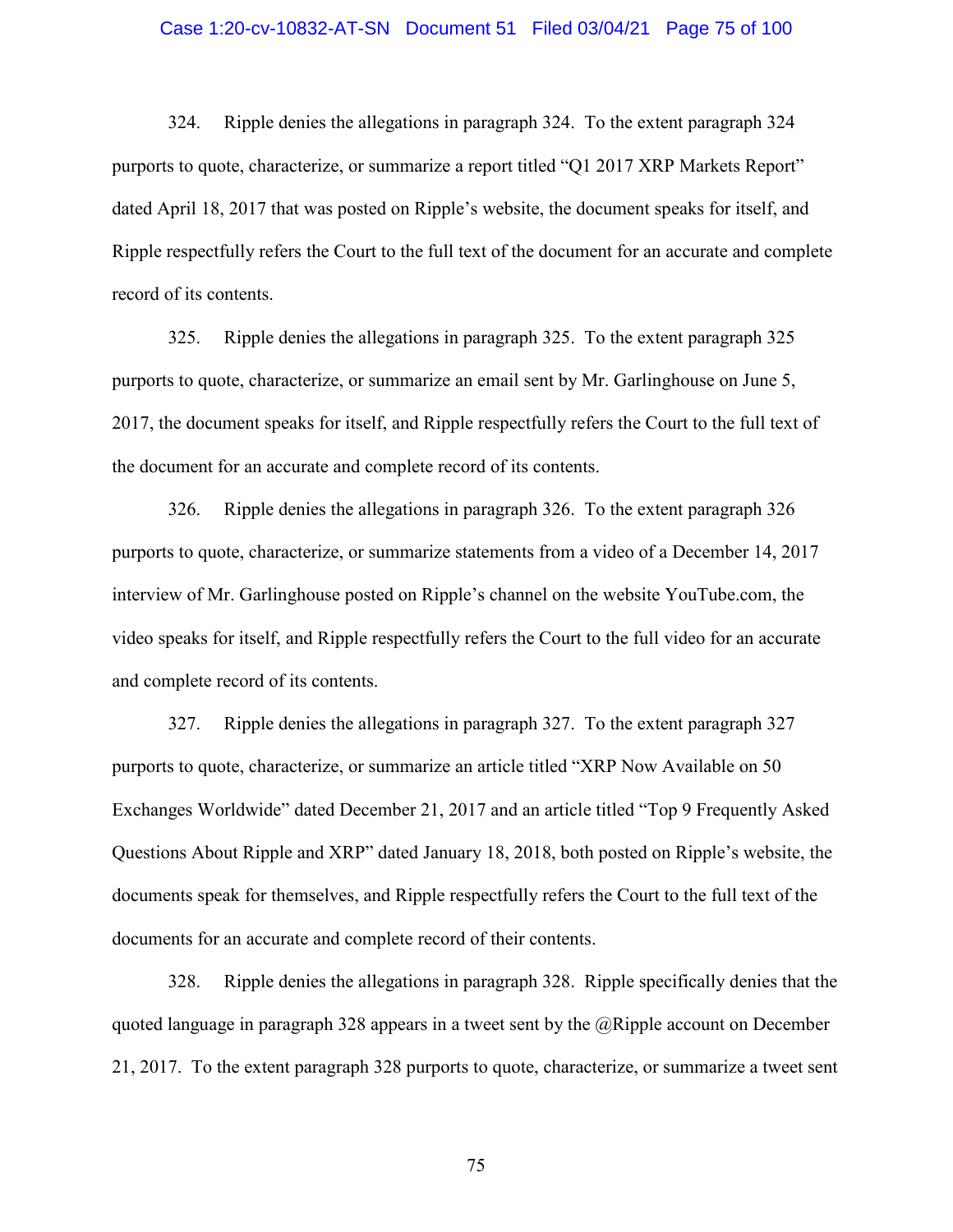#### Case 1:20-cv-10832-AT-SN Document 51 Filed 03/04/21 Page 76 of 100

on December 21, 2017 by the @Ripple account that linked to an article titled "XRP Now Available on 50 Exchanges Worldwide," the document speaks for itself, and Ripple respectfully refers the Court to the full text of the document for an accurate and complete record of its contents.

329. Paragraph 329 consists of characterizations and legal conclusions to which no response is required. To the extent any response is necessary, Ripple denies the allegations.

330. Ripple denies the allegations in paragraph 330. To the extent paragraph 330 purports to quote, characterize, or summarize an email sent by Mr. Garlinghouse on January 18, 2017, the document speaks for itself, and Ripple respectfully refers the Court to the full text of the document for an accurate and complete record of its contents.

331. Ripple denies the allegations in paragraph 331. To the extent paragraph 331 purports to quote, characterize, or summarize a tweet sent by the @Ripple account on March 24, 2017, the document speaks for itself, and Ripple respectfully refers the Court to the full text of the document for an accurate and complete record of its contents.

332. Ripple denies the allegations in paragraph 332. To the extent paragraph 332 purports to quote, characterize, or summarize a tweet sent by the  $@Ripple$  account on May 3, 2017 and an article linked to that tweet posted on the website nasdaq.com, the documents speak for themselves, and Ripple respectfully refers the Court to the full text of the documents for an accurate and complete record of its contents.

333. Ripple denies the allegations in paragraph 333. To the extent paragraph 333 purports to quote, characterize, or summarize a tweet sent by the account paragraph 333 attributes to Cryptographer-1 on May 5, 2017, the document speaks for itself, and Ripple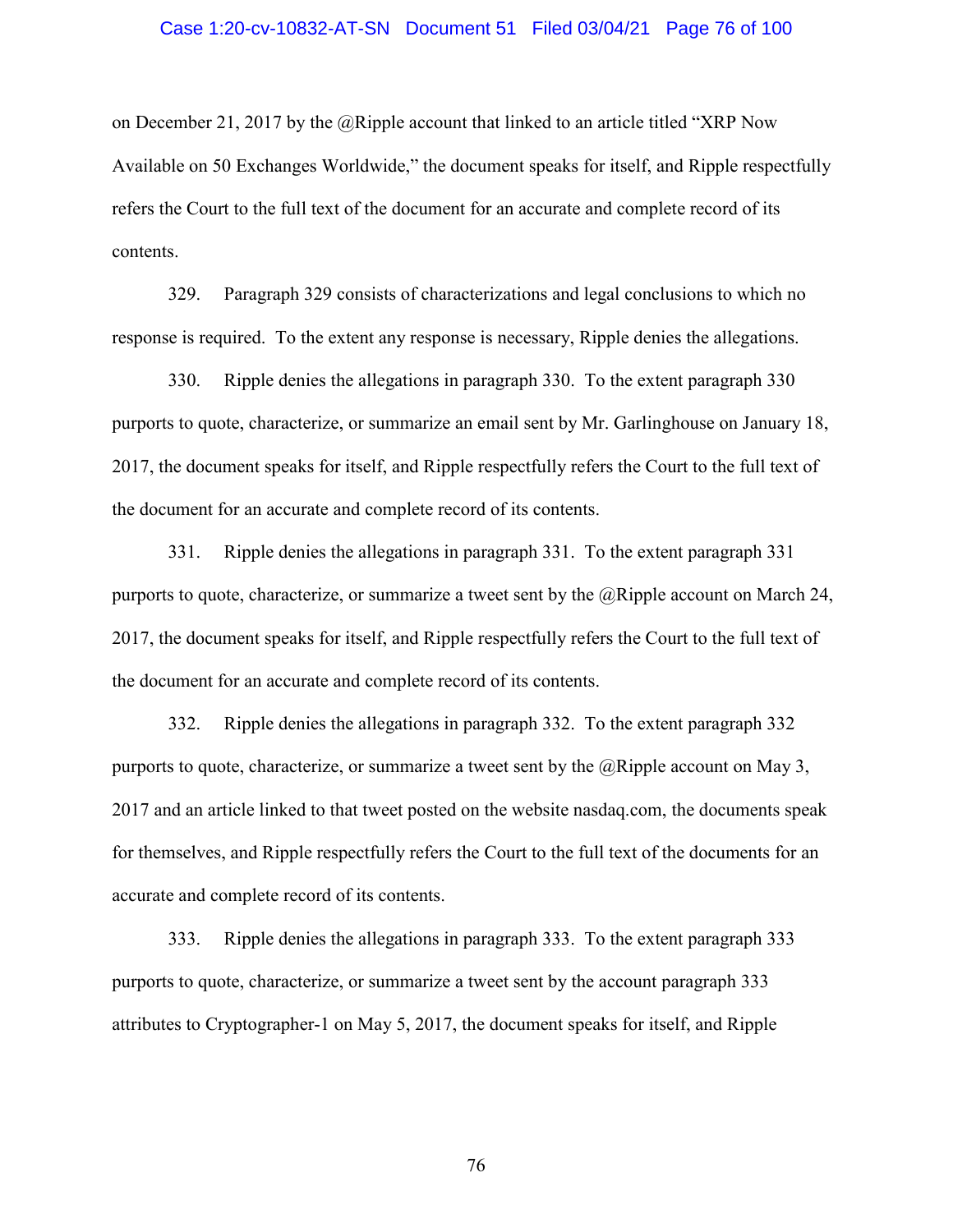# Case 1:20-cv-10832-AT-SN Document 51 Filed 03/04/21 Page 77 of 100

respectfully refers the Court to the full text of the document for an accurate and complete record of its contents.

334. Ripple denies the allegations in paragraph 334. To the extent the first sentence of paragraph 334 purports to quote, characterize, or summarize a tweet sent by the  $@Ripple$ account on June 29, 2017, which quoted and retweeted a tweet sent by the @AkikoFujita account on June 28, 2017, and to the extent the second sentence of paragraph 334 purports to quote, characterize, or summarize statements from a June 28, 2017 video of Mr. Garlinghouse accompanying the tweet, the documents and video speak for themselves, and Ripple respectfully refers the Court to the full text of the documents and the full video for an accurate and complete record of their contents.

335. Ripple denies the allegations in paragraph 335. To the extent paragraph 335 purports to quote, characterize, or summarize a report titled "Q3 2017 XRP Markets Report" dated October 19, 2017 that was posted on Ripple's website, the document speaks for itself, and Ripple respectfully refers the Court to the full text of the document for an accurate and complete record of its contents.

336. Ripple denies the allegations in paragraph 336. To the extent the first sentence of paragraph 336 purports to quote, characterize, or summarize a tweet sent by the  $@Ripple$ account on December 7, 2017, and to the extent the second sentence of paragraph 336 purports to quote, characterize, or summarize a tweet sent by the  $@$  begarlinghouse account on December 7, 2017, the documents speak for themselves, and Ripple respectfully refers the Court to the full text of the documents for an accurate and complete record of their contents.

337. Ripple denies the allegations in paragraph 337. To the extent paragraph 337 purports to quote, characterize, or summarize a tweet sent by the  $\omega$  yoshitaka kitao account on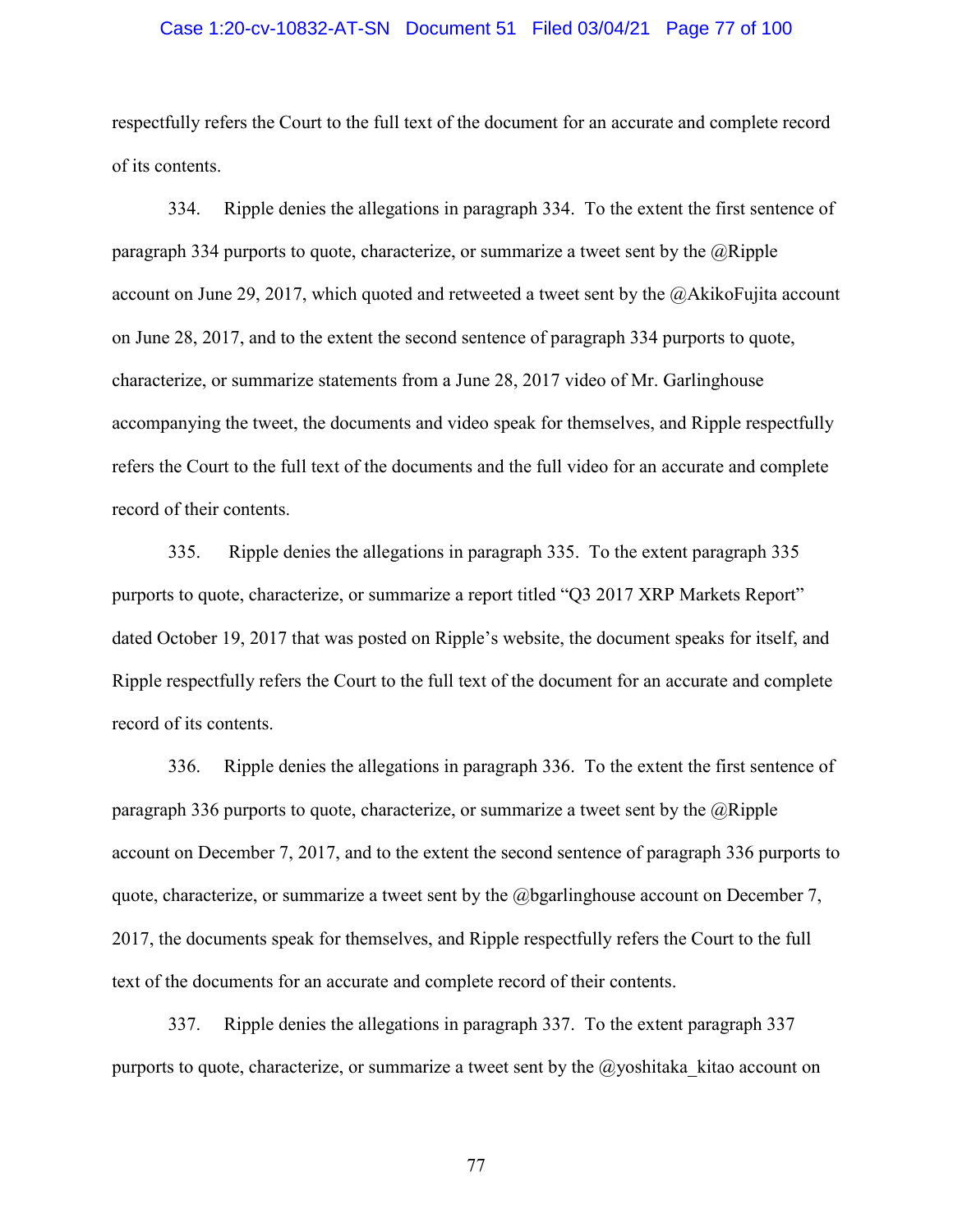#### Case 1:20-cv-10832-AT-SN Document 51 Filed 03/04/21 Page 78 of 100

December 12, 2017, which was quoted and retweeted by the  $@$  bearlinghouse account on December 12, 2017, the document speaks for itself, and Ripple respectfully refers the Court to the full text of the document for an accurate and complete record of its contents.

338. Ripple denies the allegations in paragraph 338. To the extent paragraph 338 purports to quote, characterize, or summarize a tweet sent by the @bgarlinghouse account on December 22, 2017, the document speaks for itself, and Ripple respectfully refers the Court to the full text of the document for an accurate and complete record of its contents.

339. Paragraph 339 consists of characterizations and legal conclusions to which no response is required. To the extent any response is necessary, Ripple denies the allegations.

340. Ripple denies the allegations in paragraph 340, which selectively quote, mischaracterize, and take out of context a report titled "Q1 2017 XRP Markets Report" dated April 18, 2017 that was posted on Ripple's website. The document speaks for itself, and Ripple respectfully refers the Court to the full text of the document for an accurate and complete record of its contents.

341. Ripple denies the allegations in paragraph 341. To the extent paragraph 341 purports to quote, characterize, or summarize a report titled "Q2 2017 XRP Markets Report" dated July 20, 2017 that was posted on Ripple's website, the document speaks for itself, and Ripple respectfully refers the Court to the full text of the document for an accurate and complete record of its contents.

342. Paragraph 342 consists of characterizations and legal conclusions to which no response is required. To the extent any response is necessary, Ripple lacks sufficient knowledge to admit or deny the allegations in paragraph 342 as to Mr. Garlinghouse's sales of XRP and that contain insufficient citation or attribution, and the allegations are otherwise denied, except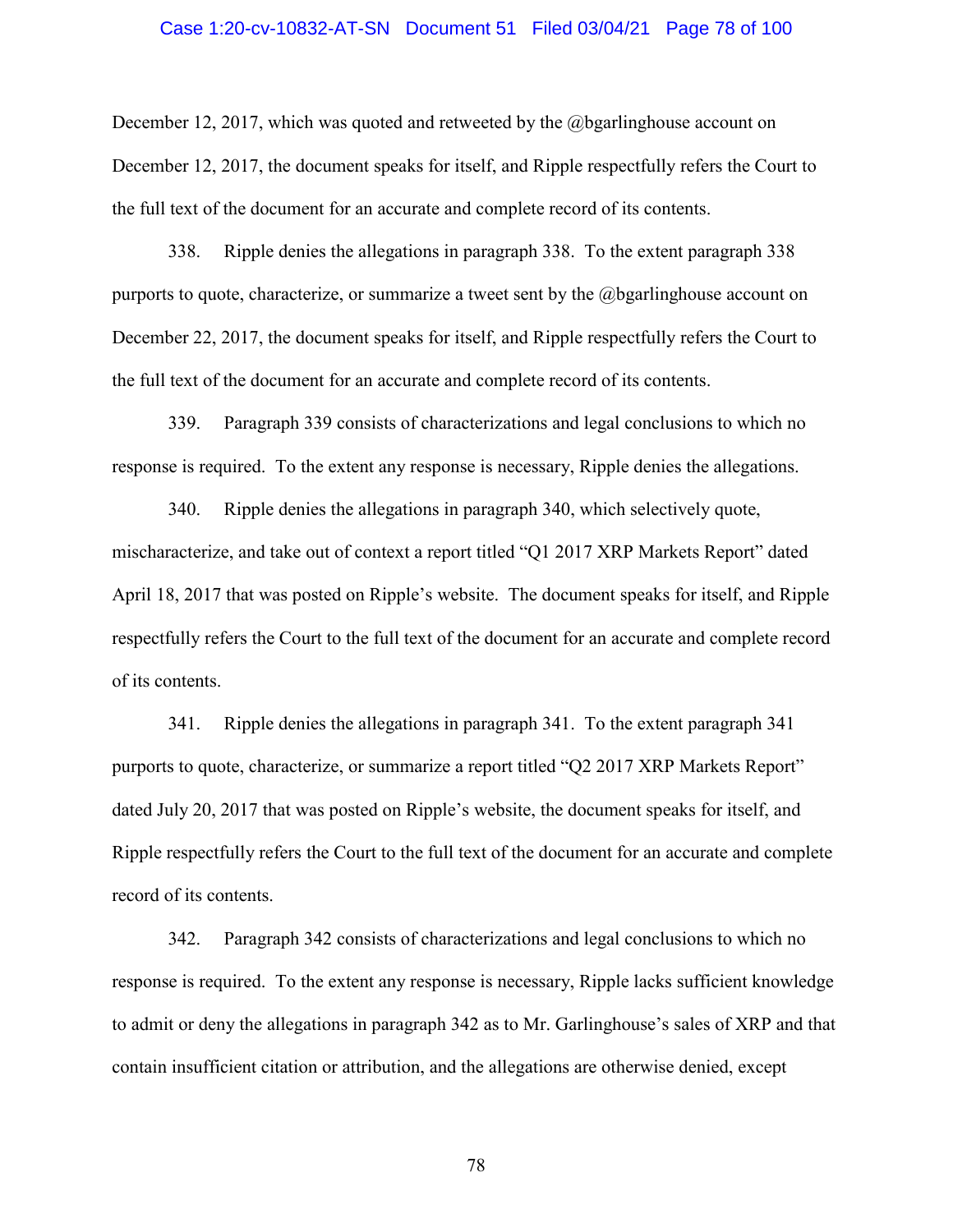# Case 1:20-cv-10832-AT-SN Document 51 Filed 03/04/21 Page 79 of 100

Ripple admits that Mr. Garlinghouse made public statements that he held XRP. Ripple further denies that the defined term "Offering" accurately describes Ripple's numerous different types of distributions of XRP over many years.

343. Ripple denies the allegations in paragraph 343. To the extent paragraph 343 purports to quote, characterize, or summarize an email sent by Mr. Garlinghouse on June 5, 2017, the document speaks for itself, and Ripple respectfully refers the Court to the full text of the document for an accurate and complete record of its contents.

344. Ripple denies the allegations in paragraph 344. To the extent paragraph 344 purports to quote, characterize, or summarize a series of emails dated June 5, 2017, the documents speak for themselves, and Ripple respectfully refers the Court to the full text of the documents for an accurate and complete record of their contents.

345. Ripple denies the allegations in paragraph 345. To the extent paragraph 345 purports to quote, characterize, or summarize statements from a recording of an interview of Mr. Garlinghouse, which Ripple avers took place on August 30, 2017 on a podcast titled, "The Eric Jackson Podcast," the podcast speaks for itself, and Ripple respectfully refers the Court to the full podcast for an accurate and complete record of its contents.

346. Ripple denies the allegations in paragraph 346. To the extent paragraph 346 purports to quote, characterize, or summarize statements from a video of an October 18, 2017 interview of Mr. Garlinghouse at a Ripple-sponsored conference that was posted on Ripple's channel on the website YouTube.com, the video speaks for itself, and Ripple respectfully refers the Court to the full video for an accurate and complete record of its contents. Ripple specifically denies that Mr. Garlinghouse's statement referred to in the second sentence of paragraph 346 was made in response to a question about XRP's price.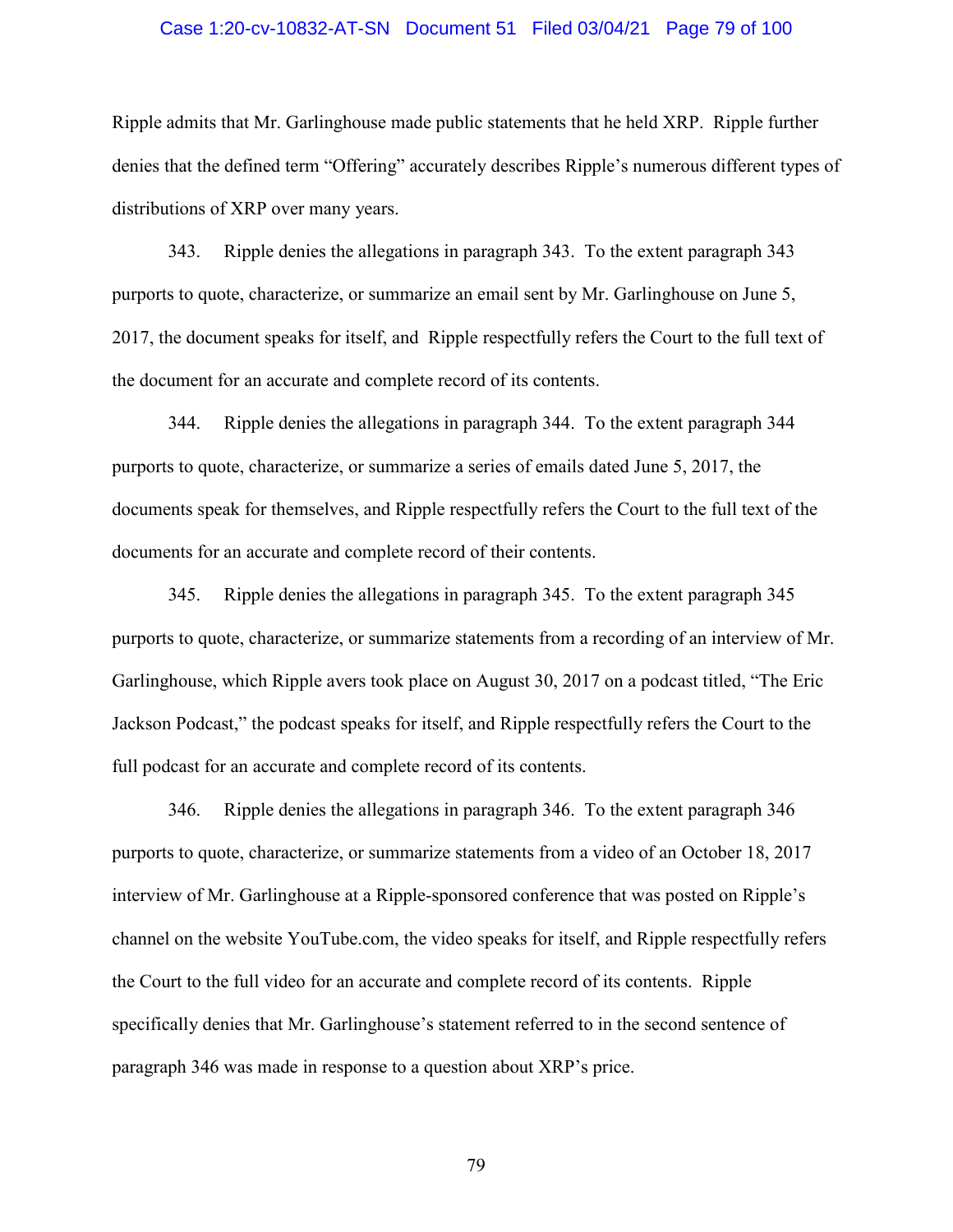# Case 1:20-cv-10832-AT-SN Document 51 Filed 03/04/21 Page 80 of 100

347. Ripple lacks sufficient knowledge to admit or deny the allegations in paragraph 347 as to Mr. Garlinghouse's sales of XRP, and the allegations are otherwise denied. To the extent the first sentence of paragraph 347 purports to quote, characterize, or summarize statements from a video of a November 15, 2017 interview of Mr. Garlinghouse on CNBC, and to the extent the remaining sentences in paragraph 347 purport to quote, characterize, or summarize statements from a video of a December 14, 2017 interview of Mr. Garlinghouse posted on the BNN Bloomberg Canada website, the videos speak for themselves, and Ripple respectfully refers the Court to the full videos for an accurate and complete record of their contents.

348. Ripple denies the allegations in paragraph 348. To the extent the first sentence of paragraph 348 purports to quote, characterize, or summarize statements from a video of a March 12, 2018 interview of Mr. Garlinghouse posted on the Bloomberg website, and to the extent the second sentence of paragraph 348 purports to quote, characterize, or summarize statements from a video of a December 14, 2017 interview of Mr. Garlinghouse posted on the BNN Bloomberg Canada website, the videos speak for themselves, and Ripple respectfully refers the Court to the full videos for an accurate and complete record of their contents.

349. Paragraph 349 consists of characterizations to which no response is required. To the extent any response is necessary, Ripple denies the allegations. To the extent paragraph 349 purports to quote, characterize, or summarize statements from a video aired by CNN of a February 17, 2020 interview of Mr. Garlinghouse at the New York Stock Exchange in Manhattan, the video speaks for itself, and Ripple respectfully refers the Court to the full video for an accurate and complete record of its contents.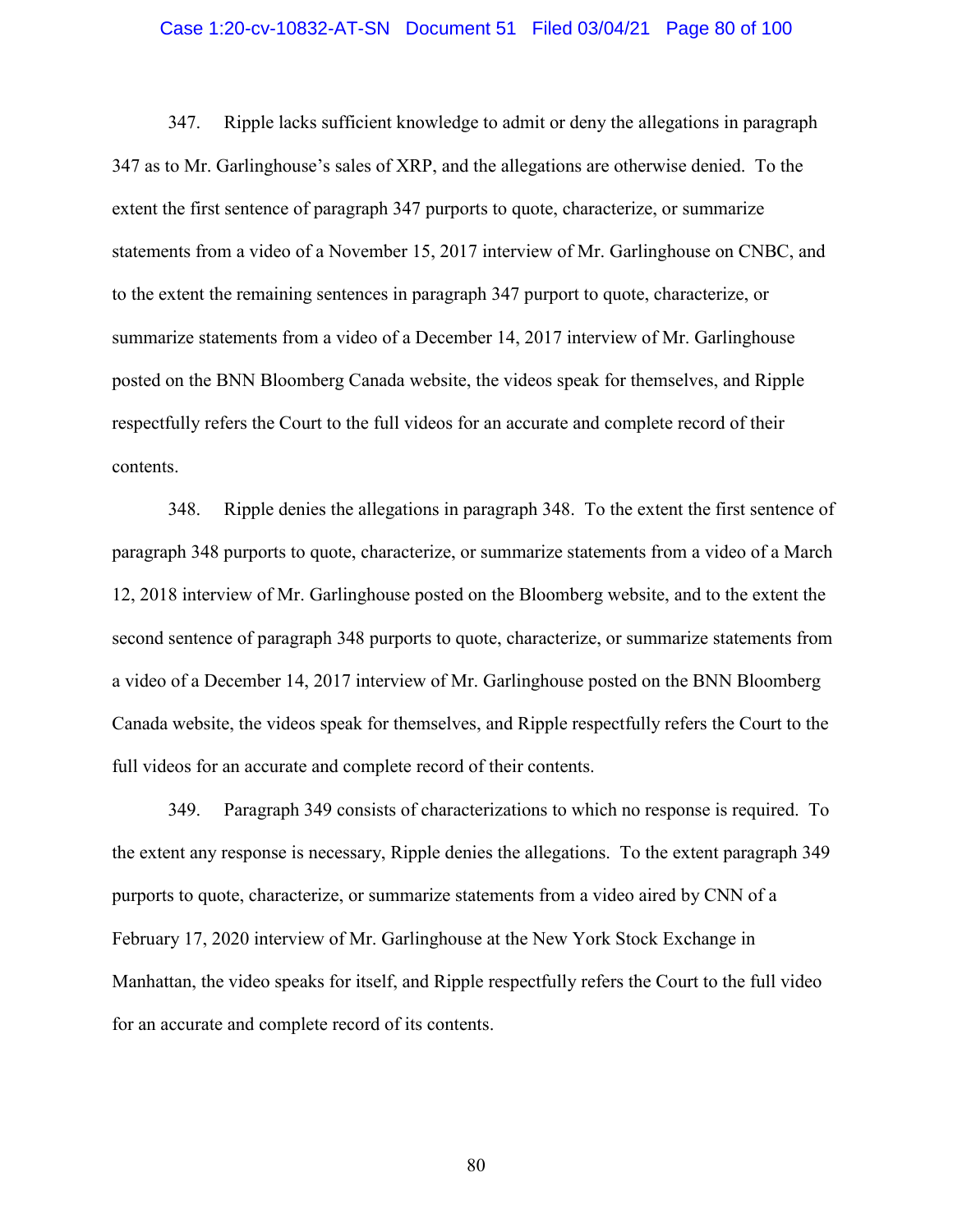## Case 1:20-cv-10832-AT-SN Document 51 Filed 03/04/21 Page 81 of 100

350. Paragraph 350 consists of characterizations and legal conclusions to which no response is required. To the extent any response is necessary, Ripple denies the allegations.

351. Ripple denies the allegations in paragraph 351. To the extent paragraph 351 purports to quote, characterize, or summarize a document titled "Proposal to Consider XRP Escrow Schedule," the document speaks for itself, and Ripple respectfully refers the Court to the full text of the document for an accurate and complete record of its contents.

352. Ripple denies the allegations in paragraph 352. To the extent paragraph 352 purports to quote, characterize, or summarize an email dated March 31, 2017 sent by Ripple Agent-3, the document speaks for itself, and Ripple respectfully refers the Court to the full text of the document for an accurate and complete record of its contents.

353. Paragraph 353 consists of characterizations and legal conclusions to which no response is required. To the extent any response is necessary, Ripple denies the allegations.

354. Ripple denies the allegations in paragraph 354, except admits that XRP can be transferred or traded in the open market and has been trading in the open market since 2013.

355. Paragraph 355 consists of characterizations, an ambiguous defined term, and legal conclusions to which no response is required. To the extent any response is necessary, Ripple denies the allegations, except admits that Ripple sold XRP, a virtual currency, to sophisticated entities in exchange for fiat or other currencies and that certain sales of XRP by Ripple were made at discounted prices.

356. Paragraph 356 consists of characterizations and predictions of future behavior to which no response is required. To the extent any response is necessary, Ripple denies the allegations, except admits that Ripple currently holds XRP. To the extent paragraph 356 purports to quote, characterize, or summarize statements from a video of a February 20, 2020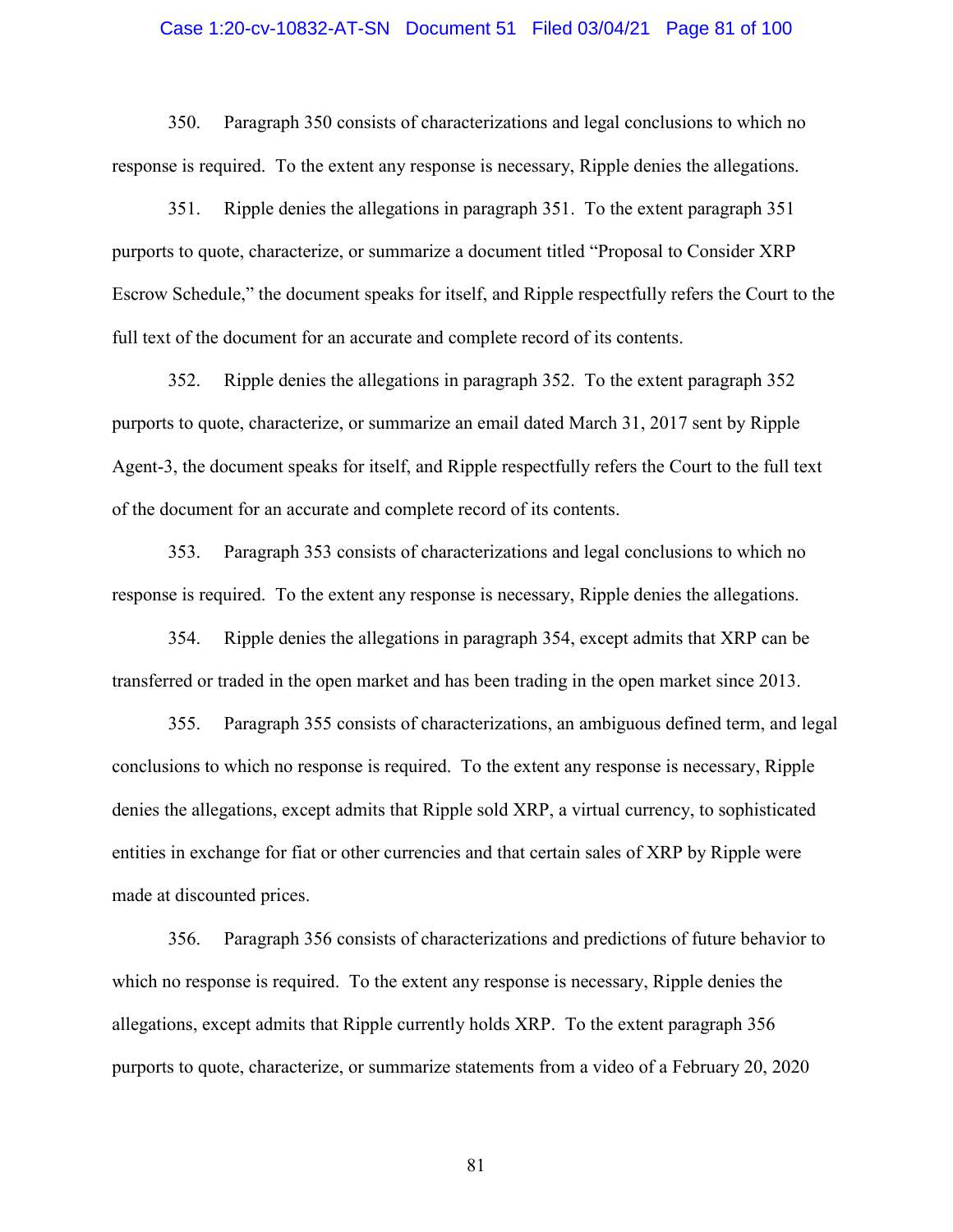# Case 1:20-cv-10832-AT-SN Document 51 Filed 03/04/21 Page 82 of 100

interview of Mr. Garlinghouse posted on the Financial Times website, and to the extent paragraph 356 purports to quote, characterize, or summarize statements from a video of a December 29, 2017 interview of Mr. Garlinghouse posted on the Bloomberg website, the videos speak for themselves, and Ripple respectfully refers the Court to the full videos for an accurate and complete record of their contents.

357. Ripple denies the allegations in paragraph 357. To the extent paragraph 357 purports to quote, characterize, or summarize statements from a video of a December 29, 2017 interview of Mr. Garlinghouse posted on the Bloomberg website, the video speaks for itself, and Ripple respectfully refers the Court to the full video for an accurate and complete record of its contents.

358. Ripple denies the allegations in paragraph 358.

359. Ripple denies the allegations in paragraph 359, except admits that ODL uses XRP.

360. Ripple denies the allegations in the first sentence of paragraph 360, except admits that ODL effects cross-border payments by converting fiat currency in the sender jurisdiction into XRP, transferring XRP to the destination jurisdiction, and then converting XRP to fiat currency in the destination jurisdiction. Ripple denies the allegations in the second sentence of paragraph 360, except admits that ODL transactions can take ninety seconds or less.

361. Ripple denies the allegations in paragraph 361, except admits that Ripple currently partners with certain financial institutions in connection with ODL.

362. Ripple denies the allegations in paragraph 362. To the extent paragraph 362 purports to quote, characterize, or summarize statements from a video of a June 21, 2018 interview of Mr. Garlinghouse at a CB Insights Conference, the video speaks for itself, and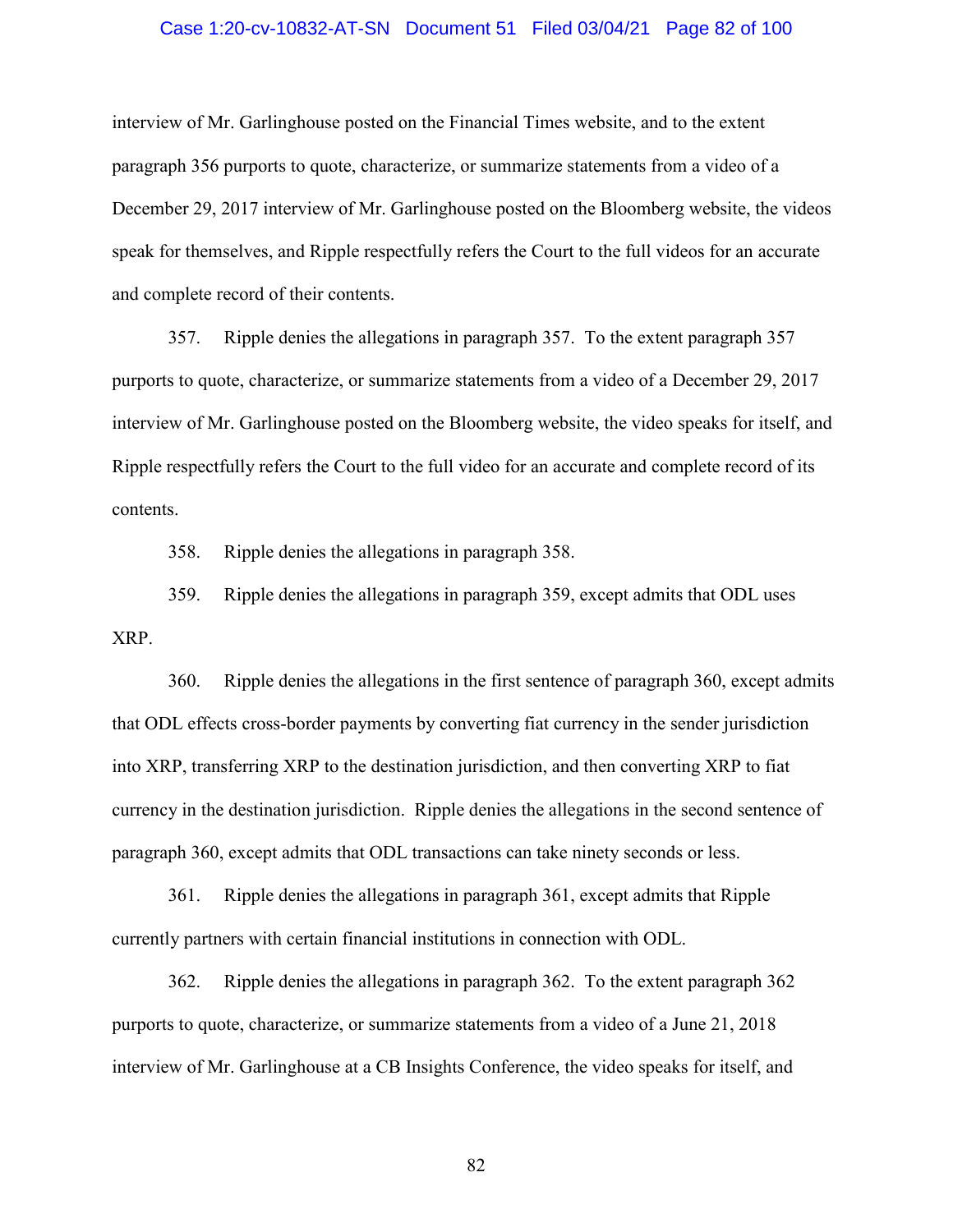# Case 1:20-cv-10832-AT-SN Document 51 Filed 03/04/21 Page 83 of 100

Ripple respectfully refers the Court to the full video for an accurate and complete record of its contents.

363. Ripple denies the allegations in paragraph 363, and avers that Ripple launched xRapid, an earlier version of ODL, on October 1, 2018.

364. Paragraph 364 consists of characterizations to which no response is required. To the extent any response is necessary, Ripple denies the allegations.

365. Paragraph 365 consists of characterizations to which no response is required. To the extent any response is necessary, Ripple denies the allegations in the first and second sentences of paragraph 365. Ripple lacks sufficient information to either admit or deny the allegations in the third sentence of paragraph 365 as to the Money Transmitter, and they are therefore denied.

366. Ripple denies the allegations in paragraph 366, except admits that Ripple has publicly entered into a strategic partnership with the Money Transmitter in connection with ODL and that Ripple owns some portion of the Money Transmitter's publicly-traded stock.

367. Ripple lacks sufficient knowledge to admit or deny the allegations in paragraph 367 that contain insufficient citation or attribution, and the allegations are otherwise denied, except Ripple admits that Ripple distributed XRP to the Money Transmitter.

368. Paragraph 368 consists of characterizations and legal conclusions to which no response is required. To the extent any response is necessary, Ripple denies the allegations.

369. Paragraph 369 consists of characterizations to which no response is required. To the extent any response is necessary, Ripple denies the allegations.

370. Ripple denies the allegations in paragraph 370. To the extent paragraph 370 purports to quote, characterize, or summarize statements from a video aired by CNN of a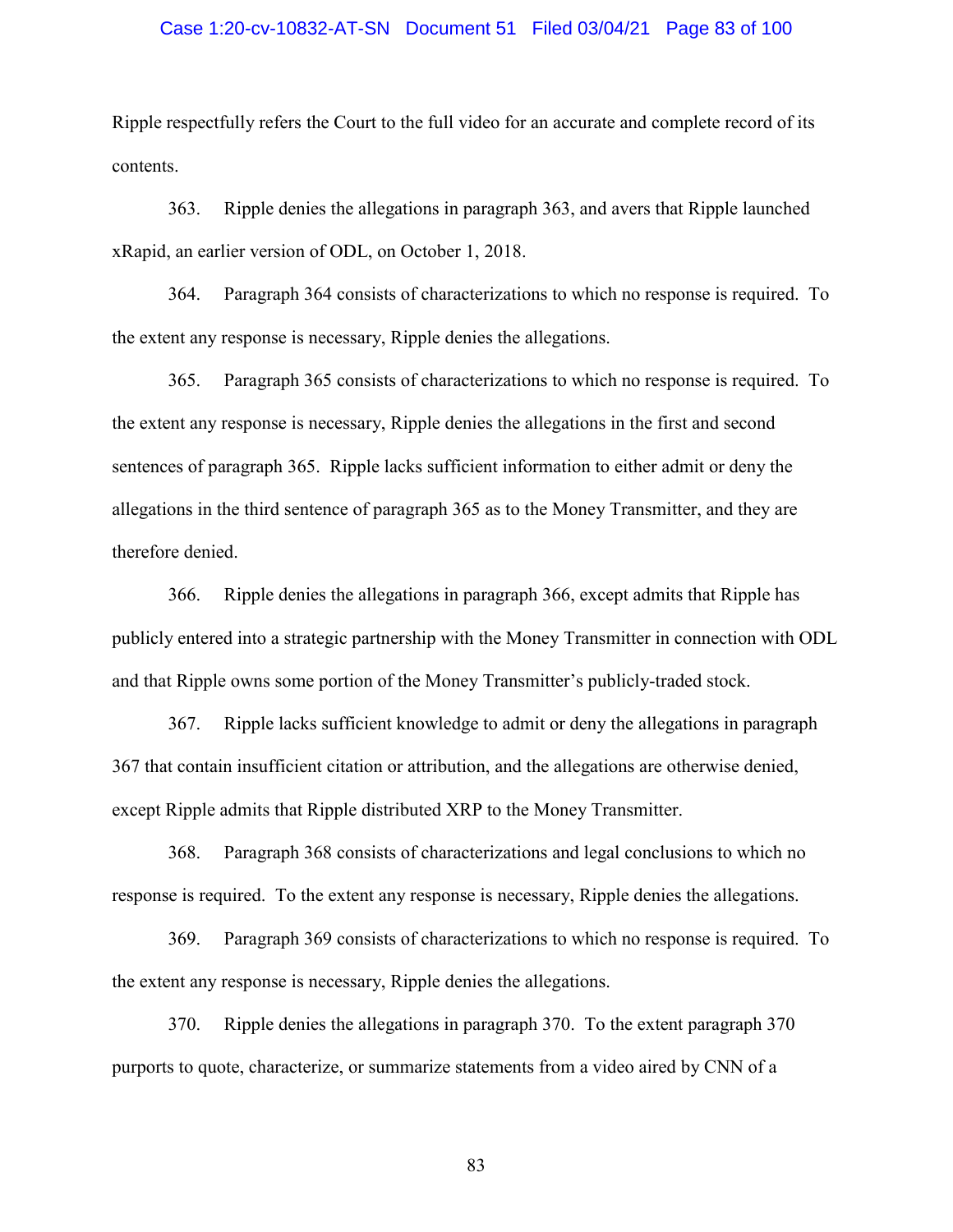## Case 1:20-cv-10832-AT-SN Document 51 Filed 03/04/21 Page 84 of 100

September 12, 2019 interview of Mr. Garlinghouse, the video speaks for itself, and Ripple respectfully refers the Court to the full video for an accurate and complete record of its contents.

371. Ripple incorporates by reference its response to paragraph 236. Ripple denies the allegations in paragraph 371.

372. Ripple denies the allegations in paragraph 372. To the extent paragraph 372 purports to quote, characterize, or summarize a report titled "Q2 2020 XRP Markets Report" dated August 3, 2020 that was posted on Ripple's website, which stated that Ripple had "continued the pause of programmatic sales, focusing solely on its over-the-counter (OTC) sales as part of providing increased XRP liquidity to RippleNet's On-Demand Liquidity (ODL) customers," the document speaks for itself, and Ripple respectfully refers the Court to the full text of the document for an accurate and complete record of its contents.

373. Ripple denies the allegations in paragraph 373, except admits that, between May and August 2020, Ripple sold XRP to ODL customers, who then used the XRP as the bridge asset in the ODL transactions they were effecting.

374. Ripple denies the allegations in paragraph 374, except admits that Mr. Garlinghouse has made statements concerning the value creation of ODL.

375. Paragraph 375 consists of characterizations and legal conclusions to which no response is required. To the extent any response is necessary, Ripple denies the allegations. Ripple further denies that the defined term "Offering" accurately describes Ripple's numerous different types of distributions of XRP over many years.

376. Paragraph 376 consists of characterizations to which no response is required. To the extent any response is necessary, Ripple denies the allegations, except admits that Ripple sold XRP in exchange for fiat or other currencies. Ripple further denies that the defined term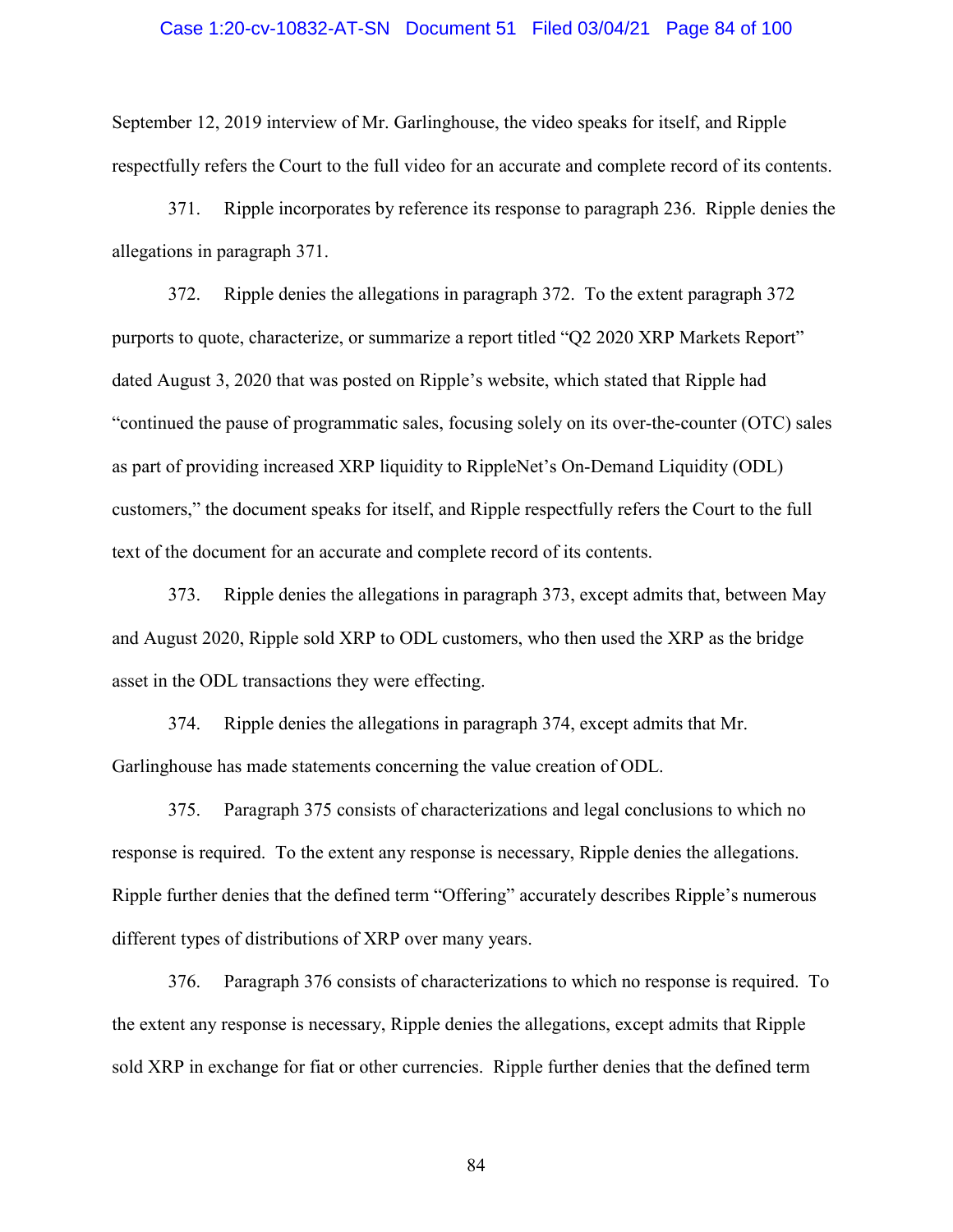### Case 1:20-cv-10832-AT-SN Document 51 Filed 03/04/21 Page 85 of 100

"Offering" accurately describes Ripple's numerous different types of distributions of XRP over many years.

377. Paragraph 377 consists of characterizations to which no response is required. To the extent any response is necessary, Ripple denies the allegations and further denies that the defined term "Offering" accurately describes Ripple's numerous different types of distributions of XRP over many years.

378. Paragraph 378 consists of characterizations to which no response is required. To the extent any response is necessary, Ripple denies the allegations, except admits that Ripple sold XRP to ODL customers in exchange for fiat or other currencies and that such XRP was used by the ODL customers as the bridge asset in the ODL transactions being effected.

379. Ripple denies the allegations in paragraph 379, except admits that, in May 2015, Ripple and XRP II entered into a settlement with the DOJ and FinCEN in which the DOJ and FinCEN referred to XRP as a "convertible virtual currency."

380. Ripple denies the allegations in paragraph 380, except admits that XRP is a currency, not an investment contract, and is therefore exempt from the Securities Act, and further admits that Ripple has stated this fact publicly.

381. The allegations in paragraph 381 are legal conclusions to which no response is required. To the extent any response is necessary, Ripple denies the allegations, as XRP is a virtual currency. Ripple denies the allegation in footnote 5 of paragraph 381. To the extent footnote 5 purports to quote, characterize, or summarize FinCEN Guidance titled "Application of FinCEN's Regulations to Certain Business Models Involving Convertible Virtual Currencies," dated May 9, 2019, the document speaks for itself, and Ripple respectfully refers the Court to the full text of the document for an accurate and complete record of its contents.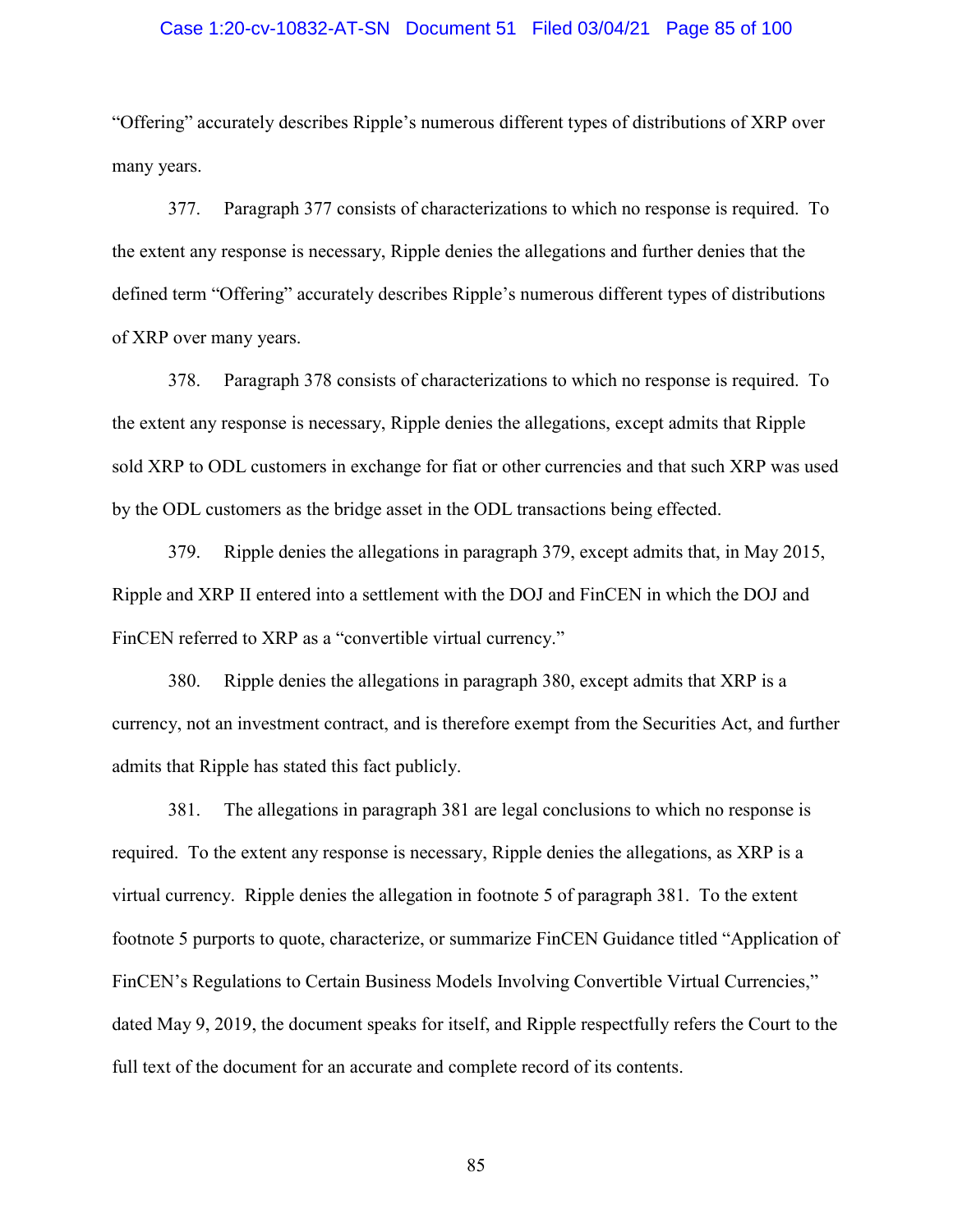## Case 1:20-cv-10832-AT-SN Document 51 Filed 03/04/21 Page 86 of 100

382. The allegations in paragraph 382 are legal conclusions to which no response is required. To the extent any response is necessary, Ripple denies the allegations.

383. The allegations in paragraph 383 are legal conclusions to which no response is required. To the extent any response is necessary, Ripple denies the allegations. Ripple further denies that the defined term "Offering" accurately describes Ripple's numerous different types of distributions of XRP over many years.

384. The allegations in paragraph 384 are legal conclusions to which no response is required. To the extent any response is necessary, Ripple lacks sufficient knowledge to admit or deny the allegations in paragraph 384 that contain insufficient citation or attribution, and the allegations are otherwise denied.

385. Ripple denies the allegations in paragraph 385. To the extent paragraph 385 purports to quote, characterize, or summarize a forum post dated June 3, 2016, made by the account paragraph 385 attributes to Cryptographer-1 on the "General Discussion" forum of the website xrpchat.com, the document speaks for itself, and Ripple respectfully refers the Court to the full text of the document for an accurate and complete record of its contents.

386. Ripple denies the allegations in paragraph 386. To the extent paragraph 386 purports to quote, characterize, or summarize statements from a video of a March 14, 2018 press conference given by Mr. Garlinghouse, the video speaks for itself, and Ripple respectfully refers the Court to the full video for an accurate and complete record of its contents.

387. Ripple denies the allegations in paragraph 387. To the extent paragraph 387 purports to quote, characterize, or summarize a transcript of an October 8, 2019 speech given by Mr. Garlinghouse at the Economic Club of New York in Manhattan, the document speaks for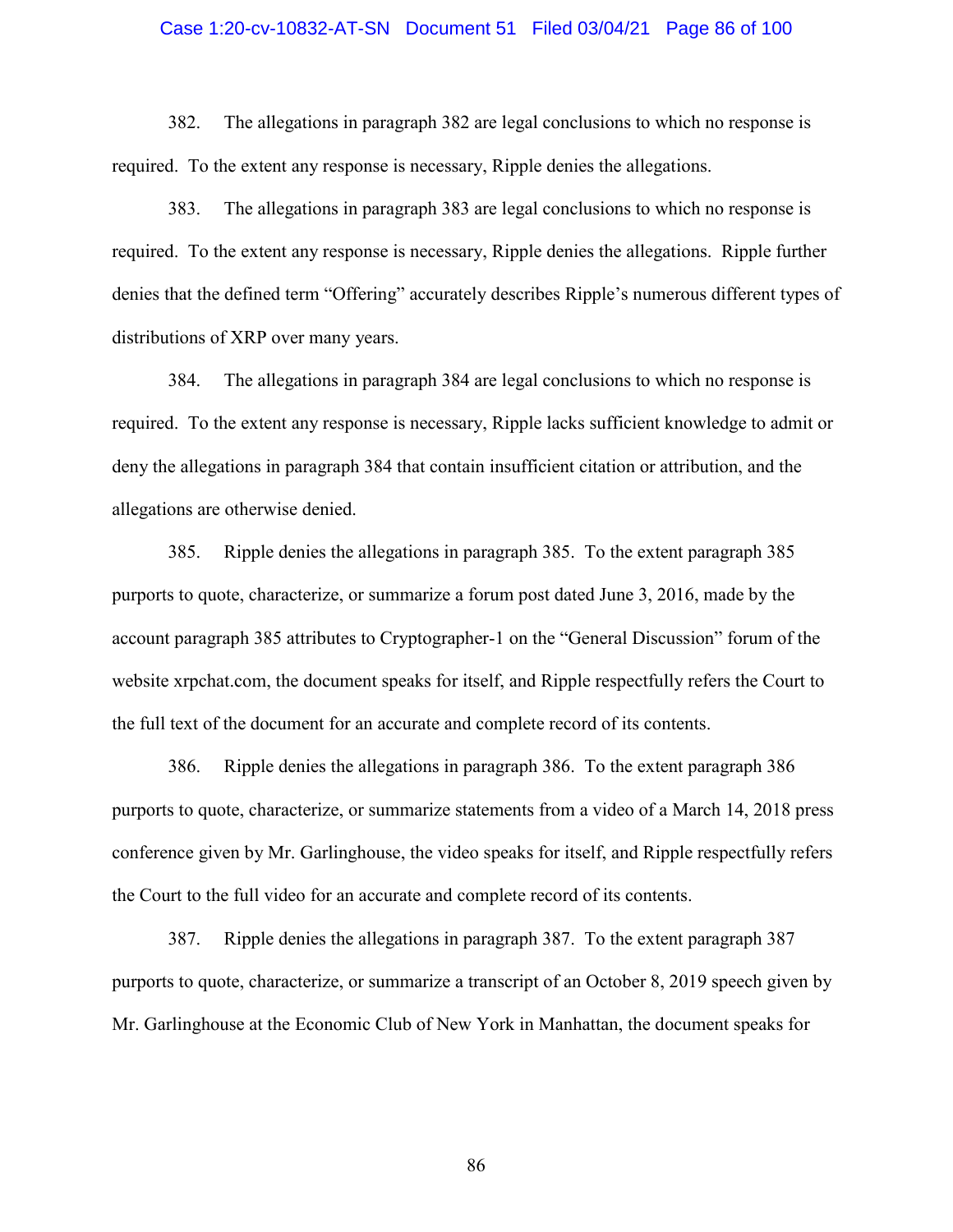# Case 1:20-cv-10832-AT-SN Document 51 Filed 03/04/21 Page 87 of 100

itself, and Ripple respectfully refers the Court to the full text of the document for an accurate and complete record of its contents.

388. Ripple denies the allegations in paragraph 388.

389. Paragraph 389 consists of characterizations and legal conclusions to which no response is required. To the extent any response is necessary, Ripple denies the allegations. To the extent paragraph 389 purports to quote, characterize, or summarize a document titled "Ripple Code of Conduct" dated December 8, 2015, the document speaks for itself, and Ripple respectfully refers the Court to the full text of the document for an accurate and complete record of its contents.

390. Paragraph 390 consists of characterizations and legal conclusions to which no response is required. To the extent any response is necessary, Ripple denies the allegations. To the extent paragraph 390 purports to quote, characterize, or summarize a document titled "Ripple Labs Inc. ('Ripple') Employee and Board Member XRP Trading Plan Instructions" dated July 1, 2019, the document speaks for itself, and Ripple respectfully refers the Court to the full text of the document for an accurate and complete record of its contents.

391. Paragraph 391 consists of characterizations, legal conclusions, and predictions about future behavior to which no response is required. To the extent any response is necessary, Ripple denies the allegations.

392. Ripple lacks sufficient knowledge to admit or deny the allegations in paragraph 392 that contain insufficient citation or attribution, and the allegations are otherwise denied, except Ripple admits that Ripple is engaged in interstate commerce. Ripple further denies that the defined term "Offering" accurately describes Ripple's numerous different types of distributions of XRP over many years.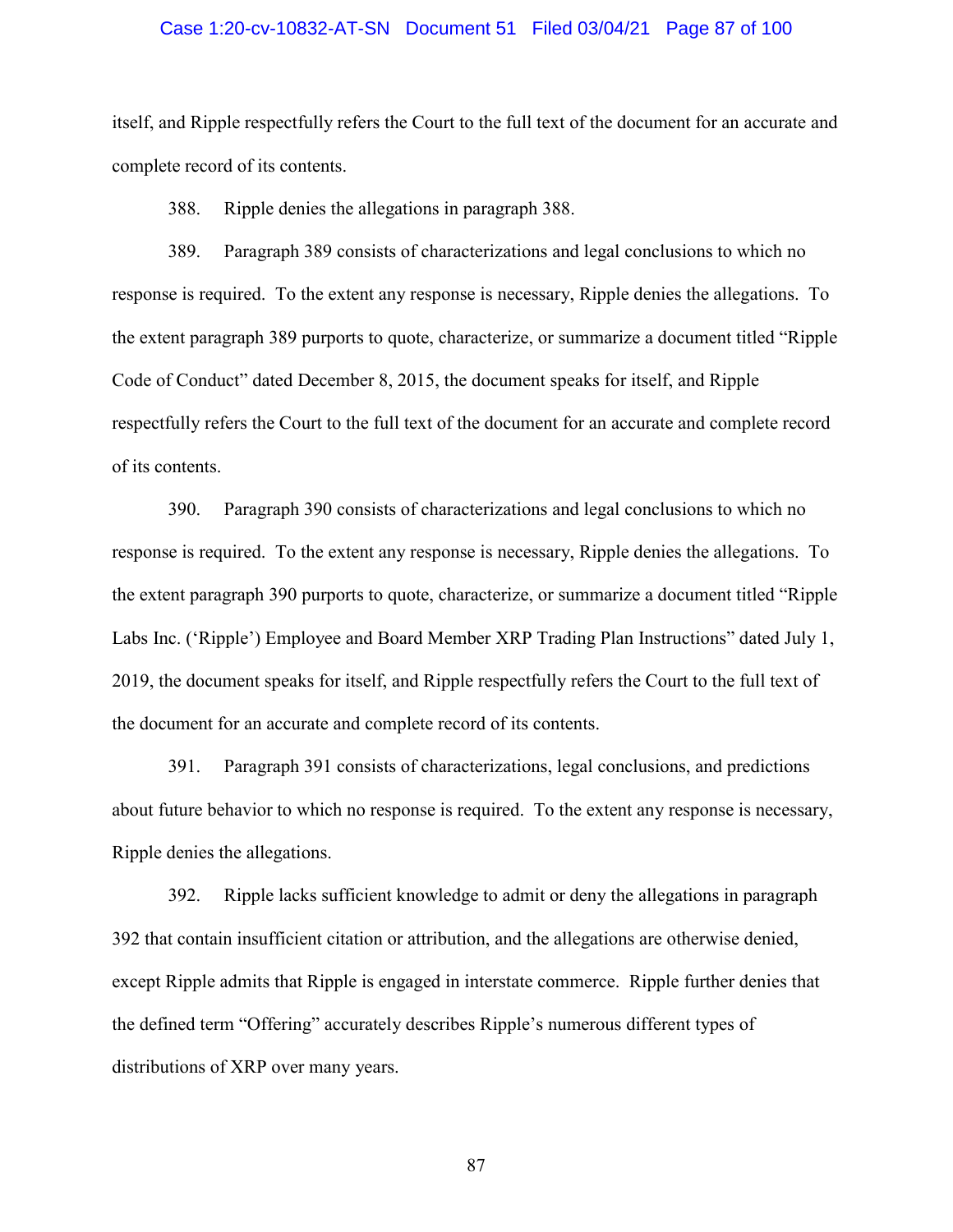#### Case 1:20-cv-10832-AT-SN Document 51 Filed 03/04/21 Page 88 of 100

393. Paragraph 393 consists of characterizations and legal conclusions to which no response is required. To the extent any response is necessary, Ripple denies the allegations, except admits that Ripple did not file a registration statement for XRP with the SEC because none was required.

394. Paragraph 394 consists of characterizations and legal conclusions to which no response is required. To the extent any response is necessary, Ripple lacks sufficient information to either admit or deny the allegations in paragraph 394 as to unnamed and unspecified "investors," "users," "purchasers," or "the market," and the allegations are otherwise denied. Ripple further denies that the defined term "Offering" accurately describes Ripple's numerous different types of distributions of XRP over many years.

395. Paragraph 395 consists of characterizations, accusations, and legal conclusions to which no response is required. To the extent any response is necessary, Ripple denies the allegations and incorporates by reference its responses to Section I.B. Ripple further denies that the defined term "Offering" accurately describes Ripple's numerous different types of distributions of XRP over many years.

396. Paragraph 396 consists of characterizations and legal conclusions to which no response is required. To the extent any response is necessary, Ripple denies the allegations, and incorporates by reference its responses to Section I.B.

397. Paragraph 397 consists of characterizations and legal conclusions to which no response is required. To the extent any response is necessary, Ripple denies the allegations, and incorporates by reference its responses to Section I.B, except that Ripple lacks sufficient information to either admit or deny the allegations in paragraph 397 as to Mr. Larsen's "understanding" at an unspecified point in time.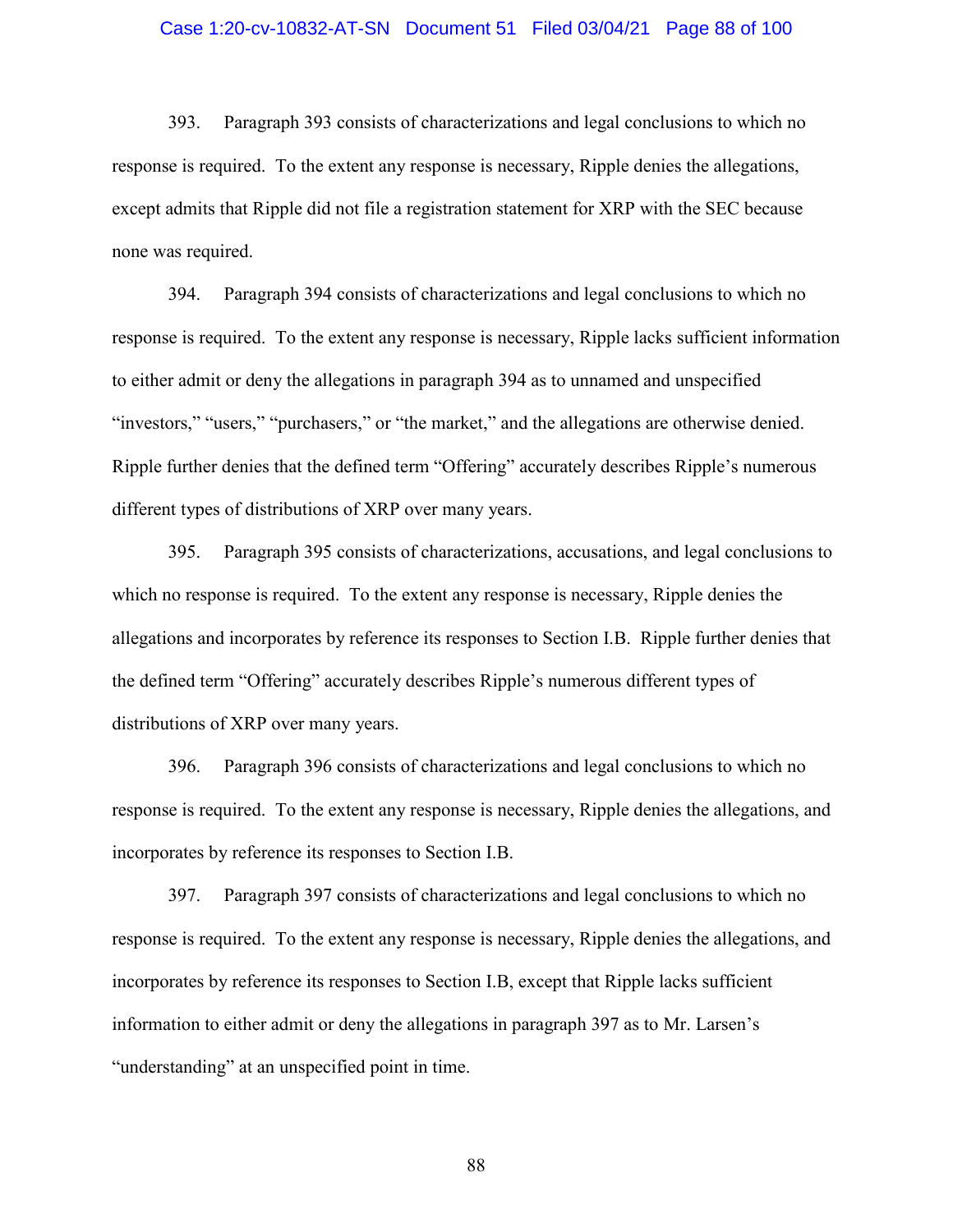# Case 1:20-cv-10832-AT-SN Document 51 Filed 03/04/21 Page 89 of 100

398. Paragraph 398 consists of characterizations to which no response is required. To the extent any response is necessary, Ripple denies the allegations, and incorporates by reference its responses to Section I.B, except that Ripple lacks sufficient information to either admit or deny the allegations in paragraph 398 as to Mr. Larsen's state of mind. To the extent paragraph 398 purports to quote, characterize, or summarize a series of emails dated February 6, 2017, the documents speak for themselves, and Ripple respectfully refers the Court to the full text of the documents for an accurate and complete record of their contents.

399. Paragraph 399 consists of characterizations to which no response is required. To the extent any response is necessary, Ripple denies the allegations, and avers that XRP is a virtual currency, not an investment contract, and is therefore exempt from the Securities Act.

400. Paragraph 400 consists of characterizations to which no response is required. To the extent any response is necessary, Ripple denies the allegations. To the extent paragraph 400 purports to quote, characterize, or summarize a version of a memorandum on federal income tax considerations dated October 17, 2013, the document speaks for itself, and Ripple respectfully refers the Court to the full text of the document for an accurate and complete record of its contents. Ripple avers that the scope of the memorandum was expressly limited to certain income tax accounting issues, and that the audit firm that drafted the memorandum stated that it "provide[d] no analysis on non-income tax issues, such as corporate law or securities matters."

401. Ripple denies the allegations in paragraph 401. To the extent paragraph 401 purports to quote, characterize, or summarize a series of emails dated January 5, 2015, the documents speak for themselves, and Ripple respectfully refers the Court to the full text of the documents for an accurate and complete record of their contents. Ripple avers that the full quote referenced in paragraph 401 is: "We don't know of the SEC taking any position on the issue of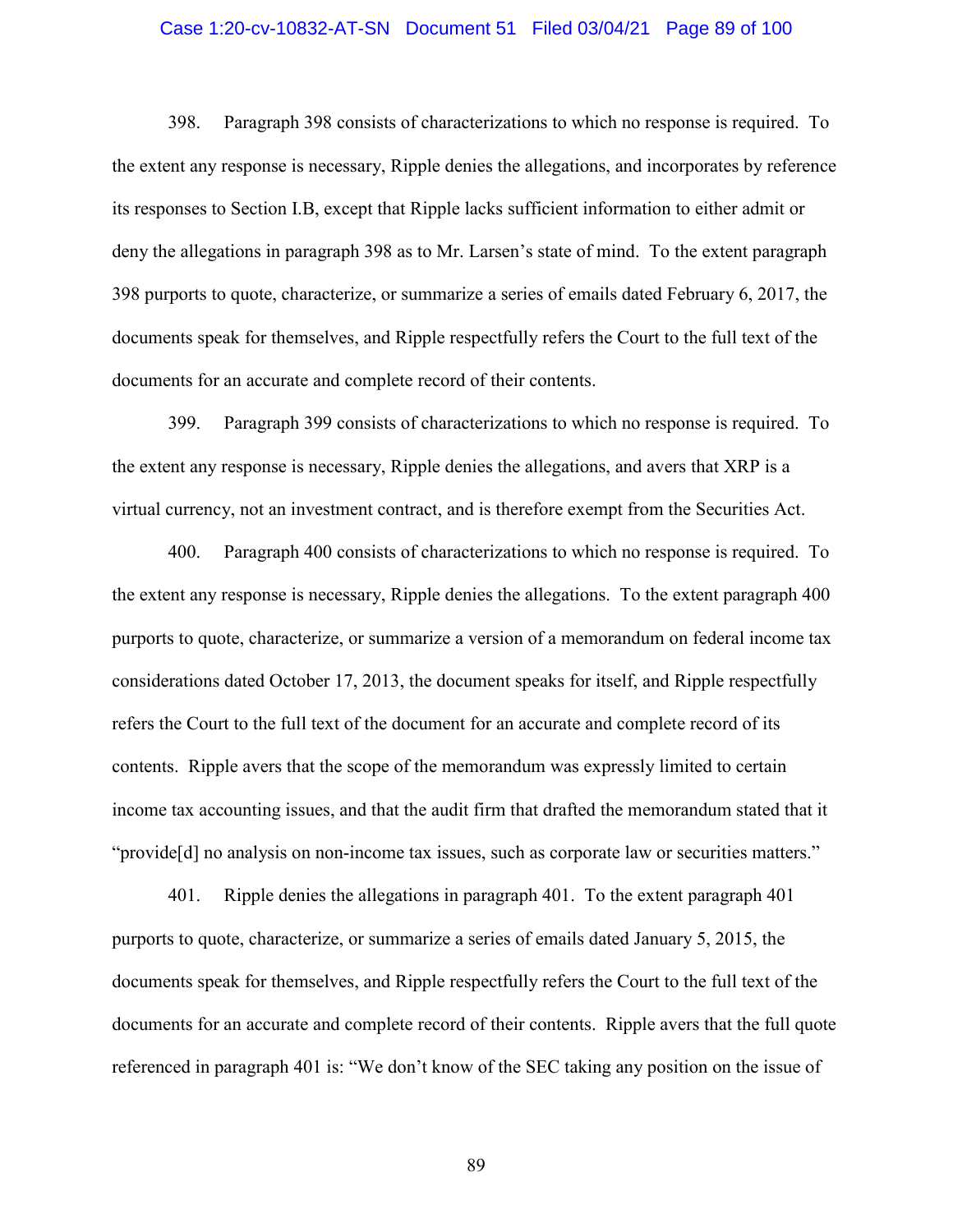# Case 1:20-cv-10832-AT-SN Document 51 Filed 03/04/21 Page 90 of 100

whether a virtual currency is itself a security. However, one certainly can create a security by packaging virtual currency."

402. To the extent paragraph 402 purports to quote, characterize, or summarize a March 9, 2016 letter, Ripple respectfully refers the Court to the full text of the document for an accurate and complete record of its contents. Ripple otherwise denies the allegations in paragraph 402, except admits that Mr. Larsen was Ripple's CEO from October 2013 through December 2016.

403. Paragraph 403 consists of characterizations and legal conclusions to which no response is required. To the extent any response is necessary, Ripple denies the allegations. Ripple further denies that the defined term "Offering" accurately describes Ripple's numerous different types of distributions of XRP over many years.

404. Paragraph 404 consists of characterizations and legal conclusions to which no response is required. To the extent any response is necessary, Ripple denies the allegations.

405. Ripple denies the allegations in paragraph 405, except admits that at a certain point in time, Mr. Garlinghouse was involved in discussions about Ripple's sales of XRP.

406. Ripple denies the allegations in paragraph 406. To the extent paragraph 406 purports to quote, characterize, or summarize a series of emails dated June 11, 2015, the documents speak for themselves, and Ripple respectfully refers the Court to the full text of the documents for an accurate and complete record of their contents.

407. Ripple denies the allegations in paragraph 407, which selectively quote, mischaracterize, and take out of context a March 11, 2017 email sent to Mr. Garlinghouse. The document speaks for itself, and Ripple respectfully refers the Court to the full text of the document for an accurate and complete record of its contents. Ripple avers that, before the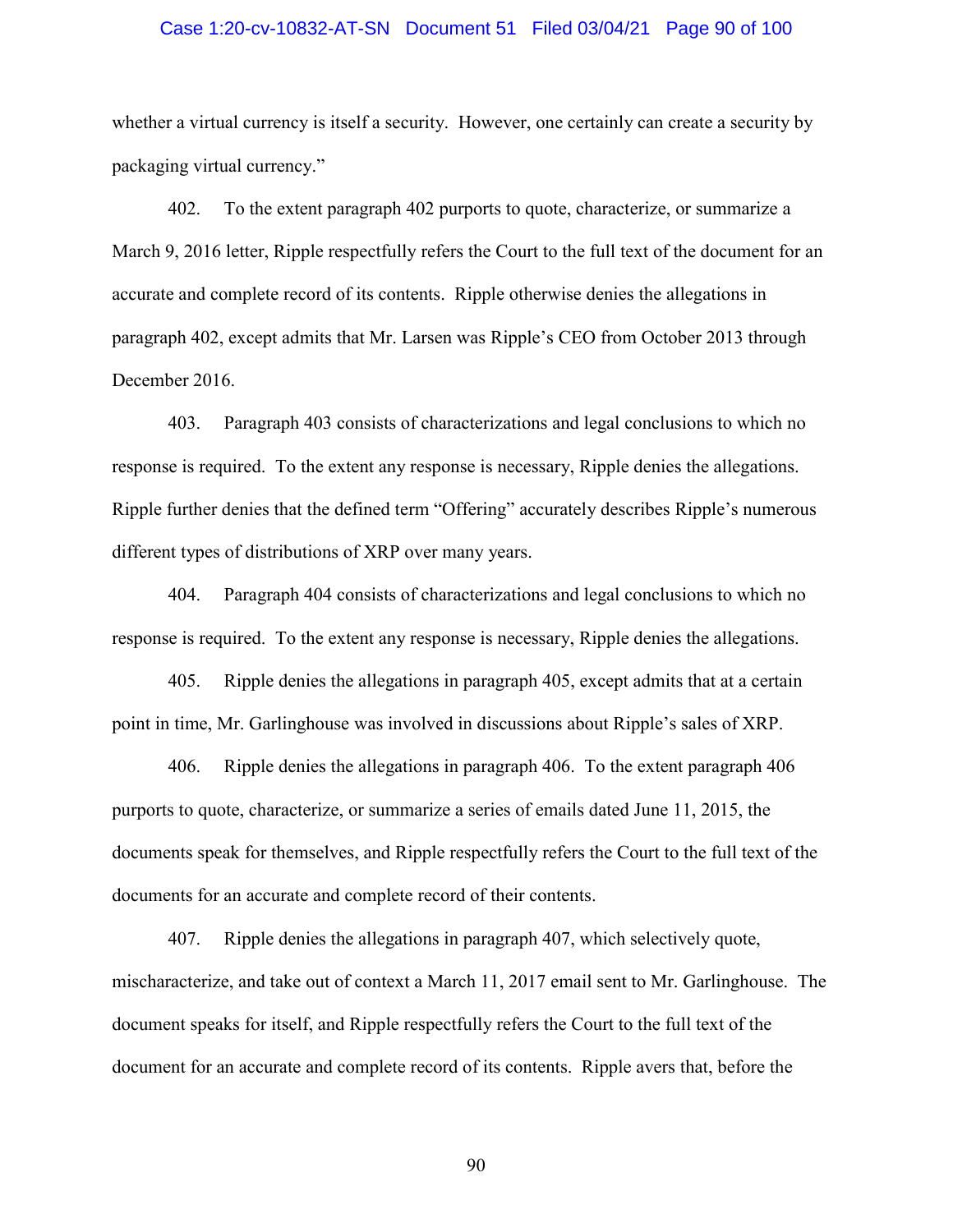# Case 1:20-cv-10832-AT-SN Document 51 Filed 03/04/21 Page 91 of 100

quoted language in paragraph 407, the email states, "Ripple's position [is] that XRP is not a security."

408. Ripple denies the allegations in paragraph 408. To the extent paragraph 408 purports to quote, characterize, or summarize an April 16, 2017 email sent to Mr. Garlinghouse, the document speaks for itself, and Ripple respectfully refers the Court to the full text of the document for an accurate and complete record of its contents.

409. Paragraph 409 consists of characterizations to which no response is required. To the extent any response is necessary, Ripple denies the allegations. To the extent paragraph 409 purports to quote, characterize, or summarize a webpage dated July 28, 2017 titled "ICO=IPO: Why the SEC Is Right to Regulate Initial Coin Offerings" that was posted on Ripple's website, the document speaks for itself, and Ripple respectfully refers the Court to the full text of the document for an accurate and complete record of its contents.

410. Ripple denies the allegations in paragraph 410. To the extent paragraph 410 purports to quote, characterize, or summarize statements from a video of a December 14, 2017 interview of Mr. Garlinghouse posted on the BNN Bloomberg Canada website, the video speaks for itself, and Ripple respectfully refers the Court to the full video for an accurate and complete record of its contents.

411. To the extent paragraph 411 purports to quote, characterize, or summarize a December 11, 2017 email, the document speaks for itself, and Ripple respectfully refers the Court to the full text of the document for an accurate and complete record of its contents. Ripple otherwise denies the allegations in paragraph 411.

412. Ripple lacks sufficient information to either admit or deny the allegations in paragraph 412 as to Mr. Garlinghouse's "understanding" on unspecified dates in January 2018,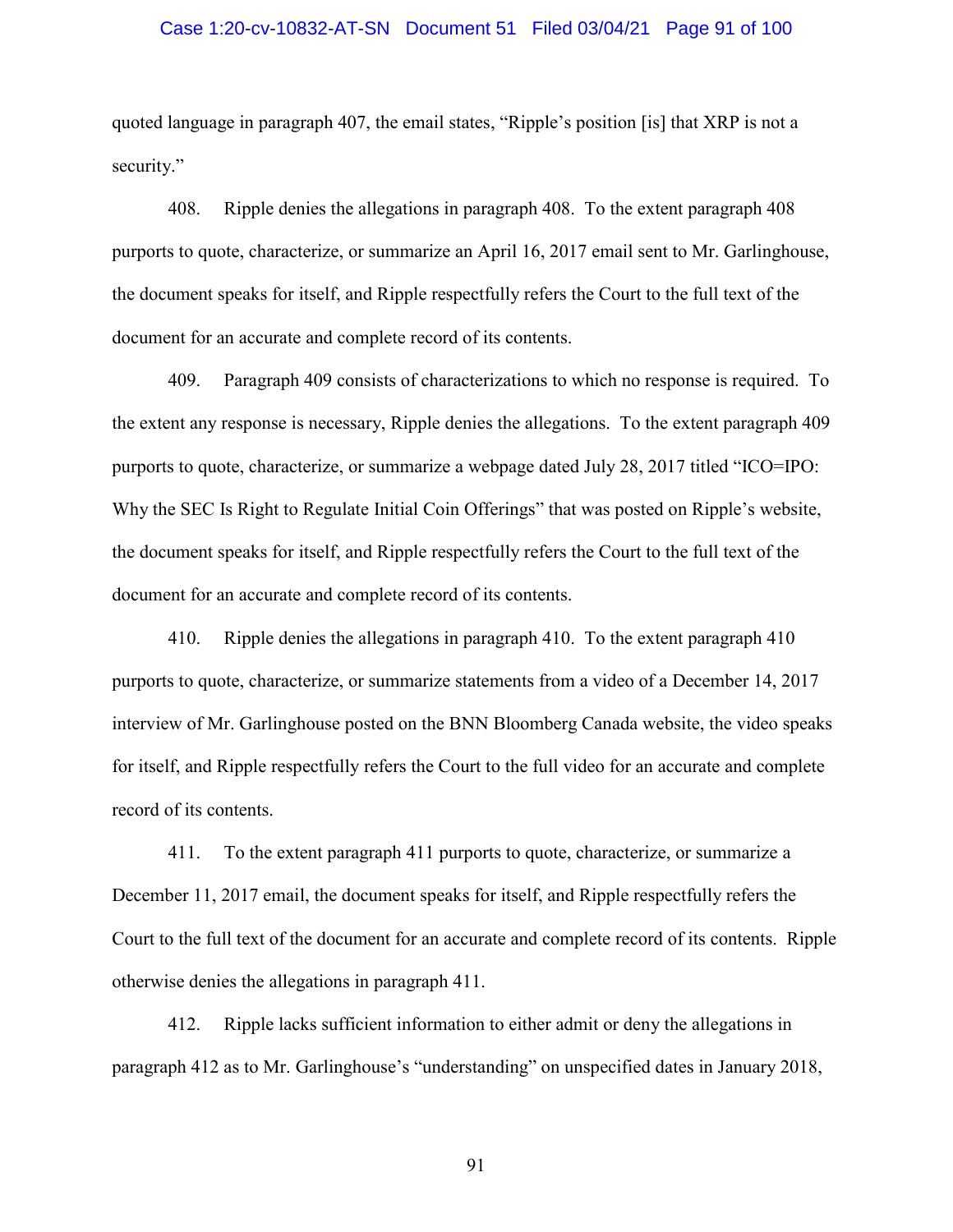## Case 1:20-cv-10832-AT-SN Document 51 Filed 03/04/21 Page 92 of 100

and the allegations are otherwise denied. To the extent paragraph 412 purports to quote, characterize, or summarize statements from a video of a December 14, 2017 interview of Mr. Garlinghouse posted on the BNN Bloomberg Canada website and an email regarding comments on a shared Google Document dated January 22, 2018, the video and document speak for themselves, and Ripple respectfully refers the Court to the full video and the full text of the document for an accurate and complete record of their contents.

413. Ripple denies the allegations in paragraph 413.

414. To the extent paragraph 414 purports to quote, characterize, or summarize a January 11, 2018 letter, the document speaks for itself, and Ripple respectfully refers the Court to the full text of the document for an accurate and complete record of its contents. Ripple otherwise denies the allegations in paragraph 414.

415. Ripple lacks sufficient information to either admit or deny the allegations in paragraph 415 as to third-party platforms and otherwise denies the allegations. To the extent paragraph 415 purports to quote, characterize, or summarize a July 14, 2018 email, the document speaks for itself, and Ripple respectfully refers the Court to the full text of the document for an accurate and complete record of its contents.

416. Ripple incorporates by reference its responses to Section II.E.5 and otherwise denies the allegations in paragraph 416.

417. Ripple incorporates by reference its responses to Section II.E.5 and otherwise denies the allegations in paragraph 417. Ripple further lacks sufficient information to either admit or deny the allegations in paragraph 417 as to what Mr. Garlinghouse "understood" at an unspecified point in time and that contain insufficient citation or attribution.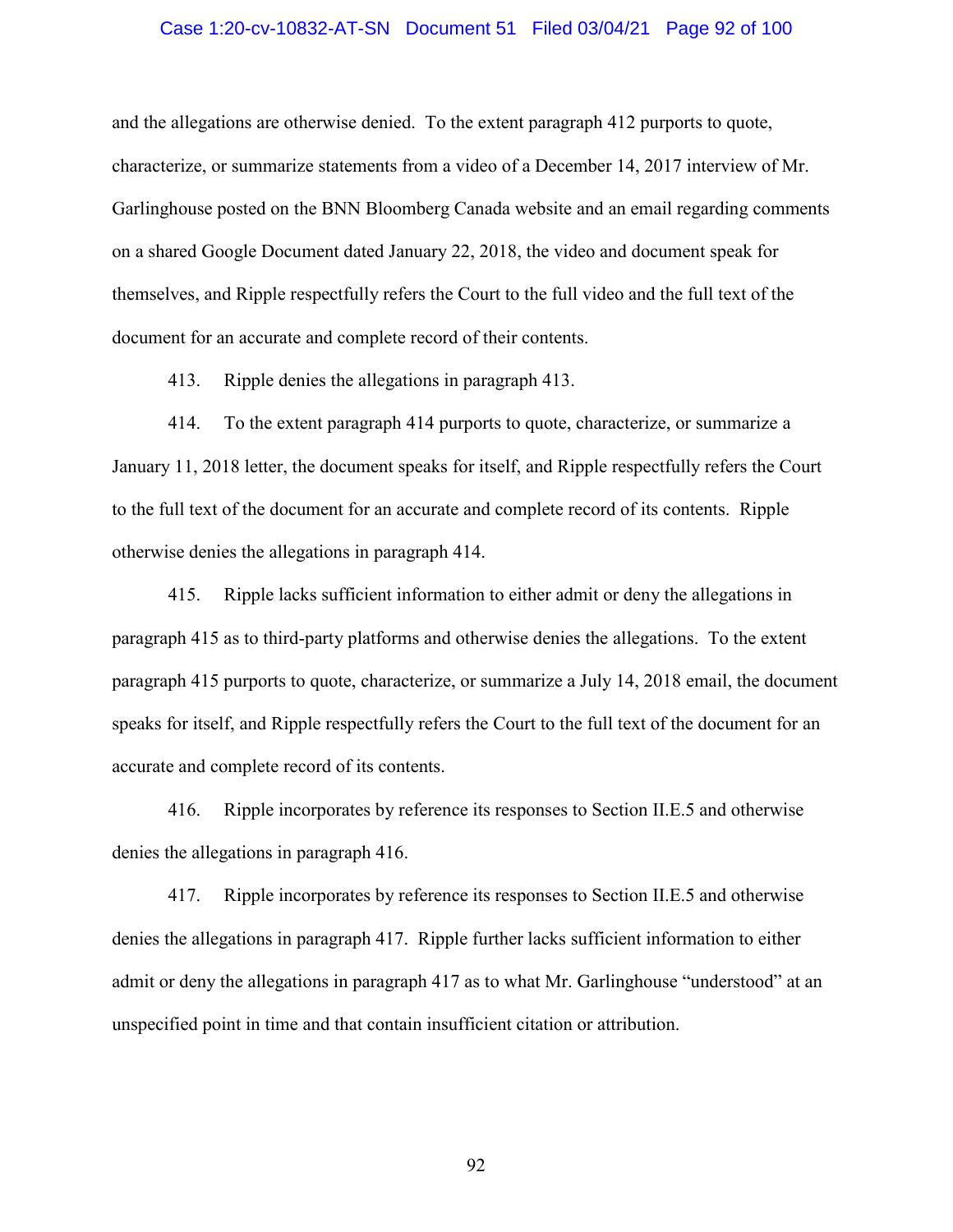## Case 1:20-cv-10832-AT-SN Document 51 Filed 03/04/21 Page 93 of 100

418. The allegations in paragraph 418 contain characterizations to which no response is required. To the extent any response is necessary, Ripple denies the allegations. To the extent paragraph 418 purports to quote, characterize, or summarize an April 11, 2018 email, the document speaks for itself, and Ripple respectfully refers the Court to the full text of the document for an accurate and complete record of its contents.

419. The allegations in paragraph 419 contain characterizations to which no response is required. To the extent any response is necessary, Ripple denies the allegations. To the extent paragraph 419 purports to quote, characterize, or summarize an April 11, 2018 email, the document speaks for itself, and Ripple respectfully refers the Court to the full text of the document for an accurate and complete record of its contents.

420. Ripple lacks sufficient information to either admit or deny the allegations in paragraph 420 as to an email allegedly authored by to Equity Investor A, and they are therefore denied.

421. Ripple denies the allegations in paragraph 421. To the extent paragraph 421 purports to quote, characterize, or summarize a transcript of an October 8, 2019 speech given by Mr. Garlinghouse at the Economic Club of New York in Manhattan, the document speaks for itself, and Ripple respectfully refers the Court to the full text of the document for an accurate and complete record of its contents.

422. Paragraph 422 consists of characterizations and legal conclusions to which no response is required. To the extent any response is necessary, Ripple denies the allegations, except admits that Ripple made certain payments in XRP as a virtual currency substituting for fiat currency as part of executive compensation. To the extent paragraph 422 purports to quote, characterize, or summarize a "Notice of XRP Unit Bonus Award" reflecting a grant to Mr.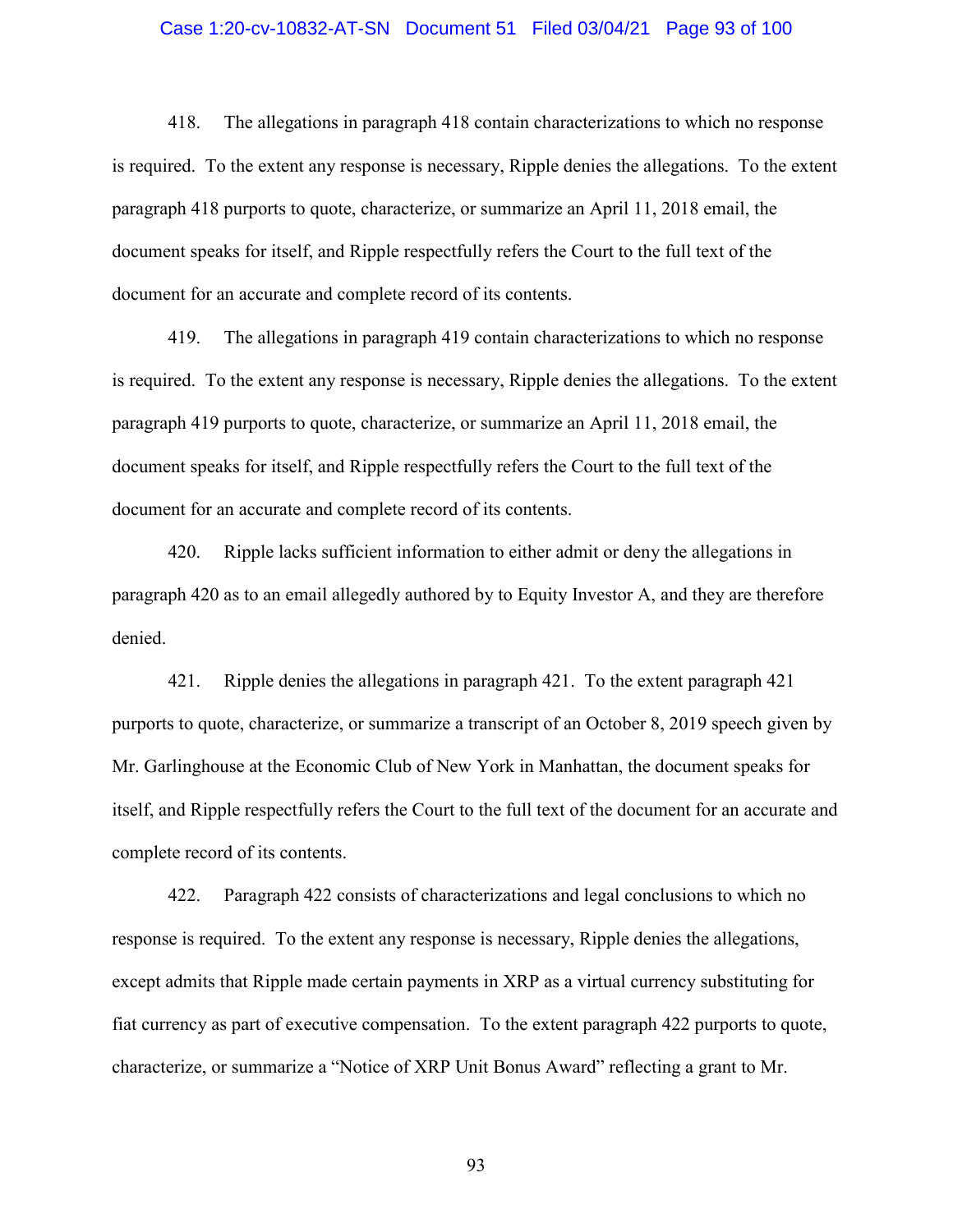# Case 1:20-cv-10832-AT-SN Document 51 Filed 03/04/21 Page 94 of 100

Garlinghouse, the document speaks for itself, and Ripple respectfully refers the Court to the full text of the document for an accurate and complete record of its contents.

423. The allegations in paragraph 423 are legal conclusions to which no response is required. To the extent any response is necessary, Ripple denies the allegations. Ripple further denies that the defined term "Offering" accurately describes Ripple's numerous different types of distributions of XRP over many years.

424. Paragraph 424 consists of characterizations to which no response is required. To the extent any response is necessary, Ripple denies the allegations, except admits that at a certain point in time, Mr. Garlinghouse participated in regular meetings called "XRP Markets Meeting" during which participants at times discussed Ripple's sales of XRP.

425. Paragraph 425 consists of characterizations to which no response is required. To the extent any response is necessary, Ripple denies the allegations, except admits that Mr. Garlinghouse was involved in discussions about Ripple's sales of XRP.

426. Ripple denies the allegations in paragraph 426, except admits that, as CEO, Mr. Garlinghouse was involved in and had authority regarding certain of Ripple's business decisions.

427. The allegations in paragraph 427 are legal conclusions to which no response is required. To the extent any response is necessary, Ripple denies the allegations.

428. Ripple admits the allegations in paragraph 428.

429. Ripple denies the allegations in paragraph 429, except admits that Ripple is aware that the SEC entered into a tolling agreement with Mr. Larsen. The document speaks for itself, and Ripple respectfully refers the Court to the full text of the document for an accurate and complete record of its contents.

430. Ripple incorporates by reference its responses to paragraphs 1 through 429.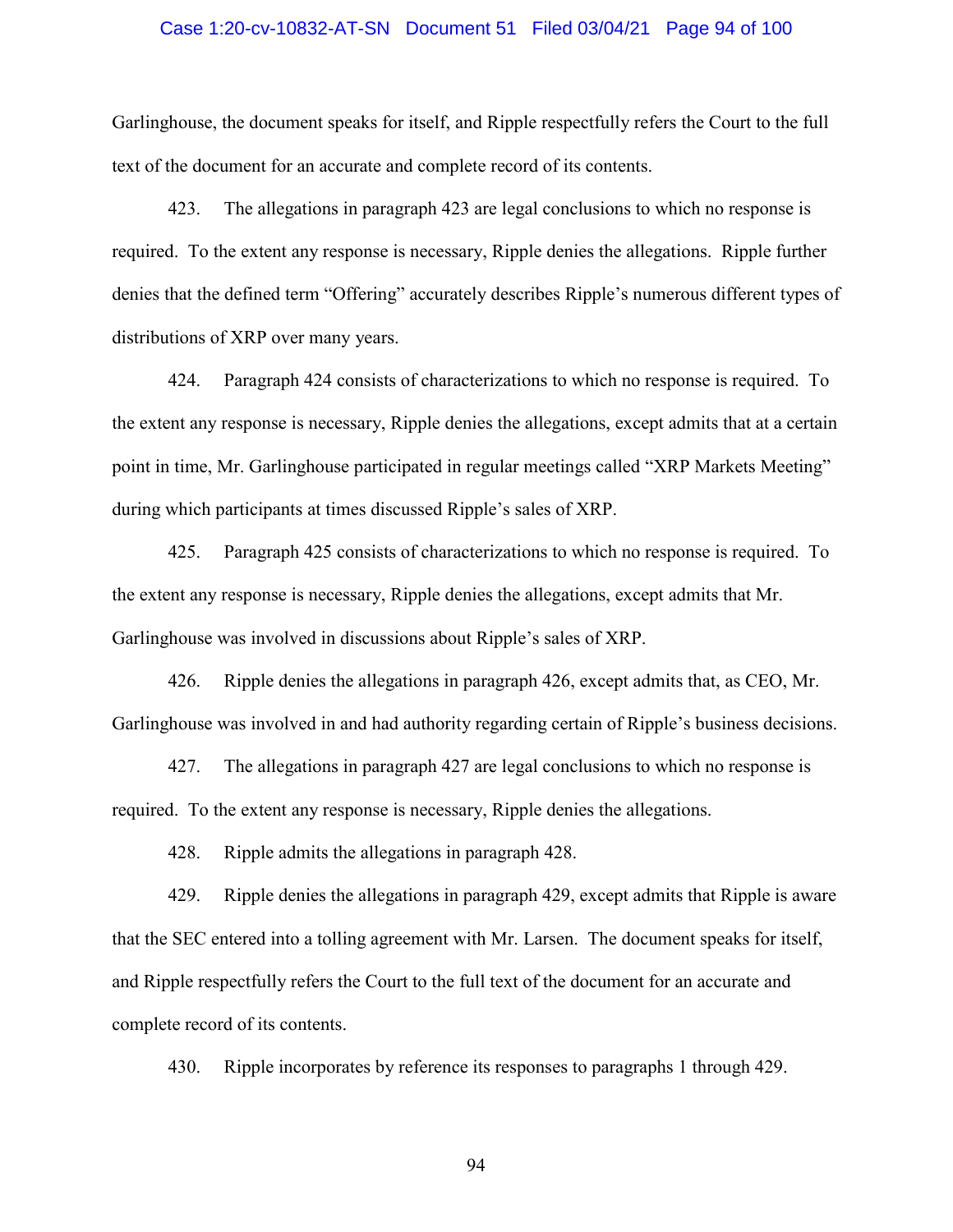## Case 1:20-cv-10832-AT-SN Document 51 Filed 03/04/21 Page 95 of 100

431. The allegations in paragraph 431 are legal conclusions to which no response is required. To the extent any response is necessary, Ripple denies the allegations.

432. The allegations in paragraph 432 are legal conclusions to which no response is required. To the extent any response is necessary, Ripple denies the allegations. Ripple further denies that the defined term "Offering" accurately describes Ripple's numerous different types of distributions of XRP over many years.

433. The allegations in paragraph 433 are legal conclusions to which no response is required. To the extent any response is necessary, Ripple denies the allegations.

434. The allegations in paragraph 434 are legal conclusions to which no response is required. To the extent any response is necessary, Ripple denies the allegations.

435. The allegations in paragraph 435 are legal conclusions and predictions about future behavior to which no response is required. To the extent any response is necessary, Ripple denies the allegations.

436. Ripple incorporates by reference its responses to paragraphs 1 through 429.

437. The allegations in paragraph 437 are legal conclusions to which no response is required and which are not alleged against Ripple as a defendant. To the extent any response is necessary, Ripple denies the allegations.

438. The allegations in paragraph 438 are legal conclusions to which no response is required and which are not alleged against Ripple as a defendant. To the extent any response is necessary, Ripple denies the allegations.

439. The allegations in paragraph 439 are legal conclusions to which no response is required and which are not alleged against Ripple as a defendant. To the extent any response is necessary, Ripple denies the allegations.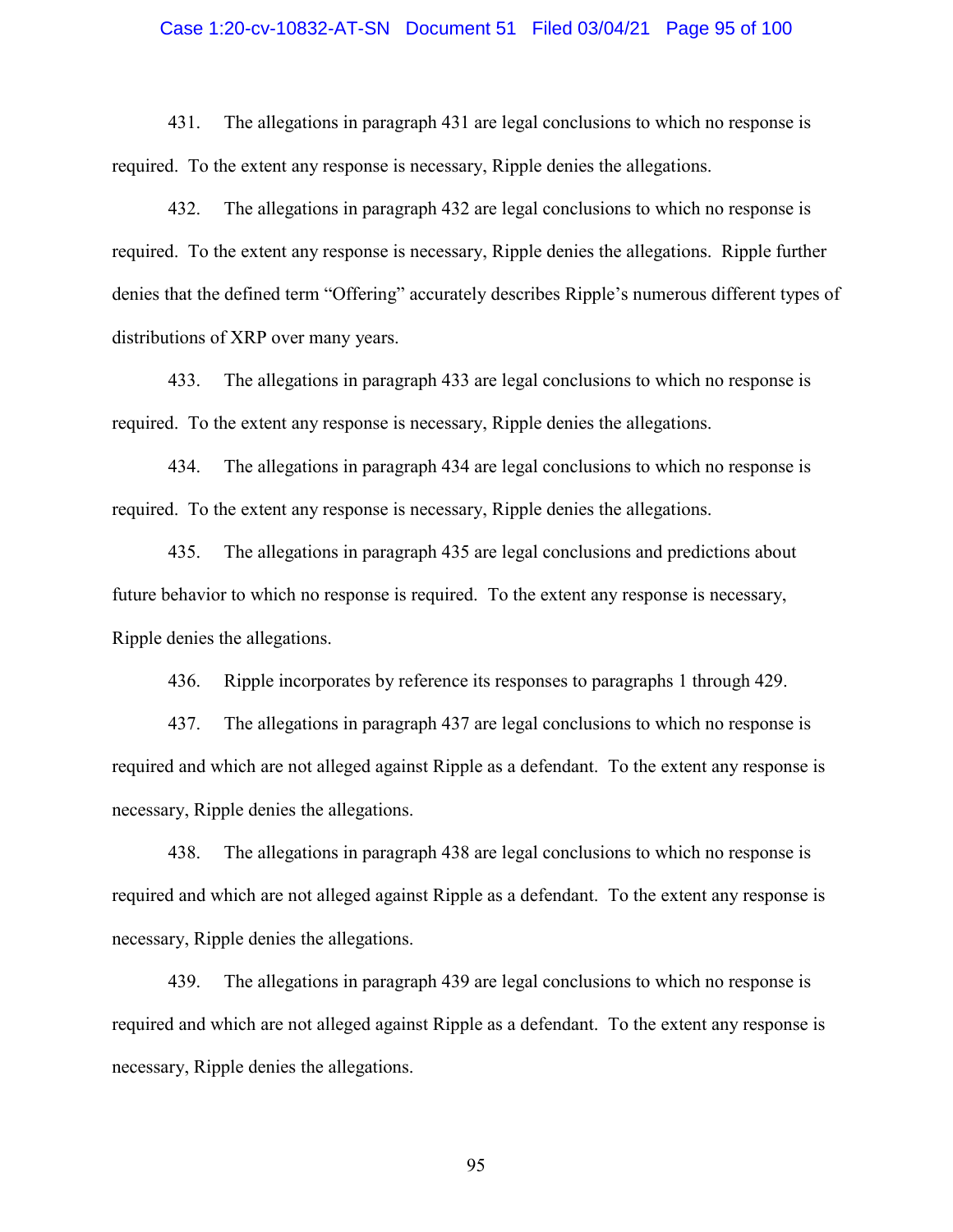# Case 1:20-cv-10832-AT-SN Document 51 Filed 03/04/21 Page 96 of 100

440. The allegations in paragraph 440 are legal conclusions to which no response is required and which are not alleged against Ripple as a defendant. To the extent any response is necessary, Ripple denies the allegations.

441. Plaintiff's prayer for relief and judgment (including sections I through V) does not require a response, but to the extent any response is necessary, Ripple denies that Plaintiff is entitled to the requested relief and judgment or to any relief whatsoever.

442. Ripple admits that Plaintiff demands a trial by jury.

## **AFFIRMATIVE DEFENSES**

Ripple alleges, asserts, and states the following defenses as separate and distinct defenses to the Complaint. By virtue of alleging these further defenses, Ripple does not assume any burden of proof, persuasion, or production not otherwise legally assigned to it.

# **FIRST DEFENSE: FAILURE TO STATE A CLAIM**

The Complaint fails to state a claim upon which relief may be granted.

# **SECOND DEFENSE: XRP IS NOT A SECURITY**

Ripple did not violate Section 5 of the Securities Act because XRP is not a security or "investment contract," and Ripple's distributions or sales of XRP are not "investment contracts." No registration was required in connection with any distribution or sale of XRP by Ripple.

# **THIRD DEFENSE: NO LIKELIHOOD OF FUTURE VIOLATIONS**

The relief requested in the Complaint is inappropriate, in whole or in part, because the Complaint fails to allege a reasonable likelihood of future violations by Ripple.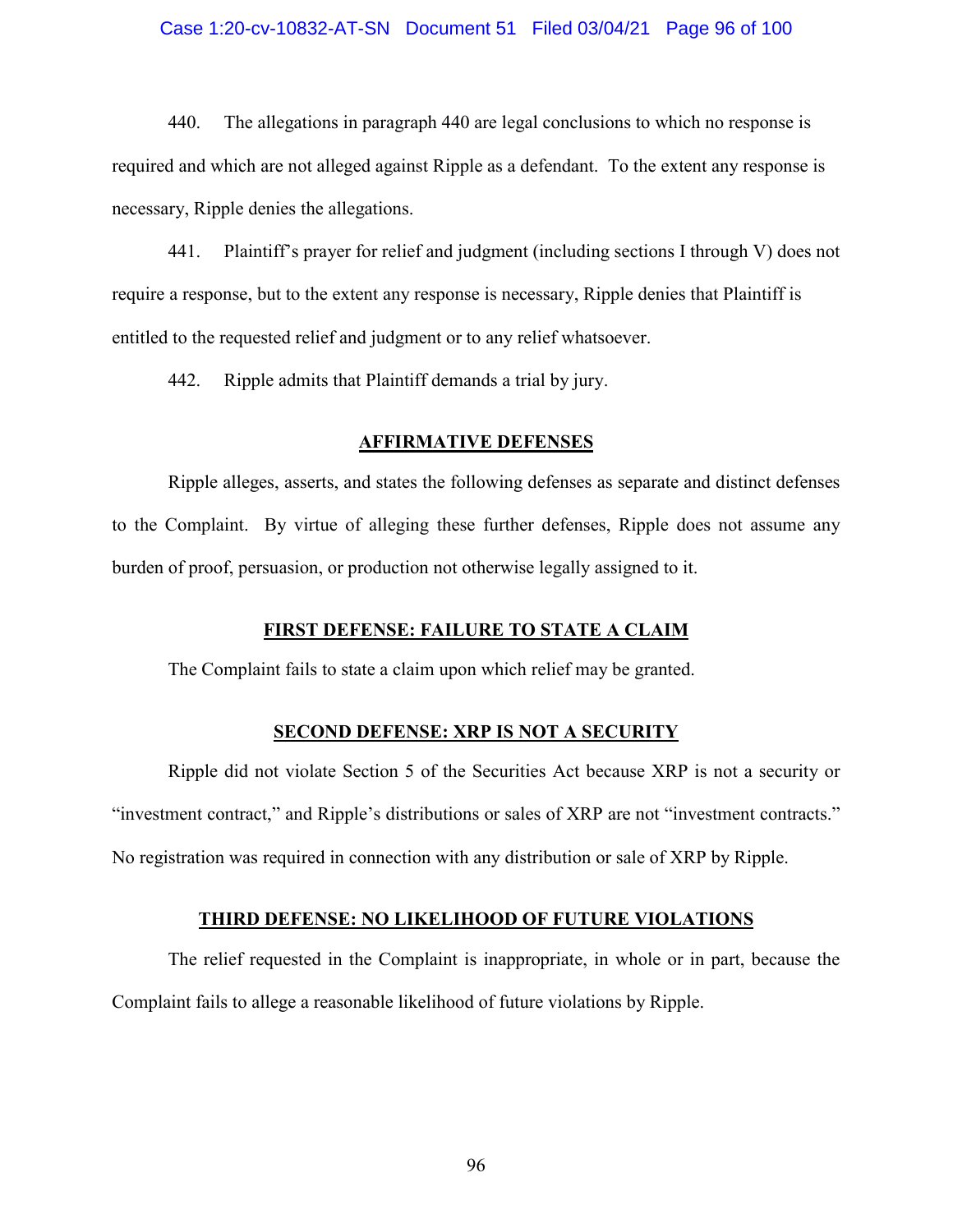# **FOURTH DEFENSE: LACK OF DUE PROCESS AND FAIR NOTICE**

Ripple did not have, and Plaintiff failed to provide, fair notice that its conduct was in violation of law, in contravention of Ripple's due process rights. Due process requires that laws give a person of ordinary intelligence a reasonable opportunity to know what is prohibited. Here, due to the lack of clarity and fair notice regarding Defendants' obligations under the law, in addition to the lack of clarity and fair notice regarding Plaintiffs' interpretation of the law, Ripple lacked fair notice that its conduct was prohibited.

Prior to the SEC's Complaint, countless market participants for years transacted in XRP believing it was not an investment contract. XRP was listed on over 200 exchanges, billions of dollars in XRP was bought and sold each month, numerous market makers engaged in daily XRP transactions, Ripple's ODL product was used by many customers, and XRP was used in thirdparty products, many of which were developed independently of Ripple. In short, there was no fair notice to the market that transactions in XRP violated the law or that the SEC would later claim XRP itself to be an investment contract.

The lack of fair notice to Ripple and market participants was exacerbated when, in May 2015, Ripple entered into a settlement with the U.S. Department of Justice and FinCEN that described XRP as a "convertible virtual currency," and that expressly permitted future sales and distributions of XRP, including in secondary markets, provided they were conducted by a money services business registered with FinCEN and in compliance with federal laws and regulations applicable to money services businesses. Upon information and belief, Plaintiff knew of that 2015 settlement and yet, for years after, Plaintiff provided neither Defendants nor the broader market with clear notice that, in Plaintiff's view, Defendants' prospective XRP sales as permitted by the settlement agreement would nevertheless constitute a violation of another federal law.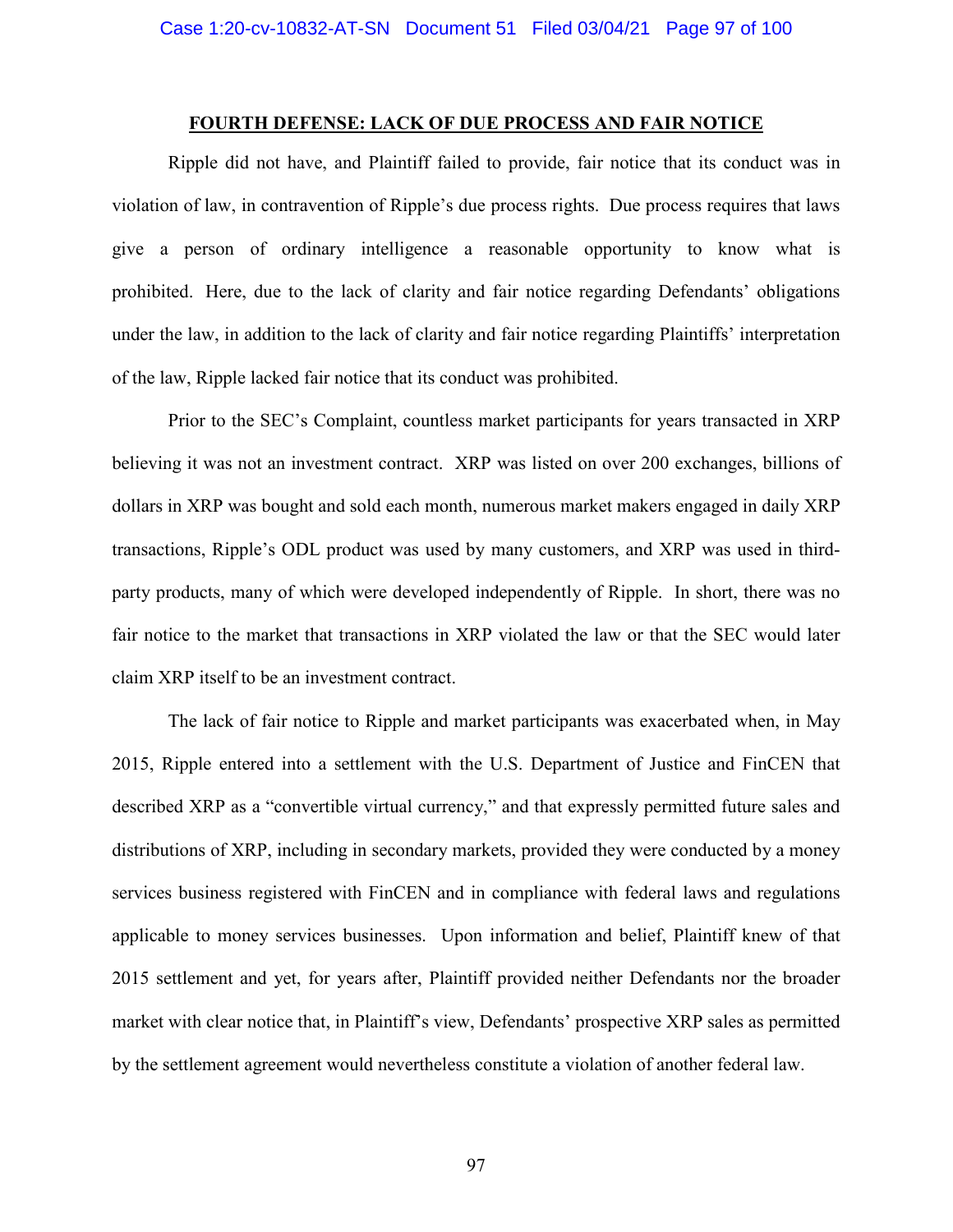# Case 1:20-cv-10832-AT-SN Document 51 Filed 03/04/21 Page 98 of 100

The lack of fair notice to Ripple and the broader market was further exacerbated when, in June 2018, Plaintiff's then-Director of Corporation Finance told virtual currency purchasers that the agency did not consider the virtual currencies bitcoin or ether to be securities and would "put[] aside the fundraising that accompanied the creation of [e]ther" and look instead at the "present state of [e]ther."<sup>5</sup> Ripple and other reasonable observers further reasonably understood those remarks to indicate that Plaintiff would permit present-day sales of virtual currencies given the current market conditions for XRP.

The lack of fair notice to Ripple was made even further apparent when Platform A moved forward with listing XRP in 2019 after meeting with SEC staff. In early 2019, Platform A was considering whether to list XRP on its exchange and evaluated XRP's regulatory status in light of prior SEC guidance and actions. Platform A met with SEC staff in the Division of Corporation Finance and Division of Trading and Markets, including at least one senior SEC staff member who previously met with Ripple on multiple occasions during investigation-related meetings in 2018, about the legal status of XRP and sought guidance on whether the SEC staff considered XRP a security. Upon information and belief, during that meeting, even when asked, the SEC did not state that it considered XRP to be a security. Following the meeting, Platform A proceeded to list XRP.

Upon information and belief, Platform A is not the only market participant that discussed the regulatory classification of XRP with the SEC. Rather, on information and belief, other market participants met with SEC staff about the legal status of XRP and concluded, despite such meetings, that it was not a violation of securities laws to engage in XRP transactions. The acts of these various market participants show that the market did not have fair notice that XRP was a

<sup>5</sup> Director William Hinman, Division of Corporation Finance, Remarks at the Yahoo Finance All Markets Summit: Crypto, *Digital Asset Transactions: When Howey Met Gary (Plastic)*, (June 14, 2018), https://www.sec.gov/news/ speech/speech-hinman-061418.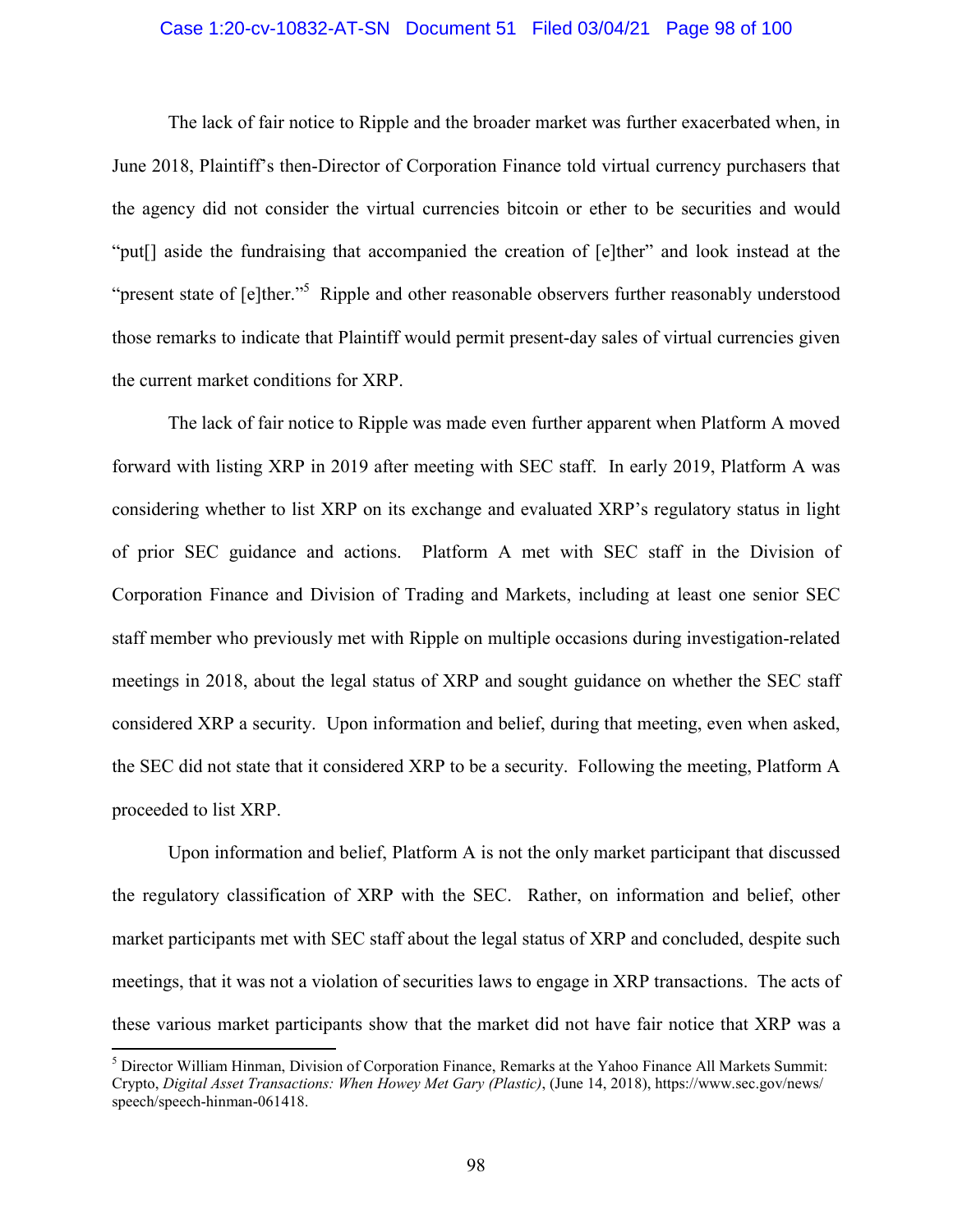# Case 1:20-cv-10832-AT-SN Document 51 Filed 03/04/21 Page 99 of 100

security. Indeed, their treating XRP as a digital currency that was not subject to the federal securities laws was consistent with the industry standard, custom, and practice, both domestically and internationally. For years, Plaintiff neglected to provide Defendants and the market with fair notice, despite the readily apparent character of XRP in commerce functioning as an asset or a currency and not a security.

# **FIFTH DEFENSE: EXEMPTION FROM REGISTRATION**

Even were the Court to find that XRP constitutes a security or investment contract within Section 5 of the Securities Act, Plaintiff's claim against Ripple is barred in whole or in part because Ripple's distributions or sales of XRP were exempt from the registration requirements of the Securities Act and/or the regulations promulgated thereunder.

# **SIXTH DEFENSE: LACK OF EXTRATERRITORIAL AUTHORITY**

Plaintiff lacks extraterritorial authority over all or some of the transactions alleged in the Complaint that took place outside the United States and/or were made on foreign exchanges.

# **SEVENTH DEFENSE: STATUTE OF LIMITATIONS**

Plaintiff's claim and Plaintiff's request for civil monetary penalties are barred in whole or part by an applicable statute of limitations.

*(Continued on next page)*